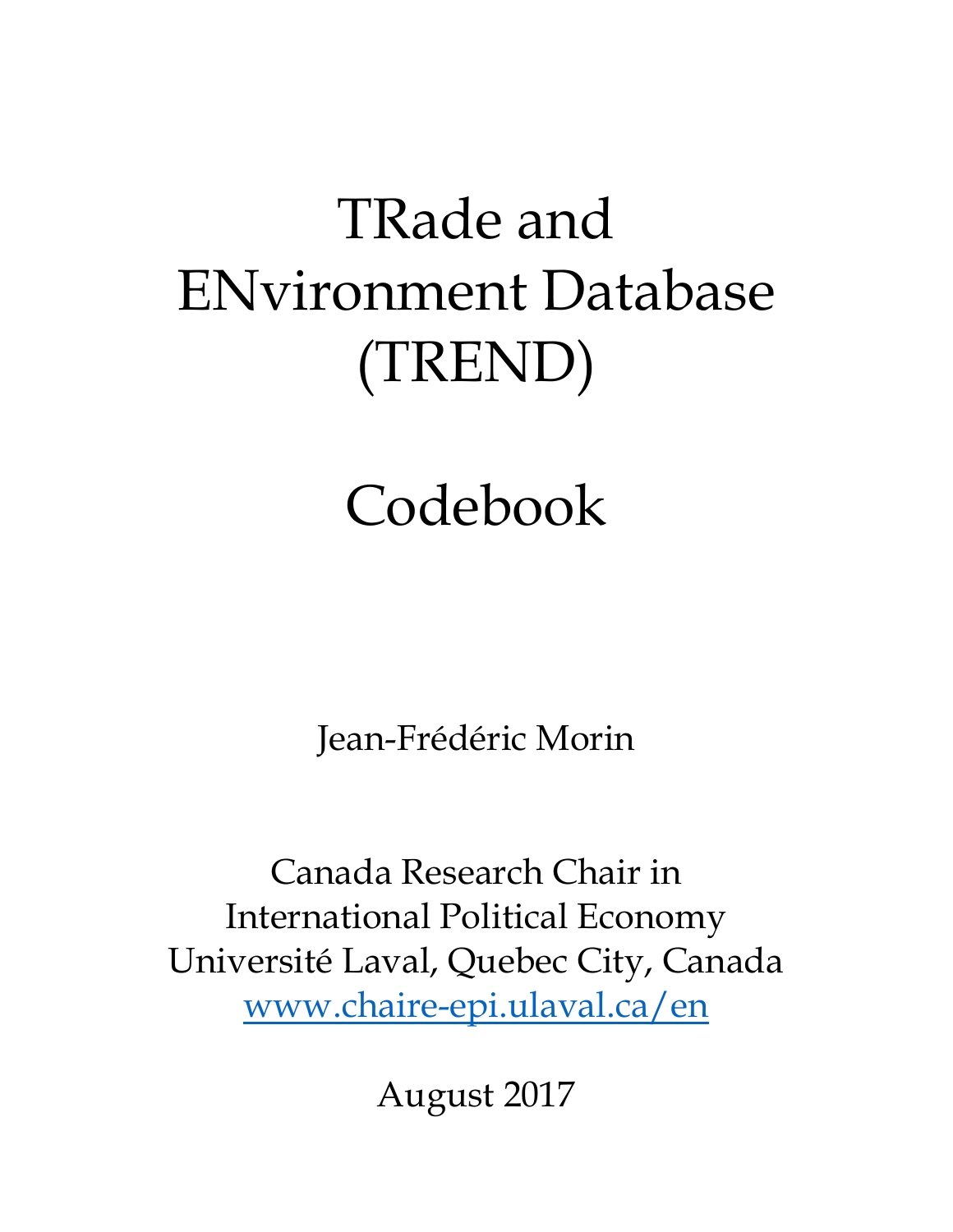# **TABLE OF CONTENTS**

| 1.  |  |
|-----|--|
| 2.  |  |
| 3.  |  |
| 4.  |  |
| 5.  |  |
| 6.  |  |
| 7.  |  |
| 8.  |  |
| 9.  |  |
| 10. |  |
| 11. |  |
| 12. |  |
| 13. |  |
| 14. |  |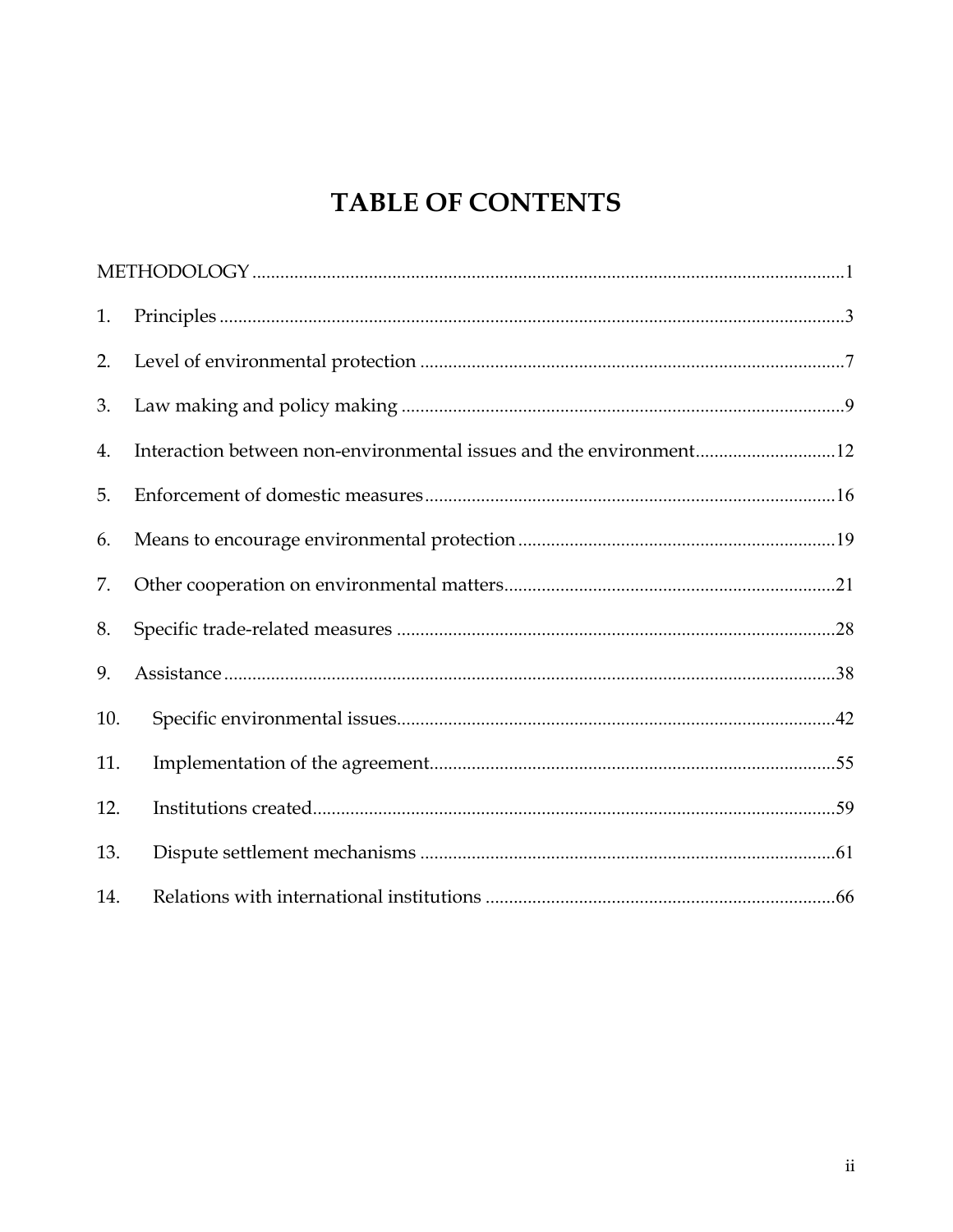# **METHODOLOGY**

# **What counts as a "norm"?**

- Except when otherwise expressly indicated in this codebook, a norm does not need to have a high degree of commitment ("must", "shall", "will", etc.). Norms with a low degree of commitment ("may", "could", "best efforts", "encourage", "recognize", etc.) are included. A norm can also be an example of a broader measure ("areas of cooperation may include", "such as…").
- A norm can be explicitly limited to a single Party.
- Except when otherwise indicated, a norm can be found in any part of the agreements, including the preamble, annexes, side documents, footnotes, exchanges of letters, reservations, footnotes in tariff schedules, etc.
- Norms are not mutually exclusive. A single article, or even a single sentence, can be coded into several different norms.
- A single norm can be found in different parts of the same agreement.
- Norms that exist in other regulations, treaties or judicial decisions that are only cited in a trade agreement are excluded, except when otherwise indicated in this codebook. The reference to a specific institution or document is coded in the appropriate node of section 14 only, but the more specific norms that it may include are not coded unless they are textually included in the trade agreement.
- As an exception, norms referring to WTO agreements are coded in the appropriate node in section 8, but only if they incorporate specific measures that are related to the environment. See agreementspecific instructions in section 8.

# **What counts as the "environment"?**

- Except when otherwise indicated in this codebook, all norms in the codebook are "environmental norms".
- Except when otherwise indicated in this codebook, general norms that implicitly apply to any issuearea without being explicitly related to the environment do not qualify as environmental norms.
- Environmental norms do not need to be exclusively related to the environment. They can also be related to other issue-areas.
- Environmental norms can apply in general to any environmental issue or to a specific environmental issue including, *inter alia*, biological diversity, desertification, endangered species, climate change, the ozone layer, acid rain, migratory species, hazardous waste, pollution and pollutants or wildlife trade.
- Environmental norms also include norms on "green economy", "sustainable development", "sustainable growth", "renewable energy", "energy efficiency", "natural heritage", "conservation of natural resources", the "sustainable use" or "sustainable management of natural resources", "illegal forestry" and "illegal fishing".
- Norms on "public interest", "living standards", "morality", "population growth", "sustained growth", "sustained development", "fair trade", "traditional knowledge", "rational use of resources", "optimal use of resources", "plant varieties protection" (a form of intellectual property), "improved exploitation of resources", "carriage of live animals", "sanitary and phytosanitary measures", "plant protection products" (pesticides), "efficient use of resources", "efficient exploitation of resources", "social development", "human health", "corporate social responsibility" or "sustainable economic development" alone, without a reference to the environment, are not considered as environmental norms.
- Norms on agriculture, agricultural plant varieties, farming, livestock, aquaculture, pests, forestry, fisheries, water, energy, mining or other natural resources without references to the environment (such as their sustained used, their conservation, or the protection of their habitat) are not considered as environmental norms.
- Measures concerning specific trade issues (such as technical barriers to trade) adopted for health/life of plant/animals are considered as environmental norms, except for sanitary and phytosanitary measures.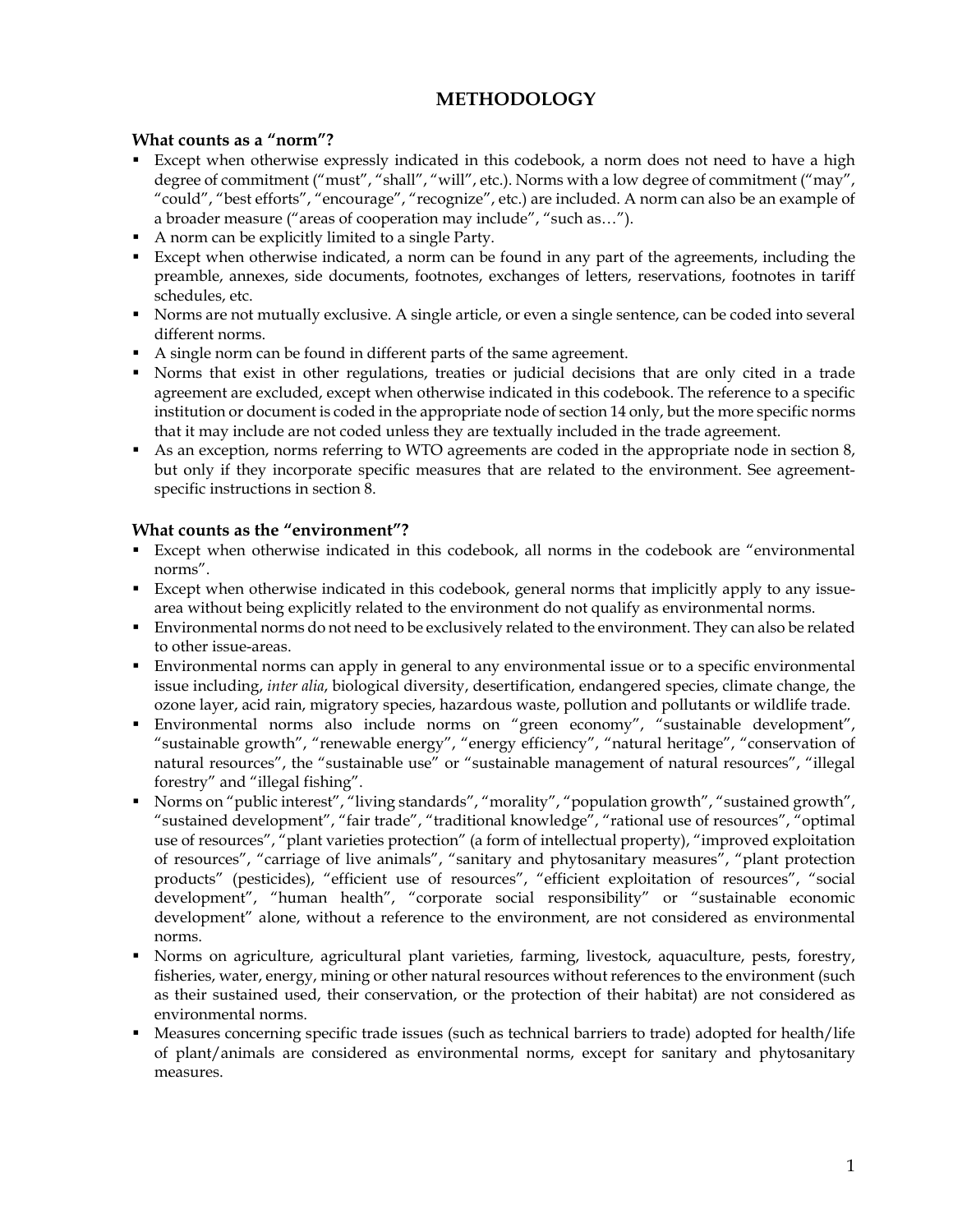- Sanitary and phytosanitary measures are considered as being primarily related to agricultural and human health issues and are not considered as environmental if the environment is not explicitly mentioned, except when otherwise indicated in this codebook. Consequently, as an exception to the codebook, a mere mention of human, animal or plant life or health in an SPS chapter is not considered to be a reference to the environment, since it can refer to agriculture or human health only.
- "Human environment" can be considered as related to the environment, depending on the context. However, if it is clear that the objective of the measure is to protect human health rather than the environment, it is not considered as an environmental norm.
- Any norm included in a chapter devoted to the environment or in a side agreement on the environment is presumed to be related to the environment, unless it is clearly not the case.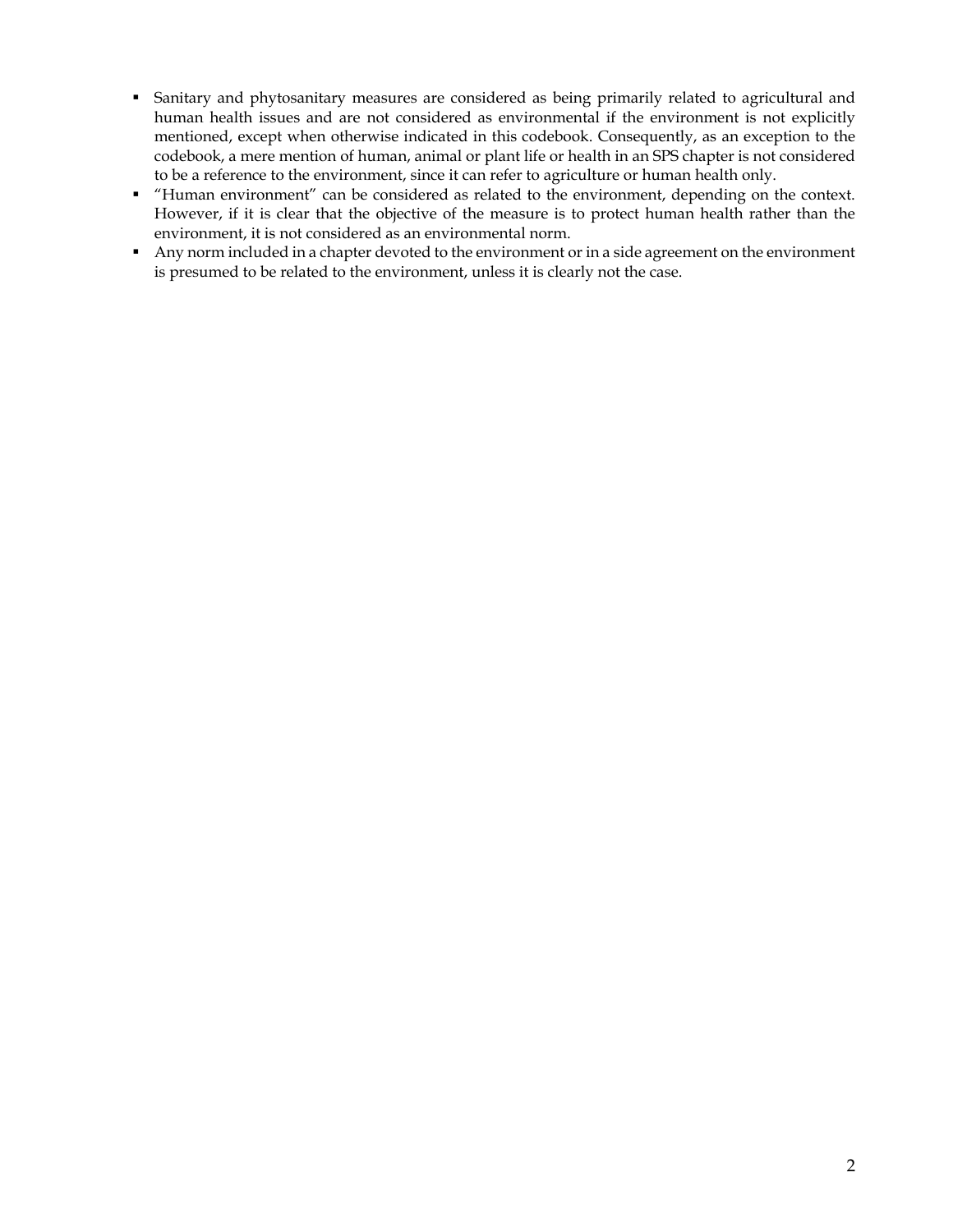# **1. Principles**

# **1.01 Preamble refers to the environment**

- Limited to the preamble of the general/main trade agreement.
- Excludes more specific preambles to chapters or side agreements.
- Includes references to environmental agreements, summits or declarations, such as the Stockholm Declaration of the United Nations Conference on the Human Environment of 1972 or the Rio Declaration on Environment and Development of 1992. Also code in 14 as required.

*Australia-Chile Free Trade Agreement, Preamble: "[the Parties], resolved to: […] implement this Agreement in a manner consistent with sustainable development and environmental protection and conservation […]".* 

# **1.02 Common but differentiated responsibilities principle**

- Not necessarily with these exact words.
- Could be limited to a specific environmental issue, such as climate change.
- Includes two necessary and joint elements. The first concerns the common responsibility of States to protect the environment. The second concerns the need to take into account the different circumstances of a situation, such as a State's contribution to the problem or its ability to prevent, reduce and control the threat.
- Excludes the mere acknowledgement of a development gap between the Parties, as it does not meet the two conditions explained above. See 1.11 for development gap/different capabilities. *EC-Columbia-Peru, art. 267(4): "4. The Parties reiterate their commitment to address global environmental challenges, in accordance with the principle of common but differentiated responsibilities."*

# **1.03 Prevention principle**

- Refers to the responsibility (best efforts) of States to ensure that activities within their jurisdiction or under their control do not cause damage to the environment, either within their jurisdiction, to other States or to areas beyond the limits of their national jurisdiction.
- The word "prevention" might not be used.
- "Preventive action" does not automatically refer to the "prevention principle", but might be sufficient depending on the context.
- References to "responsibilities with respect to natural resources" are not sufficient as the risk of damage to the environment is not mentioned.
- De not confuse with the precautionary principle, which is about uncertainty, rather than risks. See 1.04 instead.
- Can concern a specific environmental issue.
- As a reminder, only if linked to the environment. If "preventive measures" are mentioned in a safeguard clause, for instance, it should not be coded.

*EC-Ukraine, art. 292: "The Parties shall ensure that environmental policy shall be based on […] the principles that preventive action should be taken […]."* 

# **1.04 Precautionary principle**

- Refers to a duty or the possibility of preventing harm by taking action when there is a lack of scientific certainty. In other words, insufficient scientific evidence shall not be used as a reason to postpone or reject environmental measures.
- Not limited to the terms "precautionary principle" as they might not be present. However, the mere mention of the "precautionary principle" is sufficient.
- Calling on Parties to take into account scientific information is not sufficient. See 3.01 instead. 1.04 must involve scientific uncertainty rather than just scientific information.
- Do not confuse with the prevention principle, which is about risks rather than uncertainty. See 1.03 instead.
- Can apply specifically to an SPS or TBT measure.
- As a reminder, only if linked to the environment. If "precautionary measures" are mentioned in a safeguard clause, for instance, it should not be coded.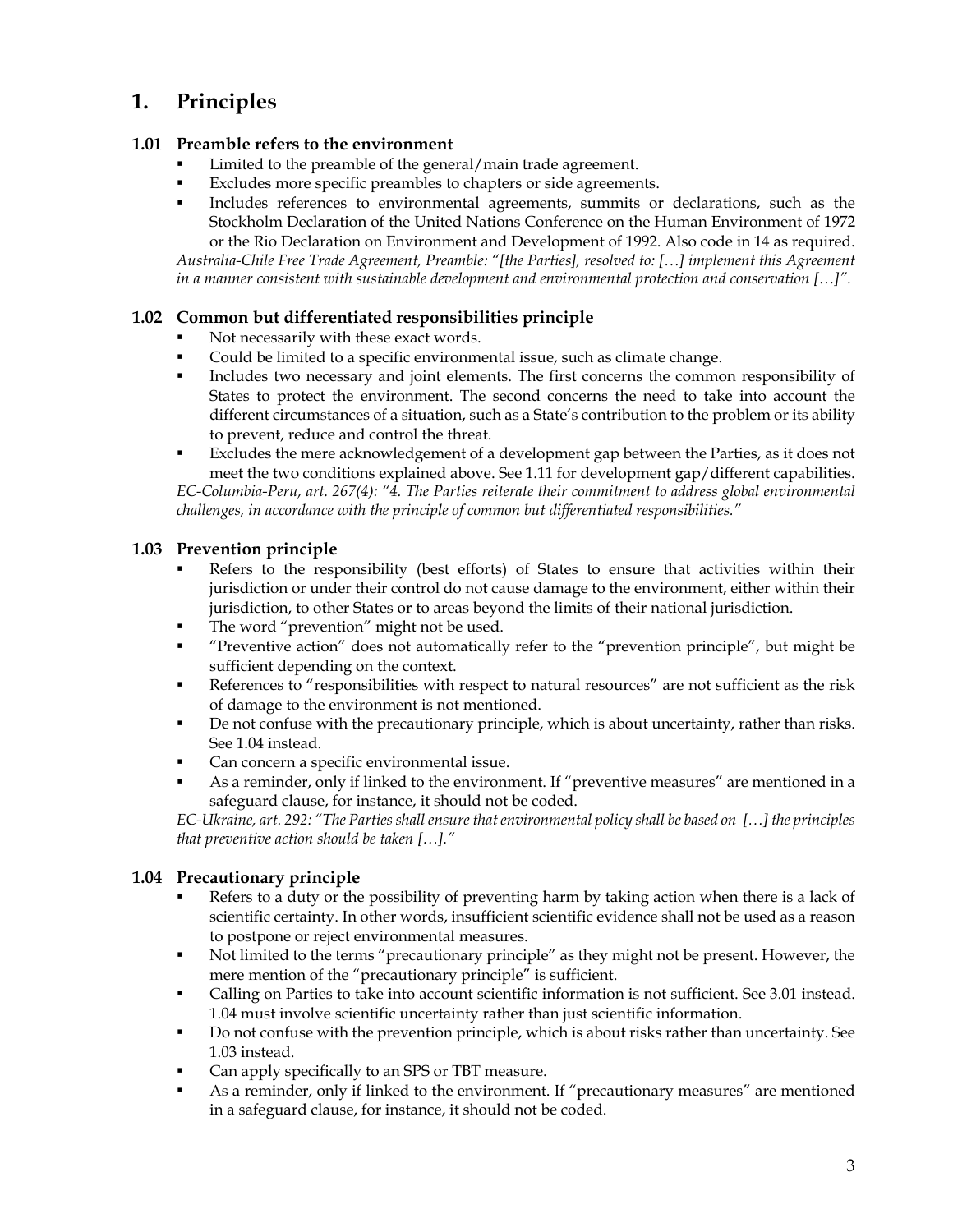*EU-Colombia-Peru (COPE), art. 278.: "[…] where there are threats of serious or irreversible damage, the lack of full scientific certainty should not be used as a reason for postponing protective measures."* 

*Group of Three, art. 14-14 (TBT Chapter): "4. Cuando la Parte que lleve a cabo una evaluación de riesgo concluya que la evidencia científica u otra información disponible es insuficiente para completar esa evaluación, podrá adoptar un reglamento técnico de manera provisional fundamentado en la información pertinente disponible."* 

# **1.05 Polluter pays principle**

- Not limited to the terms "polluter pays".
- Could be limited to a specific environmental issue, such as climate change.
- Refers to the principle that the polluter should bear the cost of pollution. In other words, environmental externalities should be internalized.
- Includes mentions of extended producer responsibility.

*EC-Ukraine, art. 292: "4. The Parties shall ensure […] that environmental damage should as a priority be rectified at source and that the polluter should pay."* 

# **1.06 Damage rectified at source**

 As opposed to the "prevention principle" found at 1.03, which aims to avoid causing any damage at all, "damage rectified at source" aims to correct whatever damage is caused before it spreads to other areas.

*COMESA, art. 122(6): "Action by the Common Market relating to the environment shall be based on the principles that preventive action should be taken, that environmental damage should as a priority be rectified at source and that the polluter should pay."* 

# **1.07 Sovereignty over natural resources**

- Includes reference to GA Resolution 1803 of 1962.
- Always considered as an environmental norm even if the environment is not explicitly mentioned.
- Can be direct or indirect, for instance the sovereign right to exploit natural resources.
- Can take the form of a unilateral declaration.
- Excludes the definition of a State's territory.

#### **1.07.01 Sovereignty over natural resources in general**

*Colombia-Panama, art. 9.2(1) : "Las Partes reafirman el derecho soberano de cada una de ellas sobre sus recursos naturales."*

*Colombia-Costa Rica, Annexo II – Lista de Costa Rica : "Costa Rica se reserva el derecho de adoptar o mantener cualquier medida con respecto a los recursos naturales, incluyendo conservación, administración, protección, exploración, extracción y explotación."*

# **1.07.02 Sovereignty over genetic resources**

 *Canada-Peru, Agreement on the Environment art. 5(3): "3. The Parties reiterate their sovereign rights over their natural resources and recognize their authority and obligations as established by the Convention on Biological Diversity with respect to access to genetic resources."* 

# **1.07.03 Sovereignty over hydrobiological and fishery resources**

As opposed to the protection of fishery resources. See 10.04.01 instead.

*CARIFORUM EC EPA, Declaration of the CARIFORUM States Relating to Protocol I […]: "The CARIFORUM States […] maintain that following the exercise of their sovereign rights over fishery resources in the waters within their national jurisdiction […], all catches effected in those waters obligatorily landed in the ports of the CARIFORUM States for processing should enjoy originating status."* 

#### **1.07.04 Sovereignty over other specific resources**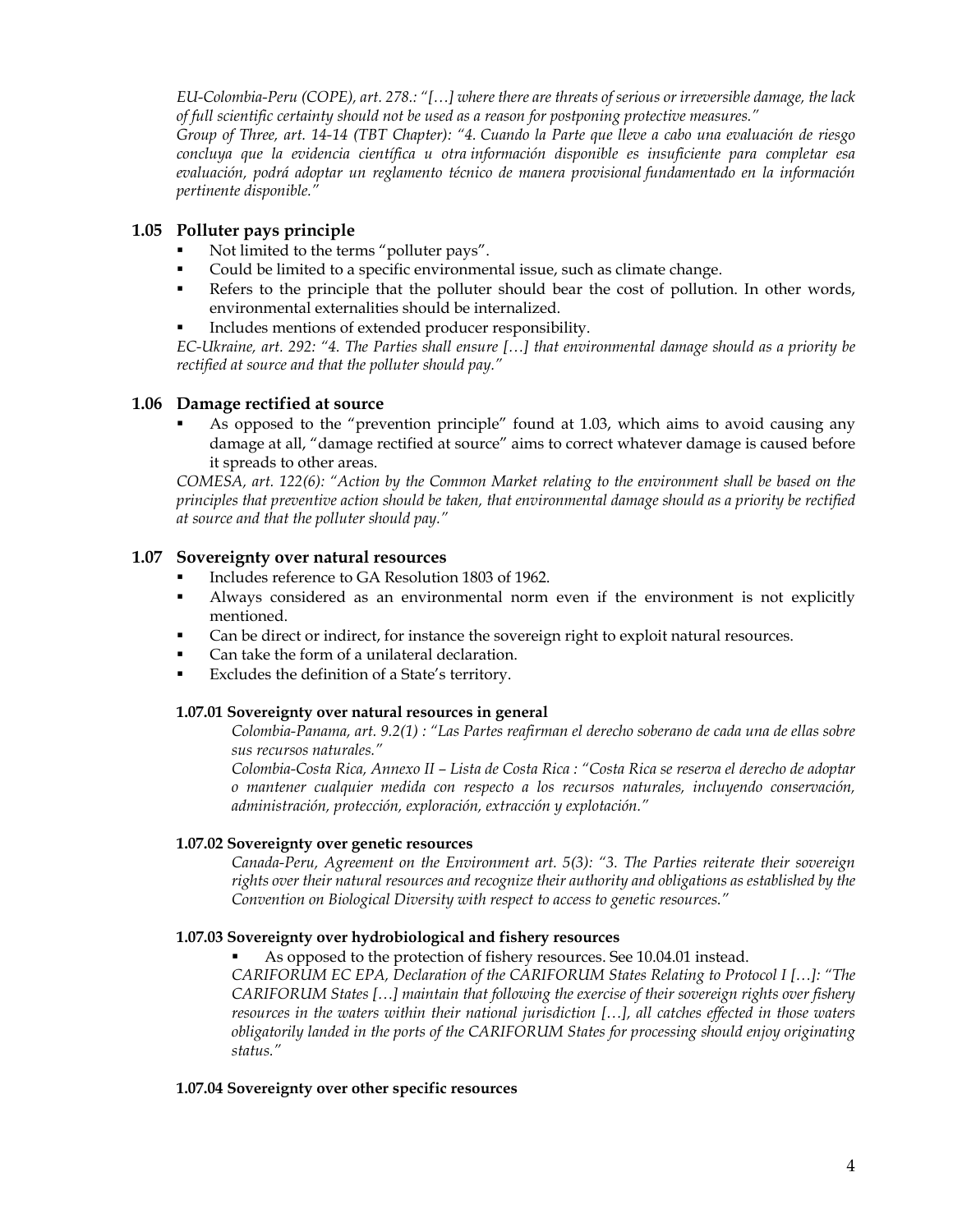# **1.08 Regulatory sovereignty**

- Involves a statement on sovereignty over environmental regulation.
- It is a recognition, not an exception, as opposed to the exception allowing Parties to adopt traderestrictive environmental measures.
- Not on specific environmental issues, but can be on a specific trade issue, e.g. TBT, etc.
- Excludes reference to State sovereignty over natural resources. See 1.07 instead.

#### **1.08.01 Sovereignty in determining its own environmental policies according to State priorities**

- Includes the recognition of the countries' prerogative to establish their own levels of environmental protection, and to modify their environmental laws and policies accordingly.
- Includes general or specific trade issues, e.g. TBT, investment, etc.
- Includes the right to set a level of protection higher than the required minimum.
- Includes the adoption or modification of national measures, the setting of priorities, etc.

*Canada-Chile, Agreement on Environmental Cooperation art. 3: "Recognizing the right of each*  Party to establish its own levels of domestic environmental protection and environmental *development policies and priorities."* 

*Bolivia-Chile, art. 4 : "No obstante cualquier otra disposición de este capítulo, cada Parte podrá fijar el nivel de protección que considere apropiado en la prosecución de sus objetivos legítimos [including a reference to environmental protection]."* 

#### **1.08.02 Sovereignty in the enforcement of environmental measures**

- Includes the recognition of States' discretion with respect to compliance matters and their right to make decisions regarding the allocation of resources to enforcement.
- Also includes a Party's ability to interpret its own measures, if no mention of tribunals is made. If tribunals are mentioned, see 1.08.03.

 *Canada-Chile, Agreement on Environmental Cooperation art. 44(1) : "A Party has not failed to "effectively enforce its environmental law" or to comply with Article 5(1) [enforcement obligations] in a particular case where the action or inaction in question by agencies or officials of that Party: (a) reflects a reasonable exercise of their discretion in respect of investigatory, prosecutorial, regulatory or compliance matters; or (b) results from bona fide decisions to allocate resources to enforcement in respect of other environmental matters determined to have higher priorities;"* 

#### **1.08.03 Sovereignty or independence of national tribunals in the application of environmental measures**

 *CAFTA, art. 17.3(6): "For greater certainty, nothing in this Chapter shall be construed to call for the examination under this Agreement of whether a Party's judicial, quasi-judicial, or administrative tribunals have appropriately applied that Party's environmental laws."* 

#### **1.08.04 Other norms on regulatory sovereignty**

#### **1.09 Extraterritorial jurisdiction limit**

#### **1.09.01 No extraterritorial enforcement activities**

 *Canada-Chile, Agreement on Environmental Cooperation art. 37: "Nothing in this Agreement shall be construed to empower a Party's authorities to undertake environmental law enforcement activities in the territory of the other Party."* 

#### **1.09.02 No right of action under a Party's domestic law**

 *Canada-Chile, Agreement on Environmental Cooperation art. 38: "No Party may provide for a right of action under its law against the other Party on the ground that the other Party has acted in a manner inconsistent with this Agreement."*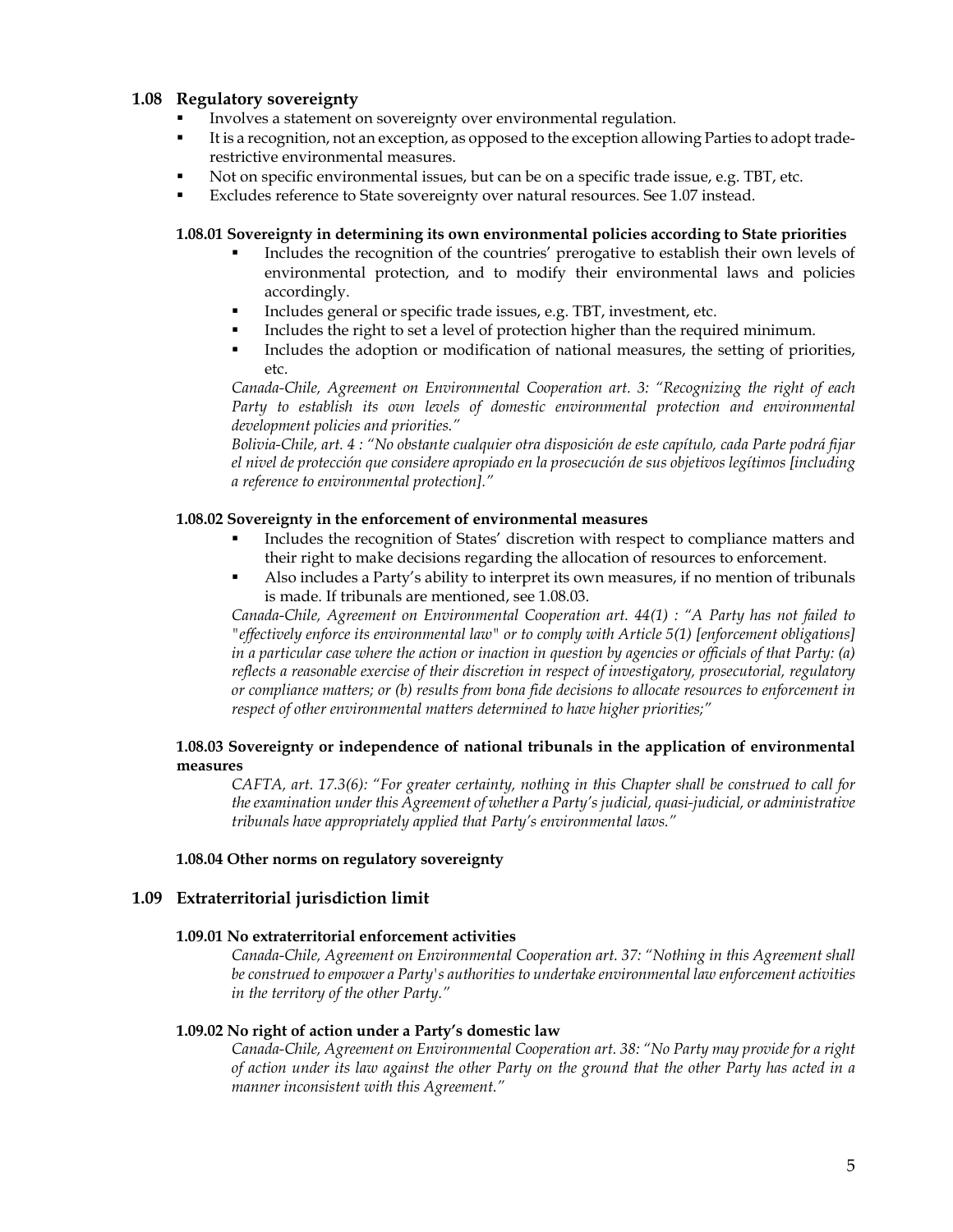# **1.10 Contribution of environment to trade or development (Causal belief)**

 Excludes statements that the protection of the environment is a condition for *sustainable*  development or that it is important to achieve *sustainable* development, if no specific mention is made of economic development, as it is tautological.

#### **1.10.01 Environmental protection as a precondition for trade or development**

 Includes statements or causal claims that environmental protection is essential, contributes or is a condition for growth, trade, liberalization or economic development. Lomé IV, art. 6: "The Contracting Parties recognize that priority must be given to environmental *protection and the conservation of natural resources, which are essential conditions for sustainable and balanced development from both the economic and human viewpoints."* 

#### **1.10.02 Reference to mutual supportiveness between environment and trade or development**

- Includes statements that the protection of the environment (or environmental agreements, etc.) and trade (or liberalization, growth, economic development, etc.) ARE mutually supportive.
- Includes only causal claims (is, are…), not normative claims (should, could, must…). For greater clarity, a normative claim that trade and environmental policies SHOULD be mutually supportive is found at 4.02.
- **Includes acknowledgment that trade and environment** *already* **affect one another. If** action from a Party is required, it generally goes beyond a simple recognition and is found in 4.02. For instance, "reinforce the mutual supportiveness", "ensure that the policies are mutually supportive" or "promote sustainable development through mutually supportive policies" should be coded in 4.02.
- Excludes statements that the protection of the environment *should* constitute a central component of growth, trade or development (see 4.02), as this is a normative claim rather than the expression of a causal belief.

*Canada-Peru, art. 1701(2): "The Parties recognize the mutual supportiveness between trade and environment policies"* 

*EC-Korea, art. 13.1 (2): "The Parties recognise that economic development, social development and environmental protection are interdependent and mutually reinforcing components of sustainable development. […]."* 

# **1.11 Recognition of a development gap or of different capabilities**

- Includes the recognition of a development gap or of developing countries' "special needs" on matters related to the environment.
- A specific reference to developing countries is not required; a mere recognition of the different situations, needs, capabilities, etc. of States is sufficient.
- Excludes the common but differentiated responsibilities principle. See 1.02 instead.
- Can apply to specific or general environmental issues.

*CARIFORUM EC EPA, art. 183.4: "The Parties reaffirm their commitment to promoting the development of international trade in such a way as to ensure sustainable and sound management of the environment, […] with due regard to their respective level of development."* 

*Central American Free Trade Agreement, annex 17.9(2): "The Parties expect that the ECA will enhance their cooperative relationship, noting the existence of differences in the Parties' respective natural endowments, climatic and geographical conditions, and economic, technological, and infrastructure capabilities."* 

# **1.12 Cost-benefit analysis**

- Includes taking into account costs and benefits when designing environmental measures.
- Includes mentions of "cost-effective" environmental measures or any other wording that creates an interaction between the cost and the effect of such a measure, even if it is not *sensu stricto* a cost-benefit analysis.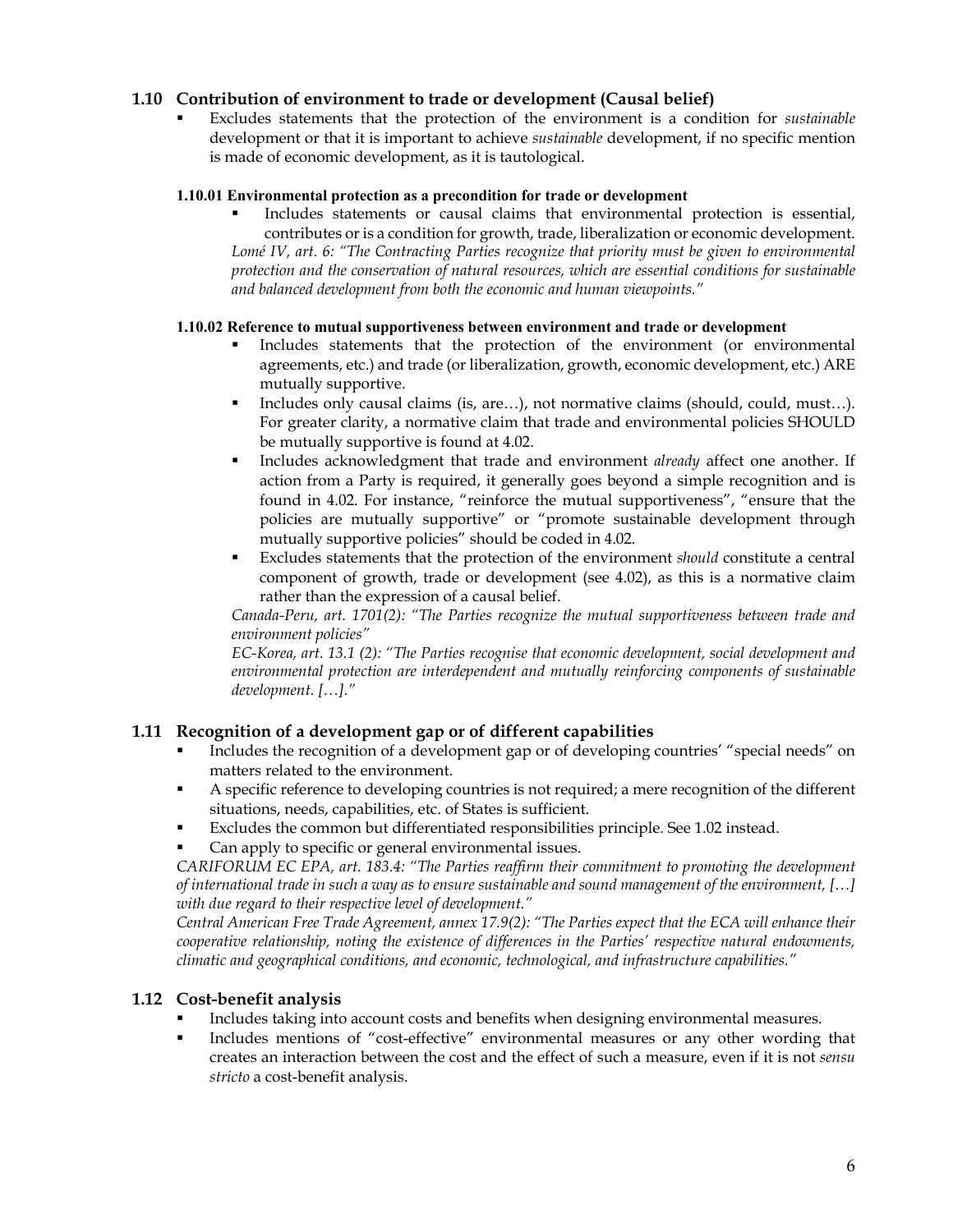# **2. Level of environmental protection**

 This section concerns laws, standards, policies, decrees or any other rules adopted domestically by public authorities.

 Public authorities include international regulatory authorities such as the EU and the Andean Community that can adopt regulations that are directly applicable at the domestic level.

This section includes only norms applying in general to the environment, not to specific environmental issues such as desertification, biodiversity, climate change, etc.

# **2.01 Maintain, or not to lower, level of protection**

- This norm concerns the level of protection that the measure itself provides for, rather than the subsequent enforcement of a measure. "Derogating from" or "waiving" measures are considered as related to enforcement. See 5.01 instead.
- As opposed to the prohibition to use environment measures as disguised restrictions to trade See 2.04 instead.

# **2.01.01 Inappropriate to encourage trade by relaxing environmental measures**

Can include investment but should not be specific to it.

*Canada-Colombia, art. 1702: "Neither Party shall encourage trade or investment by weakening or reducing the levels of protection afforded in their respective environmental laws." Canada-Jordan, Agreement on the Environment Preamble: "RECOGNIZING that it is inappropriate to relax environmental laws in order to encourage trade."* 

#### **2.01.02 Inappropriate to encourage investment by relaxing environmental measures**

Can include trade but should not be specific to it.

*CARIFORUM EC EPA, art. 73: "The EC Party and the Signatory CARIFORUM States shall ensure that foreign direct investment is not encouraged by lowering domestic environmental […] standards."* 

#### **2.01.03 Maintain existing level of environmental protection**

 *Central America-EC, art. 2: "the objectives of this Agreement are to: (g) at least maintain […] the level of […] environmental standards."* 

# **2.02 High or higher level of protection**

- Excludes a mere recognition of the importance of strengthening Parties' capacity to protect the environment, as this capacity might not translate to environmental measures. A commitment to improve or enhance the quality of the environment is not sufficient if it does not enjoin States to adopt measures to do so.
- Does not require "high" or "higher" to be defined.

#### **2.02.01 States should provide for high levels of environmental protection**

 Passive observation that national measures or actions should provide for high levels of environmental protection.

 *Canada-Jordan, art. 10-1: "The Parties recognize […] the need to implement this agreement in a manner consistent with high levels of environmental protection and conservation."* 

 *New Zealand-Thailand, Arrangement on Environment, Section 1(1): "The Participants reaffirm their […] commitments, as global citizens, to high levels of environmental protection."* 

 *Chile-US, art. 19.2: "each Party shall ensure that its laws provide for high levels of environmental protection […]."* 

#### **2.02.02 States should enhance, strengthen, improve levels of environmental protection**

 Active commitment to change national measures so that they provide for better/higher levels of environmental protection.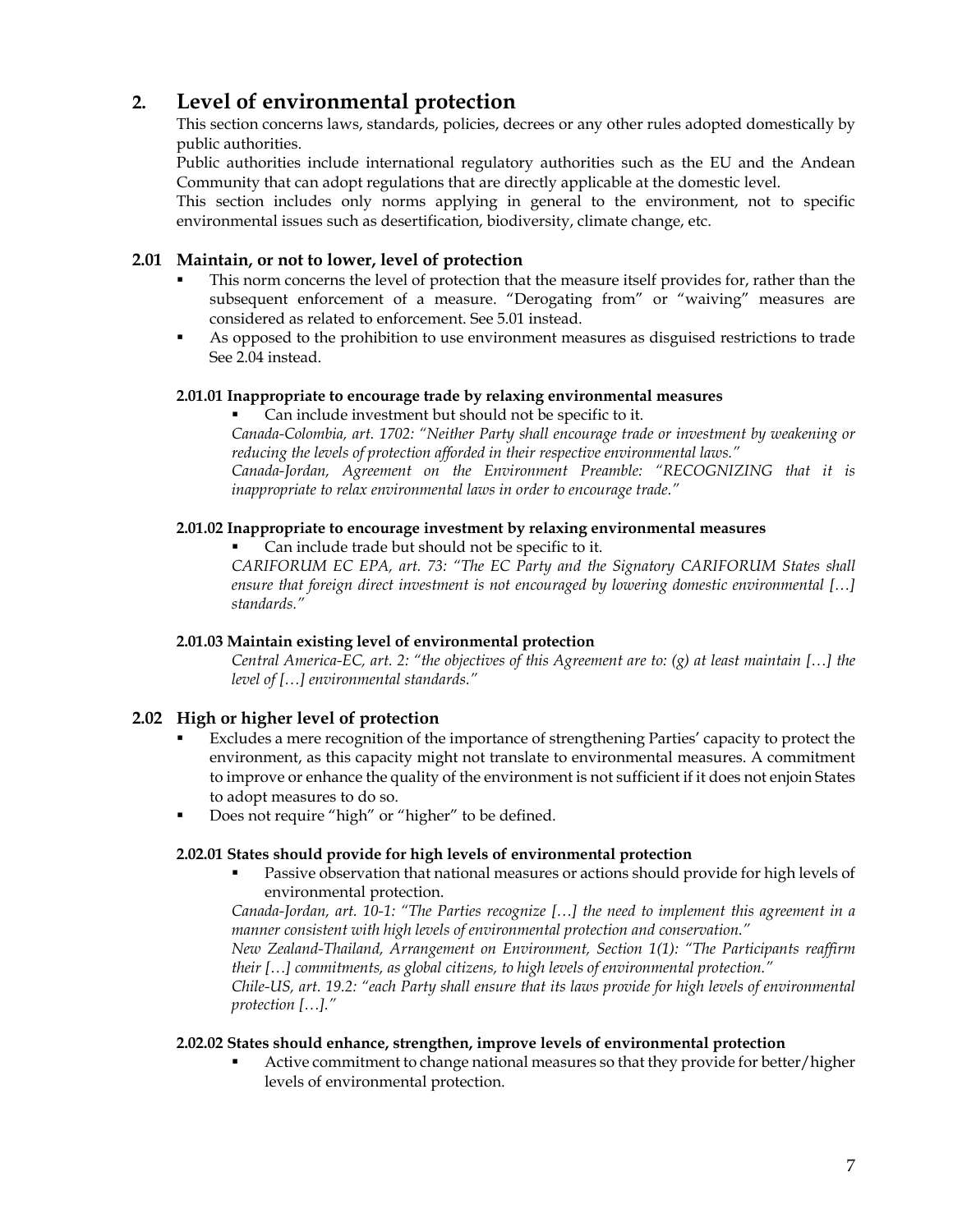*Canada-Chile, Agreement on Environmental Cooperation Preamble: "Reconfirming the importance of the environmental goals and objectives of the CCFTA, including enhanced levels of environmental protection."* 

 *Canada-Jordan, Agreement on the Environment Preamble: "ENHANCE […] environmental laws and regulations"* 

*Chile-US, art. 19.2: "each Party […] shall strive to continue to improve those [environmental] laws."* 

## **2.03 Definition of environmental law, environmental governance, etc.**

- Includes definition of environmental measures.
- Excludes definitions of the environment itself.
- Excludes the definition of a State's territory unless it specifically includes a substantive environmental norm.

*Canada-Korea, art. 17.17: "Environmental law means any law, statutory or regulatory provision, or other legally binding measure, of a Party, the primary purpose of which is the protection of the environment, or the prevention of a danger to human life or health, through: (a) the prevention, abatement, or control of the release, discharge, or emission of pollutants or environmental contaminants; (b) the management of chemicals and waste and the dissemination of information related thereto; or (c) the conservation and protection of wild flora or wild fauna, including endangered species, their habitat, and protected natural areas, but does not include any measure directly related to worker health and safety, nor a measure the primary purpose of which is managing the commercial harvest or exploitation, or subsistence or aboriginal harvesting, of natural resources."* 

# **2.04 Not for protectionist purposes**

- Includes prohibition to adopt environmental measures that are discriminatory or unnecessary.
- Only includes environmental measures that specifically have a negative or adverse effect on trade. The sole acknowledgment that environmental measures *may* impact trade in an unspecified manner is excluded.
- As opposed to the exceptions in section 8. Norms in 2.04 are not exceptions. If the sentence prohibiting protectionist, discriminatory or unnecessary measures is immediately followed by a sentence allowing trade restrictions for environmental purposes, then it is considered as an exception and should not be coded in 2.04.
- For greater certainty, excludes GATT Art. XX chapeau and similar wordings. It should be a norm's main obligation, rather than a complement to another environmental norm.

*Agadir, art. 20: "All of the goods traded between the Member States must comply with […] laws […] for the protection of the environment, of the Member States but it is not allowable to use these measures as noncustoms obstacles for commercial trade between the Member States."* 

*Chile-Hong Kong, art. 14.2: 4. "The Parties agree that it is inappropriate to set […] their environmental laws, regulations, policies and practices for trade protectionist purposes."* 

*Algeria-Tunisia, art. 17 : « Toutes les marchandises et produits échangés entre les deux pays sont soumis aux […] lois relatives à […] la protection de l'environnement en vigueur dans les deux pays. Ces lois et mesures ne peuvent être utilisées indirectement comme restrictions et obstacles indirects limitant les échanges commerciaux entre les deux pays. »*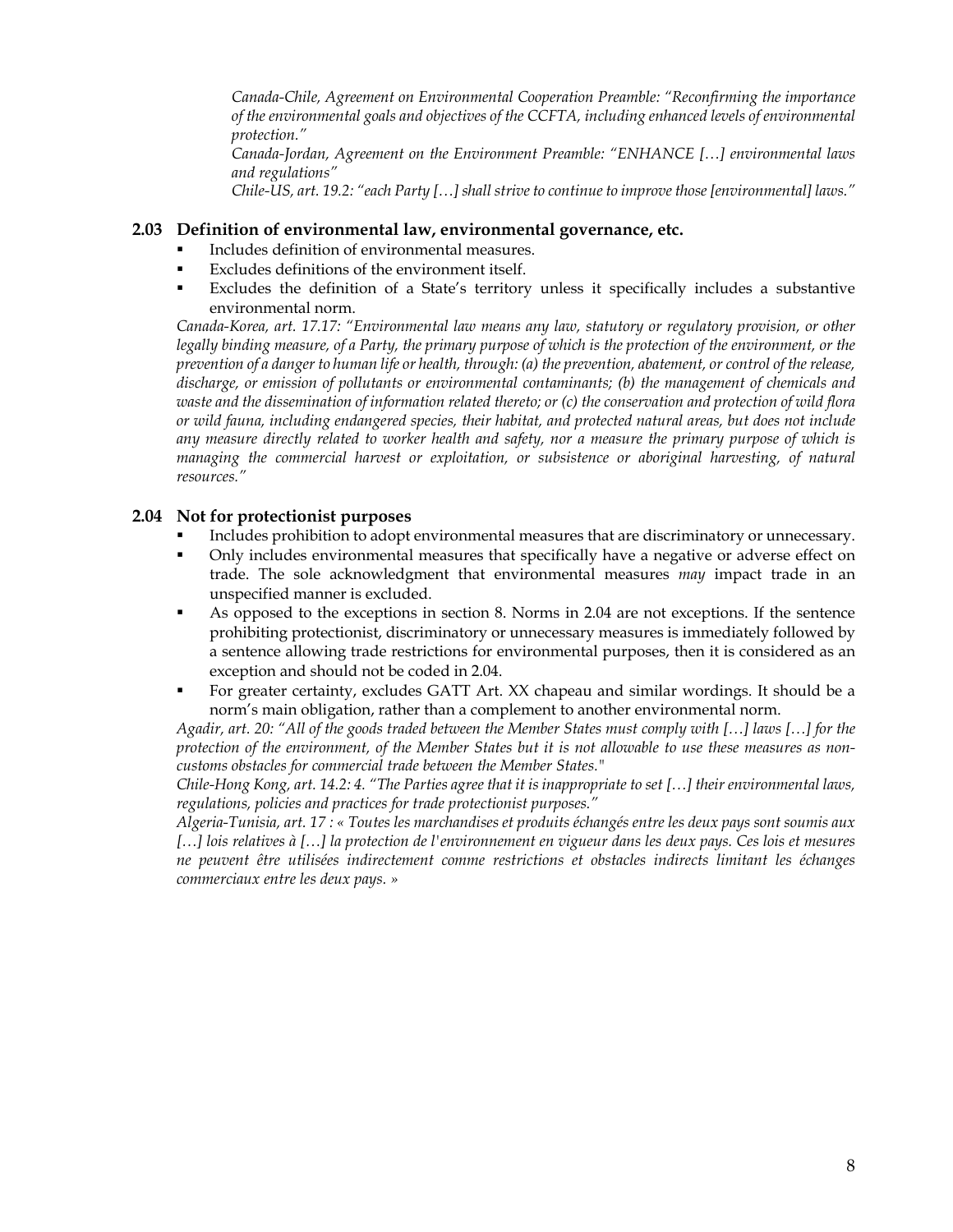# **3. Law-making and policy-making**

 This section concerns laws, standards, policies, decrees or any other rules adopted domestically by public authorities.

 Public authorities include international regulatory authorities such as the EU and the Andean Community that can adopt regulations directly applicable at the domestic level.

 This section only includes norms applying in general to the environment, not to specific environmental issues such as desertification, biodiversity, climate change, etc.

Policy-making includes environmental assessments.

 As a reminder, excludes norms that apply to any issue under the trade agreement, unless the environment is explicitly mentioned as one of their subject matters.

# **3.01 Scientific knowledge when designing environmental measures or assessment**

- Do not confuse with the precautionary principle, which concerns scientific uncertainty rather than scientific information. See 1.04 instead.
- Excludes SPS norms as they are not environmental. TBT measures are however included.
- References to international standards, guidelines, recommendations, etc. are also found at 14.07.

# **3.01.01 Scientific knowledge when designing environmental measures**

 Refers to the Parties' obligation to use scientific knowledge or data when designing, preparing, adopting or implementing environmental measures.

*Economic Community of Central African States, art. 51 "Member States shall: b) ensure the proper application of science and technology to […] the conservation of the environment;"* 

*EC-Korea, art. 13.8: "The Parties recognize the importance, when preparing and implementing measures aimed at protecting the environment […] that affect trade between the Parties, of taking account of scientific and technical information […]."* 

*CETA, art. X.08: "Each Party shall, when preparing and implementing measures aimed at environmental protection which may affect trade or investment between the Parties, take account of relevant scientific and technical information […]."* 

# **3.01.02 Scientific knowledge when conducting environmental risk assessment**

- Do not confuse with the Parties' right to conduct environmental risk assessments to adopt TBT measures, which is found at 8.02.01. 3.01.02 focuses on the use of scientific information in an assessment.
- The obligation to take the environment into account when designing SPS measures is found at 8.10.

*Central America-Chile, art. 9.05: "En la búsqueda de sus objetivos legítimos, cada Parte llevará a cabo evaluaciones del riesgo, y al hacerlo, tomará en consideración: (b) la evidencia científica o la información técnica disponibles;"* 

*Panama-Taiwan, art. 9.05: "In pursuing its legitimate objectives, each Party conducting risk assessments shall take into account: (b) available scientific evidence or technical information;"* 

# **3.02 Public participation in the adoption of environmental measures or assessment**

- Refers to the participation of the public, groups, NGOs, citizens or other stakeholders in the adoption of any environmental measure by their own government.
- Participation can take various forms, such as the submission of documents or comments. The obligation to hold public consultations prior to the adoption of a measure is also included.
- This norm is about the adoption of domestic environmental measures or environmental measures that affect trade between Parties. It excludes provisions strictly concerning the enforcement of domestic measures (see section 5) or the implementation of the agreement (see section 11).
- It is not sufficient to ensure a "transparent" process, as the public might not necessarily be able to participate. See 3.03 instead.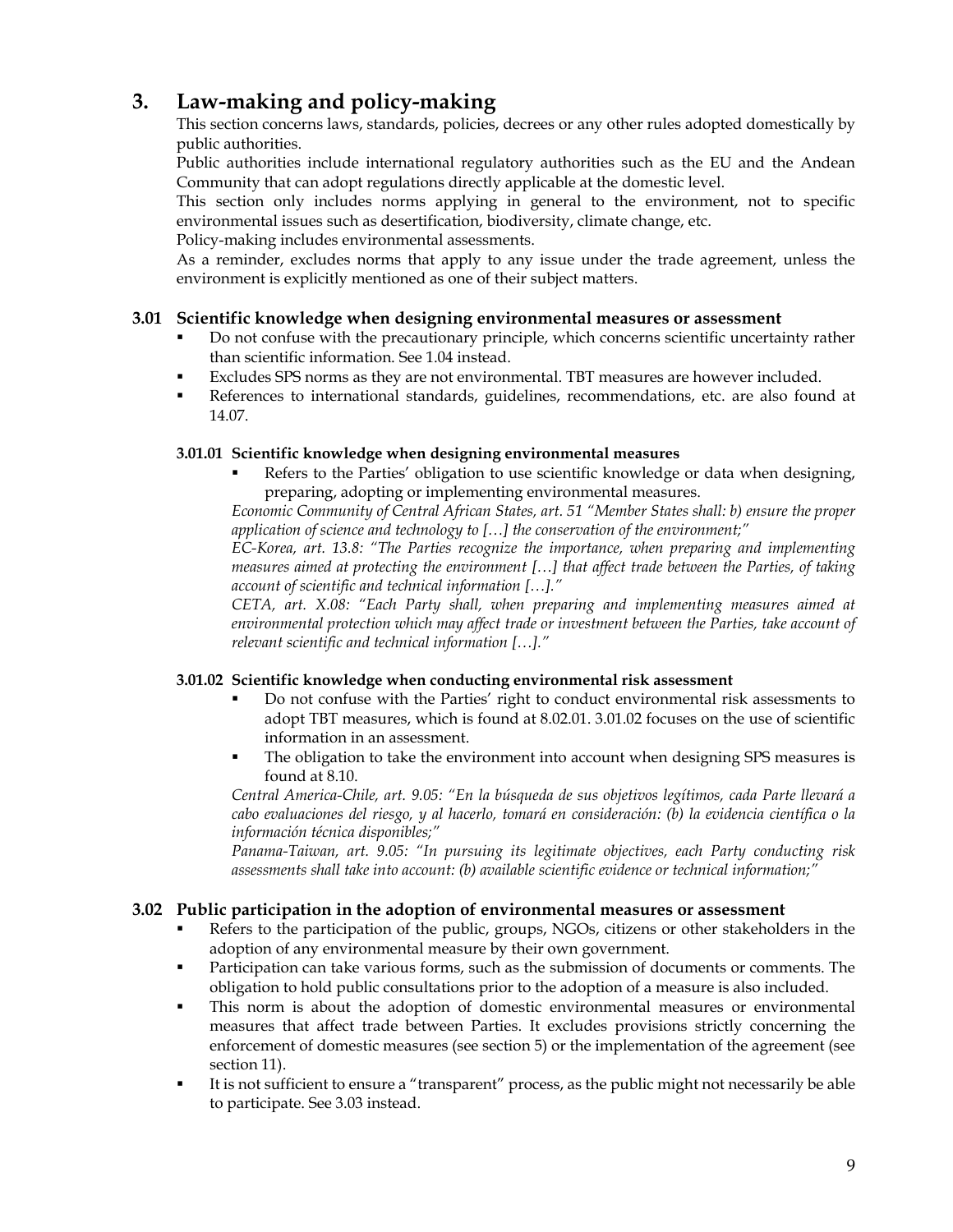#### **3.02.01 Public participation in the adoption of environmental measures**

*CETA, art. X.7: "Each Party […] shall encourage public debate with and among non-State actors as regards the development and definition of policies that may lead to the adoption by public authorities of environmental laws and regulations."* 

*Korea-EC, art. 13.9: "The Parties, in accordance with their respective domestic laws, agree to develop, introduce and implement any measures aimed at protecting the environment and labour conditions that affect trade between the Parties in a transparent manner, with due notice and public consultation, and with appropriate and timely communication to and consultation of nonstate actors including the private sector."* 

#### **3.02.02 Public participation in environmental impact assessment**

- Environmental impact assessment refers to the State's obligation to evaluate the impact of any project on the environment.
- Excludes conformity assessment.

*Canada-Jordan, art. 166(2): "Each Party shall ensure that its environmental assessment procedures provide for the disclosure of information to the public concerning proposed projects subject to assessment and, in accordance with its law, shall allow for public participation in such procedures."* 

# **3.03 Publication of environmental measures**

Includes norms specifying exactly which information must be published.

#### **3.03.01 Publication of environmental laws, regulations and administrative rulings**

 Includes transparent development or preparation and/or due notice for the adoption of environmental measures.

 *Canada-Costa Rica, Agreement on Environmental Cooperation, art. 4: "Each Party shall ensure that its laws, regulations and administrative rulings of general application respecting any matter covered by this Agreement are promptly published or otherwise made available in such a manner as to enable interested persons and the other Party to become acquainted with them. To the extent possible, each Party shall publish in advance any such law or regulation that it proposes to adopt […]."* 

#### **3.03.02 Identification of measures, restrictions or prohibitions in terms of tariff**

*Costa-Rica-Mexico, art. 3-13: "5. Cada Parte identificará en términos de las fracciones arancelarias y de la nomenclatura que les corresponda conforme a sus tarifas respectivas, las medidas, restricciones o prohibiciones a la importación o exportación de bienes por razones de […] preservación de la flora o fauna, del medio ambiente […]."* 

#### **3.04 Commitment to monitor the state of the environment**

- Includes the obligation for each Party to prepare or publish a report on the state of the environment (in general, not for specific issue-areas).
- General norms on joint research on the environment are found in 7.02.01. Joint studies or assessments are found in 7.02.04.

*Canada-Chile Agreement on Environmental Cooperation, art. 2: "Each Party shall, with respect to its territory: (a) periodically prepare and make publicly available reports on the state of the environment"* 

#### **3.05 Requirement to conduct environmental assessment**

- Related to the environmental assessment of projects or regulations.
- Excludes environmental impact assessment of the agreement. See 11.04.
- Excludes joint environmental assessment. See 7.02.04.

*Canada-Panama Agreement on the Environment, art. 6(1): "Each Party shall ensure that it maintains appropriate procedures for assessing the environmental impact of proposed projects which may cause significant adverse effects on the environment with a view to avoiding or minimizing such adverse effects."*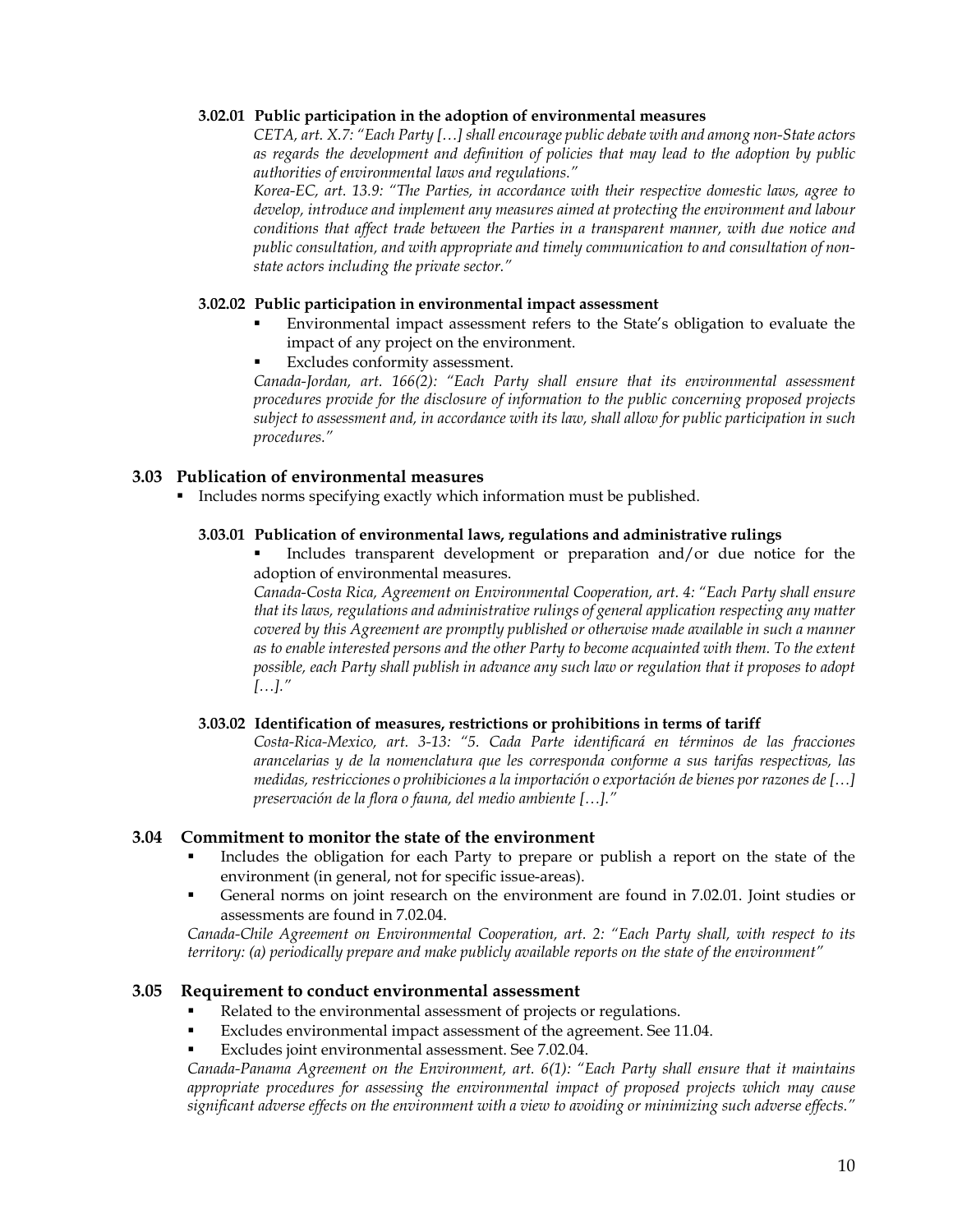## **3.06 Commitment to strengthen State's own capacities in environmental research and science**

- As a reminder, excluded if related to a specific environmental issue-area.
- Includes Parties' commitment to strengthen their capacity to protect the environment, and their capacity to assess environmental degradation.
- **Includes monetary investment or other measures to improve a Party's own research or science** capabilities.
- Excludes joint environmental research and science between both Parties. See 7.02.01 instead.
- Excludes exceptions allowing subsidies for research in connection with environmental issues or programs. See 8.06.01 instead.
- Excludes funding for private companies to use green technologies. See 8.06.01 instead.
- As opposed to 9.01, where capacity building refers to a unidirectional transfer of expertise or knowledge from one (generally) privileged country (usually a developed country) or organization to a disadvantaged country (usually a developing country) or its nationals (including scientists and NGOs). Here, a State is investing in its own environmental capacity.

*COMESA, art. 124: "For the purposes of paragraph 1 of this Article, the Member States undertake to: (b) develop capabilities for the assessment of all forms of environmental degradation and pollution and the formulation of regional solutions"* 

*NAFTA, Agreement on Environmental Cooperation, art. 2(1)(d): Each Party shall, with respect to its territory: […] (d) further scientific research and technology development in respect of environmental matters"* 

#### **3.07 Establish or support national standards bodies**

### As a reminder, must explicitly apply to the environment.

*COMESA, art. 112: "The Member States, recognizing the importance of […] the protection of […] the environment, agree to: (b) establish within their territories, national standards bodies, and develop their technical capacities so as to enable them to adequately carry out standardisation and quality assurance activities at the national level and to co-operate with other Member States."*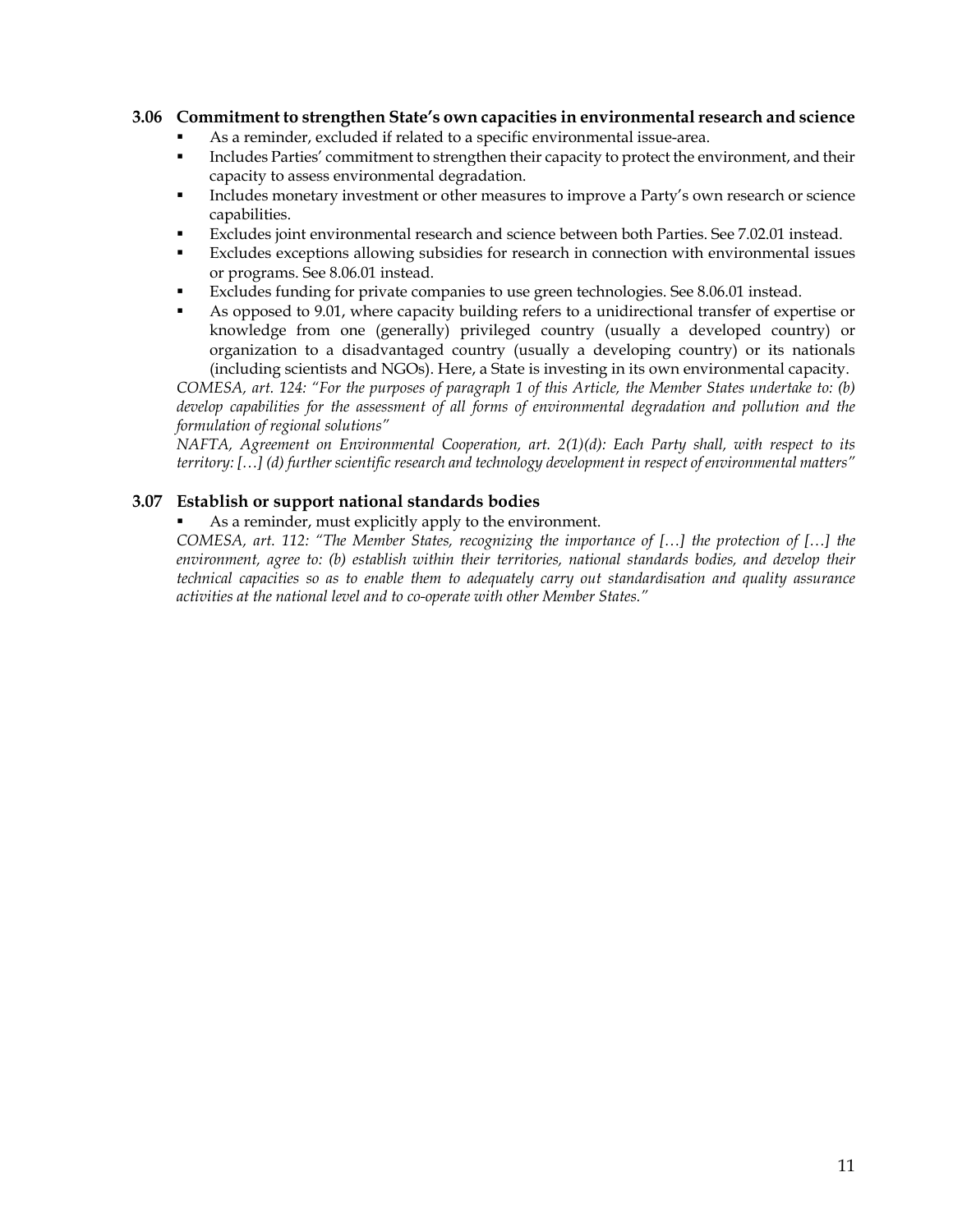# **4. Interaction between non-environmental issues and the environment**

 This section concerns policies, laws, standards, policies, decrees or any other rules or measures adopted by public authorities, individually or cooperatively, including via an intergovernmental regulatory organization (such as the EU and the Andean community).

 It excludes coherence between international treaties, or between an international treaty and a State's actions (see 14 instead).

 Norms in 4 ask Parties to take into account the protection of the environment in non-environmental fields. In other words, it is a commitment to "mainstream" environmental protection into unrelated activities, as opposed to section 10, which directly involves environmental issues.

 Includes commitments to avoid non-environmental measures that have adverse impacts on the effectiveness of environmental measures.

 Involves any type of interaction between the environment and a non-environmental issue, no matter the nature of the interaction. The issues must however be linked to one another, rather than merely named in the same sentence or paragraph.

# **4.01 Coherence in general**

- This norm can only be implicitly related to the environment.
- Norms that specifically refer to coherence between trade or investment and the environment are found in 4.02.
- Includes coherence with economic activities, cooperation or development, as it is broader than just trade.
- Includes references to more precise sectors if those sectors are not explicitly named, e.g. "mainstreaming environmental concerns into sector policies".

*Lomé IV, art. 35 (Environment Section) : "The dimension of the environmental problem and of the means to be deployed mean that operations will have to be carried out in the context of overall, long-term policies, drawn up and implemented by the ACP States at national, regional and international level with international support. The Parties agree to give priority in their activities to: - […]-a trans-sectoral approach that takes into account not only the direct but also the indirect consequences of the operations undertaken."* 

*Albania- EC SAA, art. 86(2)2: "Policies and other measures shall be designed to bring about sustainable economic and social development of Albania. These policies should ensure that environmental considerations are also fully incorporated from the outset and that they are linked to the requirements of harmonious social development."* 

# **4.02 Coherence with domestic trade and/or investment policies**

- As opposed to the expression of causal belief that trade and environment are mutually supportive. See 1.10 instead. Rather, 4.02 is a normative commitment (even weak) to design trade policies that are supportive with environmental protection.
- Includes only normative claims (should, could, must…), not causal claims (is, are…). For instance, a claim that trade and environmental policies SHOULD be mutually supportive is found here at 4.02.
- For greater clarity, excludes acknowledgment that trade and environment *already* affect one another. See 1.10.02 instead.
- Excludes mere mentions of environmental measures that are related to or affect trade if no normative commitment regarding their coherence is made.
- The provision should specifically and clearly refer to trade, investment or a direct synonym, e.g. commerce. Vague mentions of economic cooperation that can go beyond trade are found in 4.01.
- Includes commitment to implement a free trade agreement in a manner consistent with environmental protection

*CARIFORUM-EC, art. 188: "1. The Parties and the Signatory CARIFORUM States commit to not adopting or applying […] national trade or investment-related legislation or other related administrative measures as the case may be in a way which has the effect of frustrating measures intended to benefit, protect or conserve the environment or natural resources […]".*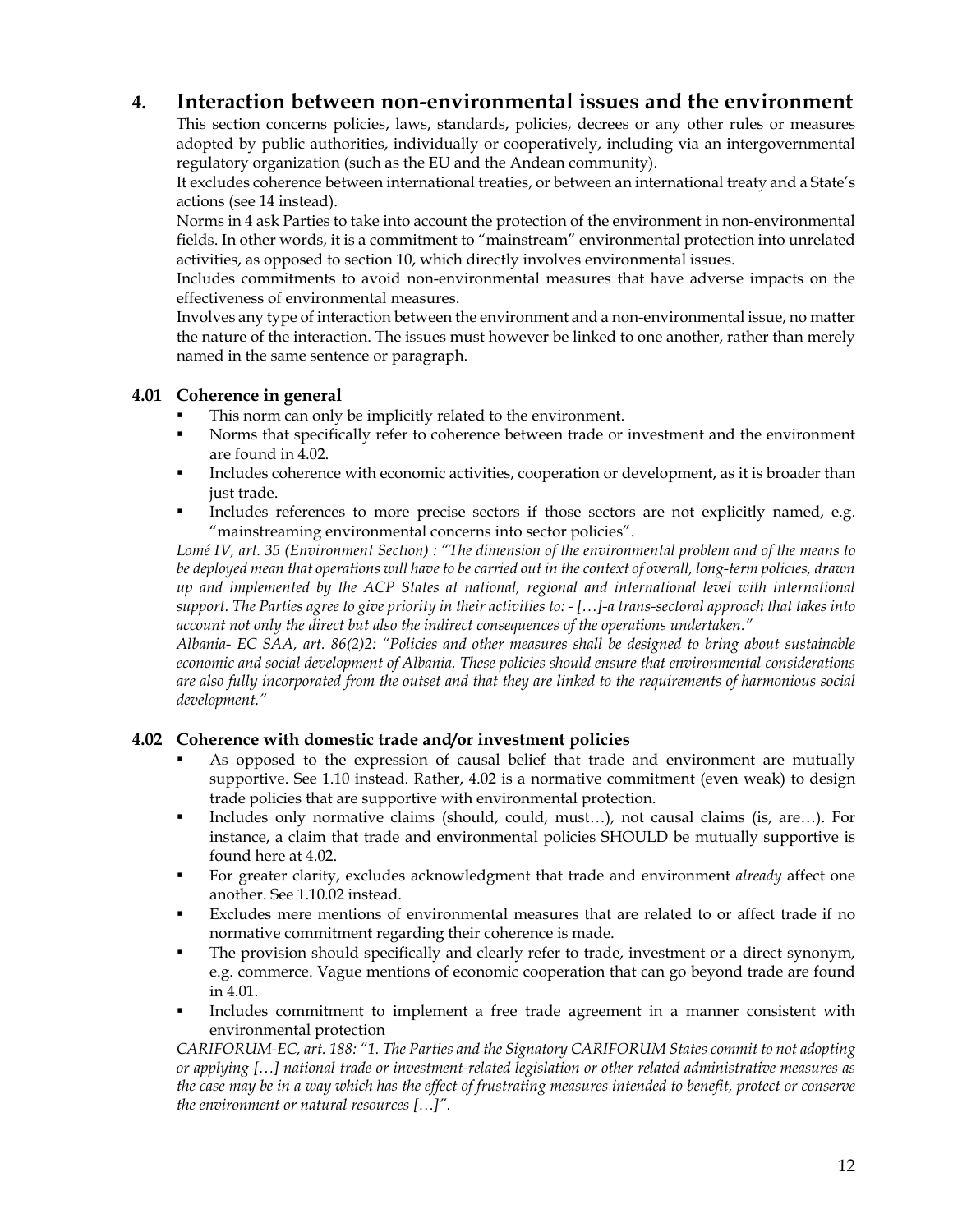*Chile-Colombia, art. 18.1: "Los objetivos de este Capitulo son contribuir a los esfuerzos de las Partes para asegurar que las politicas comerciales y ambientales se apoyen mutuamente."* 

*Central America-EC, art. 284: "The Parties reaffirm their commitment to promoting the development of international trade in such a way as to contribute to the objective of sustainable development and to ensuring that this objective is integrated and reflected at every level of their trade relationship."* 

# **4.03 Interaction between energy policies and the environment**

- Excludes norms on renewable energy. See 10.14.01 instead.
- 4.03 is for taking environmental concerns into account when designing energy policies in general, whereas 10.14 is for producing green or renewable energy specifically.
- Includes the interaction between environmental protection and activities related to fossil fuels such as gas, oil or fuels (crude or refined), including production, transportation, etc.
- Includes clean coal, cleaner fossil fuels, clean or cleaner energy, etc.

*Brunei-Japan, art. 93: "Each Party shall endeavour to minimise, […] harmful environmental impacts of all activities related to energy in its Area. [...] Each Party shall (a) take account of environmental considerations throughout the process of formulation and implementation of its policy on energy."* 

*Lomé IV, art. 16: "Cooperation shall be aimed at encouraging improved exploitation of energy and mining resources by taking account of the energy component in the development of the different economic and social sectors and thus helping to improve living conditions and the environment, leading to the better conservation of biomass resources, particularly fuelwood."* 

*Brunei-Japan, Joint Statement: 4. Exchanging information in the following fields; vi. Clean Coal Technologies Chile-US, Annex 19.3(2): "Increasing the use of cleaner fuels. The Parties will work to improve the environmental quality of fuels, especially diesel fuel and gasoline, used in their territories by providing joint training and technical assistance on a variety of fuels-related environmental issues."* 

# **4.04 Interaction between mining and the environment**

*COMESA, art. 125(4): "The Member States agree to include environmental management and conservation measures in […] mining […] activities in the Common Market."* 

# **4.05 Interaction between tourism and the environment**

Includes mentions of sustainable tourism and ecotourism.

*Israel-PLO, Annex IV, art. X: "Each side will protect the environment and the ecology around the tourist sites under its jurisdiction."* 

# **4.06 Interaction between gender policies and the environment**

 Includes any statement linking gender or women to environmental protection as interacting issues.

*Lomé IV, art. 153: "Cooperation shall support the ACP States' efforts aimed at: […] (e) paying particular attention to the crucial role women play in […] environmental protection […]"* 

# **4.07 Interaction between social issues and the environment**

- Includes poverty, employment, labour, standard of living, social progress, etc.
- The reference to social aspects of sustainable development is sufficient to code 4.07, but sustainable economic and social development is not as it does not include the environment.

*EC-Chile, art. 28 (2): "The following are particularly significant: the relationship between poverty and the environment."* 

*COMESA, art. 124(2):* "*The Member States undertake to: (k) adopt measures and policies to address the existing unsatisfactory demographic profiles such as high growth rates and fertility rates, high dependency ratio and poor social conditions in order to mitigate their adverse impact on environment and development;"*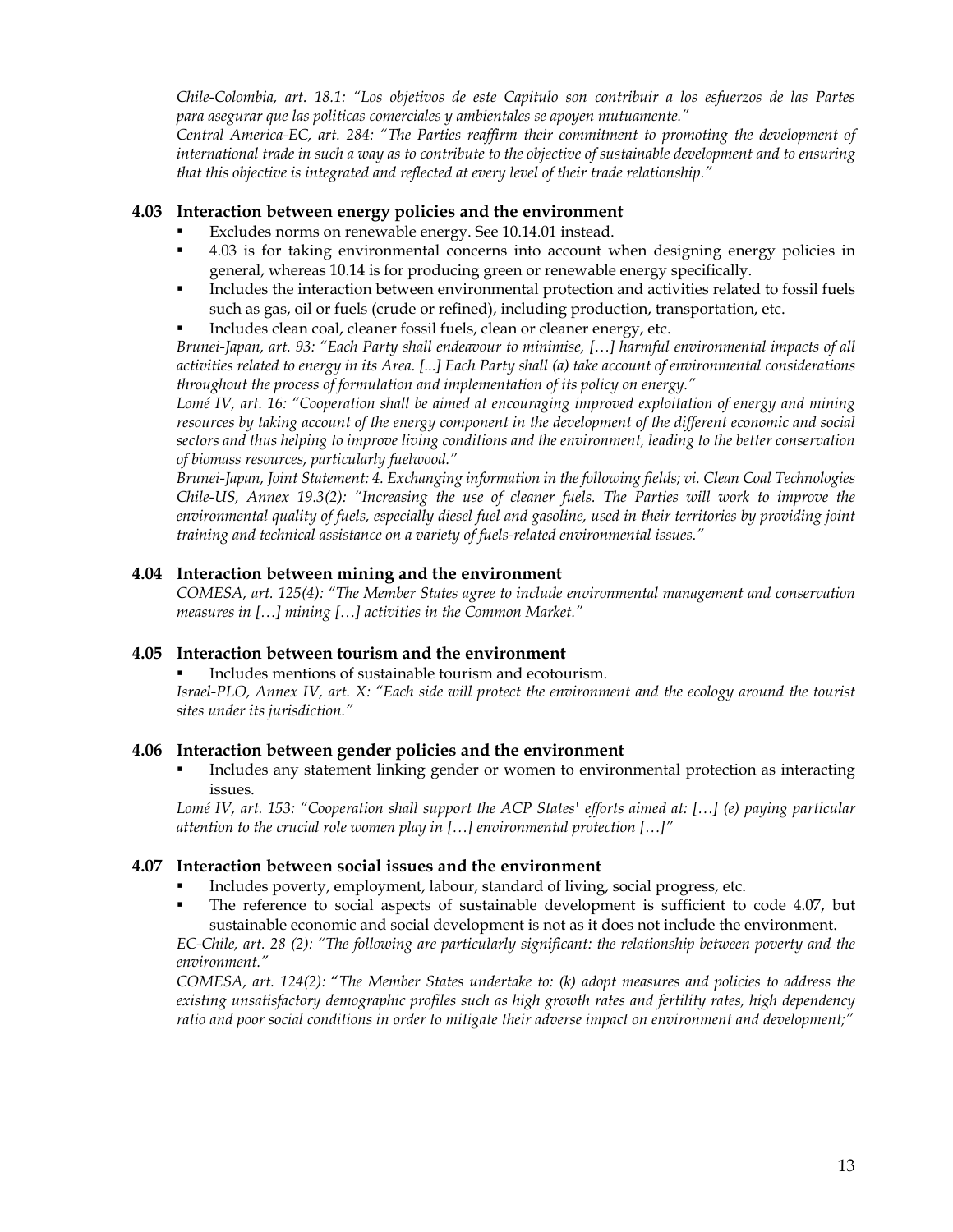# **4.08 Interaction between rural development and the environment**

*Cotonou Agreement, art. 32(1): "1. Cooperation on environmental protection and sustainable utilisation and management of natural resources shall aim at: sustainable rural […] development."* 

*EC-Slovenia, art. 82(2): "2. Cooperation shall concern the following priority areas: — restoring ecological stability in the countryside;"* 

# **4.09 Interaction between urban development and the environment**

 Includes mentions of urban pollution. Also code in the relevant node in section 10 as needed: 10.03, 10.16, etc.

*Algeria-EC Euro-Med, art. 52(2): "2. Cooperation shall in particular focus on: the control and prevention of urban […] pollution."* 

*China-Singapore, art. 87(2): "2. Noting that the flagship Sino-Singapore Tianjin Eco-city project is another key step forward in bilateral co-operation in regional development, both Parties agree to work closely with a view to developing the city as a model for sustainable development."* 

*Cotonou Agreement, art. 31(2): "1. Cooperation on environmental protection and sustainable utilisation and management of natural resources shall aim at: sustainable […] urban development."* 

#### **4.10 Interaction between land-use planning and the environment**

- Includes any provision linking land-use and the environment as interacting issues.
- Also includes any provision about land-use when in an environmental context (article or agreement on the environment).

*Chile-EC, art. 28(2): "In this connection, the following are particularly significant: (c) environmental problems and land-use management;"* 

*EC-Slovenia, art. 82: "Cooperation shall concern the following priority areas: -land management, including construction and town planning."* 

#### **4.11 Interaction between construction activities and the environment**

Includes energy performance of buildings.

*EC-Hungary, art. 70(2): "2. Policies designed to bring about the economic and social development of Hungary, in particular policies relating to […] the construction industry […] should be guided by the principle of sustainable development. This entails ensuring that environmental considerations are fully incorporated into such policies from the outset. These policies shall also take into account the requirements of sustainable and harmonious social development."* 

*EC-Lithuania, art. 92: "The Parties will cooperate in the housing and construction sector. This cooperation has the objective, amongst others, of modernizing and restructuring the housing and construction sector, taking into account the related aspects of health, safety, environment."* 

#### **4.12 Interaction between agriculture and the environment**

 Excludes certain specific environmental issues that belong in 10: fertilizers and pesticides (10.24), GMOs (10.20.02), organic foods (10.25).

*Brunei-Japan, art. 14: "[T]he Parties, recognizing the importance of securing stable food supply and of sustainable development of agriculture, forestry and fisheries, shall cooperate in the field of agriculture, forestry and fisheries for mutual benefits of the Countries."* 

*Bulgaria-EC, art. 78(1): "[…]- develop ecologically clean regions, technologies and crops, […]"* 

*CARICOM revised, Preamble: "Determined further to effect a fundamental transformation of the agricultural sector […] and generally conducting agricultural production on a market-oriented, internationally competitive and environmentally sound basis;"* 

*EC-Hungary, art. 70(2): "Policies designed to bring about the economic and social development of Hungary, in particular policies relating to industry including […] agriculture […] should be guided by the principle of sustainable development. This entails ensuring that environmental considerations are fully incorporated into such policies from the outset. These policies shall also take into account the requirements of sustainable and harmonious social development."*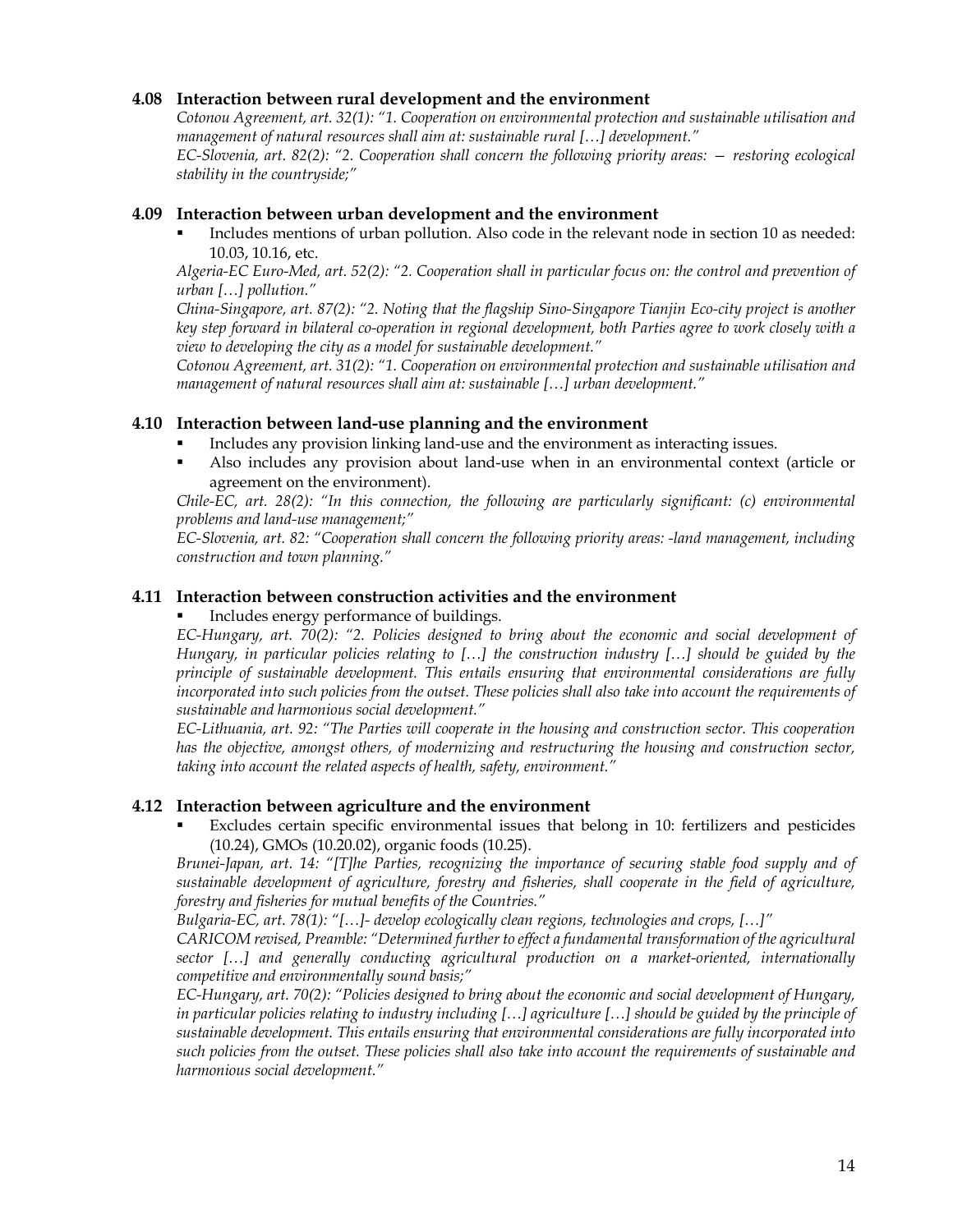# **4.13 Interaction between indigenous communities or traditional knowledge and the environment**

- Includes any statement linking indigenous communities or traditional knowledge to environmental issues, including genetic resources, ecological knowledge or biodiversity.
- As an exception, a reference to natural resources (such as forestry, fisheries, or genetic resources) is considered sufficient to refer implicitly to environmental issues.
- "Local communities" is not considered as sufficient to refer to indigenous communities.

*Canada-Peru, Agreement on the Environment, art. 5(2): "2. The Parties also reiterate their commitment […] to respect, preserve and maintain traditional knowledge, innovations and practices of indigenous and local communities that contribute to the conservation and sustainable use of biological diversity […].* 

# **4.14 Interaction between human health and the environment**

*COMESA, art. 122: "5. Action by the Common Market relating to the environment shall have the following objectives: (b) to contribute towards protecting human health;"* 

*EC-Estonia, art. 82(2): "2. Cooperation shall concern in particular: — protecting human health against environmental hazards."* 

*Lomé IV, art. 154(3): "3. Cooperation in the health sector may provide support for: -support for training and information programmes and campaigns aimed at stamping out endemic diseases, improving environmental hygiene, combatting the use of narcotic drugs, the spread of transmitted diseases and other health scourges in the framework of integrated health systems"* 

# **4.15 Interaction between industrial activities and the environment**

- Includes industrial pollution and the safety of industrial plants.
- Does not refer to economic sectors of activity such as aquaculture or the tourism industry, but rather to industrial activities of plants, factories, ports, etc.

*Bosnia and Herzegovina-EC SAA, art. 92: "Cooperation shall aim to promote the modernisation and restructuring of industry and individual sectors in Bosnia and Herzegovina. It shall also cover industrial cooperation between economic operators, with the objective of strengthening the private sector under conditions, which ensure that the environment is protected."*

*Algeria-EC Euro-Med, art. 52(2): "2. Cooperation shall in particular focus on: — the impact of industrial development on the environment, in particular the safety of industrial plant,"* 

*Algeria-EC Euro-Med, art. 32(2): "2. Cooperation shall in particular focus on: — the control and prevention of urban, industrial and marine pollution,"* 

*Colombia-US, Environmental Cooperation Agreement art. IV: "promoting the development, transfer, use, proper operation and maintenance of cleaner, more efficient production processes and technologies, including those that reduce toxic chemical emissions."* 

# **4.16 Interaction between transport and the environment**

Excludes emission standards for vehicles. See 10.17 instead.

*Bosnia and Herzegovina- EC SAA, Protocol 3 on Land Transport art. 2(2): "In this connection, the scope of this Protocol shall cover in particular: - cooperation in developing a transport system which meets environmental need."*

# **4.17 Interaction between other non-environmental issues and the environment**

 For instance, transition to market economy, food security, regional development, culture, etc. *EC Estonia, art.72(1): Cooperation shall seek to promote […]: Community participation in Estonia's efforts in both public and private sectors to modernise and restructure its industry, which will effect the further development of a market economy under conditions which ensure that the environment is protected. Lomé IV, art. 36: "The protection of the environment and natural resources requires a comprehensive approach embracing the […] cultural dimensions."*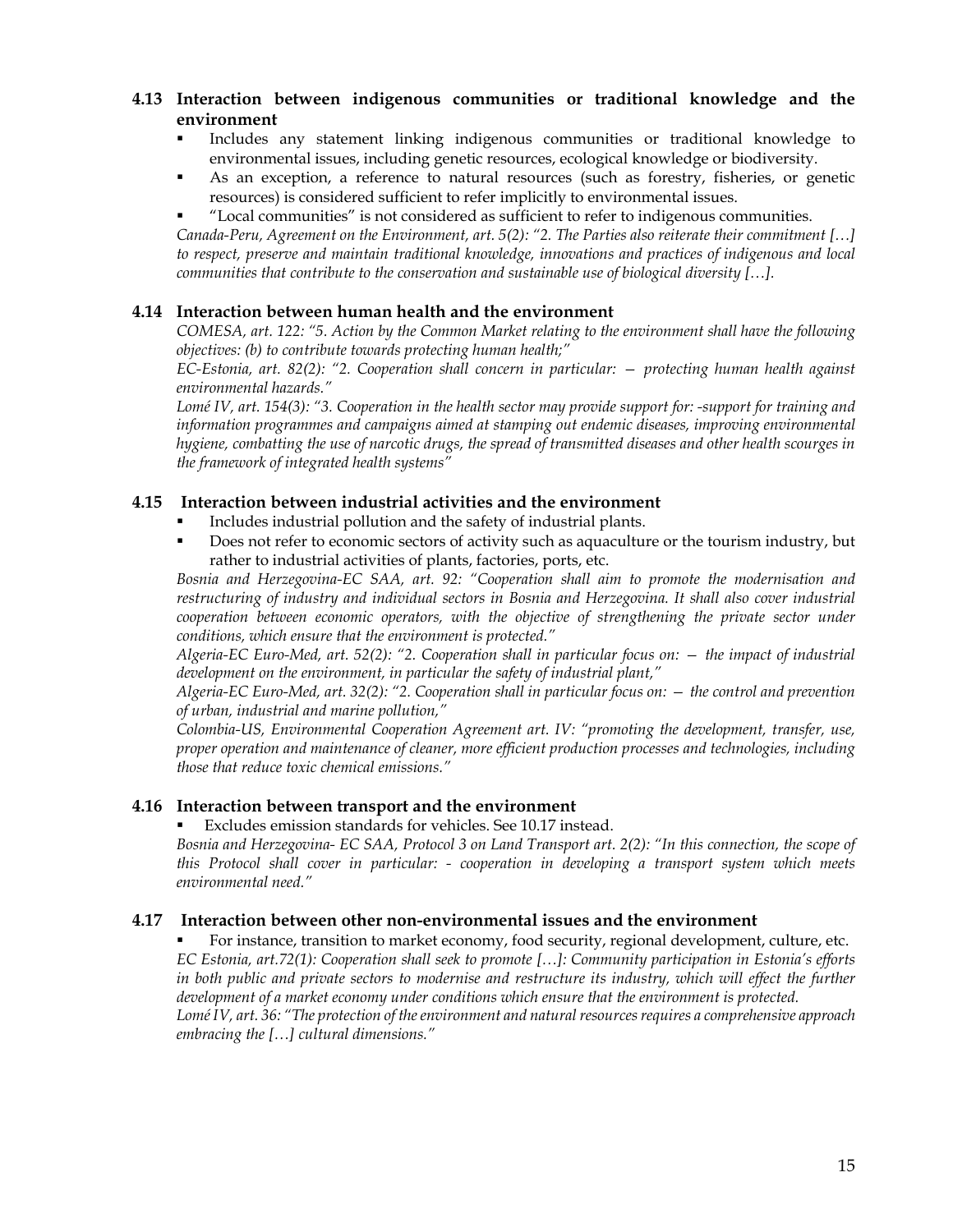# **5. Enforcement of domestic measures**

 Enforcement refers to the identification and sanctioning of persons violating environmental measures at the domestic level.

 Enforcement should be distinguished from implementation. Norms in this section do not concern the implementation of the trade agreement or the implementation of other international treaties.

 This section only includes norms applying to the environment in general, not to specific environmental issues such as desertification, biodiversity, climate change, etc.

# **5.01 Commitment to enforce environmental measures**

- Refers to the general commitment of States to enforce their environmental measures.
- Failure to enforce includes "derogating from" or "waiving" environmental measures.
- Mere affirmations of environmental obligations under domestic law are not sufficient.
- Excludes norms on judicial sovereignty. See 1.09 instead.
- Excludes norms on voluntary standards. See 6.02 instead.
- Excludes commitments to implement international agreements. See section 14.02 instead.

#### **5.01.01 Binding obligations**

Includes shall, should, must, have to, etc.

*US-Chile, art. 19.2: "(a) A Party shall not fail to effectively enforce its environmental laws, through a sustained or recurring course of action or inaction, in a manner affecting trade between the Parties […]"* 

*NAAEC, art. 5: "With the aim of achieving high levels of environmental protection and compliance with its environmental laws and regulations, each Party shall effectively enforce its environmental laws and regulations through appropriate governmental action, […]."* 

*Brunei-Japan, art. 71: "[…] each Party should not waive or otherwise derogate from such environmental measures as an encouragement for establishment, acquisition or expansion of investments in its Area."* 

# **5.01.02 Non-binding obligations**

- Includes best efforts, resolve, wish, etc.
- Includes norms in the preamble of the agreement.
- Includes commitments to promoting compliance.

*Canada-Panama Agreement on the Environment, Preamble: "Noting further their resolve to […] enforce environmental laws and regulations"* 

*CETA, Preamble: "Determined to implement this Agreement in a manner consistent with […] the enforcement of their labour and environmental laws and policies"* 

*Jordan-US, Preamble: "Wishing to promote effective enforcement of their respective environmental and labor law;"* 

*EC- Korea, article 1.1: "The objectives of this Agreement are: […] (h) to promote foreign direct investment without lowering or reducing environmental, labour or occupational health and safety standards in the application and enforcement of environmental and labour laws of the Parties."* 

# **5.02 Specific governmental action for enforcement**

- Refers to the commitment of States to take specific action to enforce their environmental measures.
- Includes examples of specific action.

*NAFTA, art. 5: "With the aim of achieving high levels of environmental protection and compliance with its environmental laws and regulations, each Party shall effectively enforce its environmental laws and regulations through appropriate governmental action, subject to Article 37, such as: (a) appointing and training inspectors; (b) monitoring compliance and investigating suspected violations, including through onsite inspections; (c) seeking assurances of voluntary compliance and compliance agreements; (d) publicly releasing non-compliance information; (e) issuing bulletins or other periodic statements on enforcement procedures; (f) promoting environmental audits; (g) requiring record keeping and reporting;(h) providing or*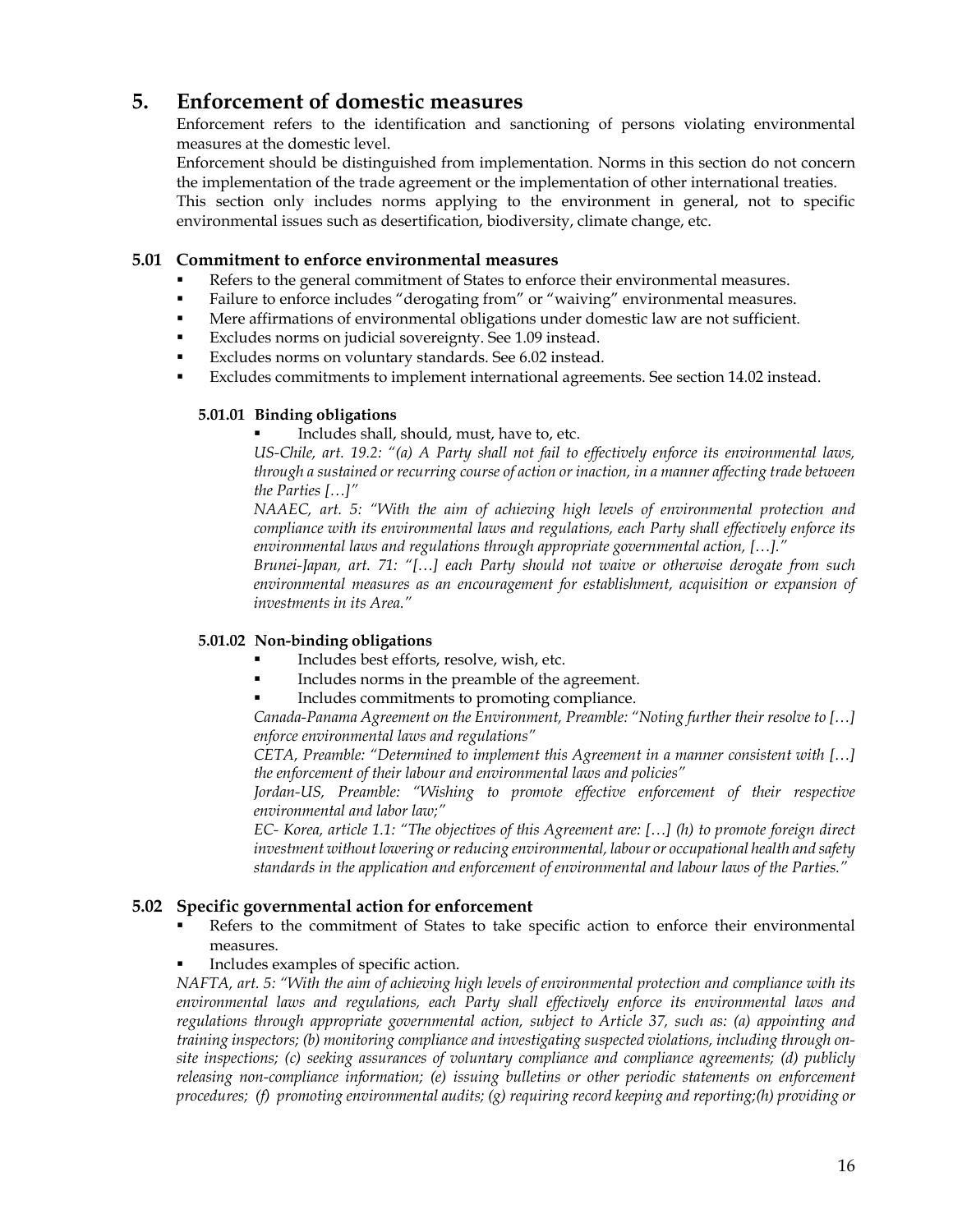*encouraging mediation and arbitration services; (i) using licenses, permits or authorizations; (j) initiating, in a timely manner, judicial, quasi-judicial or administrative proceedings to seek appropriate sanctions or remedies for violations of its environmental laws and regulations; (k) providing for search, seizure or detention; (l) Or issuing administrative orders, including orders of a preventative, curative or emergency nature."* 

*Japan-India, art. 8(2): "Each Party shall take appropriate governmental action such as monitoring compliance with and investigating suspected violations of its environmental law and regulation."* 

## **5.03 Private access to remedies, procedural guarantees and appropriate sanctions**

- Includes right to sue another person for environmental damage, right to seek remedies to mitigate the consequences of a violation of an environmental law, right to seek injunctions, etc.
- Includes norms related to the determination of appropriate and effective remedies or sanctions for a violation of an environmental law.
- This norm should explicitly (but not necessarily exclusively) apply to environmental measures, or be included in a section/chapter devoted to the environment or sustainable development.
- Excludes norms that apply to any issue under the trade agreement, unless the environment is explicitly mentioned as one of their subject matters. However, norms found in a chapter exclusively on environment or in a parallel agreement on the environment are always considered as environmental norms.
- Excludes norms on judicial sovereignty. See 1.09 instead.

*NAAEC, article 5(2) and (3): "2. Each Party shall ensure that judicial, quasi-judicial or administrative enforcement proceedings are available under its law to sanction or remedy violations of its environmental laws and regulations. 3. Sanctions and remedies provided for a violation of a Party's environmental laws and regulations shall, as appropriate: (a) take into consideration the nature and gravity of the violation, any economic benefit derived from the violation by the violator, the economic condition of the violator, and other relevant factors; and (b) include compliance agreements, fines, imprisonment, injunctions, the closure of facilities, and the cost of containing or cleaning up pollution."* 

*Canada-Costa Rica, art. 5: "Each Party shall ensure that interested persons may request the Party's competent authorities to investigate alleged violations of its environmental laws and shall give such requests due consideration in accordance with its law. Each Party shall ensure that persons with a legally recognized interest under its law in a particular matter have appropriate access to administrative, quasi-judicial or judicial proceedings: for the enforcement of the Party's environmental laws; and for the seeking of redress for another's violation of those laws."* 

# **5.04 Public submission on enforcement of environmental measures**

#### **5.04.01 Commitment to consider alleged violation brought by a citizen of any Party**

- Refers to the right of citizens to question a Party on the enforcement of its domestic environmental measures.
- Includes the right of citizens to send submissions asserting that a Party is failing to effectively enforce its environmental measures, requesting an investigation of alleged violations of environmental measures, or requesting appropriate action to enforce environmental measures.
- Submissions can be sent directly to the Party or to an international body or secretariat.
- As opposed to public participation in the adoption of a measure (see 3.02) or in the implementation of the treaty (see 11).

*Canada-Costa Rica CCRAEC, art. 9: "Any person or non-governmental organization residing in or established in the territory of a Party may submit a written question to a Party indicating that the question is being submitted pursuant to this Article regarding that Party's obligations pursuant to Article 3(1) to effectively enforce its environmental laws. The Party in question will acknowledge such questions, in writing, and respond to such questions in a timely manner."*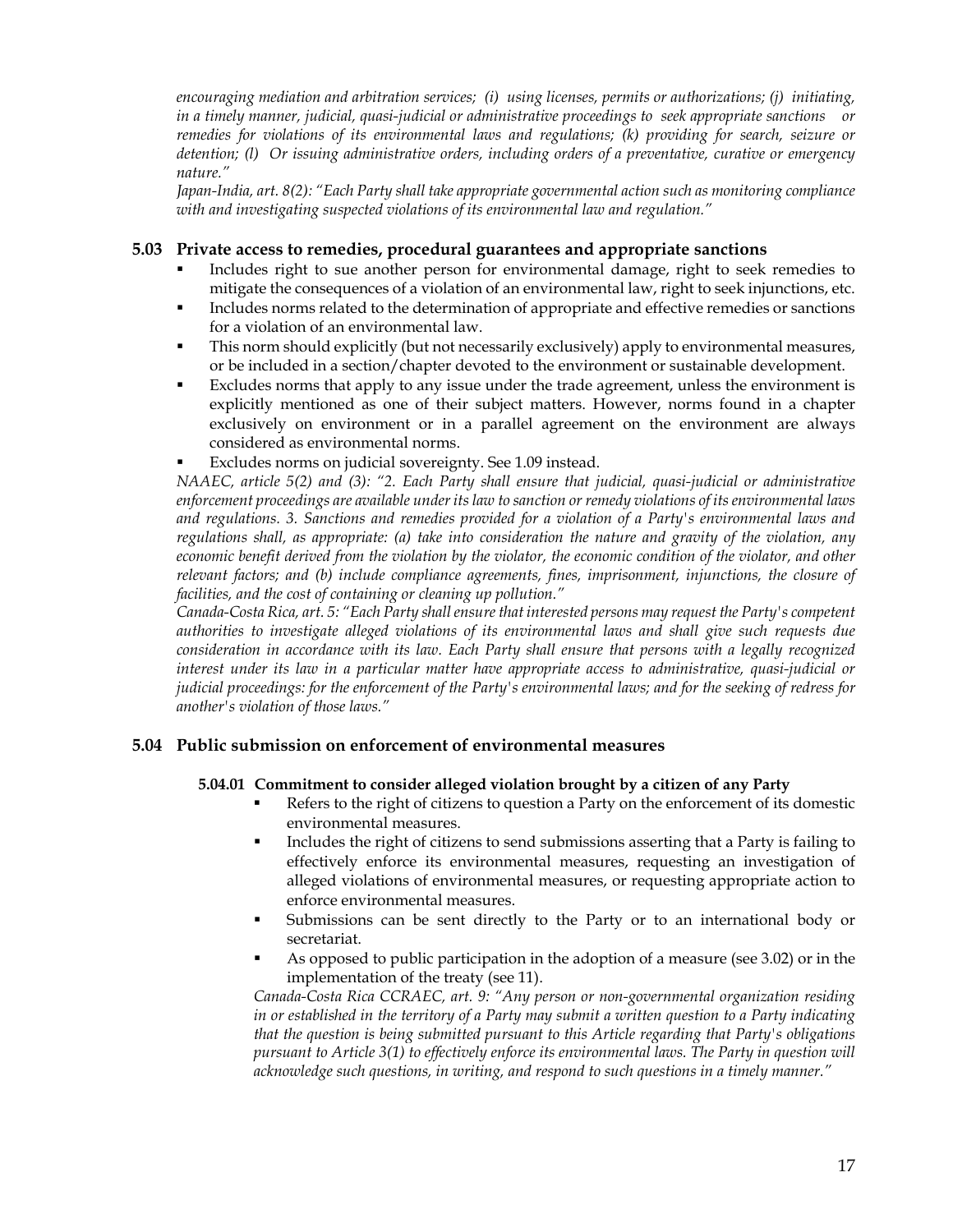*CAFTA, art. 17.7(1): "Any person of a Party may file a submission asserting that a Party is failing to effectively enforce its environmental laws. Such submissions shall be filed with a secretariat or other appropriate body ("secretariat") that the Parties designate."* 

*Canada-Korea, art. 17.7(1): "1. Each Party shall, in accordance with that Party's domestic law, ensure that its authorities competent to enforce environmental law give due consideration to alleged violations of that law brought to their attention by interested persons residing or established in its territory."* 

#### **5.04.02 Commitment to consider alleged violation brought by foreigners**

 Refers to the right of foreigners to request a Party's competent authorities to investigate alleged violations of that Party's environmental laws.

*Korea-US, art. 20.4: "1. Each Party shall ensure that interested persons may request the Party's competent authorities to investigate alleged violations of its environmental laws and shall give such requests due consideration, in accordance with its law."* 

# **5.05 Cooperation on enforcement**

- Includes cooperative bilateral and regional activities.
- Must be joint activities.

*Singapore-US, art. 18.6: "The Parties shall, as appropriate, pursue cooperative environmental activities, including those pertinent to trade and investment and to strengthening environmental performance, such as information reporting, enforcement capacity […]"* 

*Canada-Honduras, Annex II Environmental Cooperation: "The areas of cooperation under this Memorandum may include any or all of the following: […] b. strengthening institutional capacity for the enforcement of domestic environmental laws, […]"* 

#### **5.06 Factual report on enforcement**

- Refers to the capacity of a commission, secretariat, etc. (national or international) to conduct a factual report on the failure of a Party to enforce its environmental law.
- A government's commitment to answer questions on enforcement is not sufficient, as it does not involve an independent examination.

*US-Peru, art. 18.9: "1. If the secretariat considers that the submission, in light of any response provided by the Party, warrants developing a factual record, the secretariat shall so inform the Council and provide its reasons. 2. The secretariat shall prepare a factual record if any member of the Council instructs it to do so. 3. The preparation of a factual record by the secretariat pursuant to this Article shall be without prejudice to any further steps that may be taken with respect to any submission.* 4. In preparing a factual record, the secretariat *shall consider any information furnished by a Party and may consider any relevant technical, scientific, or other information: (a) that is publicly available; (b) submitted by interested persons; (c) submitted by national advisory or consultative committees; (d) developed by independent experts; or (e) developed under the ECA. […]"*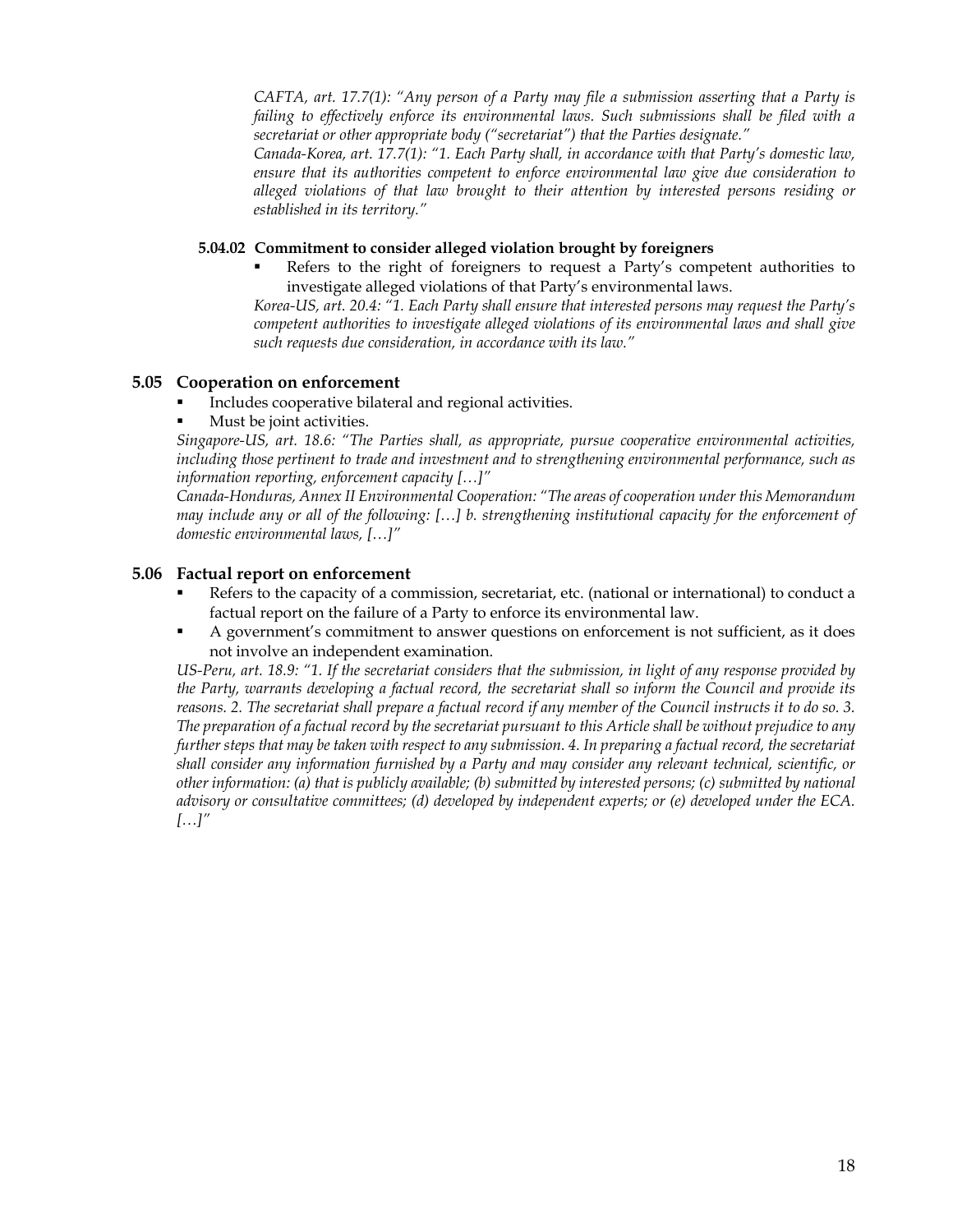# **6. Means to encourage environmental protection**

This section concerns norms that are implemented independently by each Party or in cooperation. This section includes norms applying in general to the environment and to specific environmental issues such as desertification, biodiversity, climate change, etc.

# **6.01 Education or public awareness**

- Refers to the Parties' efforts for the education or public awareness of the public on matters related to the environment, including environmental degradation and environmental law.
- Includes norms applying in general to the environment and to specific environmental issues.
- Ensuring that information regarding environmental laws and policies is available to the public is not sufficient. See 3.03 instead. However, promoting awareness of these laws and policies is sufficient as it is active rather than passive.
- Can target a specific group, such as fishermen or students.
- Promotion should not be used as a keyword to code 6.01, as it is often used for vaguer commitments and does not necessarily refer to education or public awareness. For instance, "promoting sustainable development" is not specific enough for 6.01.
- Excludes measures that are clearly aimed at actors who are not part of the general public, such as government officials or scientists. See 7.02, 7.03 and/or 9 instead.
- Excludes vague norms enjoining States to promote a healthy environment or compliance with the treaty's obligations. See 7.09 if in cooperation or do not code if not in cooperation.
- Excludes norms on the promotion of best practices. See 6.02 instead.
- Excludes the promotion of voluntary measures for corporate actors. See 6.02 instead.
- Excludes interaction with the public for the adoption of domestic measures (see 3.02) and their enforcement (see 5).

*CETA, art. X.7: "Each Party shall promote public awareness of its environmental laws and regulations, as well as enforcement and compliance procedures, by ensuring the availability of information to stakeholders." Brunei-Japan, art. 93(2): "Each Party shall (c) promote public awareness of environmental impacts of activities related to energy and of the scope for and the costs associated with the prevention or abatement of such impacts."* 

*Lomé IV, art. 36: "The protection of the environment and natural resources requires a comprehensive approach embracing the social and cultural dimensions. In order to ensure that this specific dimension shall be taken into account, attention shall be given to incorporating suitable educational, training, information and research schemes in projects and programmes."* 

# **6.02 Voluntary measures, structure or mechanisms**

- Includes any commitment from the Parties to promote or facilitate any type of voluntary measures to be taken by corporate actors (such as enterprises, businesses, stakeholders and NGOs) to, individually or collectively, surpass the minimal levels of environmental protection required by law.
- The voluntary measures or mechanisms can originate from a national or international organism. If international, code in 14 as appropriate.
- Includes the promotion of best practices.
- Excludes the mere education of service providers or goods producers if it does not involve a measure, a structure or a mechanism. See 6.01 instead.

# **6.02.01 Promotion of unspecified voluntary measures**

- Includes the promotion of best practices or an endorsement to develop voluntary and incentive-based mechanisms.
- Refers to voluntary measures to be taken by private actors, even if the commitment is for States to encourage private parties to use those measures.
- Do not confuse with direct State commitment to encourage the production or trade of environmental goods. See 7.01 instead.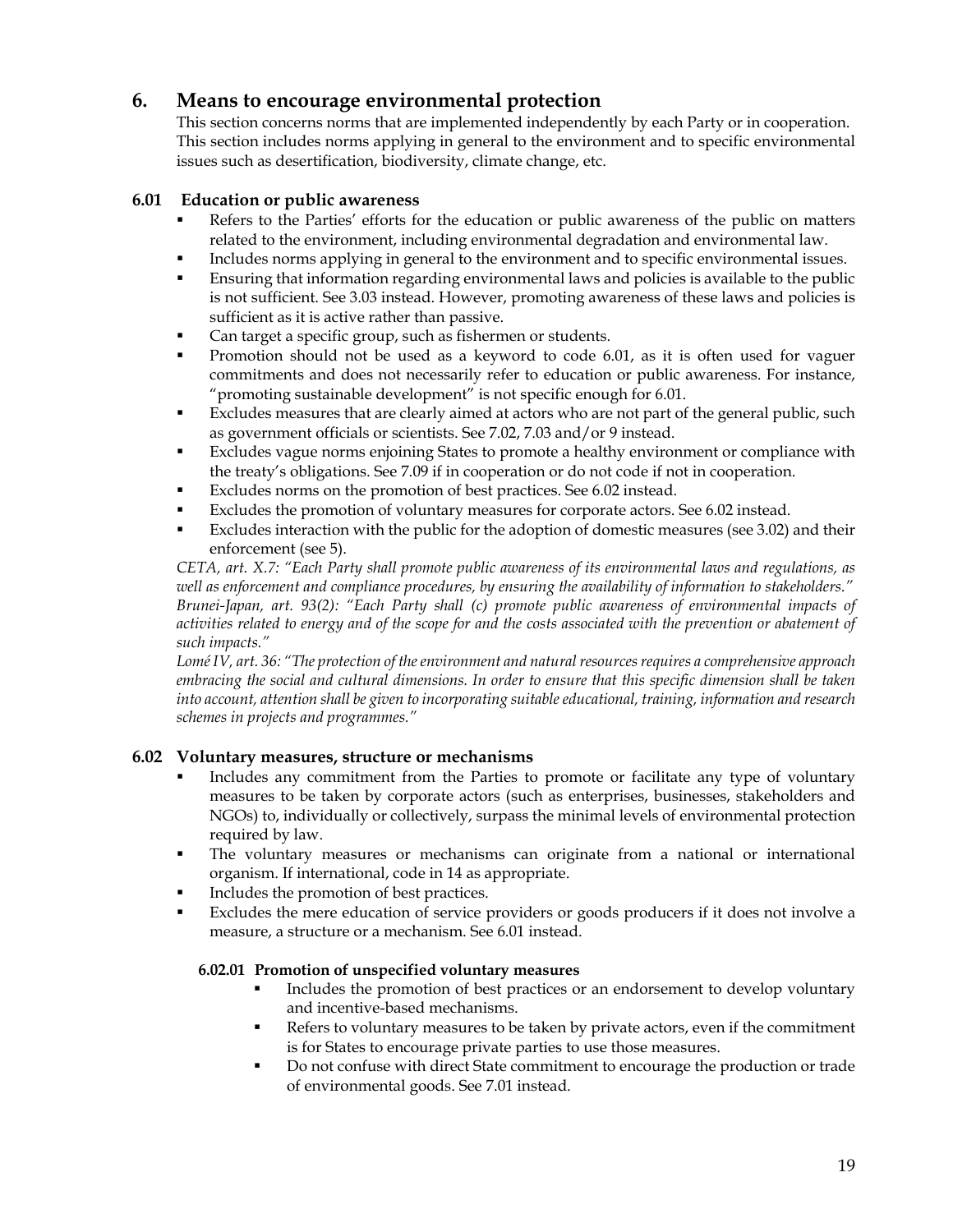*Colombia-Peru-EC, art. 271: "The Parties recognise that flexible, voluntary, and incentive-based mechanisms can contribute to coherence between trade practices and the objectives of sustainable development. In this regard, and in accordance with its respective laws and policies, each Party will encourage the development and use of such mechanisms."* 

*CAFTA Agreement on Environmental Cooperation, article V: "(f) the promotion of best practices leading to sustainable management of the environment"* 

#### **6.02.02 Promotion of specific voluntary measures**

- Includes norms referring to a precise voluntary measure.
- Private voluntary measures notably include corporate social responsibility (stewardship), ISO standards, industrial guidelines, certifications, performance goals, labels, codes of conduct, reporting and auditing, public-private partnerships, etc. As a reminder, only code if they are explicitly linked with the environment.

*Canada-Chile, Agreement on Environmental Cooperation art. 10: "2. The Council may consider, and develop recommendations regarding: (r) eco-labelling."* 

*Chile-US, art. 19.10: "Each Party should encourage the enterprises operating within its territory or jurisdiction to voluntarily incorporate sound principles of corporate stewardship in their internal policies, such as those principles or agreements that have been endorsed by both Parties." Chile-US, Annex 19.2: "Cooperation under the Cooperation Agreement may include work in the following fields of activity: (c) developing public-private partnerships to achieve environmental objectives."* 

*EFTA-Montenegro, Preamble: "[…] affirming their aim to encourage enterprises to observe internationally recognised guidelines and principles in this respect, such as the OECD Guidelines for Multinational Enterprises, the OECD Principles of Corporate Governance and the UN Global Compact."* 

*Jordan-US, Joint Statement: "To improve environmental management by private firms, the United States provides technical assistance in Jordan on attaining ISO 14000 certification."* 

*Colombia-US, art. 18.5: "2. As appropriate and feasible and in accordance with its law, each Party shall encourage: (a) the maintenance, development, or improvement of performance goals and standards used in measuring environmental performance; and (b) flexible means to achieve such goals and meet such standards."* 

#### **6.03 Economic instruments**

- Includes any commitment from the Parties to establish, use, or implement economic instruments for the protection of the environment.
- Economic instruments are set up by public authorities. They include *inter alia* cap and trade, exchange or trading permits/credits or green taxes.
- Excludes norms on green subsidies (see 8.06) and intellectual property (see 8.04).

#### **6.03.01 Unspecified economic or market instruments**

Includes market-based incentives.

*Morocco-US, art. 17.5:" Party shall encourage the development of such mechanisms, which may include: […] (b) incentives, including market-based incentives where appropriate, to encourage conservation, restoration, enhancement, and protection of natural resources and the environment."* 

#### **6.03.02 Specific economic or market instruments**

Includes, for example, norms on the creation of a carbon market.

*Central America-EC, art. 50: "Cooperation shall in particular address: (d) in this context, cooperation shall seek to facilitate joint initiatives in the area of climate change mitigation and adaptation to its adverse effects, including the strengthening of carbon market mechanisms."*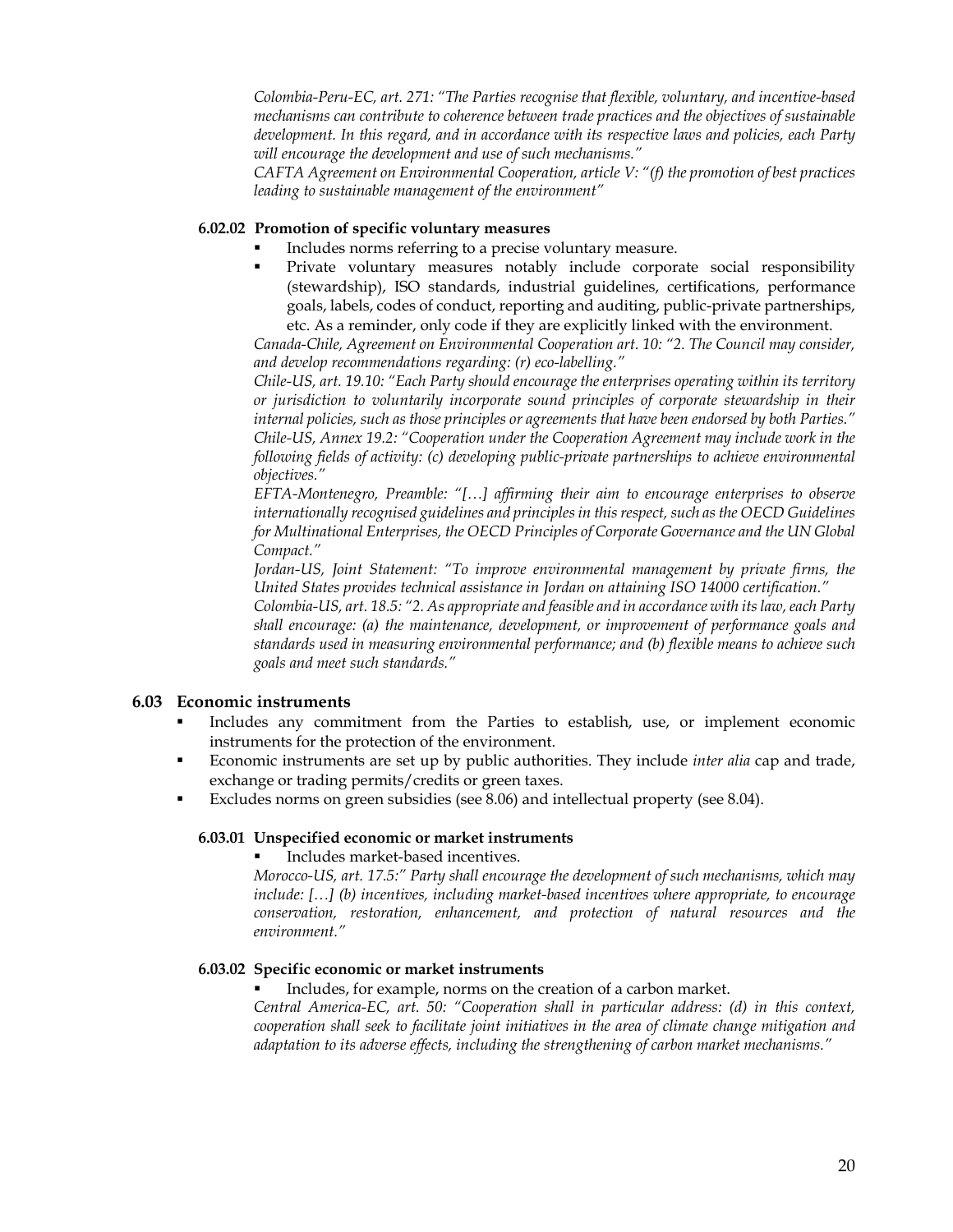# **7. Other cooperation on environmental matters**

Except where otherwise indicated, this section includes norms applying in general to the environment or to specific environmental issues such as desertification, biodiversity, climate change, etc.

# **7.01 Promote environmental goods and services**

- Concerns commercial transactions between private entities, but the measures to encourage them can be taken by States.
- Environmental goods and services can include renewable energy, energy-efficient goods and services, and eco-labelled goods.
- Environmental goods include environmental technologies as final products to be traded, as opposed to technology transfer, which is usually not a commercial transaction. See 9.02 instead.
- However, the requirement to produce non-environmental goods with environmentally friendly methods or technologies is coded in the appropriate node in 4. The node 7.01 is restricted to the finished product that is destined to be traded.
- Excludes the development of environmental technologies or eco-innovation: see 7.02.01 or 3.06 instead.
- Excludes use of clean technologies: see 10.14.02.01 if related to climate change or do not code if the objective is unspecified.
- Excludes sustainable trade in fisheries or forestry products: see 10.04.02 or 10.05.02.
- Excludes restrictions concerning environmental services, which are often found in lists of reservations of the Parties. See 8.09.04 instead.

#### **7.01.01 Encourage production of environmental goods and services**

*Canada-Colombia, Agreement on the Environment Annex I: "The priority areas identified by the Republic of Colombia for consideration in the initial Work Program include, inter alia: (f) promotion of the production […] of environmental-friendly goods and services;"*

*CARIFORUM EC EPA, art. 190(2)(e): "2. Subject to the provisions of Article 7, the Parties agree to cooperate, including by facilitating support in the following areas: (e) assistance to producers to develop and/or improve production of goods and services, which the Parties consider to be beneficial to the environment;"* 

# **7.01.02 Encourage trade or investment in environmental goods and services**

- Only concerns the actual exchange of environmental goods and services, not their production or use.
- Either a general commitment or specific measures to attain this objective.
- Includes commitment to increase public awareness to foster trade of environmental goods and services.
- Includes business performance of an environmental product.
- Excludes norms on green markets (see 6.03) or green subsidies (see 8.06).

# **7.01.02.01 General encouragement**

 Also includes references to large categories of environmental goods such as renewable energy or energy efficient goods.

*Canada-Colombia, Agreement on the Environment art. 2: "6. The Parties shall encourage the promotion of the trade and investment of environmental goods and services."* 

*CAFTA-DR, art. 17.9(3): "The program of work may include long, medium and short-term activities related to: (h) the […] promotion of environmentally beneficial goods and services;"* 

*Korea-US Environmental Cooperation Agreement, art. 8: "Consistent with its domestic laws and regulations, each Party shall endeavor to facilitate entry into*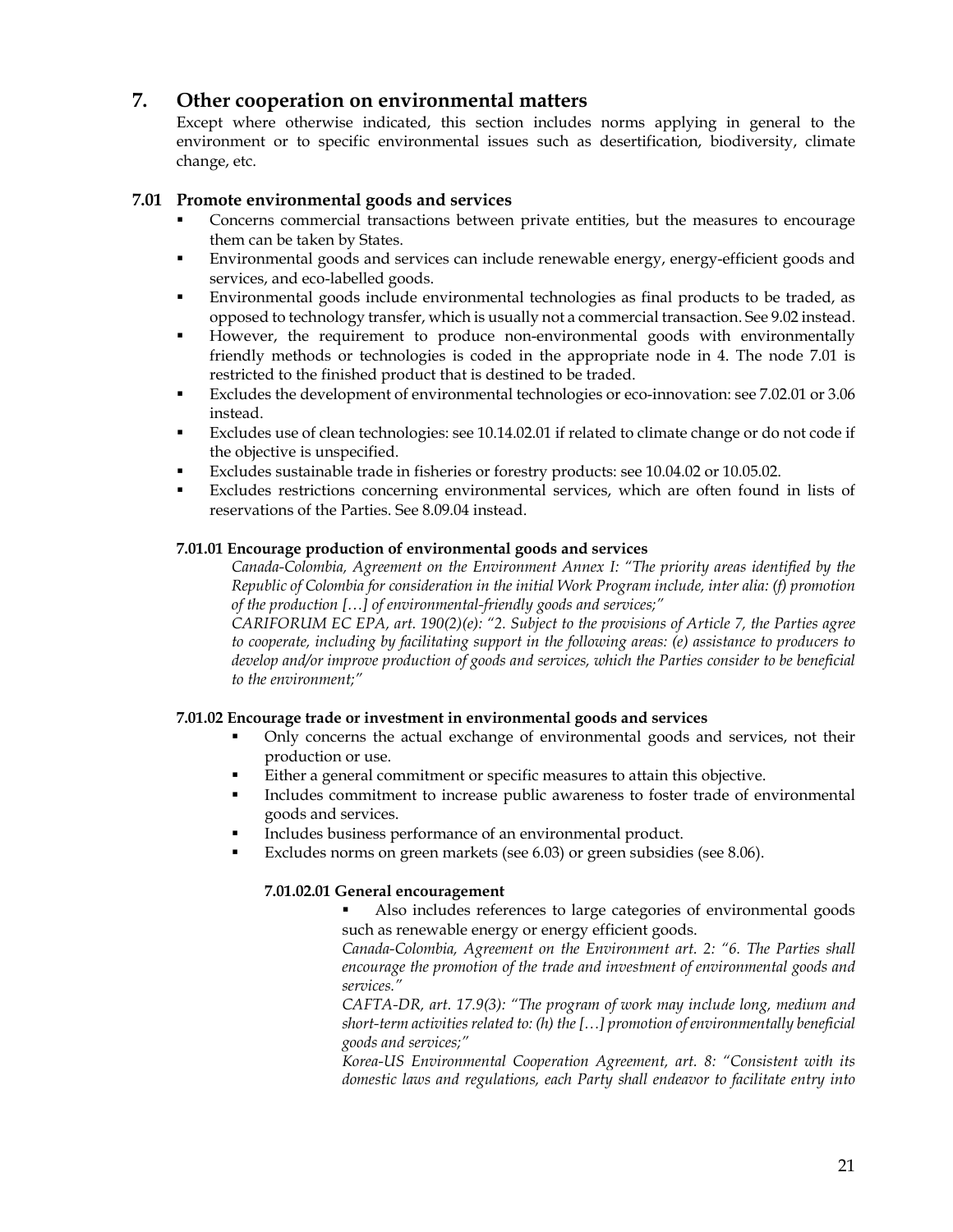*and exit from its territory of personnel and equipment of the other country, engaged or used in projects and programs under this Agreement"*

*EC-Georgia, art. 231: "The Parties shall strive to facilitate the removal of obstacles to trade or investment concerning goods and services of particular relevance to climate change mitigation, such as sustainable renewable energy and energy efficient products and services."* 

#### **7.01.02.02 Encouragement for specific environmental goods and services**

- Refers to specific and clearly identified goods or services, such as biopesticides or LED lightbulbs, rather than general categories of goods.
- As a reminder, excludes sustainable trade in fishery products (10.04.02) and forestry products (10.05.02).

*New Zealand-Taiwan, chapter 17, art. 3(2)(a): "the Parties shall eliminate all tariffs on environmental goods upon entry into force of this Agreement […]. A list of environmental goods is attached as Annex 7". Example: "Annex 7: 8712.00 - Bicycles and other cycles (including delivery tricycles), not motorised - Bicycles and their spare parts exert positive effect on reducing exhaust emissions from automobiles, air pollution and greenhouse effect, etc."* 

# **7.02 Joint scientific cooperation**

- As opposed to the mere exchange of information between Parties that is not driven by research purposes (see 7.03), 7.02 MUST involve experts and/or scientific purposes.
- If the agreement does not describe the participants to a joint activity, the norm is found in 7.03 because it cannot be assumed that they are experts, except for seminars and conferences which are automatically considered to be attended by experts.
- The actions undertaken MUST be joint.

# **7.02.01 Conduct joint scientific research**

- Includes cooperative or joint research, joint development of green technology, joint eco-innovation, etc.
- Excludes commitment for a State to invest in its own environmental research capacities. See 3.06 instead.

*Bolivia-Chile, Sexto Procotolo Adicional art. IV: "Para los fines del presente Protocolo Adicional, la cooperación técnica y científica entre los países podrá adoptar las siguientes formas: a) Realización conjunta o coordinada de programas de investigación y/o desarrollo."* 

# **7.02.02 Specific means to conduct scientific cooperation**

- Includes any specific mean to exchange environmental information or knowledge as long as that information is linked to science or research.
- Includes exchange or visits of experts, scientists, researchers or scholars, or jointly organized activities attended by them.
- Includes exchange of information between experts, scientists, researchers or scholars.
- **Includes mentions of technical cooperation.**
- Excludes exchange of general "expertise" as it is not necessarily scientific, for instance, governmental expertise. See 7.03.01 instead.

*Bolivia-Chile, Sexto Protocolo Adicional art. IV: "Para los fines del presente Protocolo Adicional, la cooperación técnica y científica entre los países podrá adoptar las siguientes formas: c) Envío de expertos g) Organización de seminarios y conferencias."* 

*Brunei-Japan, art. 9: "(b) the forms of cooperation under this Section may include: (iv) encouraging and facilitating visits and exchange of experts"*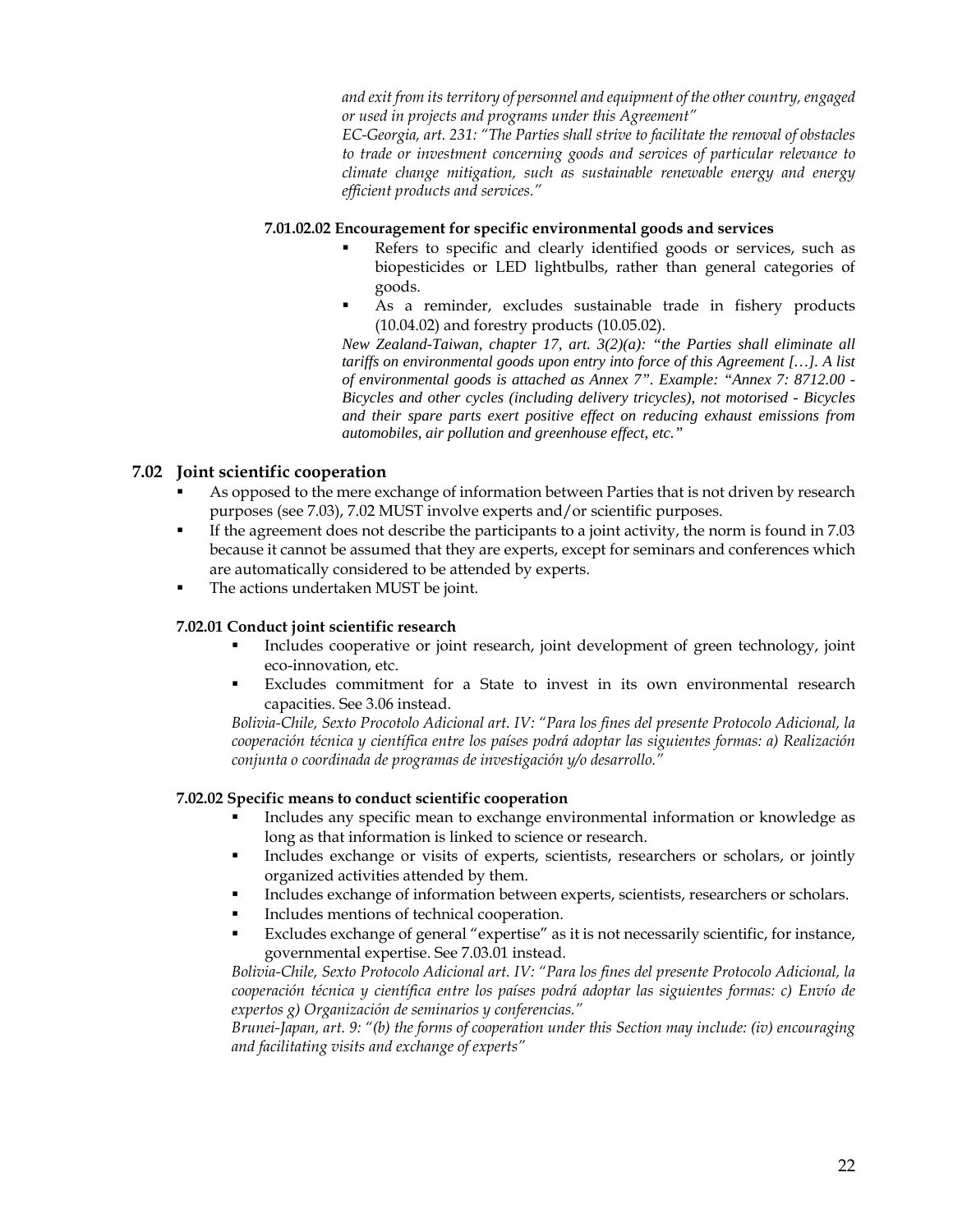#### **7.02.03 Creation of joint research institutions**

- Excludes commitments to invest in a State's own environmental research. See 3.06 instead.
- Involves a research purpose, as opposed to the creation of intergovernmental committee (see 12.01) or international secretariat (see 12.02).

*Bolivia-Chile, Sexto Protocolo Adicional art. IV: "Para los fines del presente Protocolo Adicional [including a norm on environmental cooperation], la cooperación técnica y científica entre los países podrá adoptar las siguientes formas: f) Creación y operación de instituciones de investigación, laboratorios o centros de perfeccionamiento."* 

#### **7.02.04 Joint environmental assessment and study or monitoring of environmental concerns**

- Includes joint development of environmental indicators, joint monitoring of environmental issues, joint report on the state of the environment, etc.
- Excludes individual monitoring of the state of the environment (see 3.04) and requirement to conduct individual environmental assessment (see 3.05).
- Excludes joint impact assessment of the trade agreement (see 11.04), but includes environmental impact assessments or environmental feasibility studies for other joint activities.
- Excludes monitoring of the implementation of the agreement.

*Bolivia-MERCOSUR, Protocolo sobre integracion fisica adicional art. 9: "Las propuestas conjuntas contemplarán la realización de estudios de factibilidad técnico-económicos y ambientales."*

*Bosnia and Herzegovina-EC SAA, art. 108: "Cooperation could also centre on the development of strategies […] to execute environmental impact assessment and strategic environmental assessment."*

*Bulgaria-EC, art. 81(2): "2. Cooperation shall concern: - effective monitoring of pollution levels;"* 

# **7.03 Exchange of information**

- Excludes exchange of information in the context of international negotiations. See 7.05 instead.
- Excludes exchanges that are conducted with scientific objectives. See 7.02.02 instead.
- Excludes requests for consultation under a dispute settlement mechanism. See 13.04 instead. Other consultations are included.

#### **7.03.01 General obligation to exchange information related to the environment**

- Refers to any information sharing on environmental issues, laws, policies, standards, measures, practices or procedures.
- Can involve general or specific issues.
- Includes exchange of views on the trade impact of environmental regulations.
- Includes commitment to enhance communication channel.
- Includes sharing of experiences.
- Includes exchange of "expertise" as it is not necessarily scientific, for instance, governmental expertise.
- Includes general dialogue. If the norm refers to a specific policy dialogue, code 7.03.02 instead.
- Excludes the establishment of a contact point. See 11.01 instead.
- Excludes passive transparency or disclosure. There must be a concrete interaction between Parties, such as an "exchange", a "request" or a "notification". A general commitment to "make information available to all Parties" should not be coded.

Excludes contact between non-State actors. See 11.03.03 instead.

*Brunei-Japan, art. 95: "2. The functions of the Sub-Committee shall be: (b) exchanging information on any matters related to this Chapter"*

*Bulgaria-EC, art. 81(2): "2. Cooperation shall concern: - […] systems of information on the state of the environment."*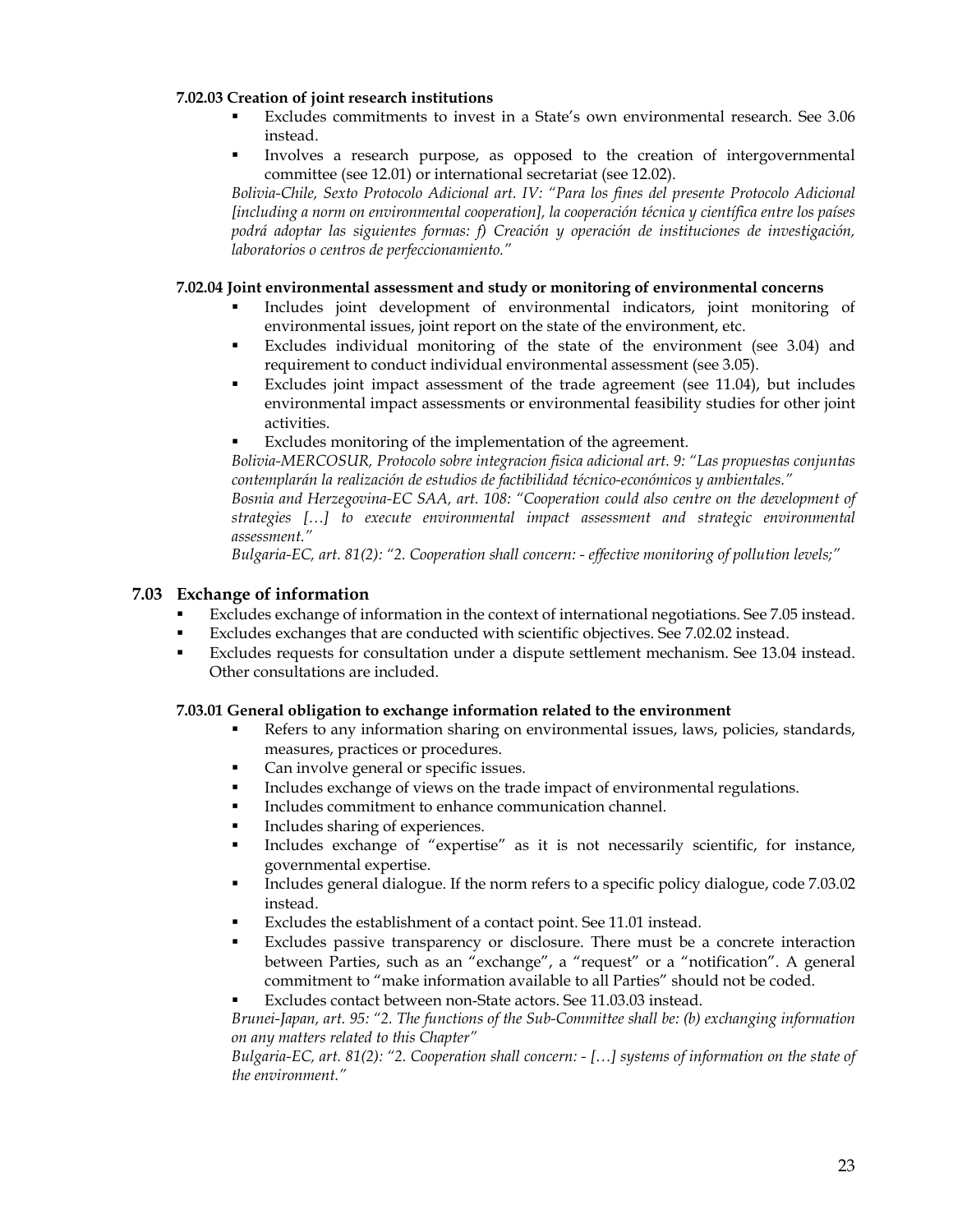#### **7.03.02 Specific means to exchange information**

- Includes policy dialogues, study tours, visits, exchange of and workshops for officials or civil servants (not scientists), or any other jointly organized activity.
- Excludes seminars and conferences, which are considered to be attended by experts. See 7.02.02 instead.
- Includes commitment to use specific means of communication, for instance, email or videoconference.

*Bulgaria-EC, art. 88(2): "2. To this end, any of the following measures may be undertaken: - exchange visits to explore the opportunities for cooperation and assistance, - the exchange of civil servants or experts,"*

*CAFTA, Agreement on Environmental Cooperation, art. IV (5): "Representatives of the Parties may meet between meetings of the Commission to analyze and promote the implementation of the Agreement and to exchange information on the progress of cooperative programs, projects and activities."* 

*China-New Zealand, Environmental Cooperation Agreement art. 3(6): "6. The Parties may exchange information and coordinate activities between meetings using email, video conferencing or other means of communication."* 

#### **7.03.03 Early notification or exchange of information in case of natural disasters, environmental catastrophes or accidents**

Should also be found in the relevant child node in 10.

*EC-Montenegro SAA, art. 110: "The Parties shall cooperate in the field of nuclear safety and*  safeguards. Cooperation could cover the following topics: (b) encouraging the promotion of *Agreements between Member States, or European Atomic Energy Community and Montenegro on early notification and exchange of information in cases of nuclear accidents and on emergency preparedness and on nuclear safety issues in general, if appropriate;"*

*EC-Slovenia, art. 81(2): "2. Cooperation, as appropriate to the Slovenian specific situation, shall cover the following: — early exchange of information in case of radiological emergencies;"*

*Israel PLO, Annex II art. II: "Israel and the Palestinian Authority shall respectively operate an emergency warning system in order to respond to events or accidents which may generate environmental pollution, damage or hazards. A mechanism for mutual notification and coordination in cases of such events or accidents shall be established."* 

#### **7.03.04 Provision of information when taking measures to protect the environment**

- The measure can be urgent or not.
- If the norm refers to a TBT measure adopted in case of emergency, it is found both here and in 8.02.03.

*Bolivia-Mexico, art. 9-14(5): "5. Cuando una Parte considere necesario hacer frente a un problema urgente relacionado […] con la protección [...] del ambiente […], podrá omitir cualesquiera de los pasos establecidos en el párrafo 2 ó 4, siempre que, al adoptar la medida de normalización: a) notifique inmediatamente a la otra Parte, de conformidad con los requisitos establecidos en el literal b) del párrafo 2, incluida una breve descripción del problema urgente;"*

*Canada-Chile, Agreement on Environmental Cooperation art. 2(3): "When a Party adopts a measure prohibiting or severely restricting the use of a pesticide or toxic substance in its territory, it shall notify the other Party of the measure, either directly or through an appropriate international organization."*

*Canada-Chile, Agreement on Environmental Cooperation art. 20(2): "2. To the maximum extent possible, each Party shall notify the other Party of any proposed or actual environmental measure that the Party considers might materially affect the operation of this Agreement or otherwise substantially affect that other Party's interests under this Agreement. 3. On request of the other Party, a Party shall promptly provide information and respond to questions pertaining to any such actual or proposed environmental measure, whether or not the other Party has been previously notified of that measure."*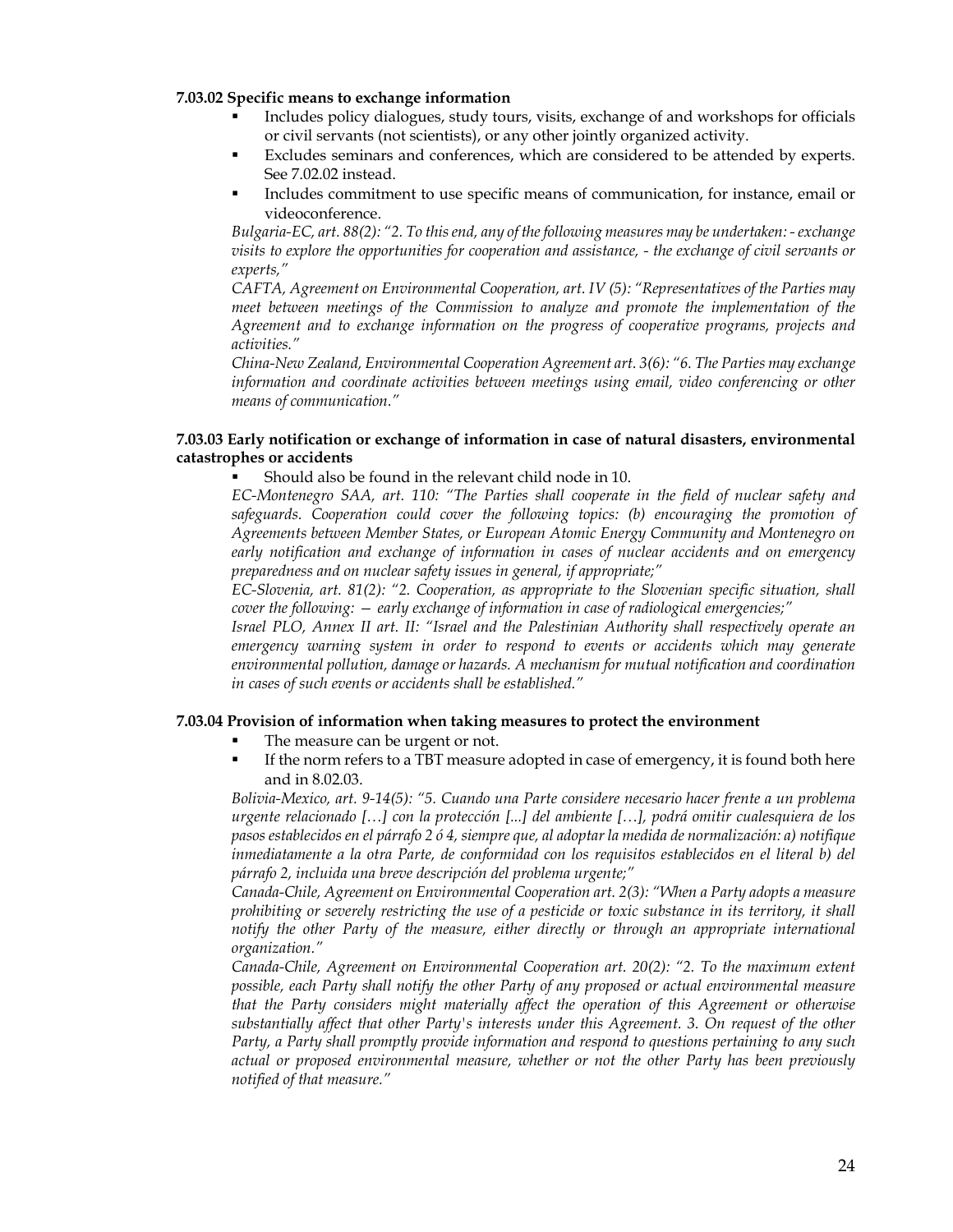# **7.03.05 Communication between customs authorities on offenses related to environmental protection**

*Colombia-Israel, art. 11(4): "Information on offenses relating to the public health, public security or environmental protection of the Party whose Customs Authority received the information may be conveyed to the competent governmental authorities dealing with such matters. Such information shall be treated as confidential and shall enjoy any and all protection afforded to similar information under the laws of confidentiality and secrecy as provided for in the domestic law of the Party whose Customs Authority received them."* 

# **7.04 Harmonization of domestic environmental measures**

- Includes laws, regulations, policies, decrees or any other norms adopted by public authorities.
- For the purpose of this norm, harmonization with one Party's regional standards (such as EU) is considered as harmonization with another country's standards. Otherwise, the implementation of international standards is not sufficient for harmonization. See 14.07 instead.
- Can be general or focused on a specific issue.
- Note that the harmonization of norms related to climate change should be coded both here and at 10.14.02.04.

# **7.04.01 Harmonization of environmental measures**

- Bidirectional: both Parties work on adjusting their measures.
- Includes "efforts to make compatible" and compatibility of respective measures.
- Includes the adoption of new, common or uniform regulations.
- Includes the harmonization of some SPS and TBT measures. However, an essential condition is that the norms refer explicitly to the environment. The harmonization of TBT or SPS measures that are not linked to the environment is not coded.

*CARICOM revised, art. 67(3): "1. COTED shall, in collaboration with competent agencies, develop a standardisation programme in furtherance of the objectives of this Chapter and consistent with the international obligations of the Member States. 3. The programme shall have the following objectives: (d) consumer and environmental protection."* 

*Canada-Chile, Agreement on Environmental Cooperation art. 10(3): "3. The Council shall strengthen cooperation on the development and continuing improvement of environmental laws and regulations, including by: (b) without reducing levels of environmental protection, establishing a*  process for developing recommendations on greater compatibility of environmental technical *regulations, standards and conformity assessment procedures in a manner consistent with the CCFTA."*

*CARIFORUM EC EPA, art. 119(3)(d): "[P]rogrammes to achieve and ensure equivalency between national/regional and international standards for sustainable tourism;"*

#### **7.04.02 Alignment of a Party's environmental legislation to the other Party's**

- Unidirectional: only one Party adjusts its measures.
- Can be domestic or regional.

*Bosnia and Herzegovina-EC SAA, art. 108: "The Parties shall, in particular, establish cooperation with the aim of strengthening administrative structures and procedures to ensure strategic planning of environment issues and coordination between relevant actors and shall focus on the alignment of Bosnia and Herzegovina's legislation to the Community acquis."*

*Bulgaria-EC, art. 69: "The Parties recognize that an important condition for Bulgaria's economic integration into the Community is the approximation of Bulgaria's existing and future legislation to that of the Community. Bulgaria shall endeavour to ensure that its legislation will be gradually made compatible with that of the Community."*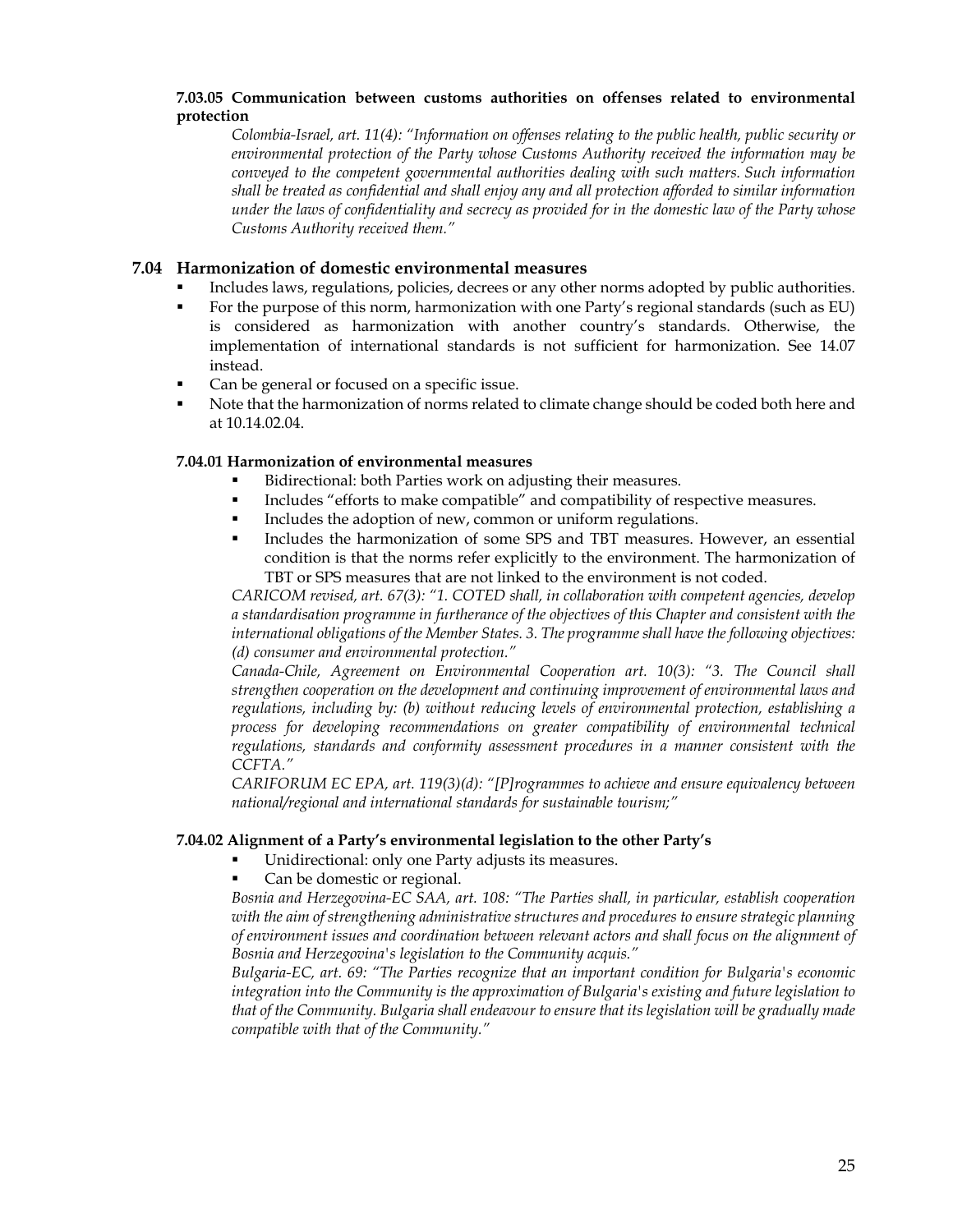#### **7.04.03 Avoid exceptional national environmental standards**

Aims to facilitate the harmonization of domestic measures.

*Bosnia and Herzegovina-EC SAA, art. 15: "2. In order to provide the industry with clear information and to encourage coordinated research, programming and production, exceptional national standards in this field shall be avoided."* 

#### **7.04.04 Mutual recognition of national environmental measures**

- Acceptance of another Party's environmental measure as equivalent to the Party's own.
- Do not confuse with the recognition or use of international standards: see 14.07.01 or 14.07.02 instead.

*El Salvador-Honduras-Taiwan, art. 9.06(2): "2. A Party shall accept as equivalent to its own any technical regulations of the other Party, when in cooperation with the other Party, the importing Party determines that the technical regulations of the exporting Party adequately fulfill the legitimate objectives of the importing Party."* 

#### **7.04.05 Harmonization of non-environmental measures not to be used as an obstacle to environmental protection**

- Often involves TBT measures, in which case it is also found in 8.02.
- Mutually exclusive with other norms in 7.04, as 7.04.05 focuses on the effect of nonenvironmental measures on the environment rather than the adoption of common environmental measures.
- Includes norms allowing Parties to derogate from a general obligation to harmonize non-environmental measures in order to protect the environment.

*Bolivia-Mexico, art. 9-08(2): "2. Sin perjuicio de los derechos que les confiera este capítulo y tomando en cuenta las actividades internacionales de normalización, las Partes harán compatibles, en el mayor grado posible, sus respectivas medidas de normalización, sin reducir el nivel de seguridad o de protección a la vida o la salud humana, animal o vegetal, del ambiente o de los consumidores."*

*EC Nice, art. 95(4) : "If, after the adoption by the Council or by the Commission of a harmonisation measure, a Member State deems it necessary to maintain national provisions […] relating to the protection of the environment or the working environment, it shall notify the Commission of these provisions as well as the grounds for maintaining them."* 

#### **7.04.06 Possibility to opt out of harmonized environmental norms**

Can be provisional or not.

*EC-Amsterdam, 34: "In this context, harmonization measures answering these requirements shall include where appropriate, a safeguard clause allowing Member States to take provisional measures, for non-economic environmental reasons, subject to a Community inspection procedure."* 

# **7.04.07 Not the Party's intention to harmonize their environmental standards**

*EU-Singapore, art. 13.1(4): "The Parties recognize that it is not their intention to harmonize their environmental standards."* 

#### **7.05 Negotiation of environmental agreements**

- Commitment to cooperate in the context of bilateral, regional or multilateral environmental negotiation.
- Includes cooperation for negotiations taking place within the WTO Trade and Environment Committee.
- Includes cooperation on agreements related to the environment.
- Includes negotiations taking place in the framework of the trade agreement if it leads to an agreement (rather than merely "cooperation").
- Includes the negotiation of an agreement explicitly concerning environmental protection even if it is not exclusively focused on the environment.
- Includes commitment to collaborate to develop international environmental law.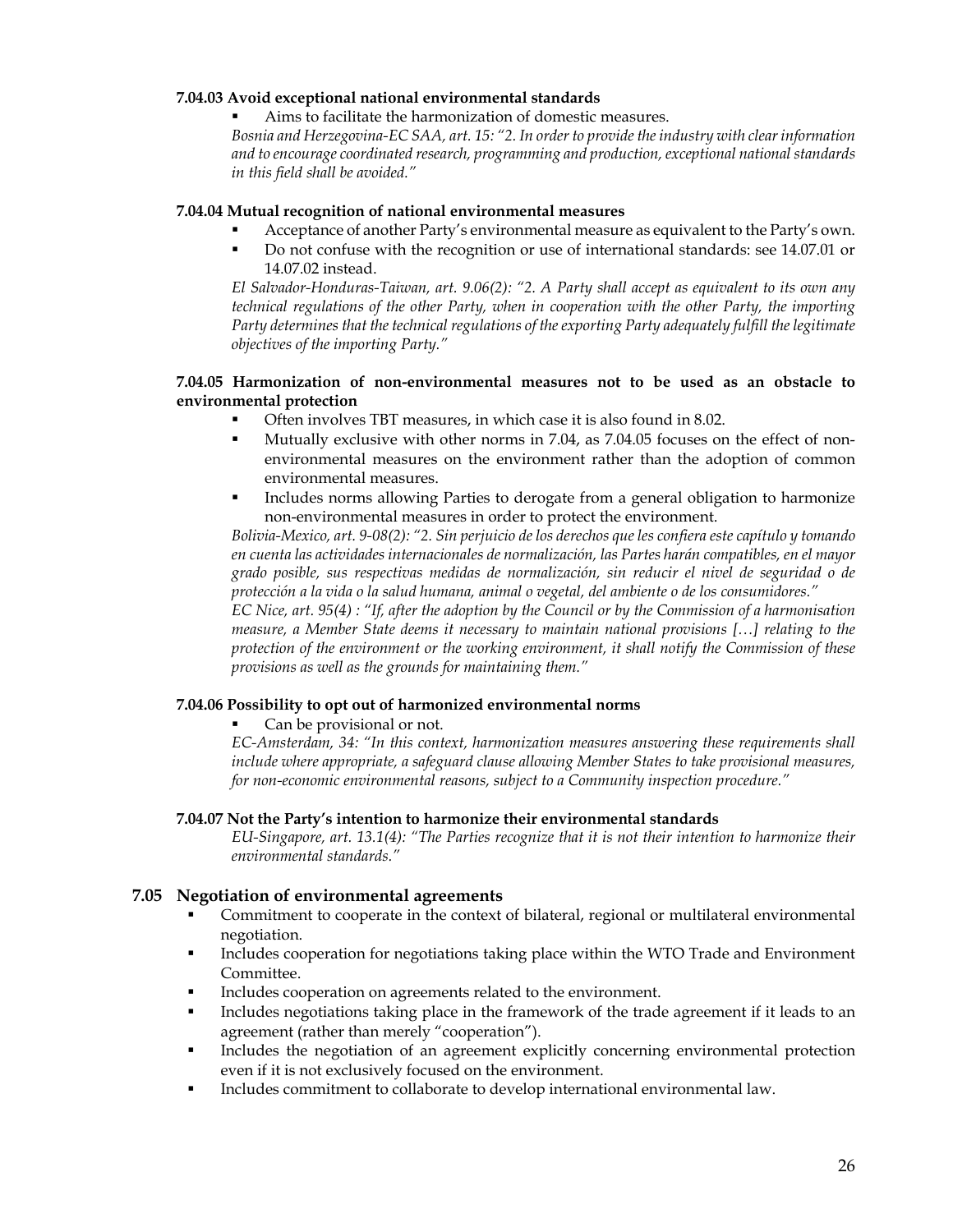- "Cooperation on environmental issues in other bilateral, regional and multilateral fora" is considered as referring to negotiation and is coded here. However, "cooperating with third Parties" is not sufficient and should not be coded.
- Also code in 14.04 if an international institution is mentioned.
- Other references to international environmental institutions that do not meet the criteria for 7.05 should be coded in 14.04 only.

*Bulgaria-EC, art. 81(3): 3. Cooperation shall take place notably through: - cooperation within the framework of the European Environment Agency once it comes into existence,* 

*Korea-EC, art. 13.5: "1. The Parties recognize the value of international environmental governance and agreements as a response of the international community to global or regional environmental problems and they commit to consulting and cooperating as appropriate with respect to negotiations on trade-related environmental issues of mutual interest."* 

**7.06 Prohibit the export to the other Party of environmentally harmful goods whose use or import is prohibited within that Party's territory** 

*Canada-Chile, Agreement on Environmental Cooperation, art. 2(3). Each Party shall consider prohibiting the export to the territory of the other Party of a pesticide or toxic substance whose use is prohibited within the Party's territory.* 

# **7.07 Prohibit the import of environmentally harmful goods from a Party where its use or export is prohibited by that Party**

# **7.08 Cooperate in the prevention of deceptive practices**

 As a reminder, only if linked to the environment. The presence of both concepts in an enumeration is not sufficient if they are not linked with one another.

#### **7.09 Vague commitments to cooperate**

- On the environment, sustainable management of natural resources, ecology, etc.
- Excludes provisions on specific environmental issue-areas.
- Includes activities conducted jointly via a committee.
- Could be in addition to more specific commitments.
- Excludes measures dealing in general with any issue-area related to the trade agreement, unless the environment is explicitly mentioned as one subject-matter for cooperation.
- Excludes statements (often in a preamble) that one of the objectives of the chapter/agreement is to promote cooperation. However, a commitment that the cooperation should follow the conclusion of the agreement is included in 7.09.
- Cooperation must be joint. A vague commitment to independently protect the environment should not be coded.
- Cooperation can include a third Party. However, a commitment to cooperate with a third State is not sufficient to conclude that the Parties to the agreement shall cooperate and should not be coded.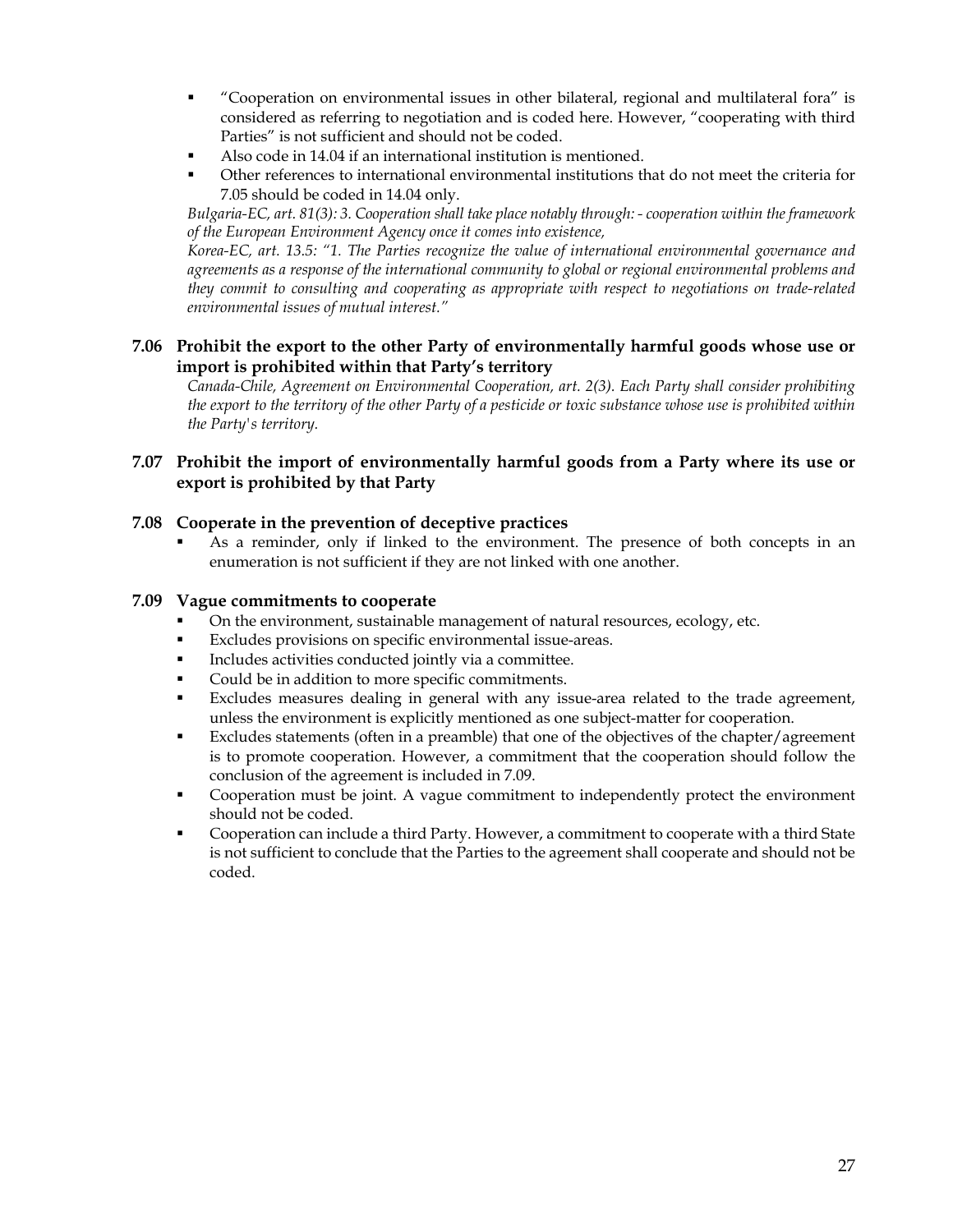# **8. Specific trade-related measures**

 As an exception, references to environmental exceptions contained in GATT/WTO agreements are coded in section 8.

# **8.01 General exceptions for trade in goods**

- Is considered as a general exception if it applies in general to any restriction on imports.
- In addition to the classic restrictions authorized by the WTO, can also include, for instance, prior authorization for environmentally harmful goods.
- In some cases, it could be found in a definition.
- Excludes exceptions that are specific to TBT, SPS measures, agricultural products, etc.
- As a reminder, "animal/plant life or health" is considered as environmental, except in SPS chapters or for SPS measures where such a reference does not concern the environment.
- Excludes exceptions on services. See 8.09 instead.
- Excludes the precautionary principle. See 1.04 instead.

# **8.01.01 Life (or health) of animal and/or plant**

- Can (or not) include a reference to humans.
- Again, exceptions on plant and animal life (or health) are here presumed to be an environmental norm.
- Flora and fauna are considered as synonymous with plant and animal.
- A norm providing for both a necessary and non-necessary exception is found in 8.01.01.01 and 8.01.01.02 if it is unclear which one would ultimately apply. However, if the "necessary" exception is included in the "non-necessary" exception, then it becomes clear that a measure does not need to be necessary and should therefore only be found in 8.01.01.02.

#### **8.01.01.01 Necessary**

- Includes references to GATT art. XX b) or the complete art. XX.
- The term "required to" is considered as synonymous with "necessary".
- Can include a reference to GATT/WTO agreements if no other exception is included in the agreement, as long as it incorporates member States "rights" in addition to their obligations, or the rules of the GATT or the WTO as a whole.

*Australia-New Zealand FTA, art. 12: "Provided that such measures are not used as a means of arbitrary or unjustifiable discrimination or as a disguised restriction on trade between the Member States, nothing in this Agreement shall prevent the adoption or enforcement by a Member State of measures: (g) necessary to protect its indigenous flora and fauna;"* 

*China-New Zealand, art. 200: "1. For the purposes of this Agreement, Article XX of GATT 1994 and its interpretative notes […] are incorporated into and made part of this Agreement, mutatis mutandis."* 

# **8.01.01.02 Not necessary**

- Includes references to Article 30 of the EC Treaty and Article 50 of the Montevideo Treaty.
- Can include a reference to the entire EC Treaty or Montevideo Treaty if no other exception is included in the agreement, as long as it incorporates member States "rights" in addition to their obligations.
- "Justified on grounds of" does not mean "necessary" and is found here. *EC-South Africa, art. 27: "The Agreement shall not preclude prohibitions or restrictions on imports, exports, goods in transit or trade in used goods justified on grounds of […] the protection of health and life of humans, animals or plants […] Such prohibitions or restrictions shall not, however, constitute a means of arbitrary*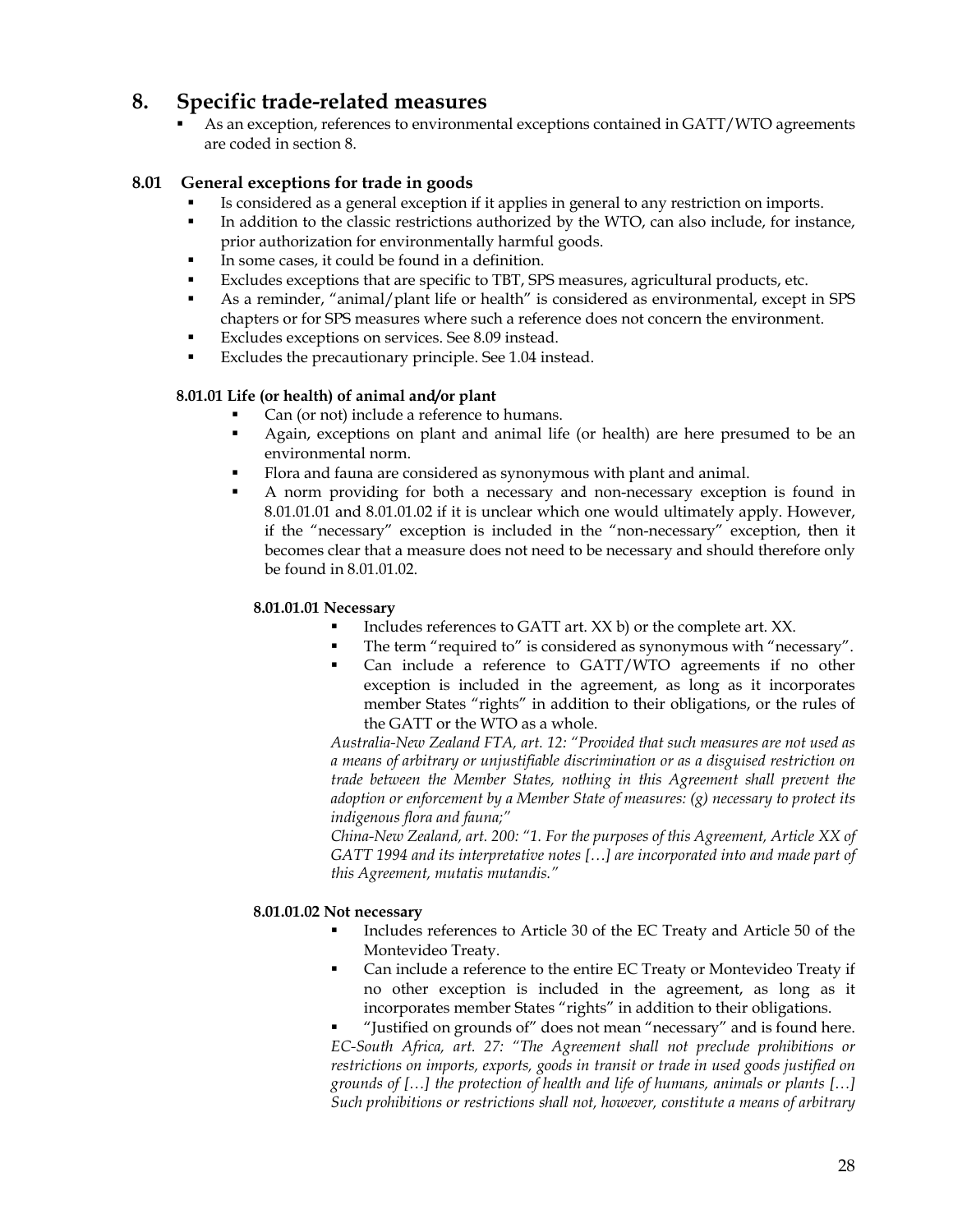*or unjustifiable discrimination where the same conditions prevail or a disguised restriction on trade between the Parties."* 

## **8.01.02 Conservation of natural resources**

- Can specify or not that the natural resources include living/biological resources.
- Can be necessary or not.
- Includes norms that refer to GATT art.  $XX$  (g) or the complete art.  $XX$ .
- Can include a reference to the entire GATT/WTO agreements if no other exception is included in the agreement, as long as it incorporates member states "rights" in addition to their obligations.

*China-New Zealand, art. 200: "The Parties understand that the measures referred […] Article XX (g) of GATT 1994, as incorporated into this Agreement, applies to measures relating to the conservation of living and non-living exhaustible natural resources, subject to the requirement that they are not applied in a manner which would constitute a means of arbitrary or unjustifiable discrimination or a disguised restriction on trade in goods or services or investment."* 

#### **8.01.03 Protection of the environment**

- Includes related concepts, such as "integrity of ecosystems" and "pollution control".
- Includes exceptions for the protection of "animals and plants and the environment" or the "conservation of natural resources and the environment" (because the environment is considered as an addition to the first elements).
- Excludes "environmental measures" necessary to protect human, animal or plant life or health or "environmental measures" for the conservation of natural resources since they are not considered as sufficiently different from 8.01.01 and usually only serve to clarify this same exception. 8.01.03 requires the environment to be a distinct and/or additional ground for an exception rather than just a clarification.

*Armenia-Estonia, art. 8: "In accordance with the provisions of the GATT-94 the Agreement shall not preclude the rights of either Party or its obligations foreseen by the other international agreements, to adopt the regulatory measures, customary in international practice in the field of foreign economic relations, if the measures are related to: […] the environmental protection; […] Such prohibitions or restrictions shall not, however, constitute a means of arbitrary discrimination or concealed limitation of trade between the Parties."* 

*SADC, art. 9(h): "relating to the conservation of exhaustible natural resources and the environment".* 

# **8.02 Technical barriers to trade**

- Includes norms on environmental marking or labelling schemes that might otherwise be considered as technical barriers to trade.
- **Includes provisional, urgent or temporary technical measures adopted for environmental** reasons.
- Norms referring to the TBT agreement in general are found in 8.02.02 and 8.02.03. A specific reference to article 2.2 is only found in 8.02.02. Likewise, specific references to articles 2.10 and 5.7 are only found in 8.02.03.
- Excludes general exceptions modeled on other agreements (i.e. GATT article XX) that apply *inter alia* to TBT measures.
- Exchange of information on the adoption of a TBT measure related to the environment is found in 7.03.04 in addition to any relevant node in 8.02.
- Excludes norms on TBT harmonization or compatibility, see 7.04 instead.
- The obligation to publish TBT measures related to the environment is found in 3.03.01.
- The obligation to use scientific data in the elaboration of TBT measures related to the environment is found in 3.01.01.
- If a norm only states that technical measures related to the environment should not be adopted for protectionist purposes, it is found in 2.04.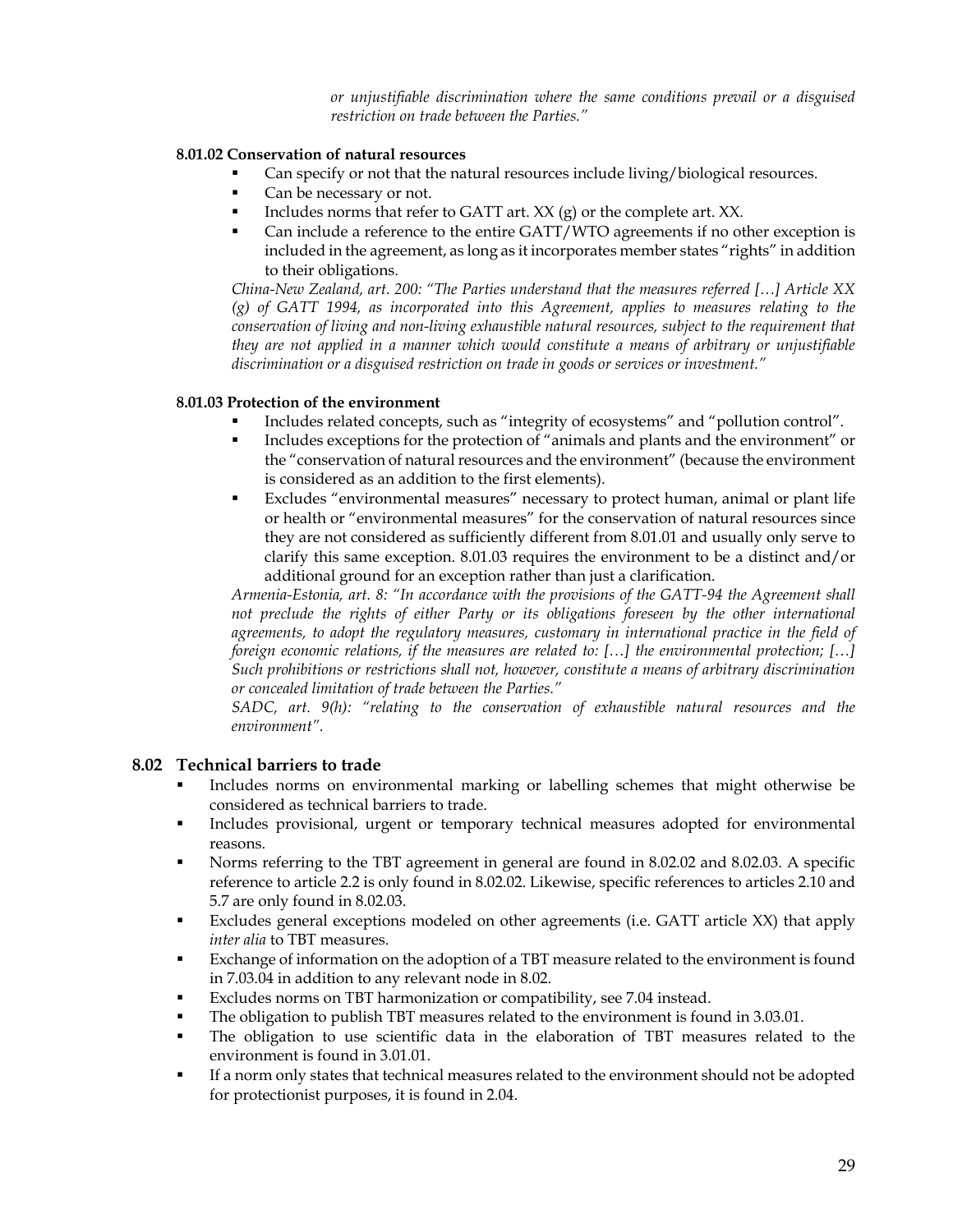- The obligation to take into account the relevant work of international organizations is found in 14.07.
- The possibility to adopt more restrictive norms than the ones developed by international organizations is found in 14.07.03.
- The presence of an 8.02 provision in a TBT chapter is not sufficient to code other provisions of the same chapter that do not clearly refer to the environment, as 8.02 involves exceptions/rights of the Parties rather than substantive obligations.

# **8.02.01 Right to conduct a risk assessment**

- Refers to the Parties' right to conduct an assessment of risks while pursuing their legitimate objectives. The protection of the environment, the conservation of resources or any similar goal needs to be explicitly named or referred to among the legitimate objectives.
- Includes norms providing that risk assessments may or should take into account the environment.
- The norm is also found in 3.01.02 when it provides that scientific data should be used in the conduct of the risk assessment.

*Chile-Mexico, art. 8-06: "1. A Party may, in pursuing its legitimate objectives, conduct an assessment of risk. In conducting an assessment, a Party may take into account, among other factors relating to a good or service: (…) (f) environmental conditions."* 

#### **8.02.02 Right to prepare, elaborate, adopt or apply TBT measures related to the environment**

- Norms providing that States can or must take into account international standards or methods when adopting TBT measures that are related to the environment are also found in 14.07.
- Includes the right to apply the EU *acquis.*
- Includes all norms indicating that the TBT Agreement should govern the rights and obligations of the Parties or that the Parties decide to act in accordance with it.
- Includes references to Article 2.2 of the TBT Agreement.

*EC-Ukraine, art. 582: "In particular, regarding mandatory marking or labelling, the Parties agree that: (a) they will endeavour to minimise their requirements for marking or labelling, except as required for the adoption of the EU acquis in this area and for marking and labelling for the protection of health, safety, or the environment, or for other reasonable public policy purposes;"* 

*Bolivia-Mexico, art. 13.05: "Cada Parte podrá elaborar, adoptar, aplicar y mantener las medidas de normalización que permitan garantizar su nivel de protección de la vida o la salud humana, animal o vegetal, del ambiente […]."* 

*Canada-Peru, art. 1407: "5. For greater certainty, a Party, including its procuring entities, may, in accordance with this Article, prepare, adopt or apply technical specifications to promote the conservation of natural resources or protect the environment."* 

*Japan-Vietnam, art. 51(3): "Nothing in this Chapter shall limit the right of a Party to prepare, adopt, and apply technical regulations and standards, to the extent necessary, to fulfill a legitimate objective."* 

*EC-Korea, Annex 2-C art. 7: "This is without prejudice to the right to adopt measures necessary for road safety, the protection of the environment or public health and the prevention of deceptive practices provided such measures are based on substantiated scientific or technical information."* 

#### **8.02.03 Right to derogate from the regular adoption procedure of a TBT measure in case of emergency**

- Refers notably to the possibility to skip the public participation requirement in the preparation of a TBT measure in case of an environmental emergency.
- The obligation to warn or inform the other Party of the adoption of an emergency measure is found in 7.03.04.
- Includes all norms indicating that the TBT Agreement should govern the rights and obligations of the Parties or that the Parties decide to act in accordance with it.
- Includes references to Articles 2.10 and 5.7 of the TBT Agreement.

*Canada-Peru, art. 608: "1. Each Party shall ensure that transparency procedures regarding the development of technical regulations and conformity assessment procedures allow interested Parties to participate at an*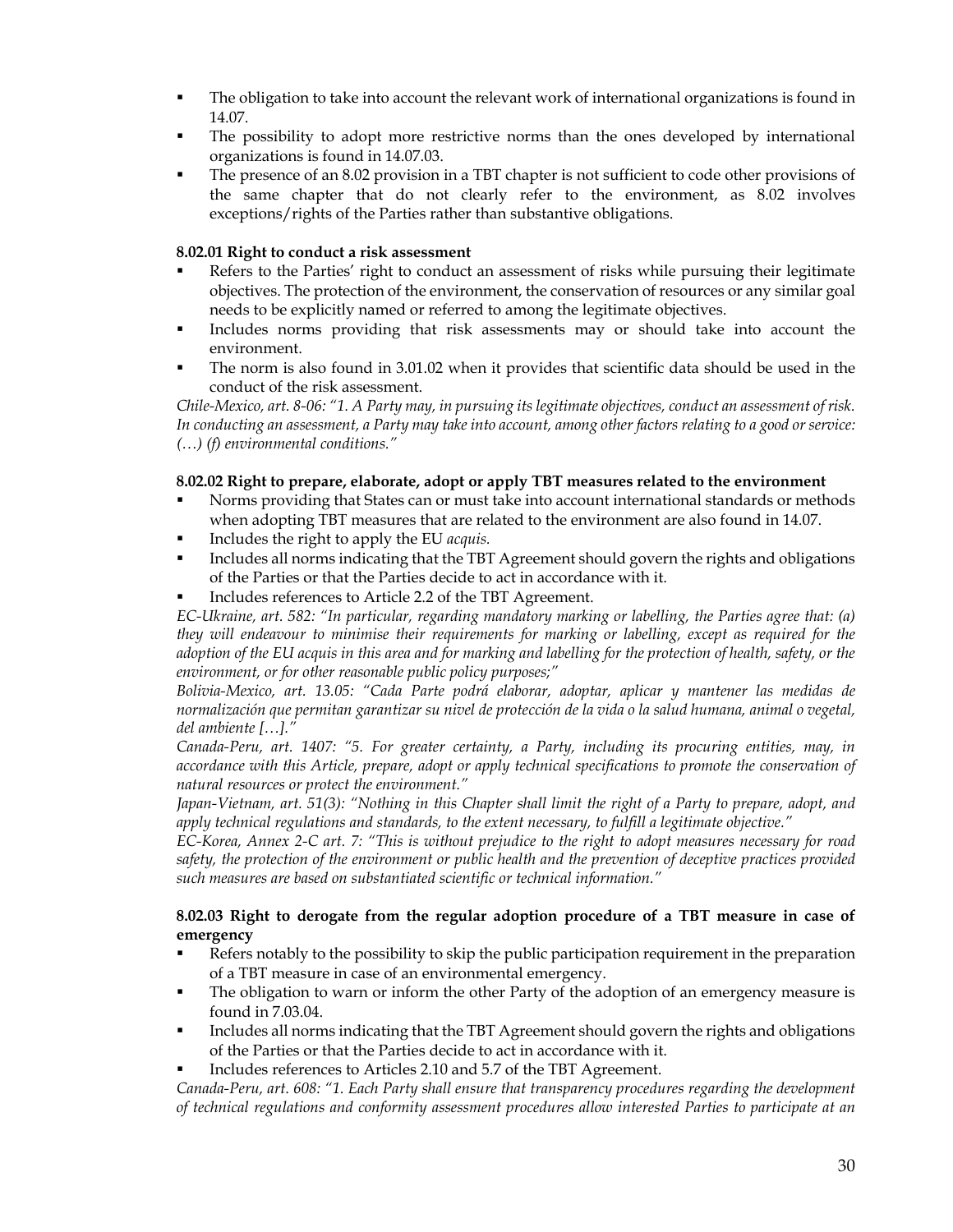*early appropriate stage when amendments can still be introduced and comments taken into account, except where urgent problems of safety, health, environmental protection or national security arise or threaten to arise."* 

#### **8.03 Investment**

- Investment activities include the establishment and licensing of investors and investments.
- Not necessarily worded as an "exception".
- A recognition that it is inappropriate to encourage investment by relaxing environmental measures is found at 2.01.

#### **8.03.01 General on investment**

- Includes norms providing that a Party can adopt environmental measures affecting investment or investors, or conversely that nothing may prevent it.
- As opposed to the commitment not to relax environment standards. See 2.01 instead.
- **Includes exceptions modeled on GATT article XX that apply to a set of norms devoted** to the protection or liberalization of investment.

*Panama-US, art. 10.11: "Nothing in this Chapter shall be construed to prevent a Party from adopting, maintaining, or enforcing any measure otherwise consistent with this Chapter that it considers appropriate to ensure that investment activity in its territory is undertaken in a manner sensitive to environmental concern."* 

#### **8.03.02 Specific on establishment**

- Establishment includes admission, acquisition, authorization and license to operate.
- Includes measures authorizing governments to conduct environmental impact assessments of investments prior to their establishment. Excludes joint projects of the Parties themselves; see 7.02.04 instead.
- 8.03.02 and 8.03.03 are often present in different paragraphs of the same article.
- Excludes measures that are specific to a service or a Party, for instance a reservation requiring local investor presence for a specific service; see 8.03.06, 8.09.04 and/or 8.09.06 instead.

*EC-Ukraine, art. 104: "6. Subject to the provisions specified by this Article, in establishing the rules for the selection procedure, the Parties may take into account legitimate public policy objectives, including considerations of health, safety, the protection of the environment and preservation of cultural heritage."* 

*Chile-Mexico art. 9.07(6): "Provided that such measures are not applied in an arbitrary or unjustifiable manner, or do not constitute a disguised restriction on international trade or investment, nothing in paragraph 1(b) or (c) or 3(a) or (b) shall be construed to prevent a Party from adopting or maintaining measures, including environmental measures necessary to protect human, animal or plant life or health; or (c) necessary for the conservation of living or non-living exhaustible natural resources."* 

# **8.03.03 Specific on performance requirements**

- A requirement that an investor use or transfer a technology is a performance requirement.
- 8.03.02 and 8.03.03 are often present in different paragraphs of the same article.

*CANADA BIT MODEL: "A measure that requires an investment to use a technology to meet generally applicable health, safety or environmental requirements shall not be construed to be inconsistent with paragraph 1(f)."* 

#### **8.03.04 Specific on expropriation**

 Often found in a footnote or an annex used to define the concept of indirect expropriation.

*CANADA BIT MODEL: "Except in rare circumstances, such as when a measure or series of measures are so severe in the light of their purpose that they cannot be reasonably viewed as having*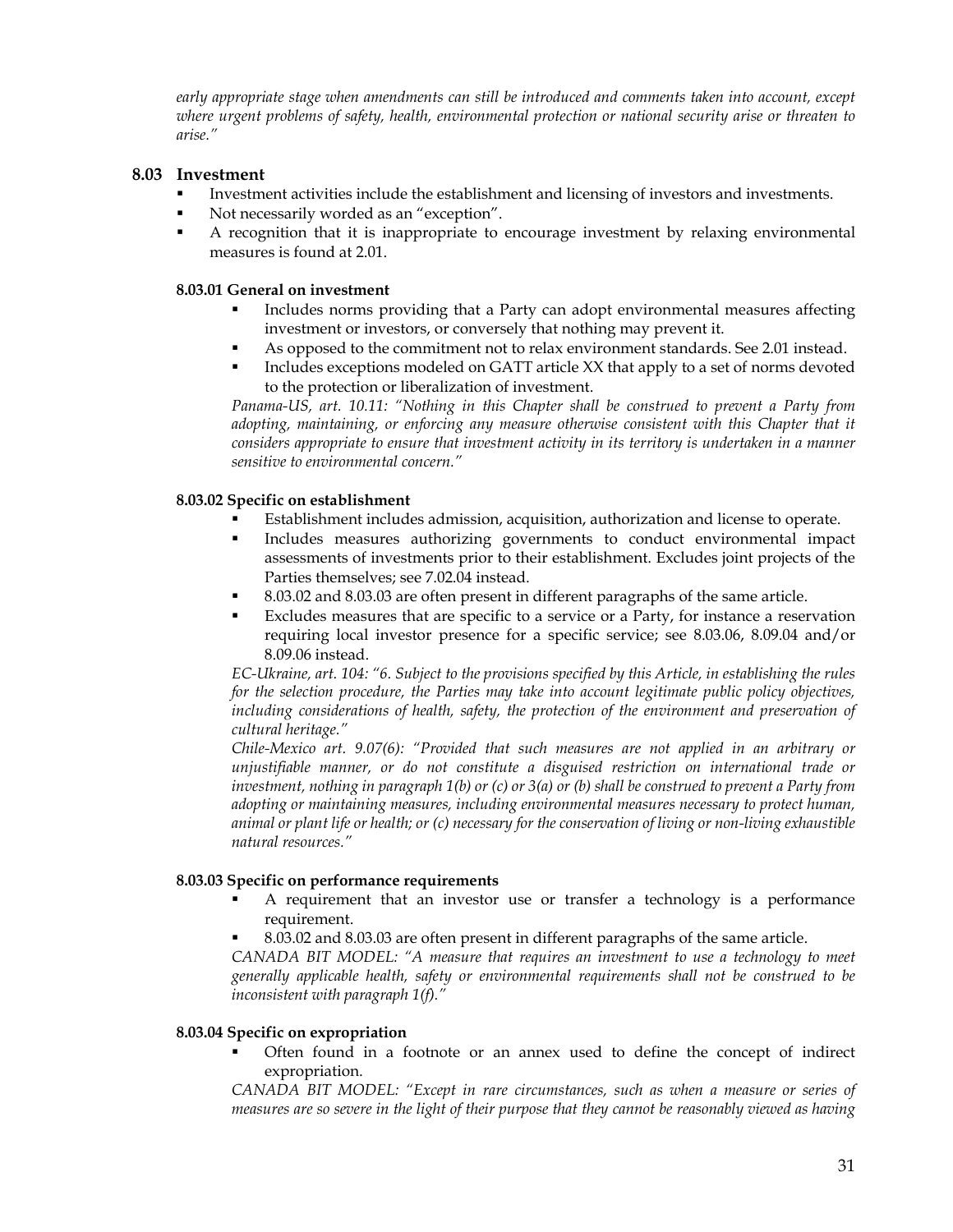*been adopted and applied in good faith, non-discriminatory measures of a Party that are designed and applied to protect legitimate public welfare objectives, such as health, safety and the environment, do not constitute indirect expropriation"* 

*Colombia-Israel, art. 10.7(3) d) footnote 4: "A measure or a series of measures adopted to protect public purposes including inter alia, the protection of public health, safety and the protection of the environment, do not necessarily constitute an effect equivalent to nationalization or expropriation".* 

#### **8.03.05 Foreign investment ban from specific sectors related to the environment**

- Often found in a reservation that only applies to one Party.
- Can be found in the Parties' commitment charts on the liberalization of services.
- Specific sectors can for example be waste management, water, fisheries, etc.
- It should however be clear that they relate to the environment. For example, norms on fisheries without any mention of an environmental standard are excluded.

*Colombia-EFTA, Annex XV: "Foreign investment is allowed in all sectors of the economy except for investment projects in activities relating to national defense and the processing and disposal of toxic, hazardous or radioactive waste not produced in Colombia."* 

#### **8.03.06 Any environmental measure with regard to investment in a specific sector**

- Restrictions on investment for environmental protection reasons.
- Often found in a reservation that only applies to one Party.
- Keep in mind that they can be found in the Parties' commitment charts on the liberalization of services.
- Specific sectors can for example be waste management, water, fisheries, etc.
- It should however be clear that they relate to the environment. For example, norms on fisheries without any mention of an environmental standard are excluded.
- Excludes investment restrictions for general environmental services; see 8.09.04 instead.
- If related to both services and investment, code in both 8.03.06 and 8.09.06.

*Japan-Peru, Annex 6: "Japan reserves the right to adopt or maintain any measure relating to the supply of services in this sub-sector [radioactive waste management]."* 

## **8.03.07 Exclusion of ISDS**

- Includes norms excluding the possibility for an investor to sue a State for a measure taken in the legitimate public interest. The environment should however be clearly stated as a legitimate public interest.
- It can be found in a reservation or an annex.

*Australia – China, art. 9.11 (4): "4. Measures of a Party that are non-discriminatory and for the legitimate public welfare objectives of public health, safety, the environment, public morals or public order shall not be the subject of a claim under this Section."* 

*Mexico Northern Triangle, Anexo 14-41: ""No estarán sujetas a los mecanismos de solución de controversias dispuestos en la sección B o el capítulo XIX: […]las resoluciones que adopte la Secretaría de Estado en los Despachos de Industria y Comercio en aplicación de los artículos 11 y 18 de la Ley de Inversión Extranjera referente a la salud, la seguridad nacional y la preservación del ambiente."* 

#### **8.04 Intellectual property and the environment**

 Not necessarily an "exception". May also be a commitment to use intellectual property rules for environmental protection, for instance.

#### **8.04.01 Exclusion of environmentally harmful inventions from patentability**

 Includes references on exclusion as set out in TRIPS Article 27.2 or rights of TRIPS in general.

*Canada-Korea, art. 16.12.2: "Each Party may exclude from patentability: (a) inventions, the prevention within that Party's territory of the commercial exploitation of which is necessary […]*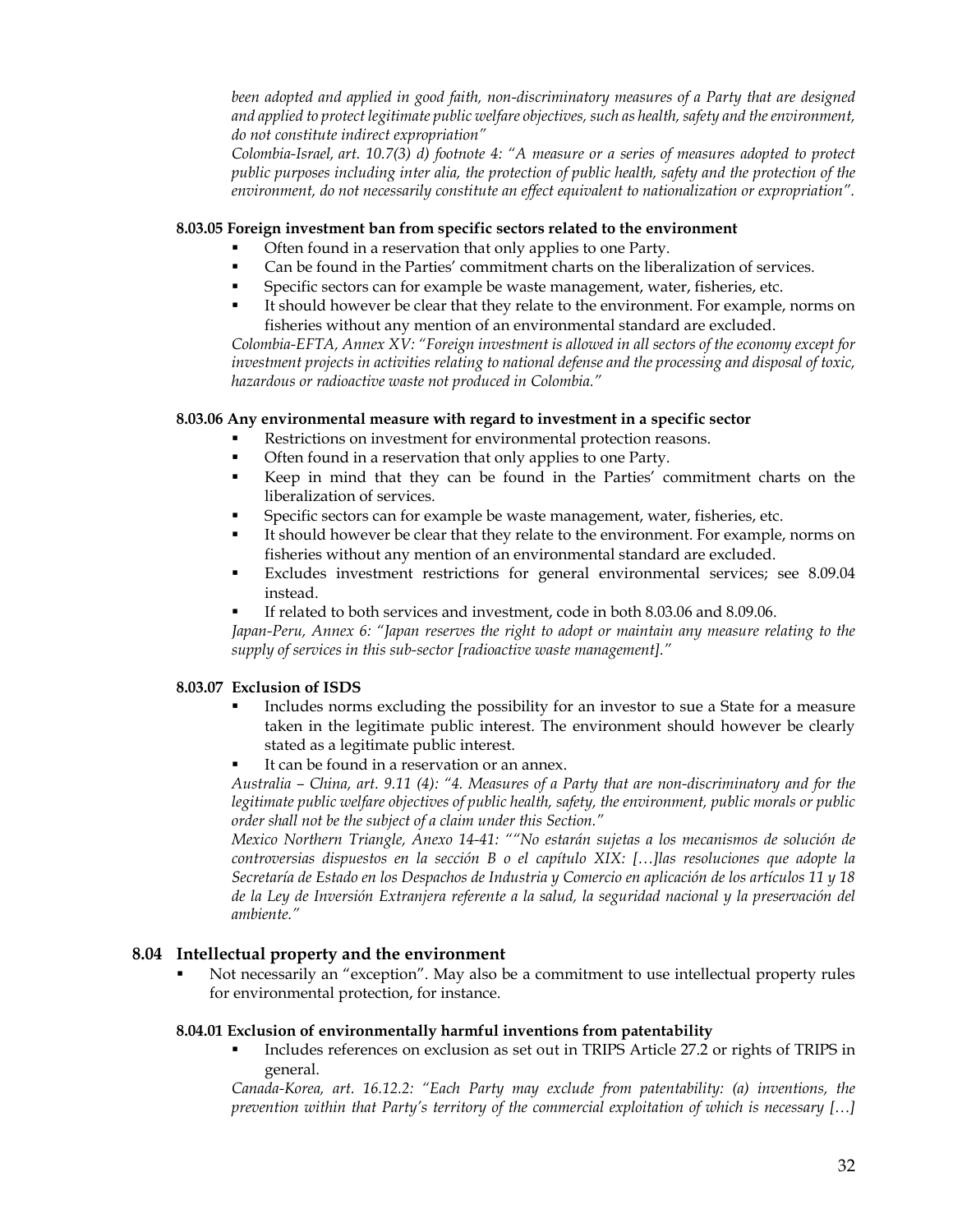*avoid serious prejudice to the environment, provided that such exclusion is not made merely because the exploitation is prohibited by that Party's domestic law;"* 

## **8.04.02 Use of geographical indications to protect the environment**

- Includes use of geographical indications to protect traditional knowledge, biodiversity or genetic resources.
- Does not include the mandatory disclosure of origin/sources of genetic resource since it is already at 10.11.01.
- Does not include the exclusion of plants, animals, plant varieties, methods for treatment, and essential biological processes from patentability (not considered as environmental).

*CARIFORUM-EC, art. 164: "(c) Identification of products that could benefit from protection as geographical indications […]. In so doing, the EC Party and the Signatory CARIFORUM States shall pay particular attention to promoting and preserving local traditional knowledge and biodiversity through the establishment of geographical indications."* 

# **8.04.03 Other norms on intellectual property and the environment**

 Includes the explicit possibility to grant a compulsory license on grounds of environmental emergency.

# **8.05 Procurement and the environment**

- Not necessarily an "exception".
- Only concerns environmental norms, including exceptions, that are specific to public procurement.

#### **8.05.01 General exceptions**

- Includes exceptions modeled on GATT Article XX that apply to a set of norms devoted to procurement.
- Includes the affirmation or reaffirmation of the 2012 Revised GPA or its rights in general, or Article III.2 in particular. The mere possibility to ratify or join the Revised GPA is not sufficient.
- Excludes mentions of the 1994 GPA, as it does not include provisions on the environment.

*Oman-US, art. 9.14: "1. Provided that such measures are not applied in a manner that would constitute a means of arbitrary or unjustifiable discrimination between the Parties where the same conditions prevail or a disguised restriction on trade between the Parties, nothing in this Chapter shall be construed to prevent a Party from adopting or maintaining measures: (b) necessary to protect human, animal, or plant life or health."* 

#### **8.05.02 Technical specification or restriction in tender procedure**

- Includes the Parties' capacity to add technical requirements in their tender procedures in order to promote the protection of the environment.
- Includes the affirmation or reaffirmation of the 2012 Revised GPA or its rights in general, or Article X (paras 6 and 9) in particular. The mere possibility to ratify or join the Revised GPA is not sufficient.
- Excludes mentions of the 1994 GPA, as it does not include provisions on the environment.

*Australia-Japan, art. (8): "For greater certainty, a Party, including its procuring entities, may, in accordance with this Article, prepare, adopt or apply technical specifications to promote the conservation of natural resources or protect the environment."* 

*EC-Ukraine, article 104(6): "6. Subject to the provisions specified by this Article, in establishing the rules for the selection procedure, the Parties may take into account legitimate public policy objectives, including considerations of health, safety, the protection of the environment and preservation of cultural heritage."*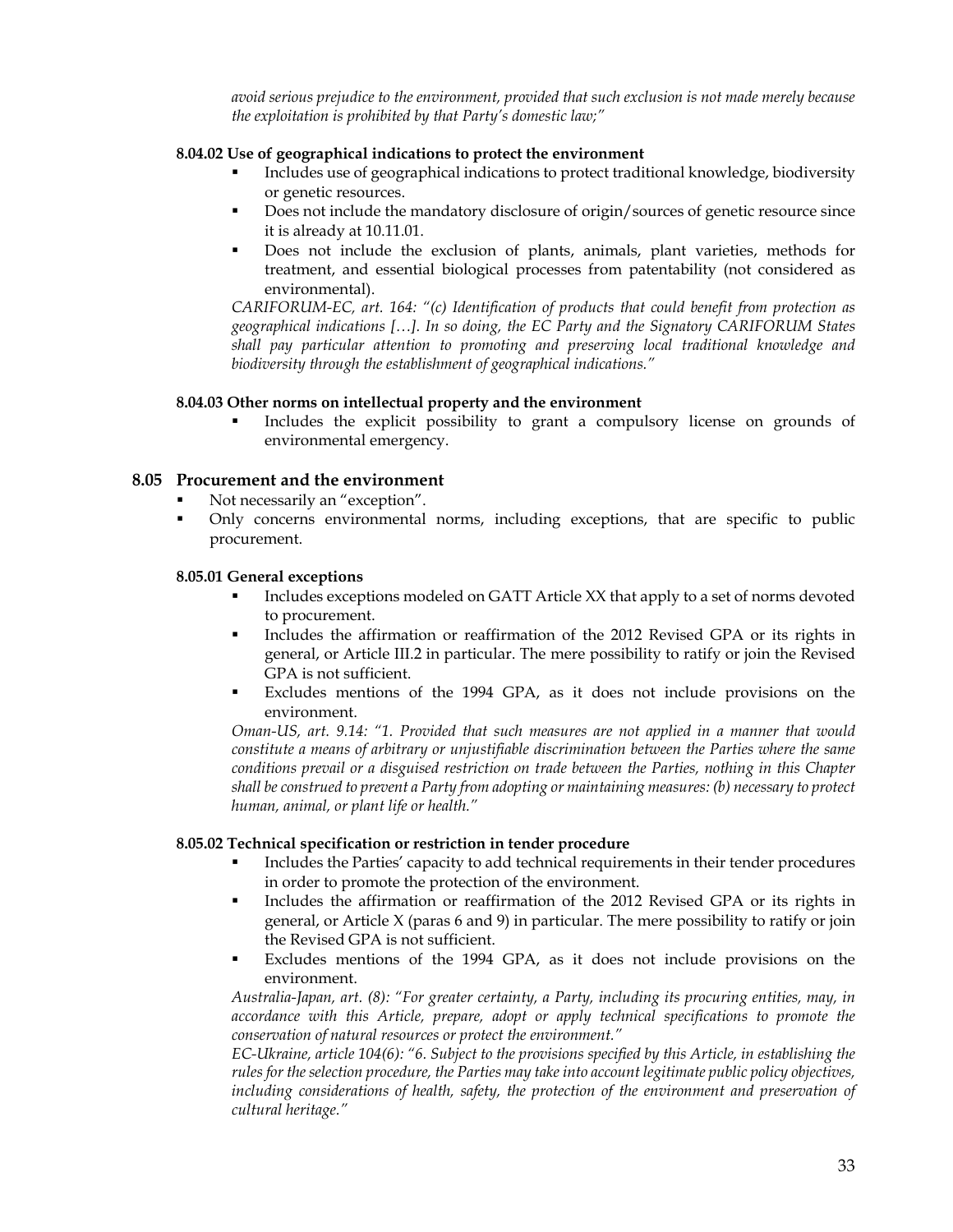*Trans-Pacific Strategic EP, exchange of letters: "In respect of New Zealand, for greater certainty, procurement of goods and services by its entities listed in Annex 11.A may be subject to technical specifications to promote the conservation of natural resources and the environment."* 

#### **8.05.03 Exclusion of specific sectors from procurement liberalization**

 It is often found in an annex and it generally takes the form of reservation applying to one Party.

*CETA, Reservations of Norway*: *"4. For greater certainty, nothing in this Agreement affects the procurement for the production, transmission and distribution of renewable energy, other than hydroelectricity, by the province of Ontario as set out in the Green Energy Act. "*

# **8.05.04 Cooperation on green public procurement**

 Refers to the Parties' intent to cooperate on green public procurement. *Colombia – Korea, art. 16-A: "(b) information exchange and joint work on […] green public procurement."* 

# **8.06 Subsidies and the environment**

- Not necessarily an "exception".
- The subsidies are generally allocated to commercial entities that aim to make a profit. For funding to non-profit organization or not for profit environmental activities, see 9.03.04.
- Also code in the appropriate node in 10 if required.

#### **8.06.01 Norms allowing subsidies granted for environmental purposes**

- Includes green subsidies.
- Includes norms allowing subsidies necessary to adapt existing facilities to new environmental requirements.
- Includes norms allowing subsidies granted to private actors for research in connection with environmental issues or programs.
- Excludes norms prohibiting or restricting subsidies because of their adverse impact on the environment. See 8.06.02 instead.
- Excludes financial assistance or aid provided to a Party in case of natural disaster. See 9.04 instead.

# **8.06.01.01 Exceptions allowing agricultural subsidies**

- Also code in 4.12.
- Includes references to exclusions as set out in Annex 2 of the WTO Agreement on Agriculture or the rights of WTO Agreement on Agriculture in general.
- Excludes norms limited to agricultural subsidies without mention of the environment.

*EC-Vietnam, Article x.3: "The provisions in this Section shall be applied without prejudice to the rights and obligations of each Party under [..]the WTO Agreement on Agriculture. "* 

#### **8.06.01.02 Other norms allowing subsidies**

- Includes exceptions modeled on GATT article XX that apply to a set of norms devoted to subsidies.
- Includes norms incorporating or referring to the rights of the SCM Agreement in general, actionable subsidies under the SCM Agreement or Article 8.2(c) specifically.
- Excludes mentions of the SCM Agreement that exclusively apply to trade remedies such as anti-dumping or countervailing measures,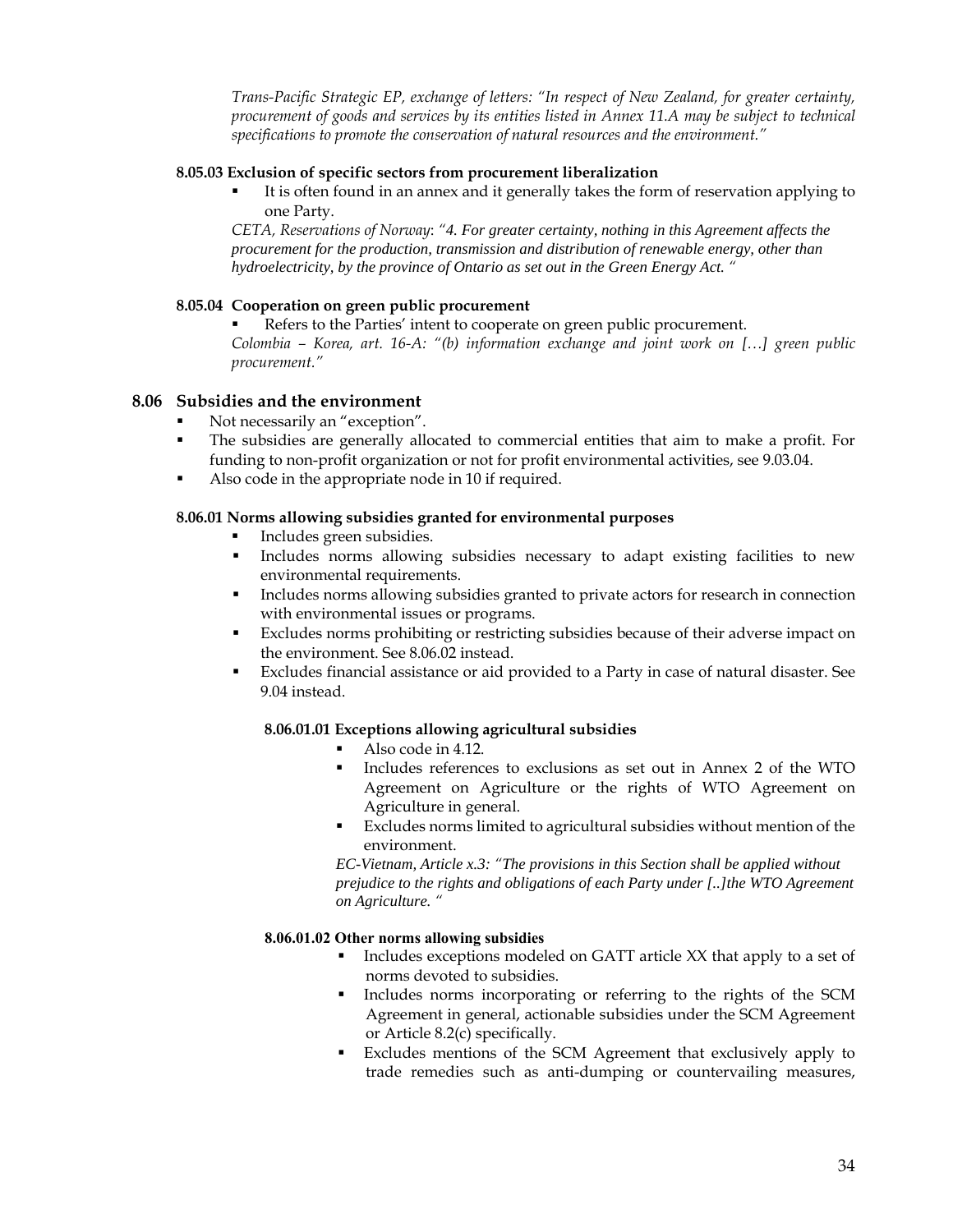including general mentions of the SCM Agreement in chapters on such remedies. The norm should apply to subsidies.

*CETA, Reservations of Sweden: "Measures taken by Denmark, Sweden and Finland aimed at promoting Nordic cooperation, such as: […] (c) financial assistance to companies utilizing environmental technology (the Nordic Environment Finance Corporation)."* 

*EFTA-Lithuania, Annex VI (c): "The EFTA States and Lithuania agree that the application of Article 18 shall be guided by the following criteria: (c) The following measures are examples of types of aid normally consistent with the provisions of Article 18: (vii) environmental aid, under the general principle that the polluterpays-principle is observed; investment specifically designated to reduce pollution may be aided up to a rate of 25 per cent or at differentiated tax rates of equivalent effect; recognizing the existence of different qualities of legislation or standards in other countries and their potential impact on trade and competition, the degree of subsidizations for specific industries shall be kept under constant review;"* 

# **8.06.02 Prevention of subsidies harmful to the environment**

Includes norms prohibiting subsidies that adversely impact the environment.

 Excludes norms allowing subsidies for environmental reasons, see 8.06.01 instead. *Trans-pacific Partnership, art. 20.16 "5. The Parties recognise that the implementation of a fisheries management system that is designed to prevent overfishing and overcapacity and to promote the recovery of overfished stocks must include the control, reduction and eventual elimination of all subsidies that contribute to overfishing and overcapacity. To that end, no Party shall grant or maintain any of the following subsidies […]: (a) subsidies for fishing that negatively affect fish stocks that are in overfished condition; […] "* 

# **8.07 Safeguard measures on environmental grounds**

- Not necessarily an "exception".
- In the context of this codebook, safeguard measures are temporary trade restrictions in urgent, serious or exceptional circumstances.
- Includes safeguard measures on goods and services.

*EFTA-EC, art. 112: "1. If serious economic, societal or environmental difficulties of a sectorial or regional nature liable to persist are arising, a Contracting Party may unilaterally take appropriate measures under the conditions and procedures laid down in Article 113. 2. Such safeguard measures shall be restricted with regard to their scope and duration to what is strictly necessary in order to remedy the situation."* 

*EC-Amsterdam, art. 130: "In this context, harmonisation measures answering environmental protection requirements shall include, where appropriate, a safeguard clause allowing Member States to take provisional measures, for non-economic environmental reasons, subject to a Community inspection procedure."* 

# **8.08 Obligation to respect the environment in outward processing zones**

- Refers to norms providing that goods need to respect the environment in order to be considered as originating from an outward processing zone.
- Those norms could refer to specific environmental issues or general ones.

*Korea-US, Annex 22-B: "The Committee shall establish criteria that must be met before goods from any outward processing zone may be considered originating goods for the purposes of this Agreement, including but not limited to: progress toward the denuclearization of the Korean Peninsula; […] and the environmental standards […] prevailing in the outward processing zone, with due reference to the situation prevailing elsewhere in the local economy and the relevant international norms."* 

## **8.09 Services exception**

- Exception applicable to a set of norms on service liberalization.
- Includes exceptions that are applicable to both goods and services.
- Included only if the agreement covers service liberalization.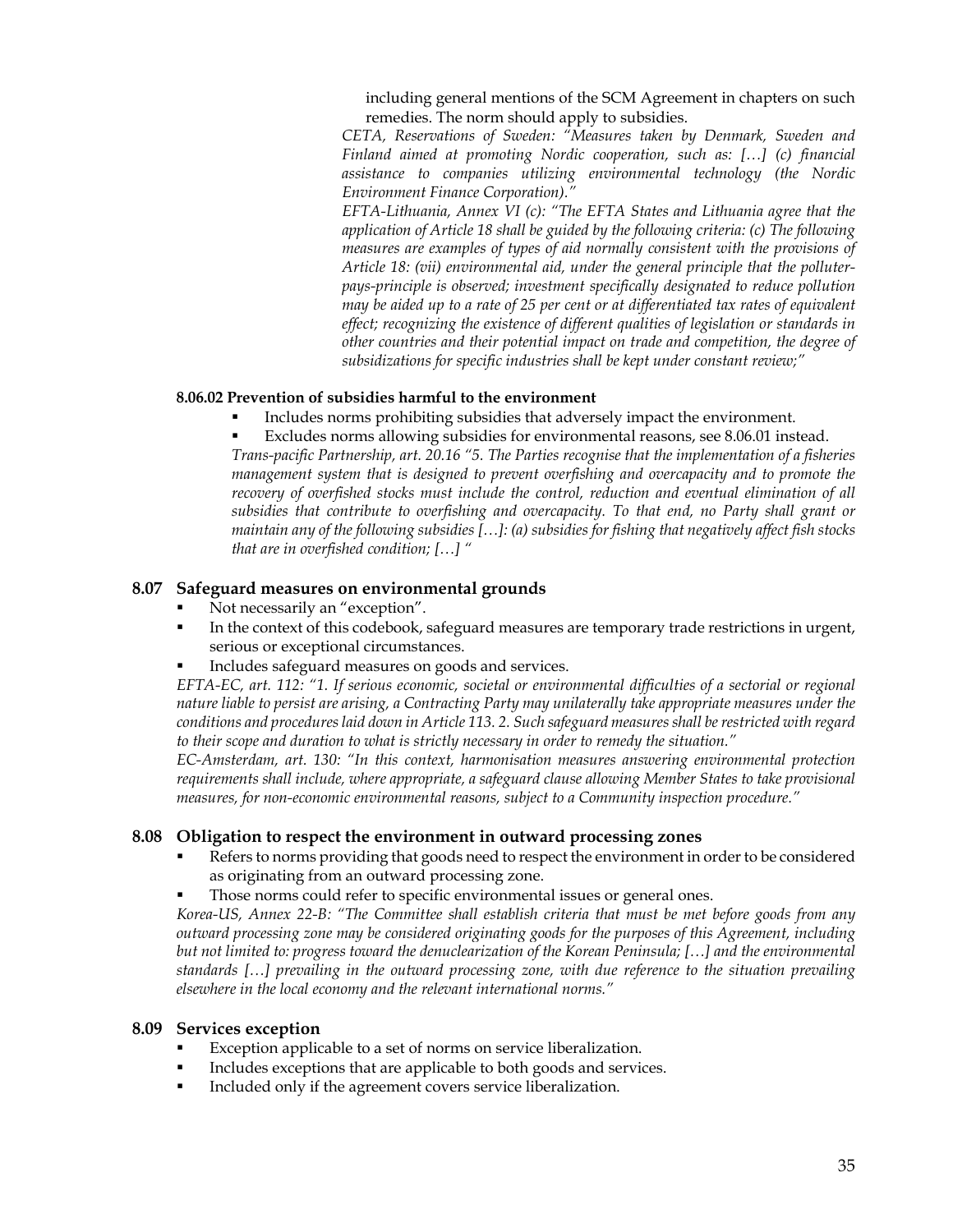## **8.09.01 Life or health of animal or plant**

- Can (or not) include a reference to humans.
- It is presumed to be an environmental norm even if no mention of the environment is present.
- Flora and fauna is considered as synonymous with plant and animal.
- It can be "necessary" or not.
- Includes references to GATS art. XIV or GATS rights. Also includes references to GATS/WTO rules as a whole if there is no other exception in the agreement.

*EC-Moldova, Art. 261: "2. Subject to the requirement that such measures are not applied in a manner which would constitute a means of arbitrary or unjustifiable discrimination between countries where like conditions prevail, or a disguised restriction on establishment or cross-border supply of services, nothing in this Chapter shall be construed to prevent the adoption or enforcement by any Party of measures: […] (b) necessary to protect human, animal or plant life or health; "* 

#### **8.09.02 Conservation of natural resources**

- Could be specified or not that natural resources include living/biological resources.
- Could be necessary or not.

*EC-Moldova, Art. 261: "2. Subject to the requirement that such measures are not applied in a manner which would constitute a means of arbitrary or unjustifiable discrimination between countries where like conditions prevail, or a disguised restriction on establishment or cross-border supply of services, nothing in this Chapter shall be construed to prevent the adoption or enforcement by any Party of measures: […](c) relating to the conservation of exhaustible natural resources if such measures are applied in conjunction with restrictions on domestic entrepreneurs or on the domestic supply or consumption of services; "* 

#### **8.09.03 Protection of the environment**

- Includes exceptions on services directly referring to the protection of the environment as a distinct element.
- Refers to the general right/exception for States to take measures for environmental protection, notwithstanding their commitment to the liberalization of services.

*Central America-Dominican Republic, art. 10-08: "No obstante lo previsto en éste y otros capítulos del presente Tratado, las Partes podrán adoptar o aplicar medidas para: […] proteger la vida y la salud de las personas, los animales, los vegetales y preservar el medio ambiente;"* 

*EFTA Services, art. 33.2: "The provisions of this Chapter and measures taken in pursuance thereof shall not prejudice the applicability of provisions laid down by law, regulation or administrative action providing for special treatment of foreign service suppliers on grounds of public policy, public security, public health or the environment."* 

#### **8.09.04 Restrictions on environmental services**

- Often found in lists of reservations that only apply to one Party.
- Can be found in a chart of Parties' commitments with regard to the liberalization of services.
- Includes norms directly referring to the concept of environmental services, including environmental protection services.
- Excludes environmental restrictions related to a specific sector of services that is not linked with the environment; see 8.09.06 instead.
- Excludes commitments to promote the production of or trade in environmental services. See 7.01 instead.

*Costa Rica-Singapore, Annex II: "Costa Rica reserves the right to adopt or maintain any measure with respect to environmental services."*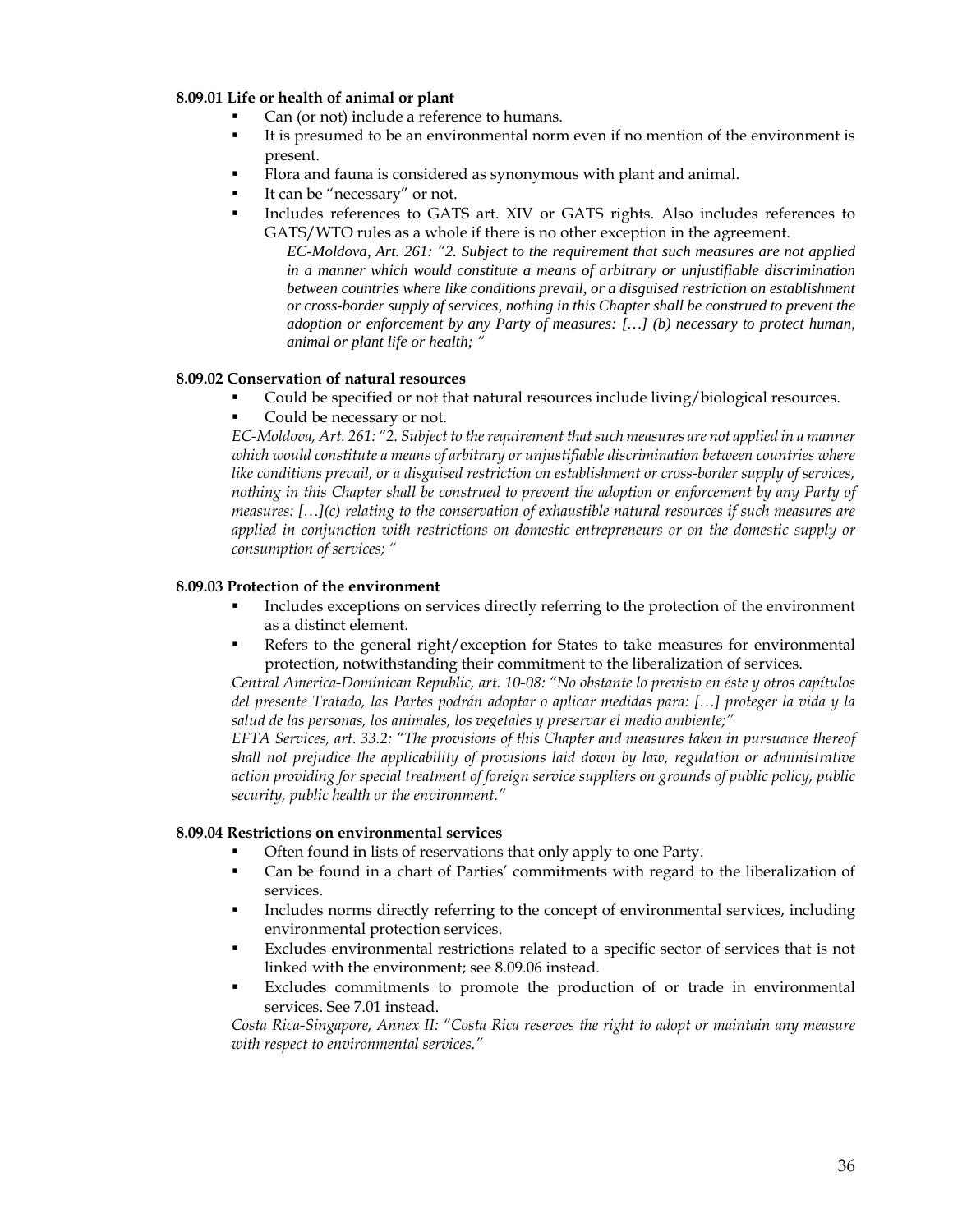# **8.09.05 Exclusion of environmental sectors from the liberalization of services**

- Often found in a reservation that only applies to one Party.
- Can be found in a chart of Parties' commitments with regard to the liberalization of services.
- Excludes norms on investment even though they could appear in a chart on the liberalization of services. See 8.03.05 instead.

*EFTA-Hong Kong, Appendix 4 to Annex X:" Public service functions in the environmental sector, whether owned and operated or contracted out by municipal, regional or central government are exempted from market access and national treatment obligations."* 

# **8.09.06 Other environmental restrictions related to a specific sector of services**

- Often found in a reservation that only applies to one Party.
- Can be found in a chart of Parties' commitments with regard to the liberalization of services.
- The sector of services involved should not be linked to the environment. It is the measure that must concern the environment. For instance, the right to adopt or maintain environmental measures in the fields of transportation services, fisheryrelated services, forestry services, etc. Also code in the appropriate node in 4 or 10 as required.
- Excludes restrictions on environmental services; see 8.09.04 instead.
- If related to both services and investment, code in both 8.03.06 and 8.09.06.

*Colombia-Northern Triangle, Anexo II: "Colombia se reserva el derecho de adoptar o mantener cualquier medida en los siguientes sectores: (f) servicios relacionados con el medio ambiente que se establezcan o se mantengan por razones de interés público; "* 

# **8.10 SPS measures and the environment**

- Includes the obligation to take into account relevant ecological and environmental conditions in the assessment of risks leading to the adoption of an SPS measure.
- Includes general references to the WTO's SPS Agreement or references to its Article 5.
- Includes the right to adopt environmental requirements related to SPS measures.
- As an exception, a mere mention of human, animal or plant life or health in an SPS chapter is not considered as a reference to the environment, since it can refer to agriculture or human health only. A more specific reference to the environment is required.

*Belize-Guatemala, art. 21: "The Parties agree to act in accordance with the provisions of the Agreement on Technical Barriers to Trade (TBT) and the SPS Agreement of the WTO in the implementation of this Agreement."* 

*Chile-Korea, art. 8.7: "2. The Parties shall, in assessing risks and determining a sanitary or phytosanitary measure, take into account available scientific evidence and other factors, such as: (c) the relevant ecological and environmental conditions;"* 

*India-Singapore, art. 5.11: "2. This Chapter shall not: (b) prevent a Party from adopting mandatory requirements to determine the level of protection it considers necessary to ensure the quality of its imports, or for the protection of human, animal or plant life or health, or the environment, or for the prevention of deceptive practices or to fulfil other legitimate objectives, at the levels it considers appropriate."* 

# **8.11 Exception to the free movement of persons**

 Includes exceptions modeled on GATT Article XX that apply to a set of norms devoted to the movement of persons.

*Japan-Singapore, art. 95: "Subject to the requirement that such measures are not applied in a manner which would constitute a means of arbitrary or unjustifiable discrimination […], nothing in this Chapter shall be construed to prevent the adoption or enforcement by either Party of measures: (b) necessary to protect human, animal or plant life or health;"*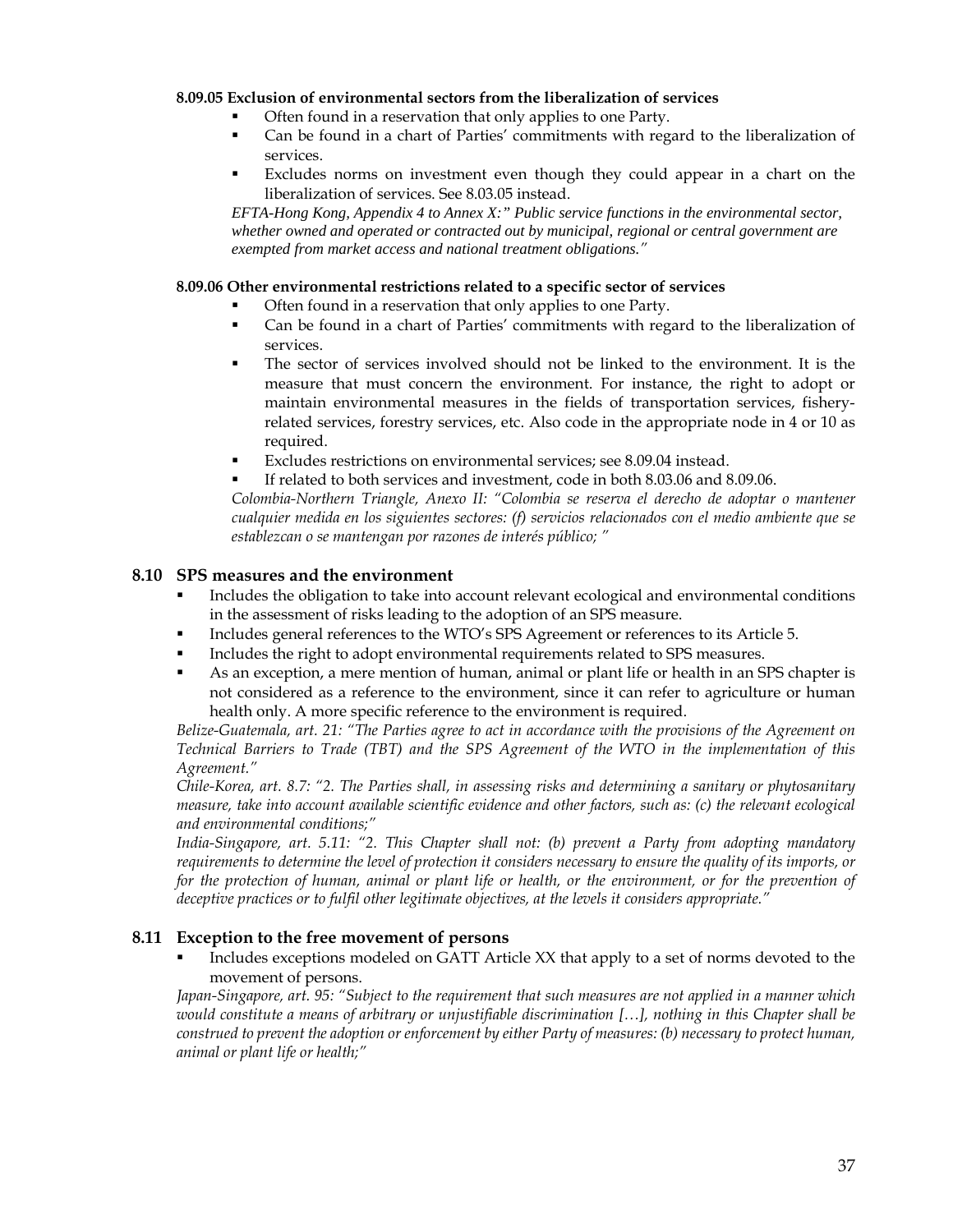# **9. Assistance**

This section includes norms applying in general to the environment or to specific environmental issues such as desertification, biodiversity, climate change, etc.

Excludes norms that apply to any issue under the trade agreement, unless the environment is explicitly mentioned as one of their subject matters.

For greater clarity, it can include norms dealing with a subset of issue-areas (for example cooperation) as long as the environment is explicitly included in this subset. This explicit mention could be found in another article. In addition, norms found in a chapter or a parallel agreement on the environment are considered as environmental norms.

# **9.01 Technical assistance, training or capacity-building**

- Refers to any unidirectional transfer of expertise or knowledge from one (generally) privileged country (usually a developed country) or organization to a disadvantaged country (usually a developing country) or its nationals (including scientists and NGOs).
- Includes unidirectional advice and training on scientific, administrative, diplomatic matters, etc.
- Includes transfer of know-how or knowledge.
- Includes unspecified "support" from one country to another (assumed to be capacity building rather than financial support).
- As opposed to technology transfer. See 9.02 instead.
- Excludes norms on assistance in case of natural disaster. See 9.04 instead.
- Includes norms on capacity-building related to public participation in the process of environmental decision-making.
- Excludes "exchange of information" and "exchange of expertise" because these processes are bidirectional. See 7.03 instead.

# **9.01.01 Technical assistance, training or capacity-building provided to another Party**

- Refers to assistance between Parties.
- Excludes assistance provided to third countries. See 9.05 instead.
- Includes unspecified staff as they are considered to be civil servants.

*Peru-US, annex 18.3.4 (4): "4. The Parties are committed to work cooperatively to implement the actions required under the preceding paragraph, including through capacity-building and other joint initiatives to promote the sustainable management of Peru's forest resources."* 

*Chile-US, annex 19.3:" The United States will assist Chile in reducing contamination and pollution resulting from past mining practices by working with Chile to identify sources of pollution and explore cost-effective remediation methods; […]"* 

*CARIFORUM-EC, art. 138: "Subject to the provisions of Article 7 and 134, the Parties agree to cooperate, including by facilitating support, in the following areas: […] e) awareness-raising and training activities;"* 

# **9.01.02 Technical assistance, training or capacity-building provided to non-State actors**

- Includes NGOs, businesses, the public, private institutions, etc.
- If staff is mentioned without further details, it is considered to be governmental staff. See 9.01.01 instead.

*Cotonou Agreement, art. 31: "Co-operation on environmental protection and sustainable utilisation and management of natural resources shall aim at… building and/or strengthening the scientific and technical human and institutional capacity for environmental management for all environmental stakeholders."* 

*CAFTA Agreement on Environmental Cooperation, art. 5: "The program of work developed by the Commission shall reflect national priorities for cooperative activities and shall be agreed upon by the Parties. The program of work may include long, medium and short-term activities related to: […] (i) building capacity to promote public participation in the process of environmental decision-making. […]"*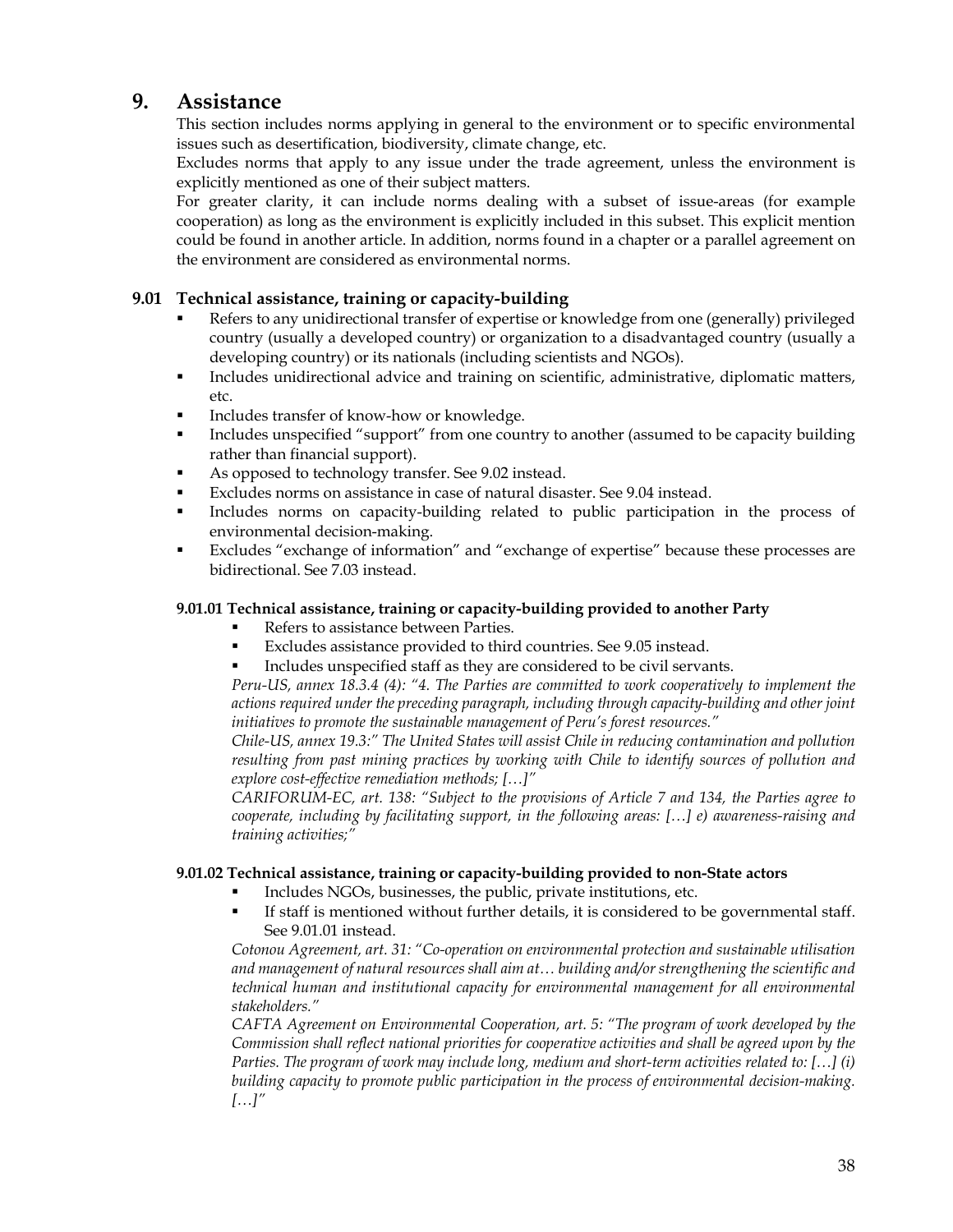# **9.02 Technology transfer in the field of environment**

 As opposed to capacity building (see 9.01) or trade in environmental goods and services (see 7.01).

*Brunei-Japan, art. 93(2)(b): "2. Each Party shall: […] (b) encourage favourable conditions for the transfer and dissemination of technologies that contribute to the protection of environment, consistent with the adequate and effective protection of intellectual property rights; and […]"* 

# **9.03 Funding mechanisms and financiary assistance**

- Refers to financial aid, guarantees and loans granted to governmental or non-governmental actors of another country, usually a developing country (Party to the agreement or not), as well as funding mechanisms.
- Includes funding provided by third Parties, private institutions, etc.
- Includes funding provided by a joint institution.
- Includes a reference to an existing funding mechanism or the creation of a new funding mechanism.
- Includes financial assistance for specific projects.
- Includes the establishment of a fund to finance projects in the environmental field.
- Excludes funding in case of natural disasters. See 9.04 instead.
- Excludes norms regarding the funding of joint institutions.
- Excludes monetary enforcement mechanisms for failure to enforce. See 13.03.02 instead.

# **9.03.01 Funding of capacity-building, training, technical assistance and technological transfer**

- Includes grants, preferential loans or any other financial means.
- Excludes funding of non-State actors. See 9.03.04.

*EC Nice (Enlargement 2005), art. 30(2): "During the period 2007-2009, the Community shall provide Bulgaria with financial assistance in support of its efforts to decommission and to address the consequences of the closure and decommissioning of Units 1 to 4 of the Kozloduy Nuclear Power Plant."* 

*EC Nice (Enlargement 2005), art. 30(2) "The assistance shall, inter alia, cover: measures in support of the decommissioning of Units 1 to 4 of the Kozloduy Nuclear Power Plant; measures for*  environmental upgrading in line with the acquis; measures for the modernisation of the conventional *energy production, transmission and distribution sectors in Bulgaria; measures to improve energy efficiency, to enhance the use of renewable energy sources and to improve security of energy supply."* 

## **9.03.02 Funding of cooperation activities**

- Must be joint activities.
- Includes financial cooperation, co-financing and financial assistance to implement joint activities.
- Excludes funding of non-State actors. See 9.03.04 instead.

*CAFTA Agreement on Environmental Cooperation, art. VIII: "2. The following funding mechanisms may be considered for environmental cooperation: (a) cooperative activities jointly financed as agreed by the Parties; (b) cooperative activities in which each institution, organization, or agency assumes the costs of its own participation; (c) cooperative activities financed, as appropriate, by private institutions, foundations, or public international organizations, including through ongoing programs; or, (d) any combination of the above."* 

*China-Switzerland, art. 12.6: "Recalling as decided in the Rio+20 Outcome Document the need for significant mobilisation of resources from a variety of sources and the effective use of financing, in order to give strong support to developing countries in their efforts to promote sustainable development, the necessary resources for the implementation of environmental cooperation shall be made available by the competent institutions and organisations as well as by the private sector of both Parties, subject to mutual agreement of the Parties, according to terms and conditions agreed*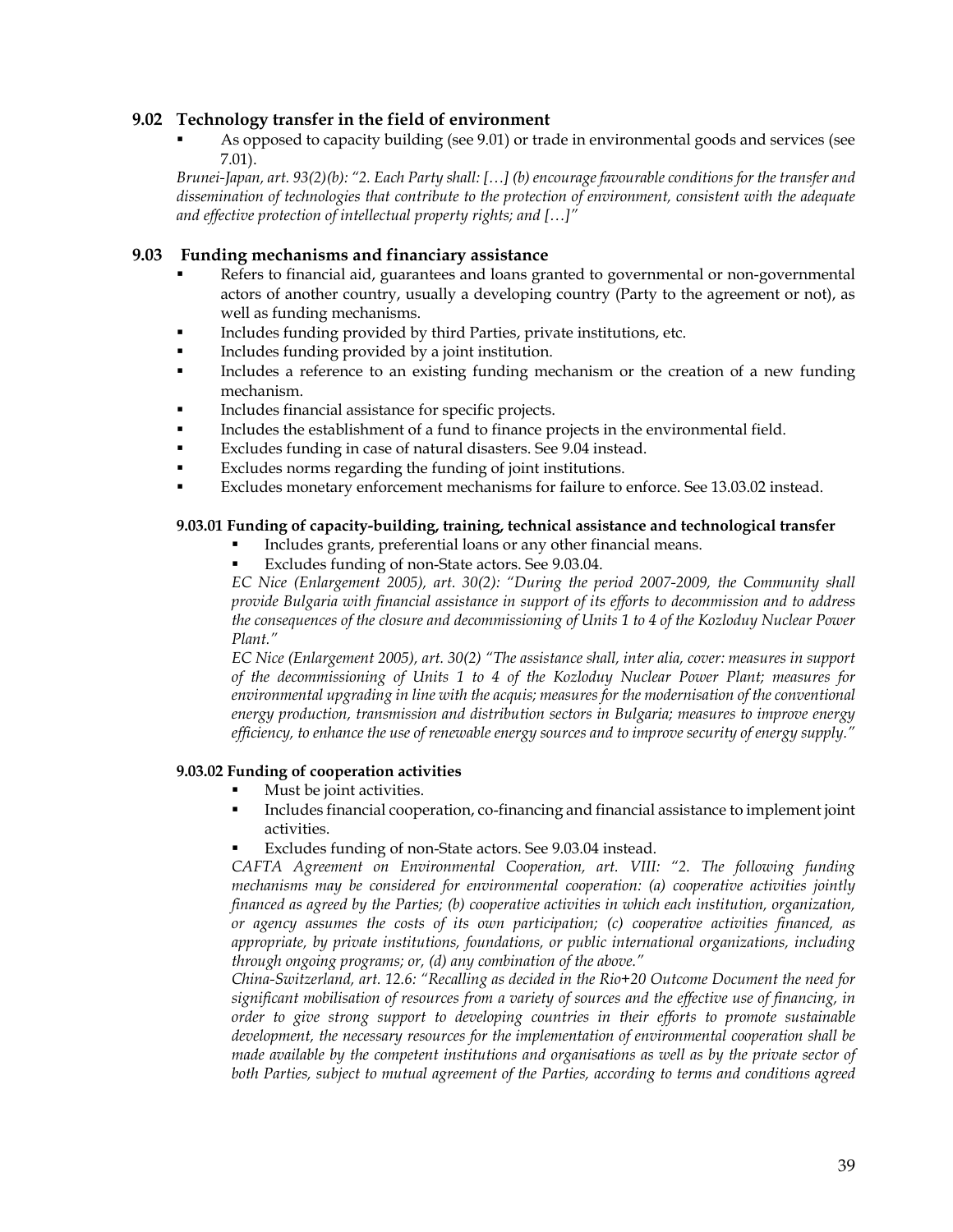*on a project-by-project basis and taking into account the different levels of social and economic development of the Parties."* 

*EC-Amsterdam, art. 161: "A Cohesion Fund set up by the Council in accordance with the same procedure shall provide a financial contribution to projects in the fields of environment and trans-European networks in the area of transport infrastructure."* 

# **9.03.03 Each Party must fund its implementation of the agreement**

- Excludes funding of capacity building, training, technical assistance and technology transfer. See 9.03.01.
- Excludes funding of cooperation activities. See 9.03.02.

*EC Nice (Enlargement 2001), art. 175(4): "Without prejudice to certain measures of a Community nature, the Member States shall finance and implement the environment policy."* 

# **9.03.04 Funding provided to non-State actors**

- Includes funding provided to NGOs, international organizations or private institutions such as universities for capacity-building, training, technical assistance and technology transfer, cooperation activities, etc.
- The funding is generally allocated to implement cooperative environmental activities and does not aim to yield a profit. For subsidies to commercial entities that aim to make a profit, see 8.06.01 instead.

*EC-South Africa, art. 67: "Cooperation partners eligible for financial and technical assistance shall be national, provincial and local authorities and public bodies, non-governmental organisations and community-based organisations, regional and international organisations, institutions and public or private operators. Any other body could be made eligible if so designated by both Parties."* 

*CETA, Reservations of Sweden: "Measures taken by Denmark, Sweden and Finland aimed at promoting Nordic cooperation, such as: […] (b) funding of feasibility studies for international projects (the Nordic Fund for Project Exports)"* 

# **9.04 Emergency assistance in case of natural disaster**

- As a reminder, norms referring to natural disasters are considered to be environmental norms even if the environment is not explicitly mentioned.
- Includes all types of assistance for disaster preparedness.
- **Includes funding provided to a Party in case of natural disaster.**
- Includes funding provided to investors of a Party to cover losses.
- Excludes funding provided to third countries in case of natural disaster. See 9.05 instead.
- Excludes emergency assistance provided to third countries. See 9.05 instead.
- Excludes joint activities related to the prevention or management of natural disasters or preparedness to these disasters. See 10.21 instead.

*Lomé IV, art. 255: "Assistance may be granted to ACP States taking in refugees or returnees to meet acute needs not covered by emergency assistance, to implement in the longer term projects and action programmes aimed at self-sufficiency and the integration or reintegration of such people. 2. Similar assistance, as set out in paragraph 1, may be envisaged to help with the voluntary integration or reintegration of persons who have had to leave their homes as a result of conflicts or natural disasters."* 

*EC-Amsterdam, art. 100: "Where a Member State is in difficulties or is seriously threatened with severe difficulties caused by exceptional occurrences beyond its control, the Council may, acting unanimously on a proposal from the Commission, grant, under certain conditions, Community financial assistance to the Member State concerned. Where the severe difficulties are caused by natural disasters, the Council shall act by qualified majority."* 

*Cotonou Agreement, art. 60: "The scope of financing may include, inter alia, depending on the needs and the types of operation considered most appropriate, support to: […] humanitarian and emergency assistance including assistance to refugees and displaced persons, short-term rehabilitation measures and disaster preparedness."*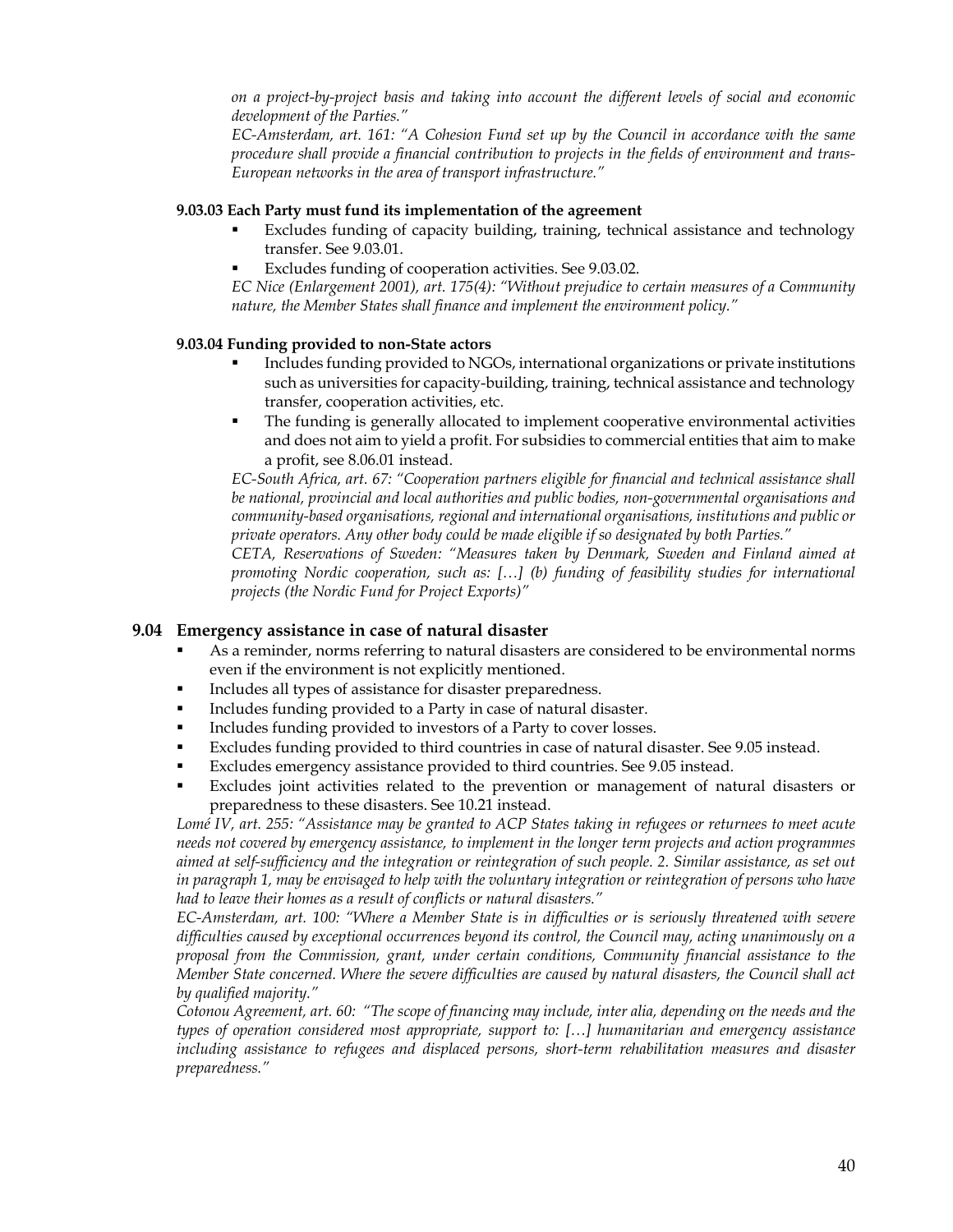# **9.05 Capacity-building, training, technology transfer, technical, financial and emergency assistance to third countries**

- Refers to countries that are not Party to the agreement.
- Refers to all types of assistance from Parties to third countries, including emergency assistance in case of natural disaster.

*EC-Lisbon, art. 188 (j): "The Union's operations in the field of humanitarian aid shall be conducted within the framework of the principles and objectives of the external action of the Union. Such operations shall be intended to provide ad hoc assistance and relief and protection for people in third countries who are victims of natural or man-made disasters, in order to meet the humanitarian needs resulting from these different situations. The Union's measures and those of the Member States shall complement and reinforce each other." Australia-US, Joint statement on Environmental Cooperation: "In particular, the Governments intend to consider bilateral collaborative efforts to assist third countries build capacity in the areas described in Paragraphs 2, 3, 4 and 5 above."*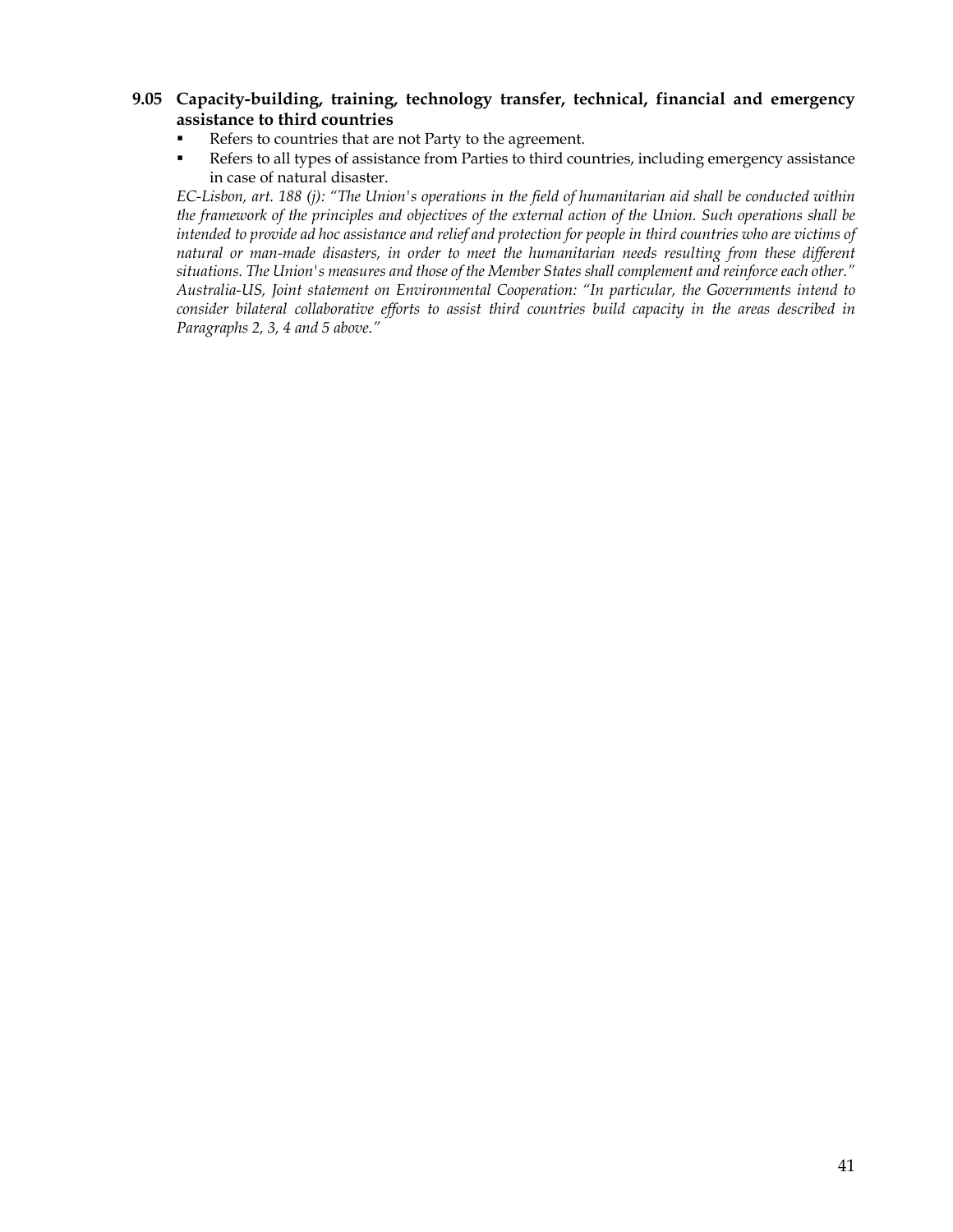# **10. Specific environmental issues**

Excluded if part of the definition of "environment" or "environmental law".

Excluded if only refers to the title of existing/specific agreements without a substantive obligation. Excluded if related to the environment in general.

As opposed to section 4 concerning the integration of environmental issues in non-environmental issue-areas.

# **10.01 Water**

Excludes norms on wetlands (10.02), fisheries (10.04), marine parks (10.12) and mercury (10.24).

# **10.01.01 Exclusion of water from the agreement**

- Explicit mention that water is not considered as a good or is excluded from the agreement.
- Includes statements that water is not a commodity.
- Includes statements about States' capacity to regulate or prohibit water exports.
- Included even if not explicitly related to the environment.
- Only exclusion of water from trade rules is found in 10.01.01. If the purchase of water is an exception to procurement or other rules, it is found in the appropriate child node in section 8.

*CETA, art. X.08(1): "water in its natural state, such as water in lakes, rivers, reservoirs, aquifers and water basins, is not a good or a product and therefore, except for Chapter XX – Trade and Environment and Chapter XX – Sustainable Development, is not subject to the terms of this Agreement."* 

# **10.01.02 Coral reefs**

*Jordan – US, Annex: "To protect the fragile coral reef ecosystems in the Gulf of Aqaba […] "* 

# **10.01.03 Seas and oceans**

- Includes commitment to prevent marine pollution, protect marine ecosystems, etc. Marine pollution includes ballast waste disposal.
- Includes references to a specific sea.
- Excludes references to maritime environmental issues if there is no specific reference to seas or oceans as it can refer to international rivers or other watercourses.
- Excludes reference to marine resources or fisheries. See 10.04 instead.

*Algeria-EC Euro-Med, art. 52(2): "2. Cooperation shall in particular focus on: — the control and prevention of urban, industrial and marine pollution,"* 

*CARICOM revised, art. 135(1): "1. COTED shall […] promote, inter alia: (i) to ensure that the development of the transport sector does not impact adversely on the environment of the Member States and, in particular, the Caribbean Sea;"* 

*EC-Egypt, art. 44(2): "Cooperation shall focus, in particular, on: quality of Mediterranean water and the control and prevention of marine pollution"* 

*CARIFORUM-EC EPA, art. 37(3): "3. The Parties recognise that the fisheries and marine ecosystems of the CARIFORUM States are complex, biologically diverse and fragile and that exploitation should take into account these factors through effective conservation and management of […] related ecosystems."* 

# **10.01.04 Management of transboundary waterways**

Includes "transboundary water pollution".

*Bulgaria-EC, art. 81(2): "2. Cooperation shall concern: - combating local, regional and transboundary air and water pollution - water quality, particularly of transboundary waterways (including the Danube and of the Black Sea)"* 

*COMESA, art. 124: "(e) take measures to control trans-boundary, air and water pollution arising from mining, fishing and agricultural activities."*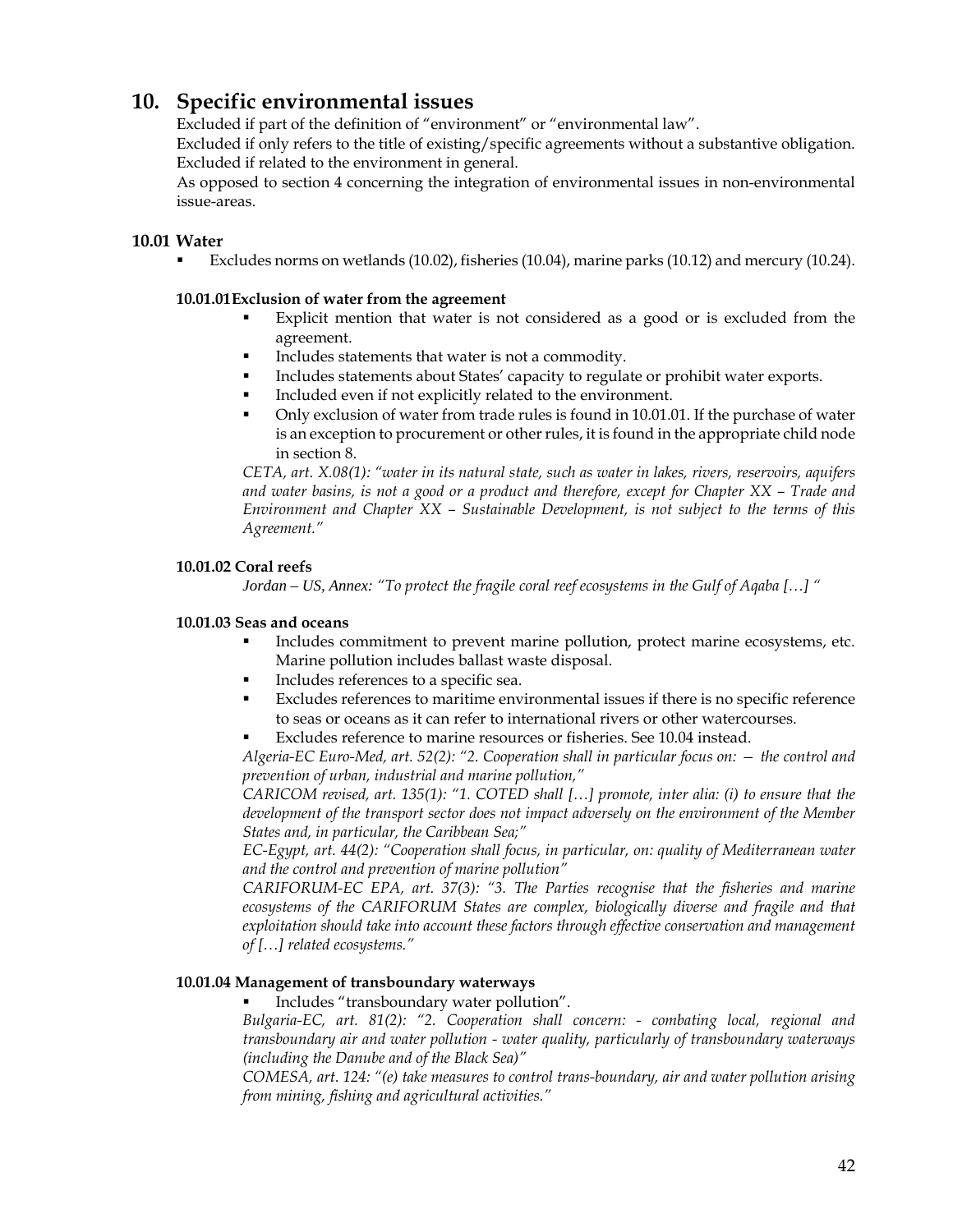#### **10.01.05 Management of rivers, basins and lakes**

Not transboundary. If transboundary, see 10.01.04 instead.

*Israel PLO, Annex II art. II: "The Palestinian Authority shall take the appropriate measures to prevent the uncontrolled discharge in the Gaza Strip and the Jericho Area of sewage and effluence to water sources including underground and surface water and rivers."* 

*Nicaragua-Taiwan, Annex 19.08(8): "The program of work may include long-, medium-, and short-term activities related to: (l) facilitating technology development, transfer and training on protection, conservation and preservation of basins and water bodies;"* 

*East African Community, art. 111(2): "2. Action by the Community relating to the environment shall have the following objectives: to ensure sustainable utilisation of natural resources like lakes."* 

## **10.01.06 Protection of coastal areas**

*Chile-China, Memorandum de entendimiento sobre cooperacion ambiental, art. 2: "Las Partes han identificado como áreas de interés mutuo y prioritarias para la cooperación, las siguientes: 3. Conservación ecológica y control de la contaminación de las áreas marinas y costeras;"* 

*Chile-Turkey, art. 37(8): "La cooperación en materia medioambiental podrá incluir, pero no estará limitada, a: (g) conservación ecológica del borde marino y costero y control de la polución;"* 

*EC-Lebanon, art. 45(2): "2. Cooperation shall be centred upon: (d) environmental management of sensitive coastal areas;"* 

#### **10.01.07 Aquifers, ground water, water table**

 Includes management of drainage basins/watershed management, water catchment, etc.

*EC-South Africa, art. 84(3): "3. The cooperative relationship will involve, inter alia, matters relating to […] integrated water catchment management, including management of international river basins;"* 

*Lomé III, art. 41(2): "The operations to undertaken, where necessary with research backing, shall cover, inter alia: 2) making an inventory of water-tables and of their replenishment capacity with a view to better predictability of water supplies, using surface and groundwater and improving management of these resources for the purpose of satisfying the needs of people and animals, and improving weather forecasting."* 

*Oman-US, Annex Selected Areas for Environmental Cooperation: "Sharing research and strategies to promote […] watershed management, and the replenishment of aquifers."* 

#### **10.01.08 Water efficiency**

Includes provisions about water saving and water conservation.

*CARIFORUM EC EPA, art. 138(2)(a): "The Parties agree to cooperate […] in the following areas: (a) projects related to environmentally-friendly products […], including those related to appropriate water-saving."* 

*China-Peru, art. 164: "to promote sustainable rural development through […] projects in areas of mutual interest such as: […] the conservation and management of the water resource for agricultural use."* 

*Jordan-US, Joint Statement: "To promote water conservation, the United States funds public education programs in Jordan on water-saving and improved water management."* 

### **10.01.09 Other norms on water**

 For instance, vague mentions of water pollution, water management, water resources, water eutrophication, etc.

Excludes mentions of water in the definition of a State's territory.

*Canada-Colombia Agreement on the Environment, Annex I: "The priority areas identified by the Republic of Colombia for consideration in the initial Work Program include, inter alia: (g) air, soil and water pollution prevention management and control;"*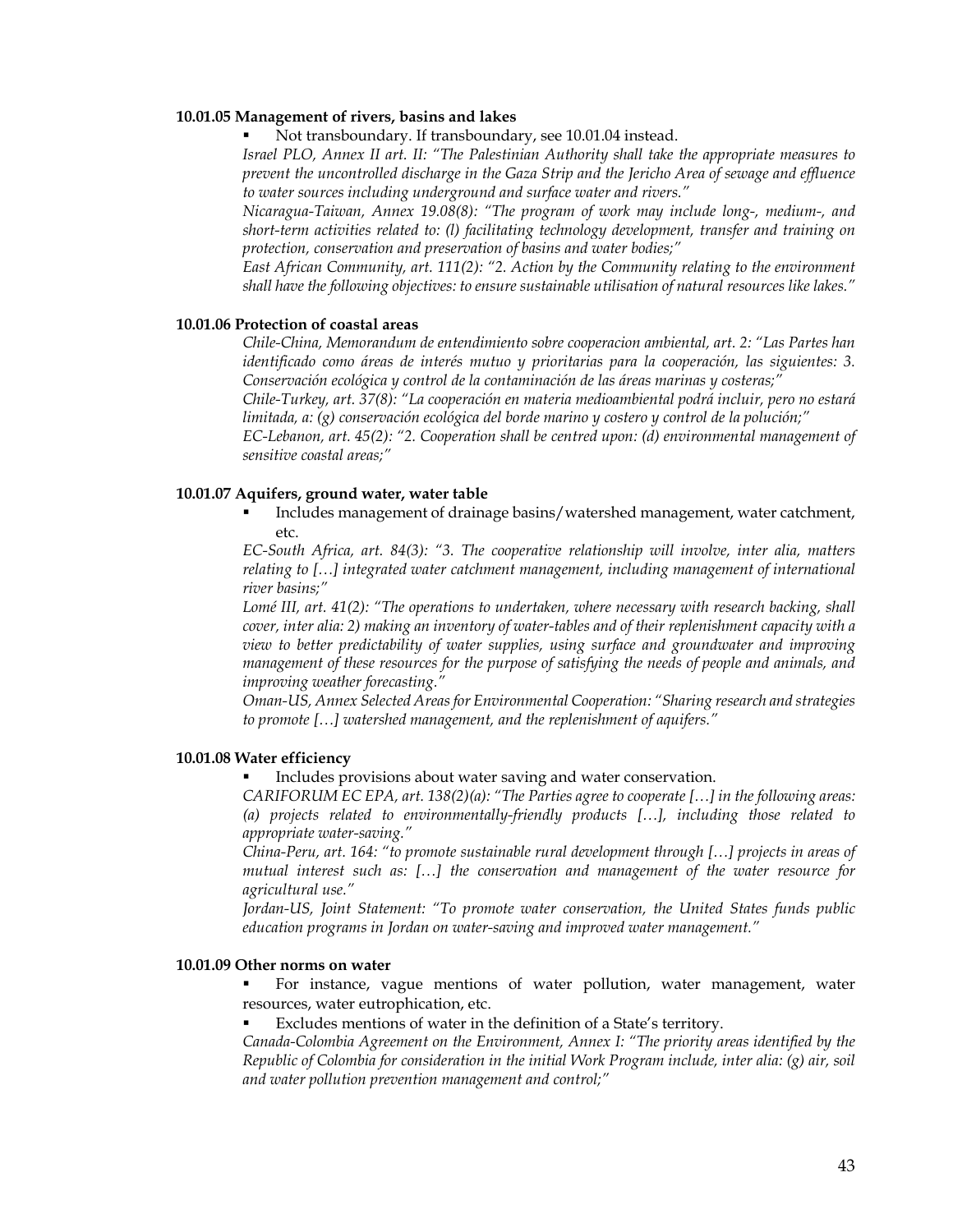*Bulgaria-EC, art. 81(3): "3. Cooperation shall take place notably through: - improvement of the environmental management, inter alia water management."* 

*Israel PLO Annex II, art. II: "The Palestinian Authority shall take the appropriate measures to prevent the uncontrolled discharge in the Gaza Strip and the Jericho Area of sewage and effluence to water sources […], and to promote the proper treatment of sanitary and industrial waste water."* 

# **10.02 Wetlands**

# **10.03 Contaminated land**

- Includes soil pollution or soil quality.
- Includes decontamination only if it is specific to land or soil. Nuclear decontamination is thus found in 10.21.02.
- Excludes contaminated areas with no mention of land as it can include water or other surfaces. Code 10.29 instead.

*Canada-Colombia Agreement on the Environment, Annex I: "The priority areas identified by the Republic of Colombia for consideration in the initial Work Program include, inter alia: (g) air, soil and water pollution prevention management and control;"* 

*EC-Latvia, art. 79(1): "Such cooperation will promote the protection and sustainable use of natural landscapes and non-polluted soils."* 

*EC-Morocco Euro-Med, art. 48: "The Parties undertake to cooperate in areas including: (a) soil and water quality;"* 

*EC-San Marino, art. 16: "The Contracting Parties undertake to cooperate on matters relating to environmental protection and improvement with the aim of resolving the problems caused by contamination of water, soil and air, by erosion and by deforestation."*

# **10.04 Fisheries**

As a reminder, only if related to the environment.

# **10.04.01 Conservation of fishery resources**

- Includes obligation to protect marine resources.
- Includes sustainable management of fisheries and sustainable fishing.

*Bosnia Herzegovina-EC SAA, art. 96: "Cooperation shall take due account of priority areas related to the Community acquis in the field of fisheries, including the respect of international obligations concerning International and Regional Fisheries Organisation rules of management and conservation of fishery resources."* 

*Canada-Chile, Annex I - Canada: "In general, the Department grants such port privileges […] only to fishing vessels from a country with which it has favourable fishery relations, based primarily on adherence by that country to Canadian and international conservation practices and policies."* 

*CARICOM revised, art. 60(1): "1. The Community […] shall promote the development, management and conservation of the fisheries resources in and among the Member States on a sustainable basis."* 

# **10.04.02 Sustainable trade in fishery products**

- Requires an explicit mention of trade.
- Includes both trade in sustainable fish products and commitment to reduce trade in illegally obtained fish. For the latter, also code 10.04.03.

*CARIFORUM-EC EPA, art. 45(f): "Building or strengthening the scientific and technical human and institutional capability at regional level for sustainable trade in fisheries products, including aquaculture;"* 

*Central America-EC, art. 63(2)(c): "[P]romoting trade in products derived from sustainably managed natural resources, including through effective measures regarding wildlife, fisheries and certification of legally and sustainably produced timber."*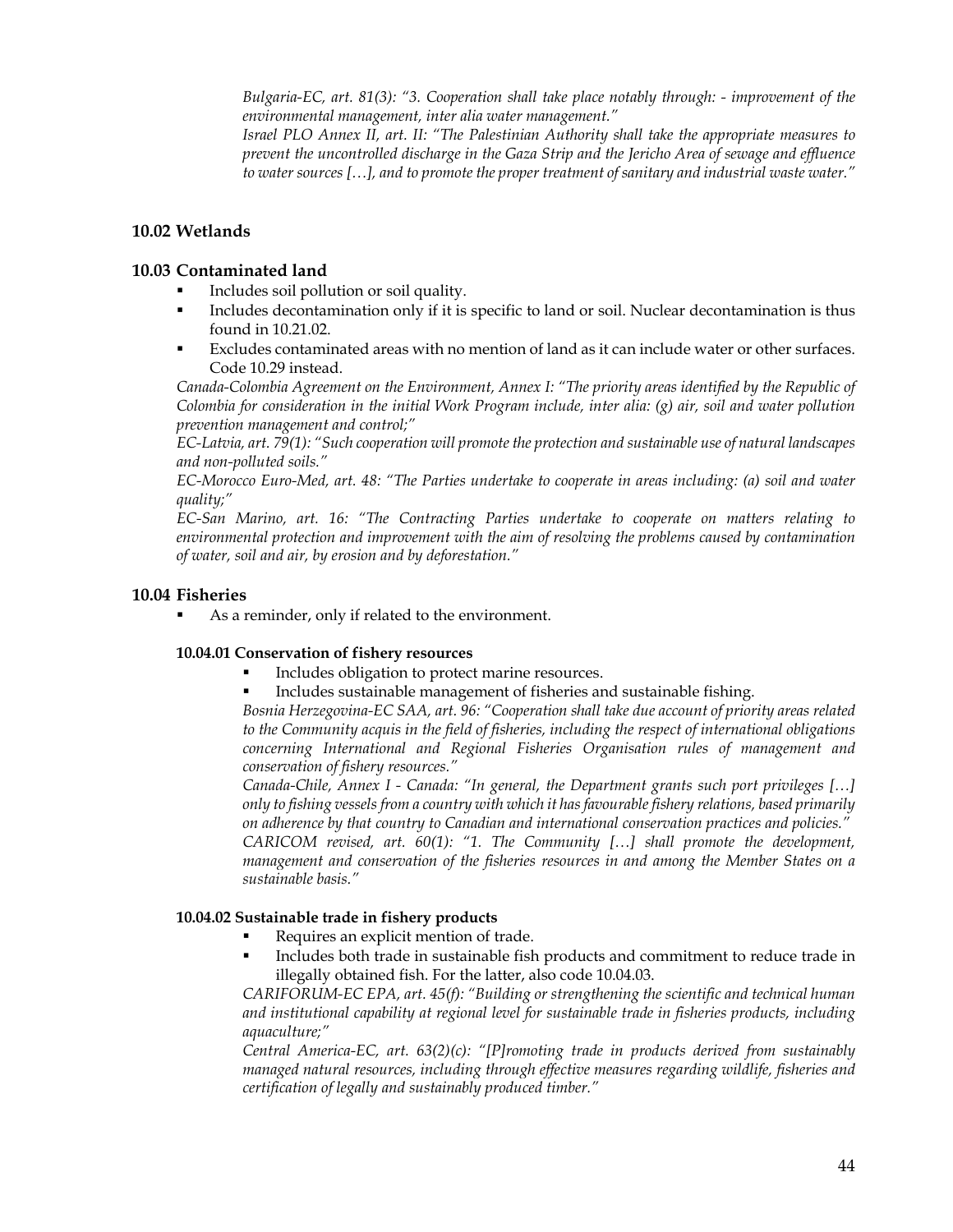*EC-Georgia, art. 239: "They may cooperate in, inter alia, the following areas: (m) trade-related measures to promote sustainable fishing practices and trade in sustainably managed fish products."* 

## **10.04.03 Combat illegal fishing**

*China-Peru, art. 163(2): "1. The objective of cooperation on fishery will be to […] to facilitate […] the conservation of natural resources, under the approach of responsible fishing. 2. The Parties will develop fishery through: (c) combat of illegal, unreported and unregulated fishing."* 

*EC-Georgia, art. 234: "Taking into account the importance of ensuring responsible management of fish stocks in a sustainable manner as well as promoting good governance in trade, the Parties commit to: (f) cooperating in the fight against illegal, unreported and unregulated (IUU) fishing and fishing related activities with comprehensive, effective and transparent measures."* 

### **10.04.04 Prevent pollution arising from fishing activities**

*COMESA, art. 124: "1. The Member States undertake to co-operate in the management of the environment and agree to: (e) take measures to control trans-boundary, air and water pollution arising from mining, fishing and agricultural activities."* 

#### **10.04.05 Bycatch prevention**

*Australia-Korea, art. 16.6: "Areas of cooperation may include exchange of information regarding fisheries, aquaculture and fish resources, including in relation to: (a) bycatch and the minimisation of adverse impacts of fishing on the marine environment;"* 

# **10.04.06 Prevent harmful subsidies**

Also code in 8.06.02 as it refers to subsidies.

*Trans-pacific Partnership, art. 20.16 "5. The Parties recognise that the implementation of a fisheries management system that is designed to prevent overfishing and overcapacity and to promote the recovery of overfished stocks must include the control, reduction and eventual elimination of all subsidies that contribute to overfishing and overcapacity. […] "* 

## **10.05 Forest**

• Only if related to the environment.

# **10.05.01 Conservation of forests**

- Includes obligation to protect forests.
- Includes sustainable management or exploitation of forests and sustainable forestry practices.

*Brunei-Japan, art. 14: "[T]he Parties, recognising the importance of securing stable food supply and of sustainable development of agriculture, forestry and fisheries, shall cooperate in the field of agriculture, forestry and fisheries for mutual benefits of the Countries."* 

*Chile-Colombia, art. 18.3: "Las Partes acuerdan impulsar actividades de cooperacion en areas de interes mutuo tales como: desertificacion y recuperacion de cobertura vegetal;"* 

#### **10.05.02 Sustainable trade in forestry products**

- Requires an explicit mention of trade.
- Includes both trade in sustainable forestry products and commitment to reduce trade in illegally obtained forestry products. For the latter, also code 10.05.03.

*CARICOM revised, art. 61(2): "2. The Community shall effect the promotion and facilitation referred to in paragraph 1 by formulating policies and programmes for: (h) promoting commercialisation of natural forest products in a sustainable manner;"* 

*CETA, art. X.04(1): "The Parties agree to carry out such dialogue, cooperation and exchange in the Bilateral Dialogue on Forest Products including on: (c) mechanisms to assure the […] sustainable origin of forest products;"*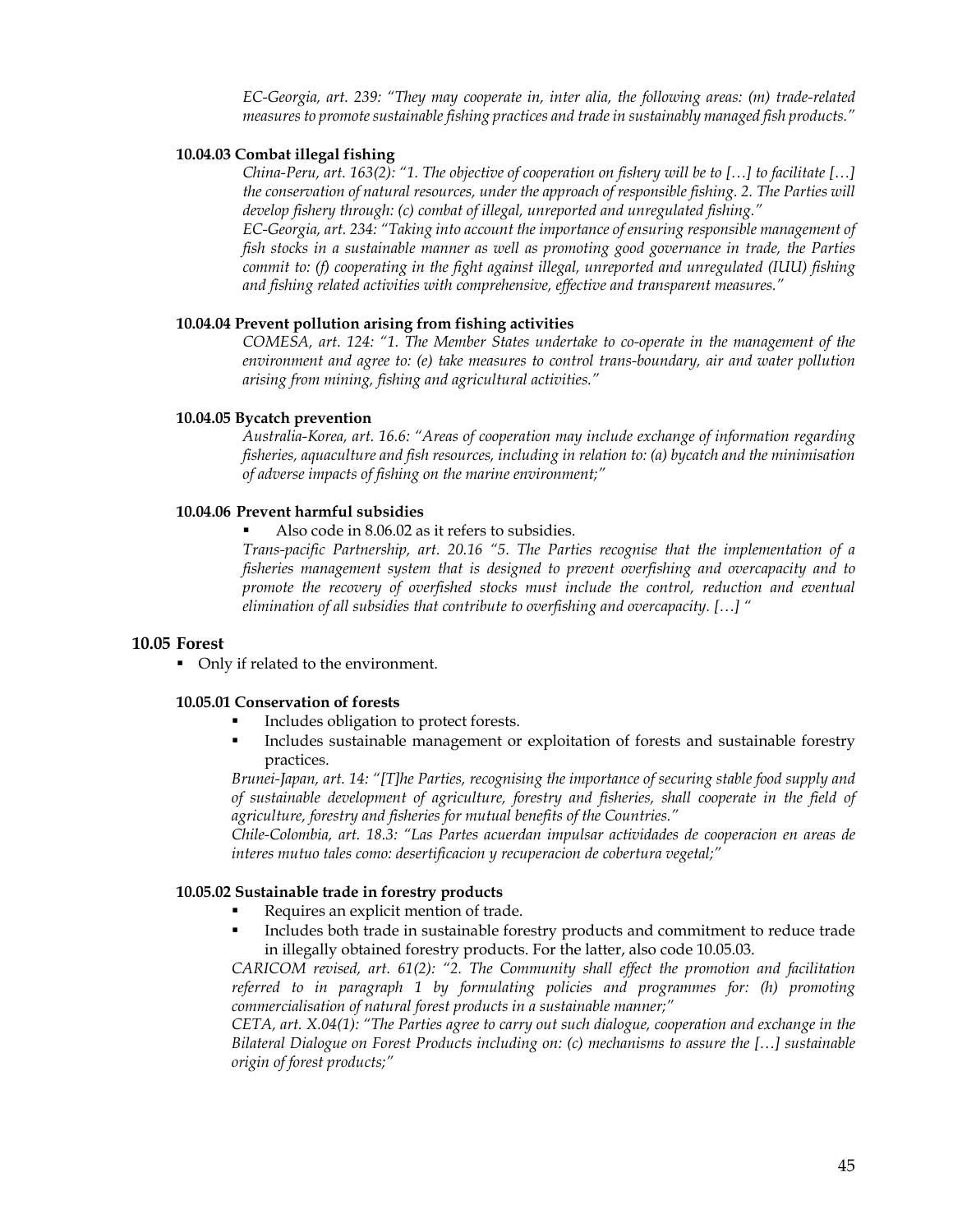#### **10.05.03 Combat illegal exploitation of forests**

*Korea-US Agreement on Environmental Cooperation, art. 2(2): "Development of joint initiatives to combat illegal logging and the transport […] of illegally harvested timber and timber products." CETA, art. X.04(1): "The Parties agree to carry out such dialogue, cooperation and exchange in the Bilateral Dialogue on Forest Products including on: (c) mechanisms to assure the legal […] origin of forest products"* 

# **10.06 Endangered species and their illegal trade**

 Can be vegetal or animal species. Also code in the other appropriate node in 10 as needed, for instance, timber species at risk in 10.05.

*Canada-Chile Agreement on Environmental Cooperation, art. 10(2): "2. The Council may consider, and develop recommendations regarding: (j) the protection of endangered and threatened species;"* 

*CAFTA, Agreement on Environmental Cooperation, art. V(d): "[T]he conservation and management of shared, migratory, and endangered species in international commercial trade and management of marine parks and other protected areas;"* 

# **10.07 Whales and seals**

*Bulgaria-EFTA, Annex II footnote 2: "Import ban for whale products is applied by Liechtenstein and Switzerland on the basis of the CITES Convention."* 

# **10.08 Migratory species**

*Israel PLO, Annex II art. II: "Israel and the Palestinian Authority shall cooperate in implementing agreed principles and standards concerning the […] conservation of migratory species of wild animals."* 

## **10.09 Invasive or alien species**

*Colombia-US Environmental Cooperation Agreement, art. IV (2): "[P]romoting mechanisms to support the conservation and sustainable use of biological diversity such as the control of invasive alien species;"* 

## **10.10 Shared species**

Includes straddling species, such as fish species.

*CAFTA Agreement on Environmental Cooperation, art. V (1): "[T]he conservation and management of shared, migratory, and endangered species in international commercial trade and management of marine parks and other protected areas;"* 

## **10.11 Genetic resources**

- Includes biological material.
- Related to patent application.

## **10.11.01 Disclosure of the source of genetic material**

 As opposed to prior informed consent from the country of origin as the wording can be similar. See 10.11.02 instead.

*CARIFORUM-EC EPA, art. 150(4): "4. The EC Party and the Signatory CARIFORUM States may require as part of the administrative requirements for a patent application concerning an invention which uses biological material as a necessary aspect of the invention, that the applicant identifies the sources of the biological material used by the applicant and described as part of the invention."* 

*Costa Rica-China, art. 111(4): "4. Subject to future developments of domestic laws and the outcome of negotiations in multilateral fora, the Parties agree to further discuss the disclosure of origin or source of genetic resources."*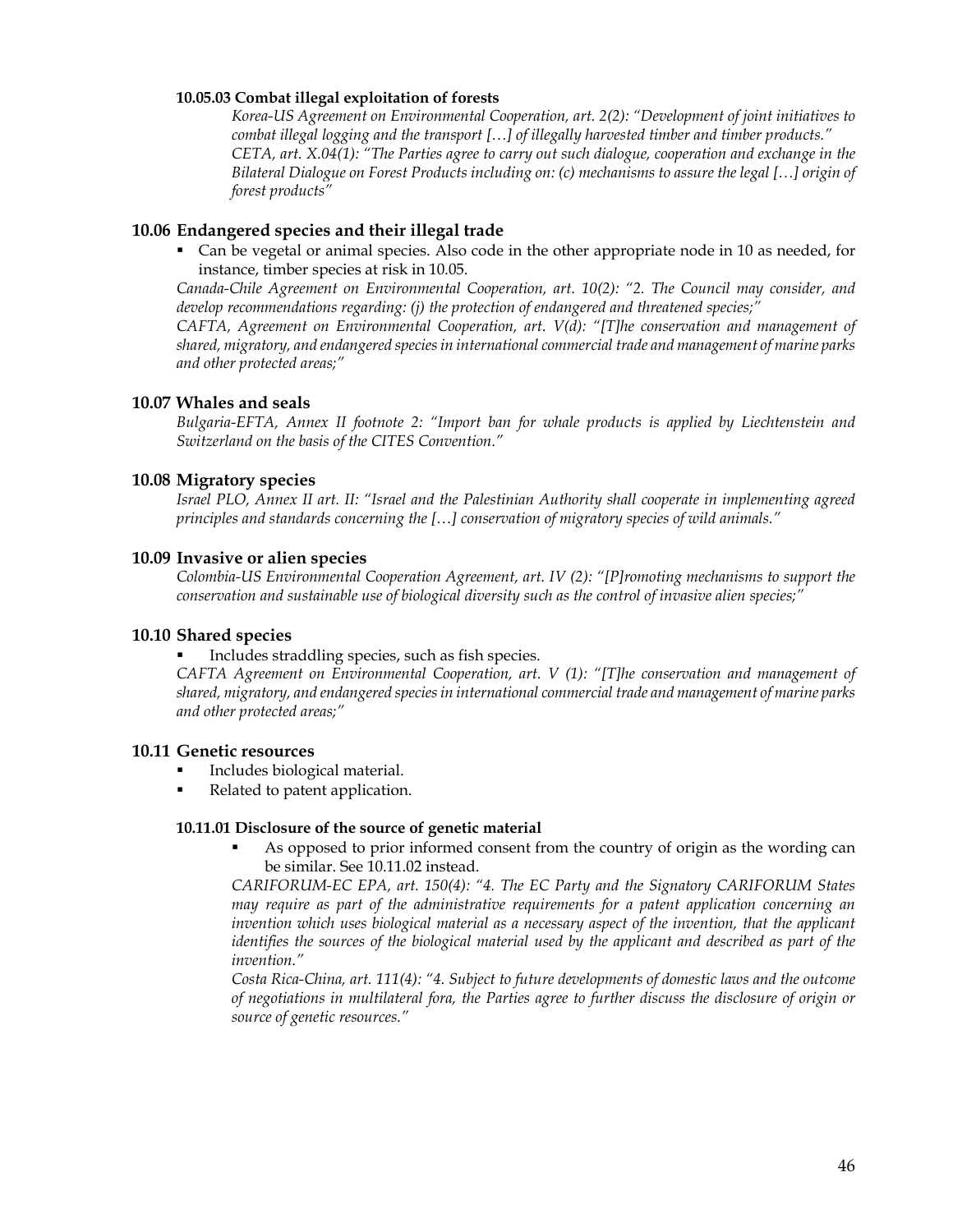## **10.11.02 Prior informed consent from the appropriate authority when accessing genetic resources**

*Colombia-US, Exchange of Letter: "The Parties recognize the importance of the following: (1) obtaining informed consent from the appropriate authority prior to accessing genetic resources under the control of such authority;"* 

### **10.11.03 Equitable sharing of benefits arising from use of genetic resources**

*Canada-Colombia Agreement on the Environment, art. 5(3): "The Parties […] recognize their authority and obligations as established by the Convention on Biological Diversity with respect to access to genetic resources, and to the fair and equitable sharing of benefits arising out of the utilization of those genetic resources."* 

*Colombia-US, Exchange of Letter: "The Parties recognize the importance of the following: (2) equitably sharing the benefits arising from the use of traditional knowledge and genetic resources."* 

# **10.11.04 Other norms on genetic resources**

*Colombia-US, Exchange of Letter: "The Parties recognize that access to genetic resources or traditional knowledge, as well as the equitable sharing of benefits that may result from use of those resources or that knowledge, can be adequately addressed through contracts that reflect mutually agreed terms between users and providers."* 

*Colombia-US, Exchange of Letter: "The Parties recognize the importance of the following: (3) promoting quality patent examination to ensure the conditions of patentability are satisfied." China-Costa Rica, art. 111(1): "The Parties recognize the contribution made by genetic resources, traditional knowledge and folklore to scientific, cultural and economic development."* 

*China-New Zealand, art. 165: "Subject to each Party's international obligations, the Parties may establish appropriate measures to protect genetic resources, traditional knowledge and folklore."* 

#### **10.12 Protected areas, parks and natural reserves**

- Includes norms on the conservation of habitats (unspecified).
- Could include norms on wildlife, poaching or encroachment if explicitly related to areas (rather than species).
- Includes marine parks.
- Can refer to a specific park that is explicitly named or parks in general.
- Excludes wetlands. See 10.02 instead.

*Canada-Chile Agreement on Environmental Cooperation, art. 10(1)(i): "(i) the conservation [of] specially protected natural areas;"* 

*Chile-US, Annex 19.3(3): "promoting sustainable management of environmental resources, including […] protected wild areas;"* 

*COMESA, art. 126(1): "In particular, the Member States shall: (a) adopt common policies for the conservation of wildlife, natural reserves, national parks and marine parks;"* 

*CARICOM revised, art. 60(2): "(e) encouraging the establishment of protected aquatic habitats and associated terrestrial areas and fish populations for the sustainable development of fisheries resources of the Member States;"* 

*COMESA, art. 123(4): "4. The Member States agree to co-operate in the management of their fresh water and marine resources, through the: (a) establishment and adoption of common regulations for the better management and development of marine parks, reserves and controlled areas;"* 

## **10.13 Biodiversity - others**

- Excluded if protected areas, marine ecosystems, endangered species, whales, migratory species, forest, fisheries, genetic resources, etc.
- Includes protection of fauna and flora, conservation of species or wildlife that is not endangered, protection of unspecified ecosystems, natural heritage, etc.
- Includes reference to other specific ecosystems, e.g. mountain ecosystem, grasslands, etc.

*Brunei-Japan, Joint Statement: "We shared the hope that the Bio-Diversity Centre in Kuala Belalong would be developed and utilised for research cooperation in the fields of biodiversity and conservation of the environment."*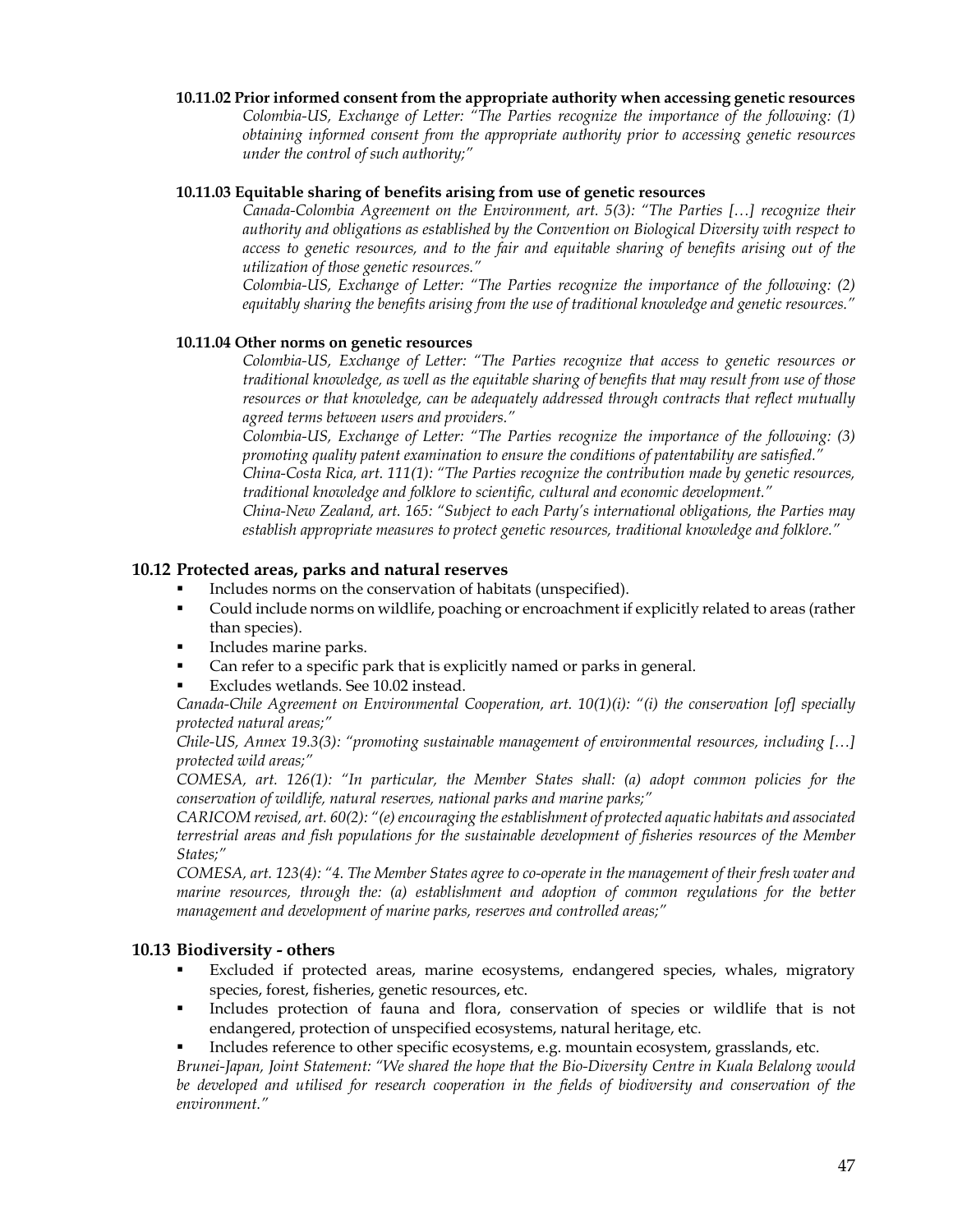*Bulgaria-EC, art. 81(2): "2. Cooperation shall concern: - the protection of forests and flora and fauna;" Chile-US, Annex 19.3(2): "Improving Wildlife Protection and Management. To protect wildlife in Chile and the Latin American region, the Parties will work together to build capacity to promote the management and protection of in the region."* 

*Canada-Peru, Agreement on the Environment, Annex I(m): "The priority areas identified by the Republic of Peru for consideration in the initial Work Program include, among others: Harmonization and rationalization of the knowledge and information management, including coastal desert ecosystems and Andean grassland ecosystems;"* 

# **10.14 Climate change, energy**

# **10.14.01 Promotion of renewable and clean energy**

- Does not use "clean" as a keyword. Excludes clean technologies (see 10.14.02.01 or do not code at all) as it does not directly refer to energy. The provision includes two elements: an explicit mention of energy AND the idea that it should be produced cleanly.
- As opposed to 4.03. 4.03 is for taking environmental concerns into account in the energy sector in general, whereas 10.14.01 is for producing green or renewable energy specifically.

# **10.14.01.01 Promote renewable energy**

- Includes solar energy, biofuels, wind power, etc.
- Includes sustainable production of energy.

*Bosnia Herzegovina-EC SAA, art. 108: "Cooperation could also centre on the development of strategies to significantly reduce local, regional and trans-boundary air and water pollution, including waste and chemicals, to establish a system for efficient, clean, sustainable and renewable production and consumption of energy," Brunei-Japan, Joint Statement: "4. Exchanging information in the following fields; iv. Renewable Fuel Production."* 

*Chile-Colombia, art. 19.5: "El objetivo de la cooperación en el ámbito energético será profundizar la integración, complementación y desarrollo energético en las áreas eléctrica, geotérmica, de hidrocarburos y sus derivados, y combustibles alternativos."* 

## **10.14.01.02 Promote energy efficiency**

 Includes mentions of energy conservation or saving, efficient management of energy or eco-efficiency.

- Includes sustainable use of energy.
- Refers to the consumption rather than the production of energy.

*Brunei-Japan, Joint Statement: "4. Exchanging information in the following fields; vii. Energy Efficiency and Savings."* 

*Bulgaria-EC, art. 79(2): "2. Cooperation shall include among others technical assistance when appropriate in the following areas: - the promotion of energy saving and energy efficiency,"* 

## **10.14.02 Climate change**

Includes norms on global warming, greenhouse effect, etc.

# **10.14.02.01 Reduction of GHG emissions**

- Excludes CFC or substances that deplete the ozone layer. See 10.15 instead.
- Includes mitigation of climate change.
- Includes low-carbon technologies and the Kyoto Protocol's reference to the Clean Development Mechanism.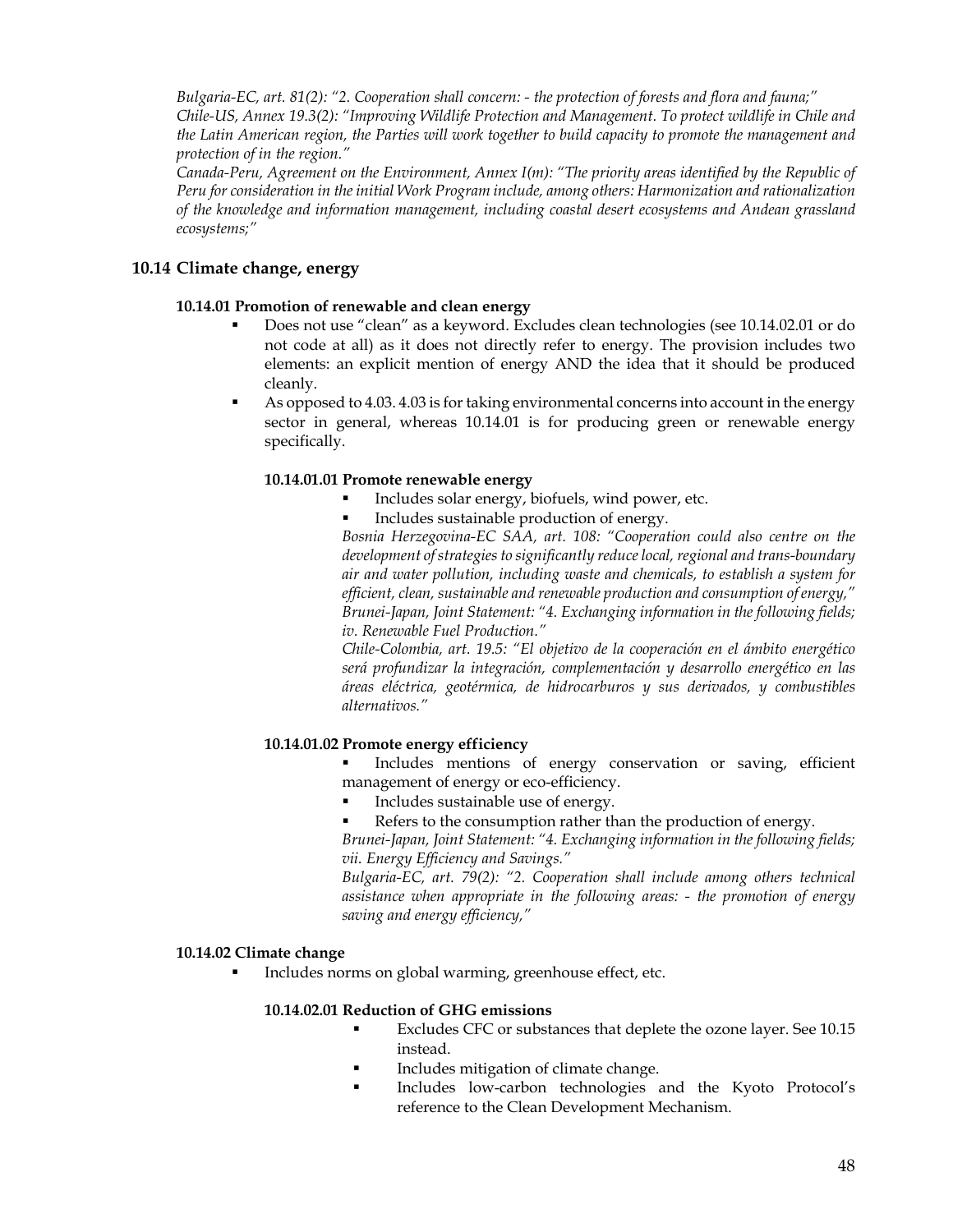Includes use of clean technologies if used in a climate change context. If their objective is unspecified, do not code.

*Brunei-Japan, Joint Statement: "4. Exchanging information in the following fields; v. CO2 Capture and Storage Technologies for Zero Emission Power Generation"* 

*EC-Israel Euro-Med, art. 51: "The Parties consider that global warming and the*  depletion of fossil fuel sources are a serious threat to mankind. The Parties shall *therefore cooperate with a view to developing sources of renewable energy, to ensure the use of fuels with the purpose of limiting pollution of the environment and promoting energy conservation."* 

*Korea-Peru, art. 19.8(2):" 2. For promoting sustainable development, each Party, within its own capacities, shall adopt policies and measures on issues such as: (b) research, promotion, development and use of […] technologies of carbon dioxide capture."* 

*Central America-EC, art. 65(2): "(d) promotion of the application of clean development mechanisms to support the climate change initiatives and its variability."* 

# **10.14.02.02 Climate change adaptation**

- Includes reducing the adverse effects or the impacts of climate change.
- Includes any reference to vulnerability of a State towards climate change.

*EC-Georgia, art. 308: "Cooperation shall aim at […] adapting to climate change, as well as promoting measures at international level, including in the areas of: (d) research, development, demonstration, deployment and diffusion of safe and sustainable low carbon and adaptation technologies,"* 

*Colombia-Korea, art. 17.5: "(d) promotion of joint measures to limit or reduce the adverse effects of climate change;"* 

*China-Peru, art. 162(1): "1. The aims of cooperation on forestry matters and environmental protection will be, but not limited to, as follows: (c) improving the rehabilitation and sustainable management of forest with the aim of increasing carbon sinks and reduce the impact of climate change in the Asia-Pacific region;"* 

#### **10.14.02.03 Cooperation on climate change**

- Refers to general cooperation.
- Includes cooperation on trade-related aspects of climate change or trade-related cooperation mechanisms.
- Excludes cooperation to reduce, mitigate or adapt to climate change. See 10.14.02.01 or 10.14.02.02 instead.

*Bulgaria-EC, art. 81: "2. Cooperation shall concern: global climate change and its prevention".* 

*COMESA, art. 94(2): "2. The Member States shall co-operate and support each other in all activities of the World Meteorological Organization affecting the interests of the Common Market especially the monitoring of the atmosphere and climatic changes on the planet."* 

*Cotonou Agreement, art. 32(2): "2. Cooperation shall also take account of: the vulnerability of small island ACP countries, especially to the threat posed by climate change;"* 

#### **10.14.02.04 Harmonization of legislation related to climate change**

 Also code in the appropriate node in 7.04 with regard to the harmonization mechanism used.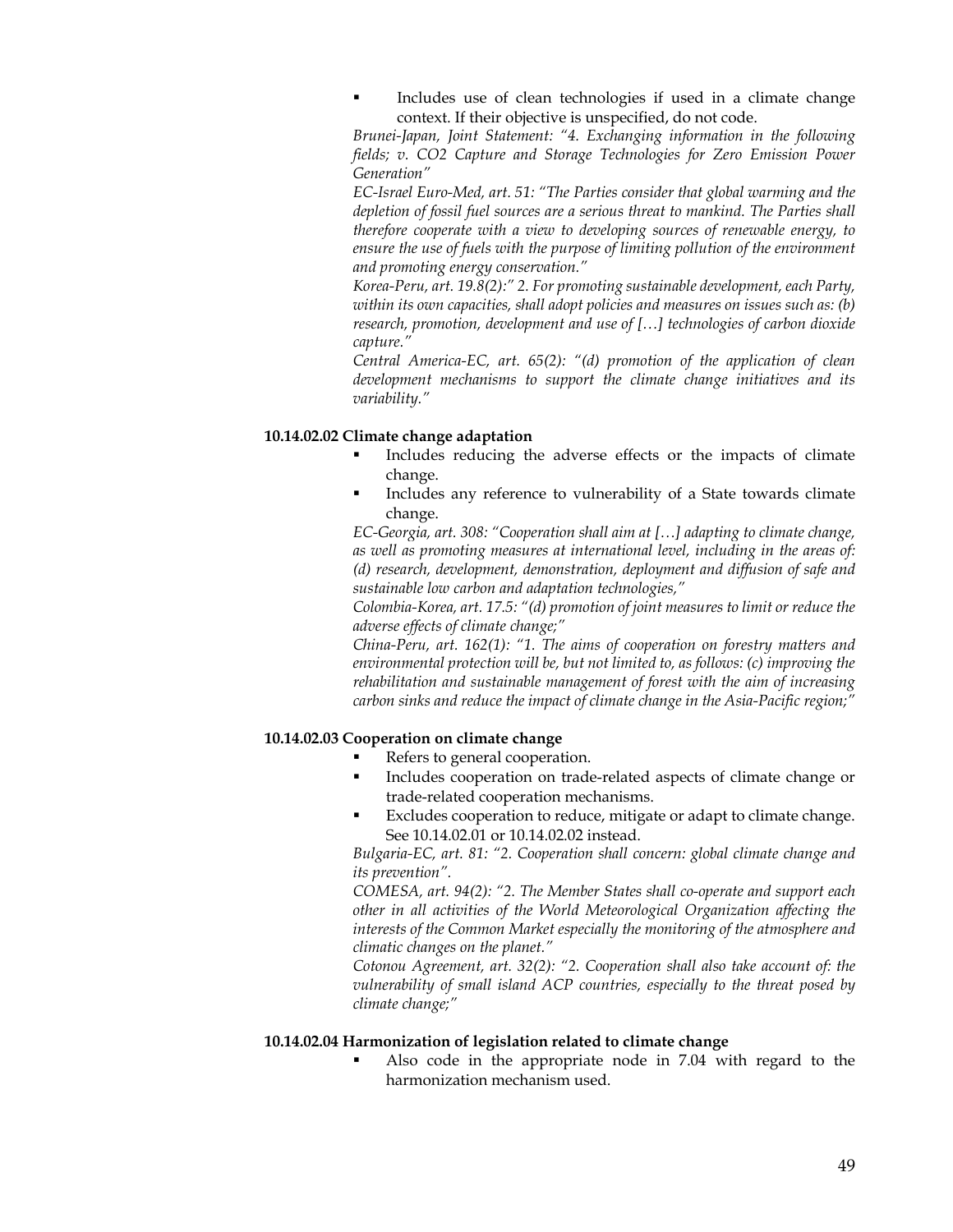*EC-Moldova, annex XII: "The Republic of Moldova undertakes to gradually approximate its legislation to the following EU legislation and international instruments within the stipulated timeframes."* 

## **10.14.02.05 Other norms on climate change**

Refers to norms that address climate change in general.

*Japan-Switzerland, Preamble: "DETERMINED, in implementing this Agreement, to seek to preserve and protect the environment, to promote the optimal use of natural resources in accordance with the objective of sustainable development and to adequately address the challenges of climate change;"* 

# **10.15 Ozone layer and CFC**

 Can refer to a specific pollutant or to substances that deplete the ozone layer in general, but cannot be a GHG. For GHGs, see 10.14.02.01.

# **10.16 Air pollution**

- The emission of GHGs (climate change) and CFCs (ozone layer) is not considered as air pollution. See 10.14.02.01 and 10.15 instead.
- Excludes standards regarding vehicle emissions. See 10.17 instead.
- Includes any norms related to acid rain (sulfur) and haze.

*Chile-Turkey, art. 37(8): "La cooperación en materia medioambiental podrá incluir, pero no estará limitada, a: d) calidad del aire;"* 

# **10.17 Environmental standards on vehicles**

 Includes emissions from vehicles unless it's clear that the provision only refers to GHGs, in which case it is found in 10.14.02.01.

*Bosnia and Herzegovina-EC SAA, art. 11: "If the Community establishes rules aiming to reduce pollution caused by heavy goods vehicles registered in the European Union and to improve traffic safety, a similar regime shall apply to heavy goods vehicles registered in Bosnia and Herzegovina"* 

# **10.18 Soil erosion**

*Bulgaria-EC, Protocol 8 on Transboundary Watercourses: "[…] - promoting with joint efforts the combat against soil erosion due to transboundary watercourses, […]"* 

# **10.19 Desertification, degradation, salinisation and acidification**

*Bulgaria-EC, art. 81(2): "2. Cooperation shall concern: soil degradation, salinity and acidification," Algeria-EC Euro-Med, art. 32(2): "2. Cooperation shall in particular focus on: — salinisation" COMESA, art. 124(1): "(a) develop a common environmental management policy that would […] prevent, arrest and reverse the effects of […] land degradation;"* 

## **10.20 Biosafety and genetically modified organisms**

Included even if not explicitly related to the environment.

# **10.20.01 Biosafety, excluding GMOs**

- Includes biosecurity.
- **Includes bio-hazards.**
- Excludes biotechnology except if the agreement requires States to use them in a safe manner. Do not code biotechnology unless there is a link to the environment, including biosafety.

*Chile-India, art. XIII: "The Parties agree to exchange information on […] biosecurity" Trans Pacific Strategic EPA, Schedule of New Zealand: "New Zealand reserves the right to adopt or maintain any nationality or residency measures in relation to: biosecurity."*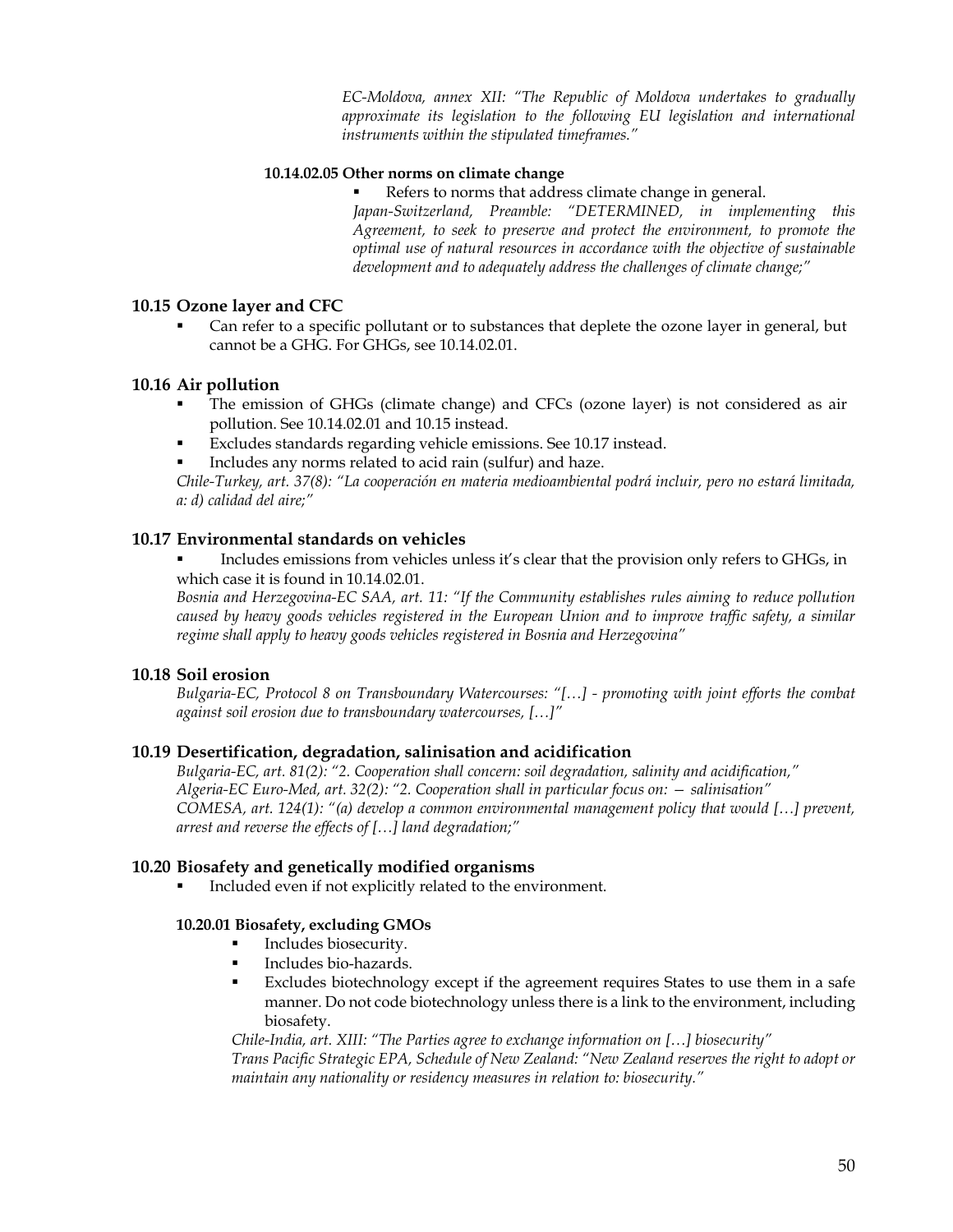*China-Costa Rica, art. 123(2): "(h) encourage capacity building, technology transfer, and research and development of agricultural and livestock biotechnology and bio-safety;"* 

# **10.20.02 Genetically modified organisms**

*Canada-Colombia, Agreement on the Environment Annex I: "The priority areas identified by the Republic of Colombia for consideration in the initial Work Program include, inter alia: national institutional strengthening, including: monitoring and alert system of genetically modified organisms;"* 

*CARIFORUM-EC EPA, art. 45(c): "Compliance with and adoption of quality standards relating to food production and marketing, including standards relating to environmentally and socially sound agricultural practices and organic and non-genetically modified foods;"* 

*EFTA Services, art. 6(3): "In the case of genetically modified varieties, the Member States shall inform each other of the results of risk assessments for the release of such varieties into the environment."* 

# **10.21 Disaster management or prevention**

- Excludes norms on climate change. See 10.14 instead.
- All "natural disasters" are considered to be related to the environment.
- If the norm includes an obligation to exchange information or notifications related to the disaster, also code in 7.03.03.

# **10.21.01 Oil spill**

*Lomé IV, art. 159: "[T]he scope of regional cooperation shall include the following: (d) preservation and improvement of the environment, especially through programmes to combat […] the consequences of large-scale marine pollution, including large accidental discharges of petroleum or other pollutants."* 

## **10.21.02 Nuclear safety and radiation**

- Excludes nuclear or radioactive waste. See 10.23 instead.
- Excludes mentions of nuclear or radioactive products if they are not linked with nuclear safety or their adverse impact on the environment. See 10.24 instead.
- Includes nuclear safety and emergencies, radiation, decontamination, decommissioning, liability, etc.

*EC-Latvia, art. 83(2): "2. Cooperation shall concern in particular: safety of industrial plants (including nuclear power stations),"* 

*EC-Lithuania, art. 82(2): "Cooperation in the nuclear field shall mainly cover the following topics: nuclear safety, preparation for nuclear emergencies and accident management;"*

*Bulgaria-EC: 2. "Cooperation shall mainly cover the following topics: - radiation protection, including environmental radiation monitoring,"* 

*Belarus-Russia Union State, art. 18: "Joint action in the sphere of environmental security, prevention of natural and man-made disasters and elimination of their consequences, including the consequences of the accident at the Chernobyl nuclear power station;"* 

# **10.21.03 Other norms on disasters**

- Other natural disasters include environmental accidents, catastrophes and emergencies, bush or forest fires, droughts, floods, etc.
- Includes natural disaster prevention, consequences, extenuating circumstances, etc.
- As a reminder, climate change is excluded and is found in 10.14.02 instead.
- Financial aid for natural disasters is found both in here and in 9.04.

*Belarus-Russia Union State, art. 18: "Joint action in the sphere of environmental security, prevention of natural and man-made disasters and elimination of their consequences."* 

*Canada-Chile, Agreement on Environmental Cooperation art. 2(1): "1. Each Party shall, with respect to its territory: b. develop and review environmental emergency preparedness measures;"*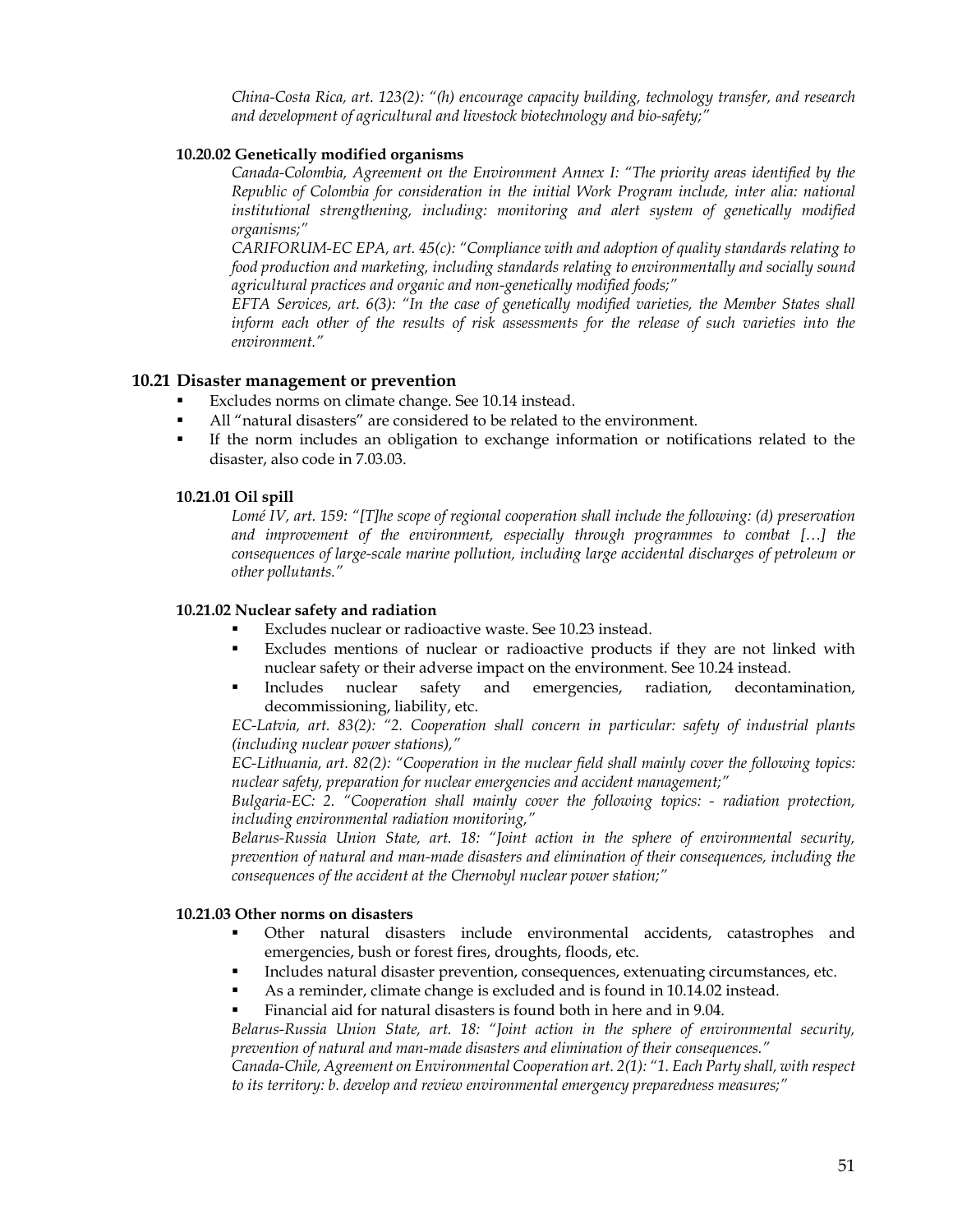*Cotonou Agreement, art. 29(3): "1. Cooperation shall, in the area of regional cooperation, support a wide variety of functional and thematic fields […] including: regional initiatives for disaster preparedness and mitigation;"* 

*Cotonou Agreement, art. 60: "1. Humanitarian and emergency assistance shall be accorded to the population in ACP States faced with serious economic and social difficulties of an exceptional nature resulting from natural disasters."* 

*CARICOM revised, art. 1: "[D]isadvantaged countries" means: (b) Member States that may require special support measures of a transitional or temporary nature by reason of: (i) impairment of resources resulting from natural disasters;"* 

*EC-Amsterdam, art. 100(2): "2. Where a Member State is in difficulties or is seriously threatened with severe difficulties caused by exceptional occurrences beyond its control, the Council may […] grant, under certain conditions, Community financial assistance to the Member State concerned. Where the severe difficulties are caused by natural disasters, the Council shall act by qualified majority."* 

# **10.22 Domestic waste**

- Includes reduction and management of domestic waste and recycling.
- Any waste that is not specified to be toxic or hazardous is considered to be domestic.
- Excludes sewage and sewage waters. See 10.01.09 instead.
- Excludes industrial waste. See 10.23 instead.

*Bulgaria-EC, art. 81(2): "2. Cooperation shall concern: - waste reduction […] and safe disposal."* 

*Chile-Turkey, art. 37(8): "La cooperación en materia medioambiental podrá incluir, pero no estará limitada, a: f) manejo de desechos;"* 

# **10.23 Hazardous waste**

- Includes nuclear and radioactive waste.
- Includes industrial waste.
- **Excludes domestic waste. See 10.22 instead.**
- Only toxic or hazardous waste, not products. Toxic products or chemicals are found in 10.24.

## **10.23.01Restrictions on export, import or transportation of hazardous waste**

 Any other norms on hazardous waste, for instance disposal or recovery, are coded in 10.23.02 instead.

*Bolivia-Mexico, art. 9-12(3): "3. Cada Parte regulará, de conformidad con su legislación, la introducción, aceptación, depósito, transporte y tránsito por su territorio de desechos peligrosos, radioactivos u otros de origen interno o externo que, por sus características, constituyan un peligro para la salud de la población o para el ambiente."* 

*CARICOM revised, art. 65(2): "(f) the need to protect the Region from the harmful effects of hazardous materials transported, generated, disposed of or shipped through or within the Community."* 

*EC-Estonia, art. 100(1): "1. The Parties shall cooperate, within the scope of their powers and competences, with the aim of preventing the following illegal activities in particular: — illegal transactions involving industrial waste and counterfeit products,"* 

*EC-Lebanon, Joint Declaration relating to Article 27 of the Agreement: "The Parties confirm their intention to prohibit the export of toxic waste and the European Community confirms its intention to assist Lebanon in seeking solutions to the problems posed by such waste."* 

# **10.23.02 Other norms on hazardous waste**

 Restrictions on investment or liberalization of hazardous waste are also found in section 8.

*Bolivia-Mexico, art. 9-01(2): "[D]esechos peligrosos: cualquier material […] cuya calidad no permite usarlo nuevamente en el proceso que lo generó y que, por sus características […], representan un peligro para la salud o el ambiente;"*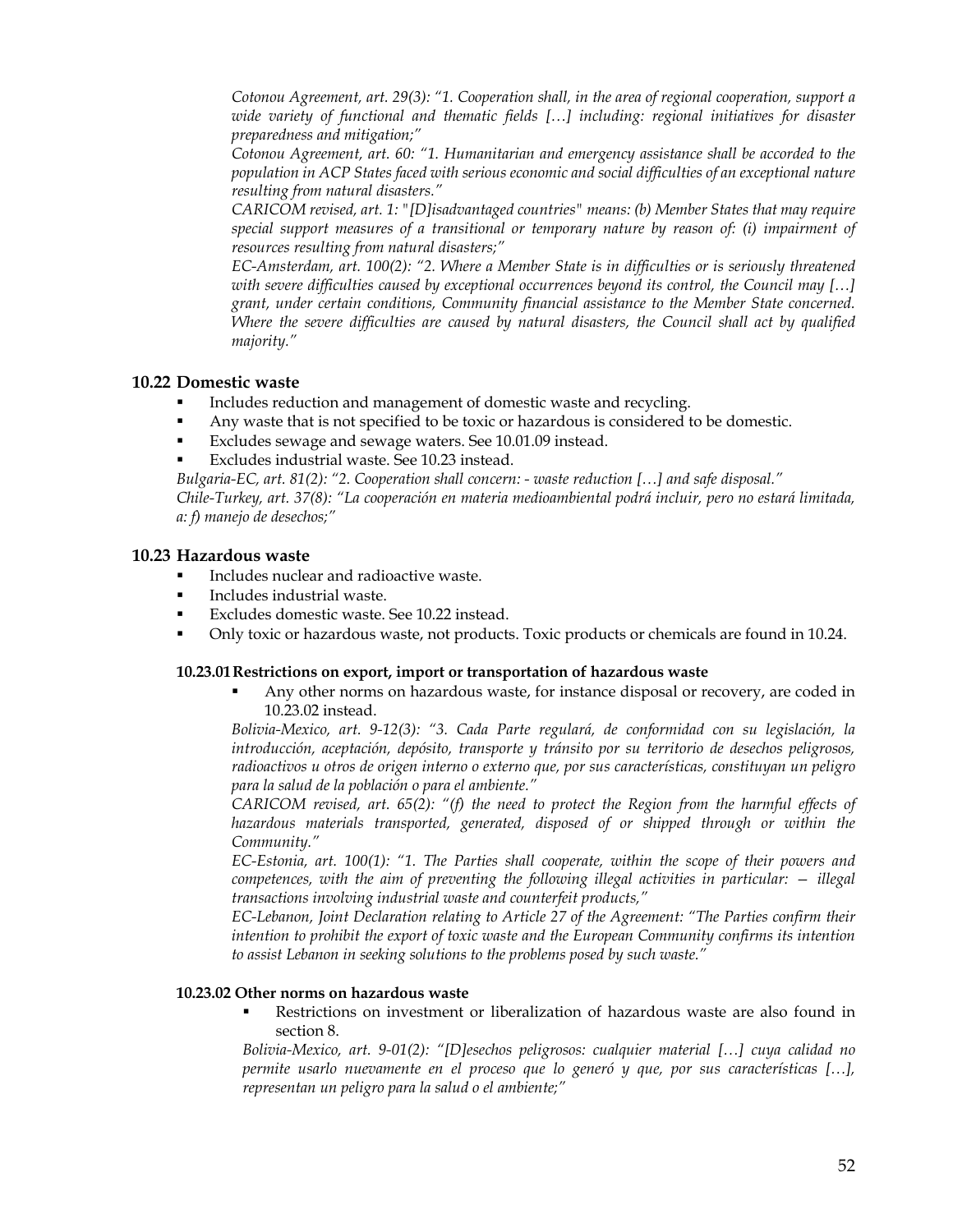*Bulgaria-EC, art. 80(2): "2. Cooperation shall mainly cover the following topics: - radioactive waste management,"* 

*Canada-Colombia Agreement on the Environment, Annex I: "The priority areas identified by the Republic of Colombia for consideration in the initial Work Program include, inter alia: integrated […] hazardous wastes management;"* 

*CARICOM revised, art. 60(3): "3. The Community shall collaborate with the Member States in: (d) safeguarding their marine environment from pollutants and hazardous wastes."* 

*COMESA, art. 125(1): "1. The Member States undertake to co-operate and adopt common positions against illegal dumping of toxic and undesirable wastes within the Common Market from either a Member State or third country."* 

# **10.24 Pesticides, fertilizers, toxic or hazardous products and chemicals**

- Excludes any type of waste, including toxic waste: see 10.22 or 10.23 instead.
- Includes any type of radioactive products that are not linked with nuclear safety or their adverse impact on the environment. If there is such a link, code 10.21.02 instead.

*EC-Macedonia SAA, art. 103(2): "Cooperation could centre on the following priorities: […] soil erosion and pollution by agricultural chemicals;"* 

*Israel PLO Annex II, art. II: "Israel and the Palestinian Authority shall respectively adopt, apply and ensure compliance with internationally-recognized standards […] for the use and handling of hazardous substances, including pesticides, insecticides and herbicides,"*

*Canada-Chile Agreement on Environmental Cooperation, art. 2(3): "3. Each Party shall consider prohibiting the export to the territory of the other Party of a pesticide or toxic substance whose use is prohibited within the Party's territory."* 

*COMESA, art. 124(1): "The Member States undertake to co-operate in the management of the environment and agree to: (b) develop special environmental management strategies to manage […] hazardous toxic substances;"* 

*EC-Estonia, art. 82(2): "[…] — classification and safe handling of chemicals, […]"* 

*Mexico-Nicaragua, art. 14-14(2): "Cada Parte regulará y controlará la producción, introducción y comercialización de productos farmacéuticos, agrotóxicos y cualquier otra sustancia peligrosa a la salud humana, animal o vegetal o al ambiente, de acuerdo con su legislación y las disposiciones de este Tratado."* 

*East African Community, art. 113(2): "The Partner States shall harmonise their legal and regulatory framework for the management, movement, utilisation and disposal of toxic substances."* 

# **10.25 Organic foods**

*CARIFORUM-EC EPA, art. 45(c): "Compliance with and adoption of quality standards relating to food production and marketing, including standards relating to environmentally and socially sound agricultural practices and organic […] foods;"* 

*EC-Estonia, art. 78: "[…]— promote development of organic agriculture, processing, marketing of production"* 

# **10.26 Mercury**

## **10.27 Noise pollution**

Included even if not explicitly related to the environment.

*Bosnia Herzegovina-EC SAA, art. 15(1): "1. In order to protect environment, the Parties shall endeavour to introduce standards on […] noise levels for heavy goods vehicles, which ensure a high level of protection."* 

## **10.28 Scenery preservation**

#### Includes protection of natural landscapes.

*Trans Pacific Strategic EPA, Schedule of New Zealand: "New Zealand reserves the right to adopt or maintain any measure regarding the control, management or use of: Protected areas, including resources on land, interests in land or water, that are set up for […] scenery preservation;"*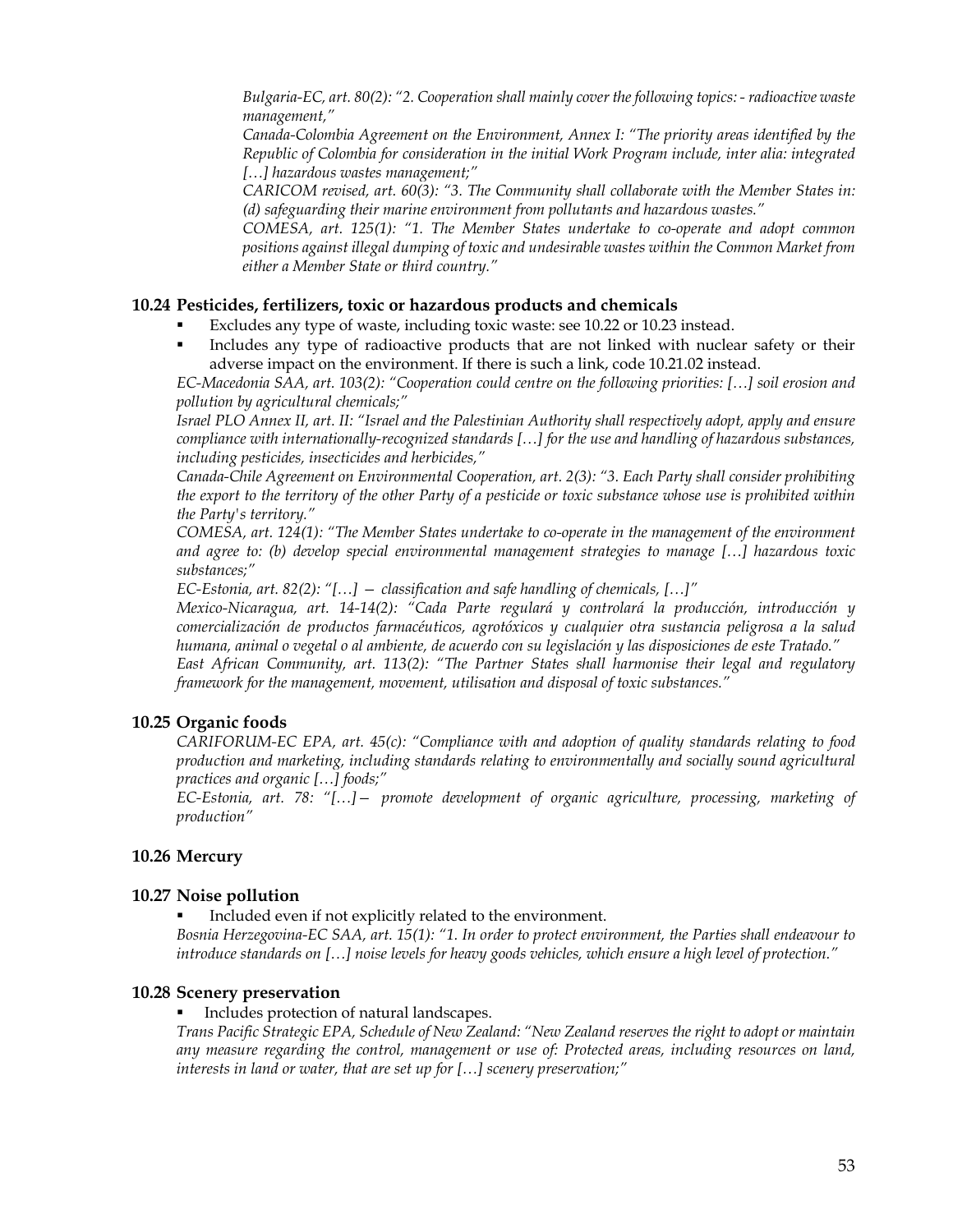# **10.29 Other specific environmental issues**

- Includes environmental remediation, risk management, general liability, etc.<br>Rehabilitation, restoration or reversal of the effects of environmental de
- Rehabilitation, restoration or reversal of the effects of environmental degradation of an unspecified area is coded here.
- General terms like "conservation of natural resources", "promotion of sustainable development", etc. are not aimed at specific environmental issues and are either found in 7.09 (joint measures) or not coded at all (independent measures).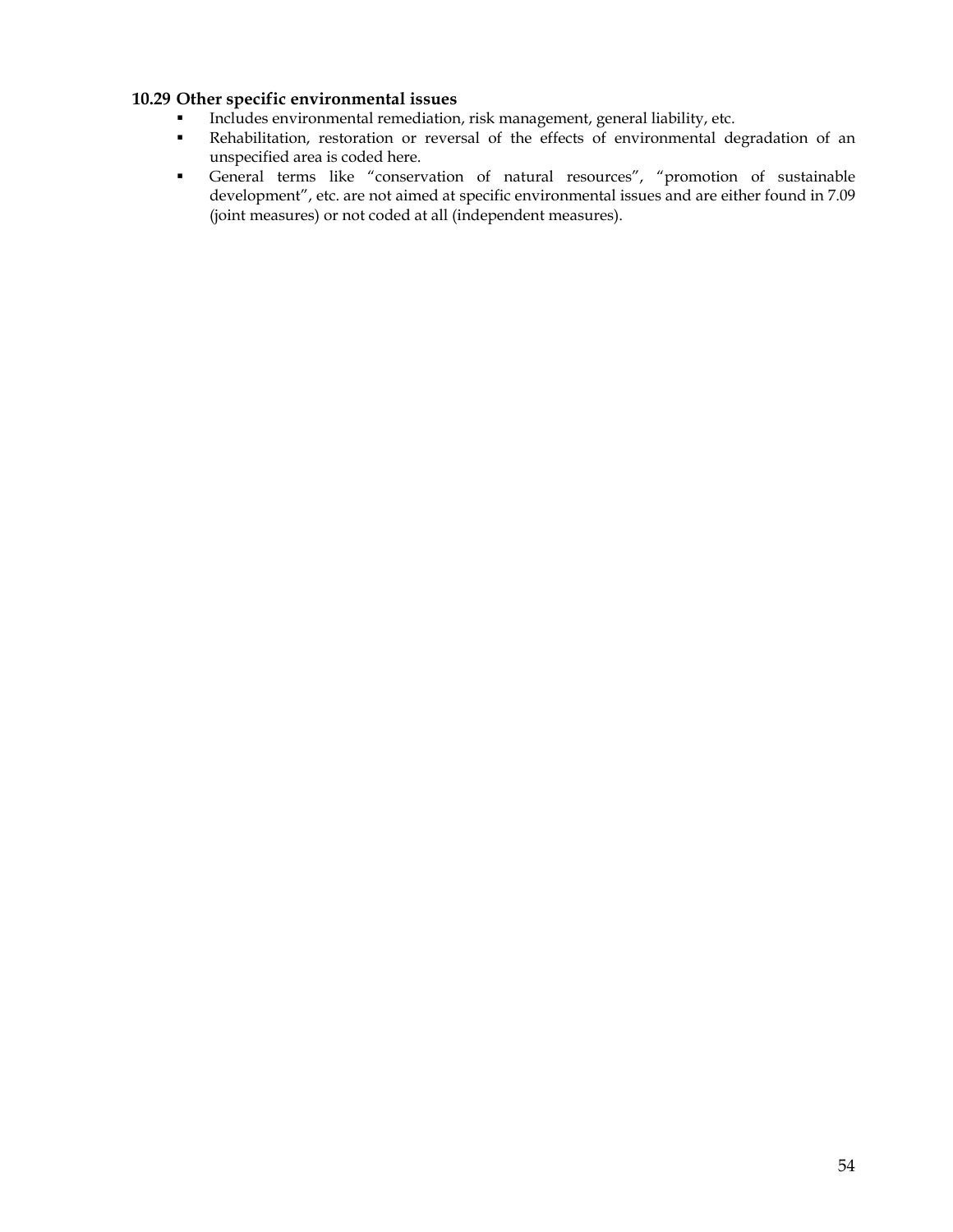# **11. Implementation of the agreement**

Issues related to implementation should not be confused with the enforcement of domestic measures (see 5).

These norms could be implemented by each Party individually, jointly, or by an institution created by the Parties.

Excludes norms that apply to any issue under the trade agreement, unless the environment is explicitly mentioned as one of their subject matters or they are found in a chapter or parallel agreement on the environment.

# **11.01 Contact point on environmental matters**

- Contact point or focal point nominated by a Party for communication with the other Party or third Parties regarding environmental issues, including requests for consultations and requests for information.
- Includes the establishment of a contact point or inquiry point on environmental matters.
- Includes the use of contact point for a notification or request in matters related to environment. Includes the identification of a specific national coordinator to implement the trade
- agreement's environmental norms. *New Zealand-Taiwan, art. 6: "Each Party shall designate a contact point or contact points to facilitate*

*communication between the Parties and to assist in the implementation of this Chapter, including coordination of environmental cooperation activities pursuant to Article 5."* 

*Malaysia-New Zealand, art. 7.8: "Where goods are covered by an Annex or an Implementing Arrangement to this Chapter and a Party takes a measure to manage an immediate risk that it considers those goods may pose to health, safety or the environment, it shall immediately notify the other Party, through the Contact Points established under Article 7.10 (Implementation), of the measure and the reasons for the imposition of the measure."* 

*Morocco-US, art. 17.7: "A Party may request consultations with the other Party regarding any matter arising under this Chapter by delivering a written request to the contact point designated by the other Party for this purpose. The Parties shall begin consultations promptly after delivery of the request."* 

# **11.02 Commitment to communicate with the public on the implementation**

- Includes commitment to communicate information to the public.
- Excludes commitment to communicate with the other Party on implementation. See 7.03 instead.
- Excludes communications with the public on an environmental impact assessment. See 11.04 instead.
- The possibility for the public to comment is found at 11.03.02.

# **11.02.01 Communication on actions undertaken pursuant to this agreement**

- Includes commitment to communicate on cooperative activities undertaken under the agreement.
- Includes transparency with the public in the implementation of environmental measures.
- Includes publication of a report on the implementation of the agreement.

*Canada-Costa Rica, art. 11: "[t]he Parties will develop mechanisms to inform the public of activities undertaken pursuant to this Agreement, and will make efforts to create opportunities to engage the public, as appropriate, in such activities"* 

*CAFTA Agreement on Environmental Cooperation, art. V (3): "As the Commission periodically examines and evaluates cooperative programs, projects and activities, it shall seek and consider input from relevant local, regional, or international organizations regarding how best to ensure that it is accurately monitoring progress. Each Party shall periodically share with its public information regarding the progress of cooperative activities."* 

*Oman-US, art. 17.5(2): "The Parties, when they consider appropriate, shall jointly prepare reports on matters related to the implementation of this Chapter, and shall make such reports public."*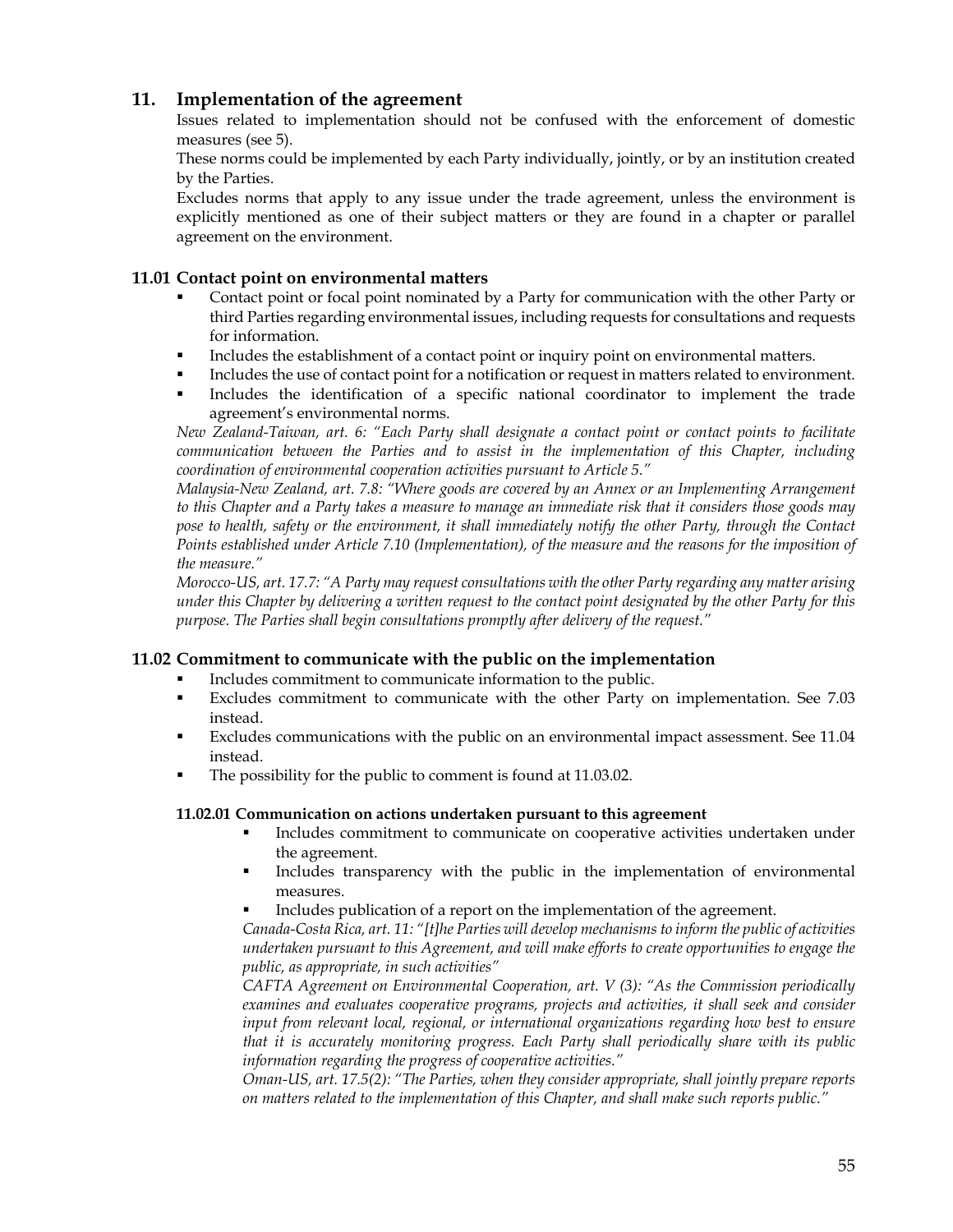## **11.02.02 Commitment to communicate the decisions or recommendations of joint institutions**

- Includes commitment to communicate decisions or recommendations of a council, a committee or a commission, etc.
- Excludes publication of a summary of discussions held during public sessions. See 11.02.04 instead.

*NAFTA, art. 9(7): "All decisions and recommendations of the Council shall be made public, except as the Council may otherwise decide or as otherwise provided in this Agreement."* 

## **11.02.03 Commitment to make available communications received from the public**

- Includes commitment by a Party or a joint institution.
- Includes making available, publish, etc.
- The possibility for the public to submit communications or requests is found at 11.03.02.

*Panama-US, art. 17.7(1): "Each Party shall provide for the receipt and consideration of public communications on matters related to this Chapter. Each Party shall promptly make available to the other Party and to its public all communications it receives and shall review and respond to them in accordance with its domestic procedures."* 

## **11.02.04 Public sessions of joint institutions**

- Includes right to attend a session.
- Excludes right to discuss or meet to discuss with the public. See 11.03.02 instead.

*CAFTA Agreement on Environmental Cooperation, art. VI (1): "Unless otherwise agreed, the Commission shall include a public session in the course of its regular meetings."* 

#### **11.03 Public involvement in the implementation of the agreement**

- Refers to the capacity of the public to provide comments on the implementation of the agreement.
- Means to provide comments include advisory committees, dialogues, exchange of views, mechanisms for discussion, internet consultations, workshops, commitments to respond to requests, designation of a contact point to receive comments from the public, etc.
- The public can be defined broadly (such as foreign citizens) or restrictively (ex: a selected group of a domestic stakeholders that sit on an advisory committee), as long as they are non-State actors.
- Comments "on any activity undertaken pursuant to the agreement" or "any matter related to the agreement" are considered to include "implementation".
- Informing the public about the implementation of the agreement is not sufficient. See 11.02 instead.
- Excludes norms strictly related to the participation of the public in the adoption of domestic measures (see 3.02) or in the enforcement of these measures (see 5.03 or 5.04).
- Excludes participation of the public in an environmental assessment procedure (see 3.02.02).

#### **11.03.01 Public participation in the implementation of the agreement**

- Includes involvement of the public in activities undertaken to implement the agreement.
- Includes consultations and procedures to receive comments.
- Includes exchange of views, considering input and taking advice.
- Includes meetings of joint institutions with the public for discussions.
- Includes publication of a summary of discussions held during public sessions.
- Includes national advisory committee.

*Canada-Peru, art. 4(8) & (9): "The Parties shall endeavour to engage the public in activities undertaken to implement this Agreement."*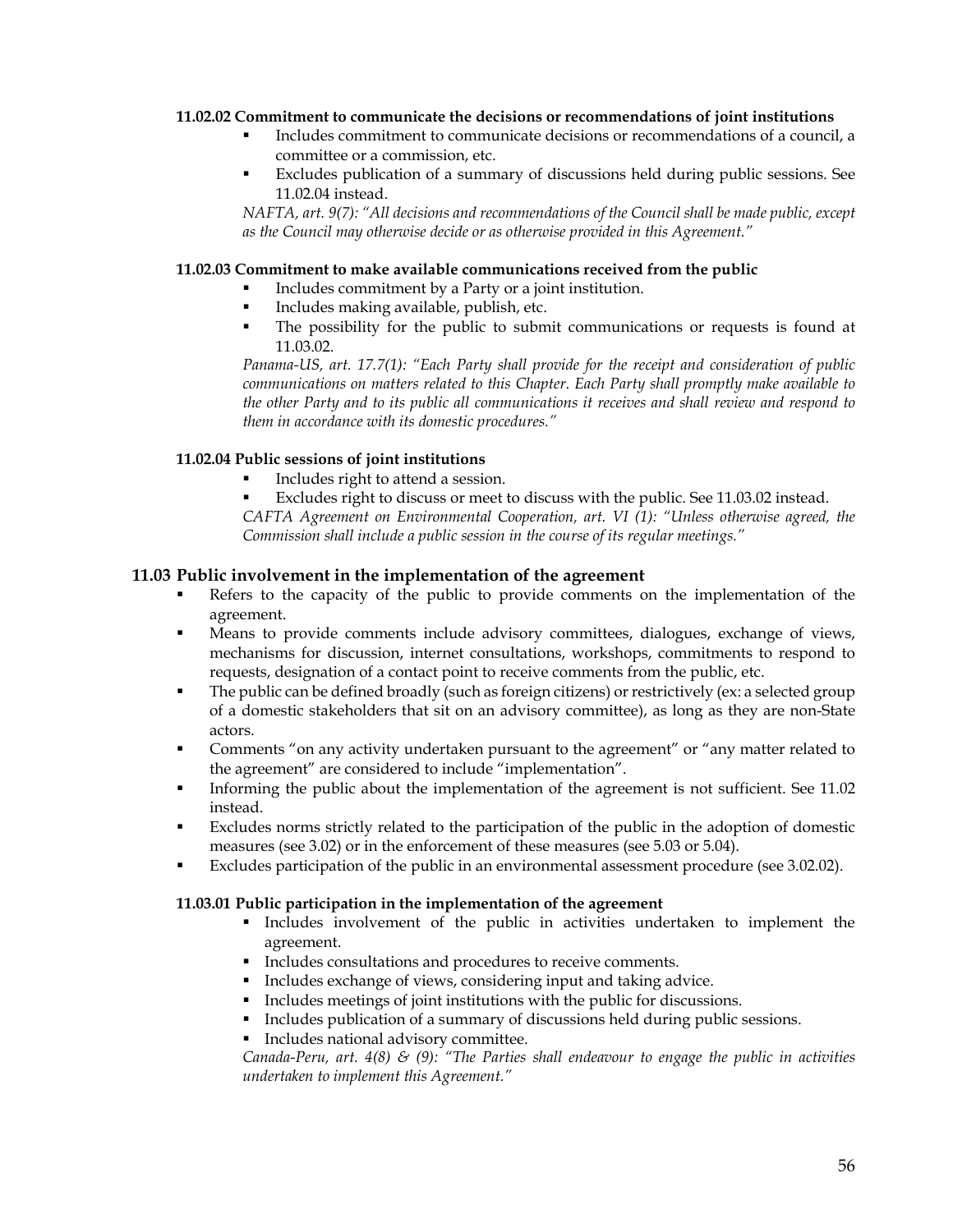*Canada-Colombia, art.4(9): The Parties shall strive to cooperate to strengthen public participation in all matters related to the implementation of this Agreement.* 

*Australia-US, art. 19.5 (2): "[…] 3. Each Party shall provide an opportunity for its public, which may include national advisory committees, to provide views, recommendations, or advice on matters related to the implementation of this Chapter, and shall make available such views, recommendations, or advice to the other Party and, as appropriate, to the public in accordance with its law."* 

*Chile-US, art. 19.4: "1. Each Party shall provide for the receipt and consideration of public communications on matters related to this Chapter. Each Party shall promptly make available to the other Party and to its public all communications it receives and shall review and respond to them in accordance with its domestic procedures. 2. Each Party shall make best efforts to respond favorably to requests for consultations by persons or organizations in its territory regarding the Party's implementation of this Chapter. 3. Each Party may convene, or consult an existing, national consultative or advisory committee, comprising members of its public, including representatives of business and environmental organizations, and other persons, to advise it on the implementation of this Chapter."* 

*CETA, art. X.13(4): "Each Party shall make use of existing, or establish new, consultative mechanisms, such as domestic advisory groups, to seek views and advice on issues relating to this Chapter. Such mechanisms shall involve independent representative organisations of civil society in a balanced representation of environmental groups, business organisations, as well as other relevant stakeholders as appropriate. Through such mechanisms, stakeholders may submit views and make recommendations on any matter related to this Chapter on their own initiative."* 

*CAFTA Agreement on Environmental Cooperation, art V (3): "As the Commission periodically examines and evaluates cooperative programs, projects and activities, it shall seek and consider input from relevant local, regional, or international organizations regarding how best to ensure that it is accurately monitoring progress."* 

*Korea-US, art. 20.6(2): "Unless the Parties otherwise agree, each meeting of the Council shall include a session in which members of the Council have an opportunity to meet with the public to discuss matters related to the implementation of this Chapter, including views received from the national advisory committees referred to in Article 20.7.3. The Council shall make public a written summary of discussions held during the public session."* 

#### **11.03.02Direct contact between non-state actors of both Parties**

 Do not confuse with 12.03, which refers specifically to the creation of an international institution bringing together non-State actors. A norm can be coded at both 11.03.02 and 12.03, but only if the wording requires it.

*China-New Zealand, art. 2(4): "Each Party may, as appropriate, invite the participation of other organisations in identifying potential areas for cooperation and in undertaking cooperative activities. To implement this Agreement both Parties shall encourage environmental protection organisations, enterprises and municipalities as well as research institutions and other entities on both sides to establish and develop direct contacts with each other in the field of environmental protection and sustainable development."* 

# **11.04 Environmental impact assessment of the agreement**

- Commitment to assess the environmental impact of the trade agreement.
- The assessment could be done by a consultant or an expert mandated by the Party.
- Sustainability impact assessments are considered to be environmental impact assessments.
- Includes communication with the other Party and the public on the environmental impact assessment.
- Includes participation of the public in the environmental impact assessment.
- Includes *ex ante* and *ex post* assessments.
- Excludes reviews limited to the implementation of environmental norms. The assessment must cover the impact of trade provisions.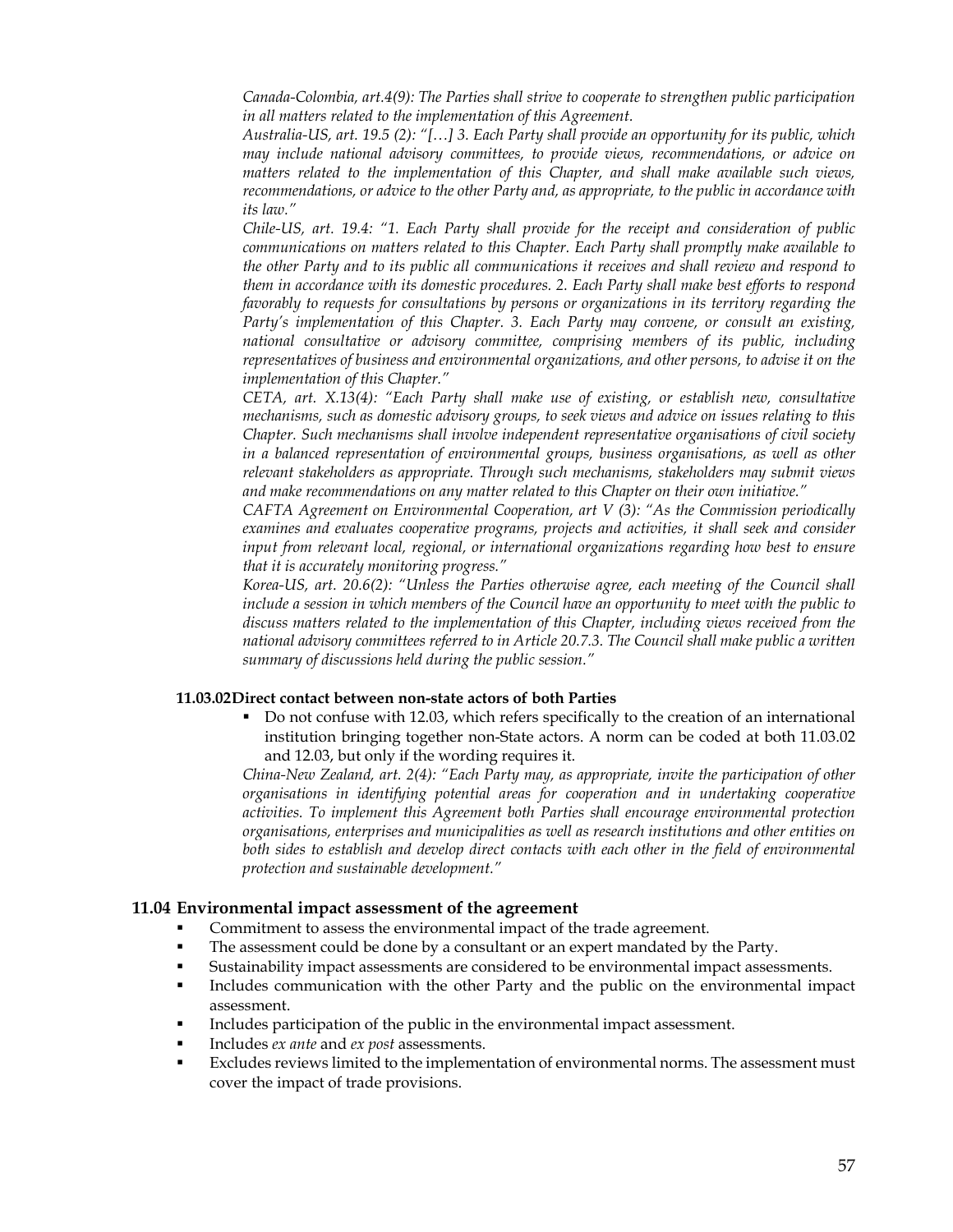- Simply receiving comments from the public on the impact of the agreement is not considered sufficient to be an impact assessment study. See 11.03 instead.
- Excludes mere review of limited sections of the agreement, such as a chapter on the environment.

*EC-Korea, art. 13.10: "Review of sustainability impacts The Parties commit to reviewing, monitoring and assessing the impact of the implementation of this Agreement on sustainable development, including the promotion of decent work, through their respective participative processes and institutions […]"*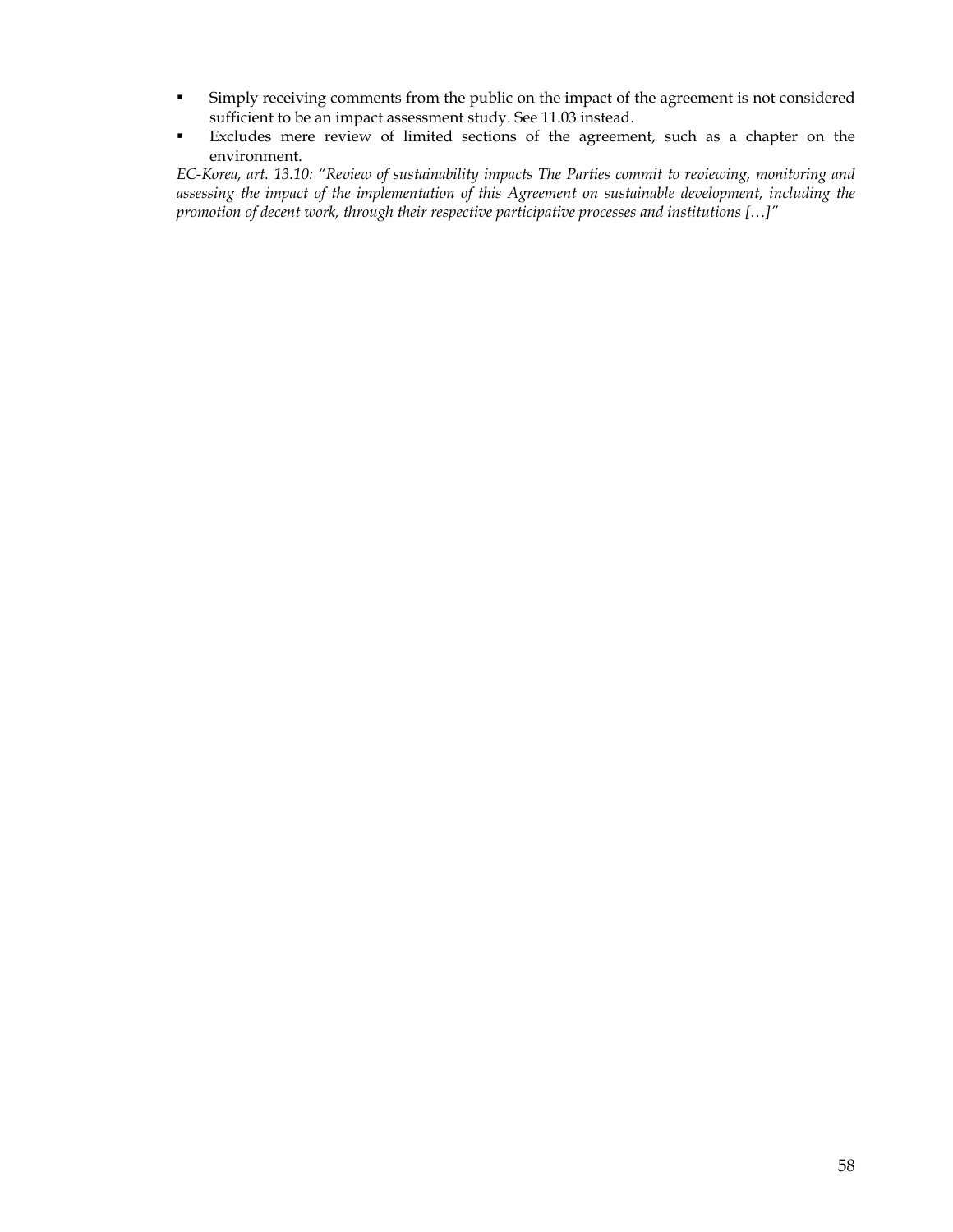# **12. Institutions created**

As a reminder, these institutions should explicitly (but not necessarily exclusively) deal with environmental matters.

These institutions could be part of a broader institution, such as a commission or a council.

These institutions can have various names, including councils, sub-committees, working groups, commissions, forums, organizations, etc. The name of the institution does not reveal its structure and its function.

Includes all information on the composition, budget, function, mandates of these institutions.

Excludes norms that apply to any issue under the trade agreement, unless the environment is explicitly mentioned as one of their subject matters.

For greater clarity, it can include norms dealing with a subset of issue-areas (for example cooperation) as long as the environment is explicitly included in this subset. This explicit mention could be found in another article (for instance defining areas of cooperation). In addition, norms found in a chapter or parallel agreement on the environment are considered as environmental norms.

# **12.01 Intergovernmental committee**

- Commitment of the Parties to meet punctually (for example once every year).
- The committee is not a permanent organization with its own budget, its own staff, its own headquarters. It might not even have a name.
- Members of this committee represent governments/administrations/Parties. They could be cabinet level members, representatives, designees, officials, contact points or civil servants.
- The European Council is considered to be an intergovernmental committee. For the European Commission, see 12.02.01.

*Chile-US Environmental Co-operation Agreement, art. II: "1. The Parties hereby establish a Joint Commission for Environmental Cooperation (the "Commission") that is co-chaired by designated high level officials of the Department of State of the United States and the Ministry of Foreign Affairs of Chile. The Chair from each Party shall designate up to five representatives from its government agencies to serve on the Commission, as appropriate. […]* 

*Japan-Thailand, art. 157: "For the purposes of the effective implementation and operation of this Chapter, Sub-Committee(s) and Special Sub-Committee(s) as a subsidiary body to the Sub-Committee(s) may be established for each field of cooperation specified in Article 153 pursuant to Article 13"* 

*Japan-Vietnam, art. 30(1): "Pursuant to Article 114 of the Basic Agreement, the Working Group on Environment (hereinafter referred to in this Article as "the Working Group") shall be established under the Sub-Committee."* 

*EC-Korea, art. 2: "The Committee on Trade and Sustainable Development established pursuant to Article 15.2.1 (Specialised Committees) shall comprise senior officials from within the administrations of the Parties." Brunei-Japan, art. 105: "For the purposes of the effective implementation and operation of this Chapter, a Sub-Committee on Cooperation (hereinafter referred to in this Article as "Sub-Committee") shall be established on the date of entry into force of this Agreement. Article 102. The fields of cooperation under this Chapter shall include: (h) environment"* 

*New Zealand-Thailand, Arrangement on Environment, Section 3(1): "The Participants establish an Environment Committee comprising senior officials of their government agencies responsible for environmental matters."* 

*US-Peru, art. 18.6: "The Parties hereby establish an Environmental Affairs Council (Council). Each Party shall designate a senior level official with environmental responsibilities to represent it on the Council and an office in its appropriate ministry or government entity to serve as its contact point for carrying out the work of the Council."*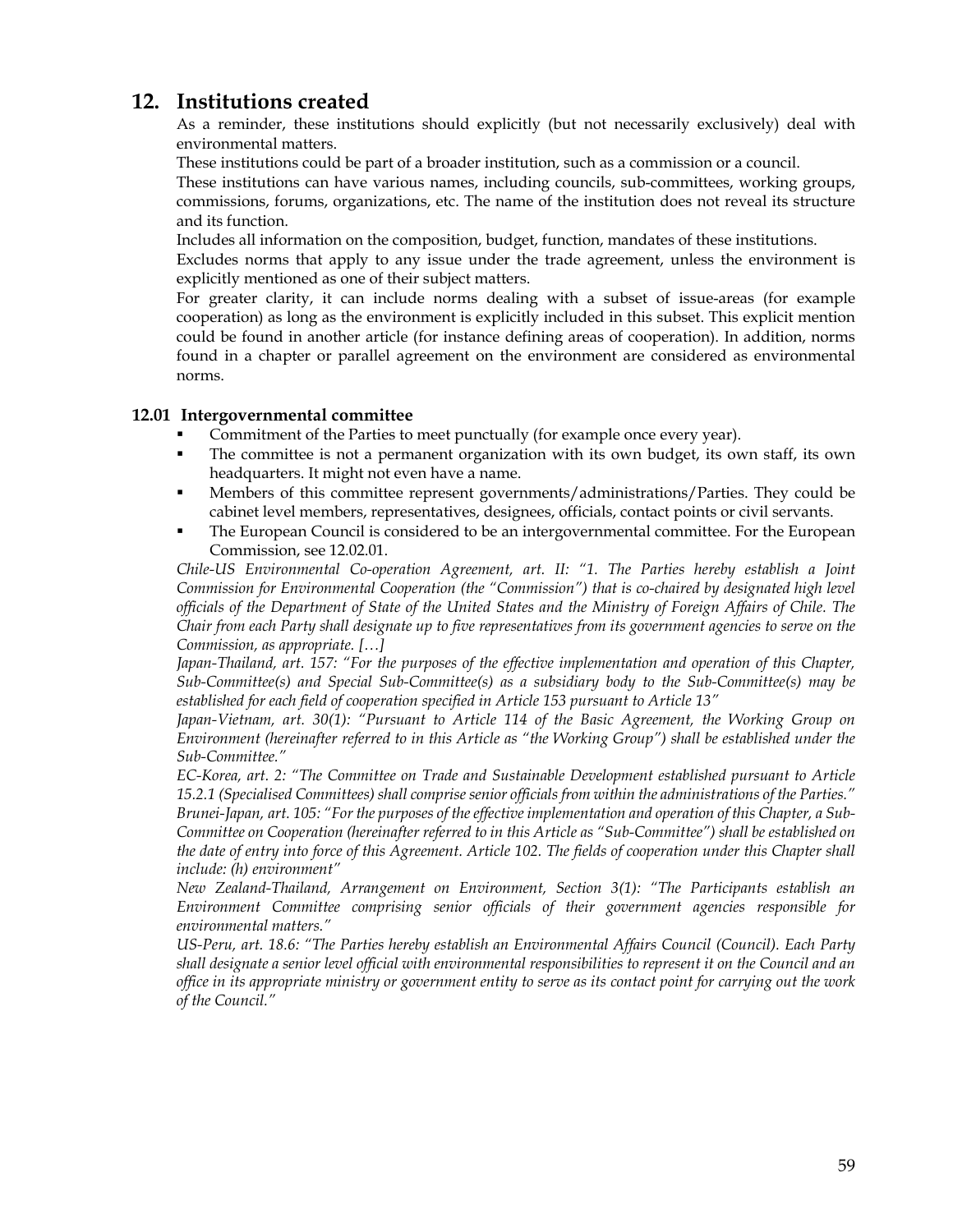# **12.02 International secretariat**

# **12.02.01 International secretariat to administer environmental norms of the treaty**

- Creates or uses a permanent secretariat, institution or body.
- It is likely to have its own budget, its own staff, its own headquarters.
- The European Commission is considered to be an international secretariat. For the European Council, see 12.01.

*NAAEC, art. 8: "the Parties hereby establish the Commission for Environmental Cooperation. The Commission shall comprise a Council, a Secretariat and a Joint Public Advisory Committee. Art. 11 The Secretariat shall be headed by an Executive Director, who shall be chosen by the Council for a three-year term, which may be renewed by the Council for one additional three- year term."* 

# **12.02.02 Specialized organization on specific environmental issue as part of the agreement**

- Requires the creation of a new organization by the agreement itself or the designation of an institution as an integral part of the agreement.
- The commitment to use existing institutions that are not under the agreement's responsibility or to work towards the creation of a new institution that is not linked with the agreement is not sufficient. See 14 or 7.05 instead.
- Includes international agencies, institutes or any other autonomous international organization.

*CARICOM revised, art. 21: "The following entities established by or under the auspices of the Community shall be recognised as Institutions of the Community: Caribbean Disaster Emergency Response Agency (CDERA); Caribbean Meteorological Institute (CMI); Caribbean Meteorological Organisation (CMO); Caribbean Environmental Health Institute (CEHI);"* 

# **12.03 Stakeholders international committee**

- The committee should clearly be international, not national (otherwise see national advisory committee at 11.03.01).
- Stakeholders can include NGOs, businesses, academics, scientists, or other non-State actors or members of the public, including members of domestic advisory groups or stakeholder forums.
- The committee can be managed by an international secretariat or an intergovernmental council.
- 12.03 refers specifically to the creation of an institution. For the commitment to encourage communication between non-State actors of both Parties, see 11.03.02. A norm can be coded at both nodes, but only if the wording requires it.

*EC-Korea, art. 13.13: "Members of Domestic Advisory Group(s) of each Party will meet at a Civil Society Forum in order to conduct a dialogue encompassing sustainable development aspects of trade relations between the Parties. The Civil Society Forum will meet once a year unless otherwise agreed by the Parties."*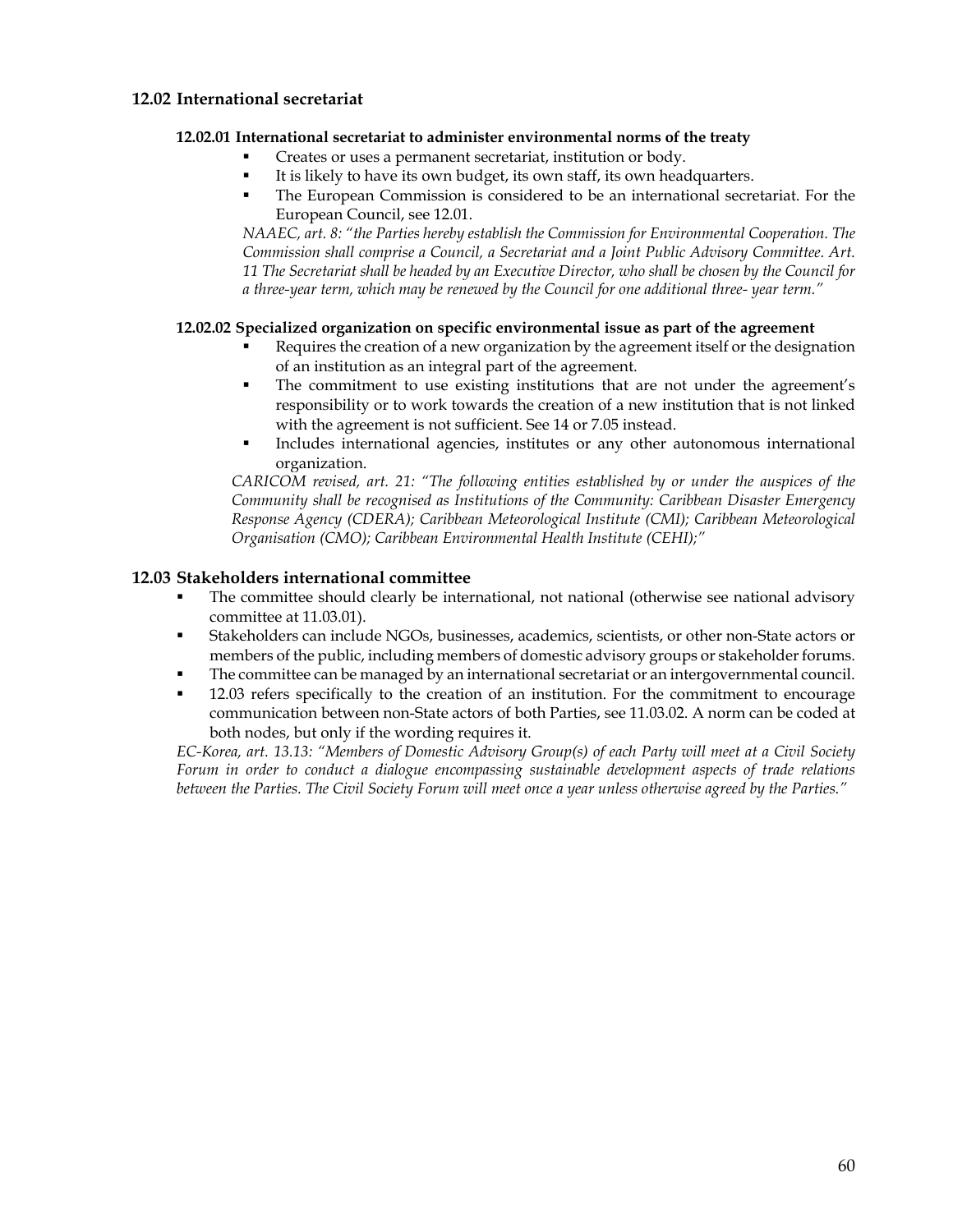# **13. Dispute settlement mechanisms**

# **13.01 Environmental experts as panelists or mediators**

- The roster of experts can be appointed to settle a dispute related to specific environmental measures and/or available for more general trade disputes.
- Could act as arbitrators or mediators or offer their good services. Could form the entire panel or not.
- Excludes domestic judiciary matters.
- Excludes norms referring to experts in general. Norms should specifically (although not necessarily exclusively) mention the environment.
- Experts should serve as panelists, as opposed to only submitting a report to the panel. See 13.02 instead.
- If the appointment of environmental experts is included in a specific DSM for environmental provisions, it is also found in section 13.04.01.

# **13.01.01 Environmental experts for State-State dispute over failure to enforce environmental measures or other environmental provisions of the trade agreement**

*Chile-US, art. 19.7: "1. The Parties shall establish within six months after the date of entry into force of this Agreement and maintain a roster of at least 12 individuals who are willing and able to serve as panelists in disputes arising under Article 19.2(1) (a). […]. Environment roster members shall be appointed by mutual agreement of the Parties, and may be reappointed […]."* 

# **13.01.02 Environmental experts in State-State dispute over trade provisions of the trade agreement**

*EU-CARIFORUM, art. 189: "6. The Committee of Experts shall comprise three members with specific expertise in the issues covered by this Chapter."* 

# **13.01.03 Environmental experts in investor-state dispute**

# **13.02 Reports from environmental experts or scientific review board**

- Refers to the capacity of the Parties, tribunal, panel or appellate body to appoint environmental experts to produce a report, a review, or opinions. The specific mechanism used to submit ideas is irrelevant; the node rather focuses on the right to consult external environmental experts.
- For the obligation to name environmental experts to the panel, see 13.01.
- Also excludes the publication of a report by a panel of environmental experts, see 13.01 instead.
- Excludes norms referring to experts in general. Norms should specifically (although not necessarily exclusively) mention the environment.
- Could be for disputes over specific environmental measures and/or for more general trade disputes.
- As opposed to non-solicited *amicus curiae* with expert report.
- Includes seeking advice from civil society organizations in the settlement of environmental disputes, as they act as experts in that context. Do not confuse with unsollicited *amicus curiae*  from civil society, which should not be coded.

# **13.02.01 Environmental report in State-State dispute over failure to enforce environmental measures or other environmental provisions of the trade agreement**

*CAFTA, art. 10.24"Tribunal, at the request of a disputing Party or, unless the disputing Parties disapprove, on its own initiative, may appoint one or more experts to report to it in writing on any factual issue concerning environmental, […]"*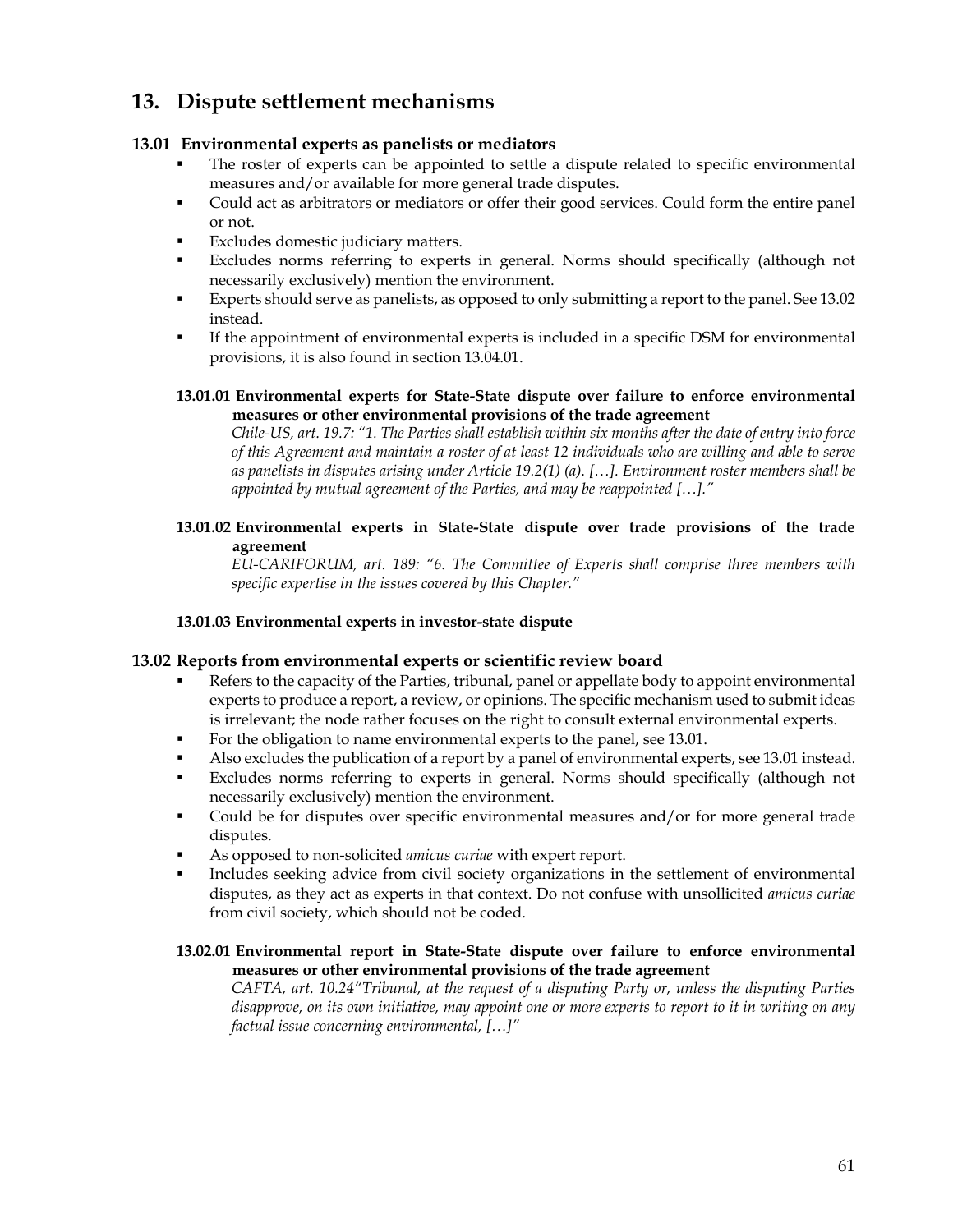### **13.02.02 Environmental report in State-State dispute over trade provisions of the trade agreement**

*Chile-Canada, N14: "On request of a Party or, unless the Parties disapprove, on its own initiative, the panel may request a written report of a scientific review board on any factual issue concerning environmental, […]"* 

## **13.02.03 Environmental report in investor-State dispute**

*Chile-Canada, G-34: "Without prejudice to the appointment of other kinds of experts where authorized by the applicable arbitration rules, a Tribunal, at the request of a disputing Party or, unless the disputing Parties disapprove, on its own initiative, may appoint one or more experts to report to it in writing on any factual issue concerning environmental […]"* 

# **13.03 State-State DSM in case of failure to enforce domestic environmental measures**

- Refers to a dispute settlement mechanism that only applies in case of failure to enforce domestic environmental measures.
- In the event that the general DSM of the trade agreement can be used for any matter arising under the environment chapter, it is only found in 13.04.02 even though the chapter on the environment could include a norm on the enforcement of national environmental measures.

#### **13.03.01 Non-jurisdictional mechanism for failure to enforce**

- Includes mechanisms such as mediation, consultation, good offices, etc.
- Only the non-jurisdictional mechanisms applying in case of failure to enforce domestic measures are found here. Norms applying to the complete chapter on the environment are found in 13.04.01.

*Central America-Panama, art. 10.15(1)(2): "Si una Parte estima que la otra Parte ha alentado una inversión de tal manera, podrá solicitar consultas con esa otra Parte"* 

#### **13.03.02 Monetary enforcement assessments for failure to enforce**

- Remedy in case of failure of a Party to enforce its environmental measures.
	- Also includes details such as maximum amount and possible uses of the remedy.

*Canada-Chile Agreement on Environmental Cooperation, art. 33 5(b): "[…] may, where warranted, impose a monetary enforcement assessment within 90 days after the panel has been reconvened or such other period as the Parties may agree. […]"* 

# **13.03.03 Suspension of benefits in case of failure to enforce or to pay**

 Suspension of trade benefits in case of failure to enforce or failure to pay monetary enforcement assessment.

*NAAEC, art. 36: "1.Subject to Annex 36A, where a Party fails to pay a monetary enforcement assessment within 180 days after it is imposed by a panel: (a) under Article 34(4)(b), or (b) under Article 34(5)(b), except where benefits may be suspended under paragraph 2(a), any complaining Party or Parties may suspend, in accordance with Annex 36B, the application to the Party complained against of NAFTA benefits in an amount no greater than that sufficient to collect the monetary enforcement assessment."* 

# **13.04 State-State DSM in case of non-compliance with trade provisions**

- Applicable to one or several substantive environmental commitments such as those found in sections 2 and 10, among others.
- A commitment to cooperate is not a substantive commitment.
- Excludes DSM for failure to enforce domestic measures. See 13.03 instead.
- When the general DSM of the trade agreement can be used for matters arising under the environment chapter, it is only found in 13.04.02 even though the environment chapter could include a norm on the enforcement of national environmental measures.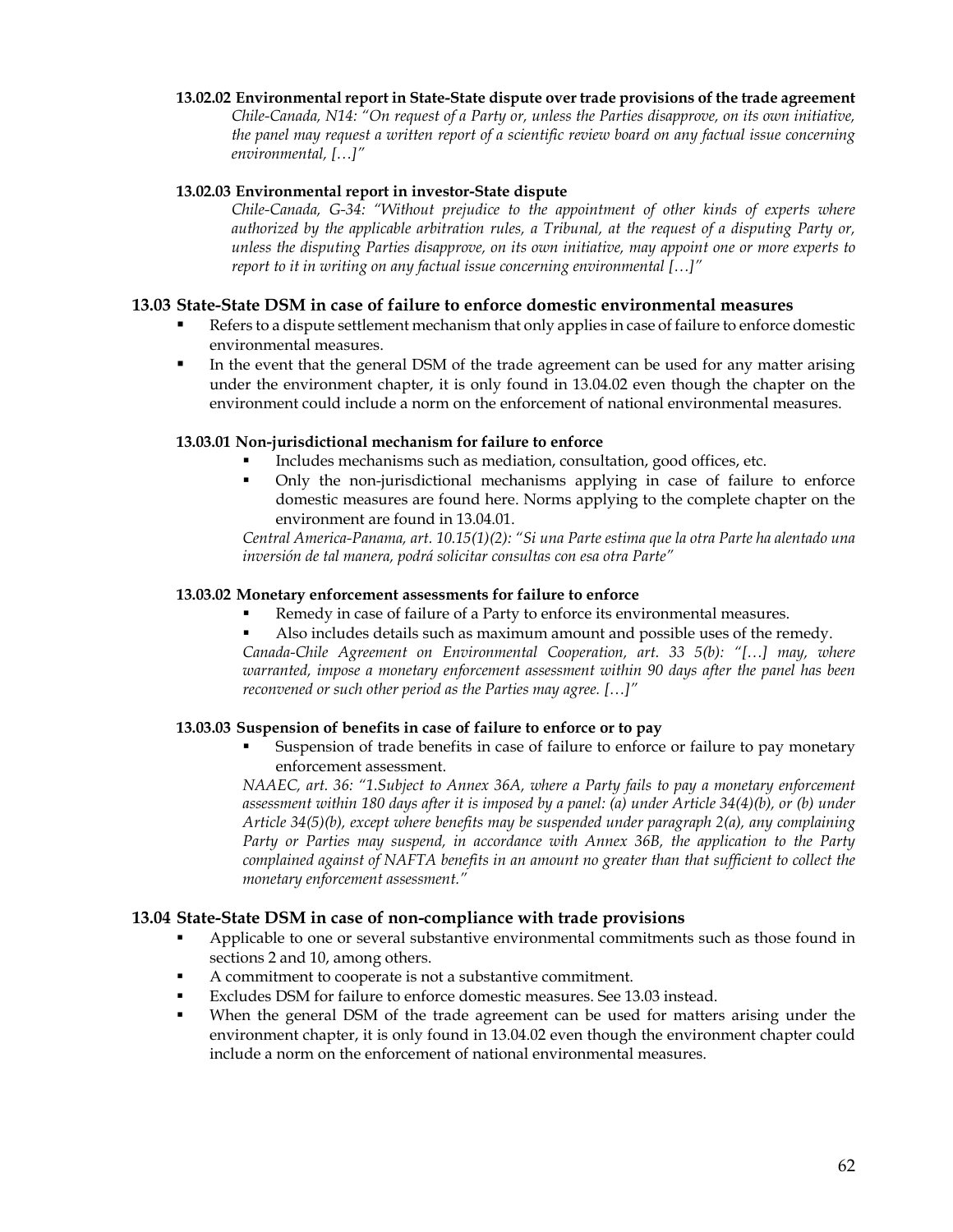# **13.04.01Specific DSM for environmental provisions**

- Includes DSM in chapter or annex on the environment or DSM that specifically applies to the environment.
- Provisions of general DSMs applying to environmental norms are found in 13.04.02.
- Do not include norms stating that environmental disputes are excluded from the general DSM. The lack of norms found in 13.04.02 should be sufficient to establish that the general DSM does not specifically apply to environmental norms.

# **13.04.01.01 Preliminary steps before resorting to specific DSM**

- Includes commitment to consider whether the complaining Party is maintaining environmental measures that are equivalent to the ones under dispute.
- Includes possibility to refer to national ministries before initiating a dispute.

*Canada-Korea, footnote to art. 17.13: "Prior to the request for a Panel of Experts, a Party should consider whether that Party maintains environmental law that is substantially equivalent in scope to those that would be the subject of the panel review."* 

# **13.04.01.02 Non-jurisdictional DSM**

- Includes mediation, consultation, good offices, etc.
- It includes the articles providing for the creation of a panel of experts or a joint committee when consultations have failed, if such bodies are not habilitated to adopt a binding decision.
- Norms applying to the whole chapter on the environment are found here even though they could also apply to an article on the enforcement of domestic measures.

*Canada-Chile Agreement on Environmental Cooperation, art. 12: "1. The Parties shall at all times endeavour to agree on the interpretation and application of this Agreement. 2. The Parties shall make every attempt, through consultations and the*  exchange of information with an emphasis on cooperation to address any matter that *might affect the interpretation and application of this Agreement."* 

*CAFTA, art. 17.10: "Collaborative Environmental Consultations 1. A Party may request consultations with another Party regarding any matter arising under this Chapter by delivering a written request to the contact point that the other Party has designated under Article 17.5.1."* 

*CARIFORUM-EC, art. 189: "4. A Party may request consultations with the other Party on matters concerning the interpretation and application of Articles 183 to 188. […]. 5. If the matter has not been satisfactorily resolved through consultations between the Parties pursuant to paragraph 3 any Party may request that a Committee of Experts be convened to examine such matter. 6. The Committee of Experts shall comprise three members with specific expertise in the issues covered by this Chapter. The Chairperson shall not be a national of either Party. The Committee of Experts shall present to the Parties a report within three months of its composition. The report shall be made available to the CARIFORUM-EC Consultative Committee."* 

## **13.04.01.03 State-State arbitration**

- It should not include the arbitration procedure provided for in the general DSM of the trade agreement. See 13.04.02 instead.
- Any independent panel or group issuing a binding decision is considered to be an arbitration mechanism.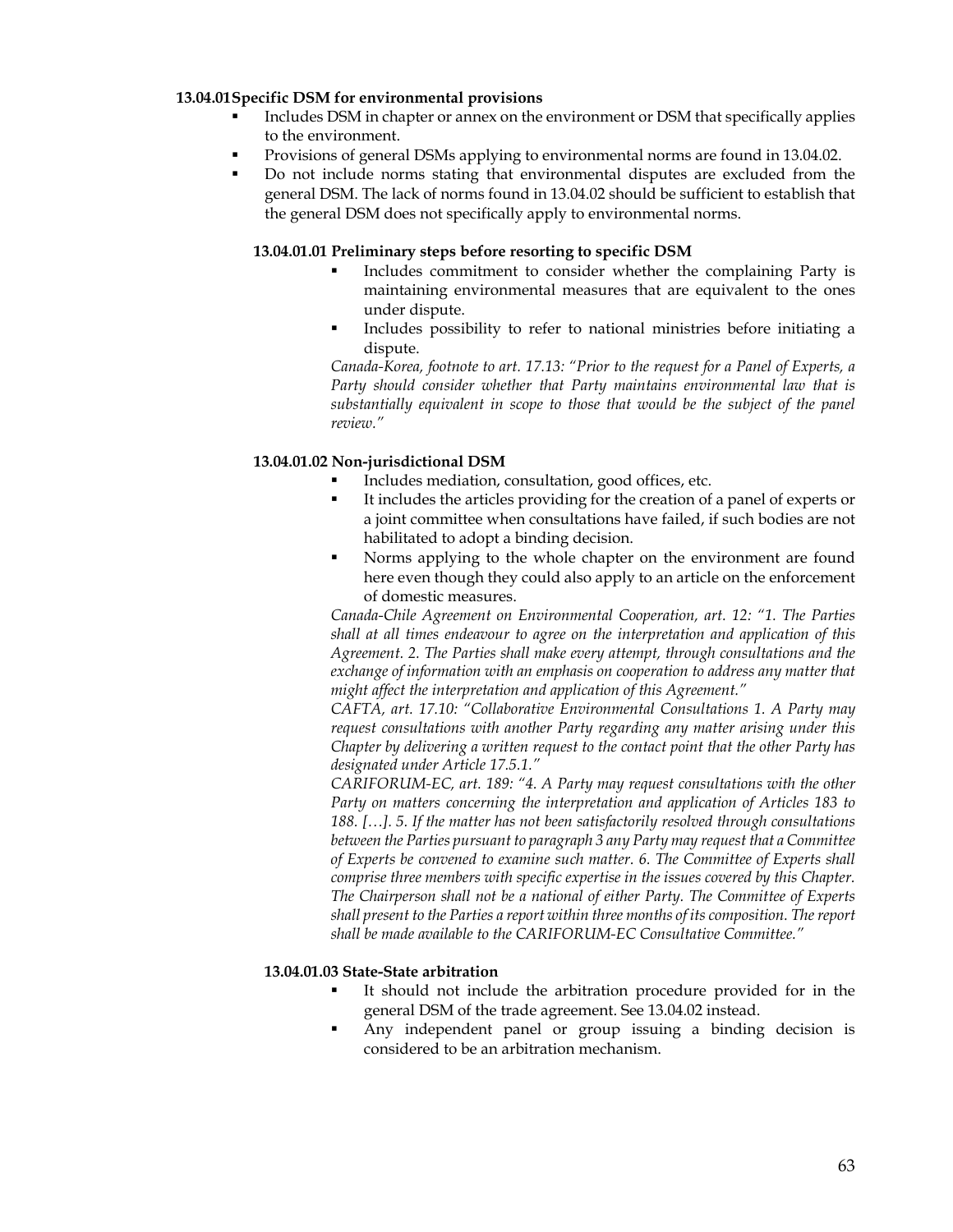## **13.04.02 General DSM applying to environmental provisions**

- Excludes general DSM indicating that it applies to the whole agreement if no explicit mention of the environment is made.
- The general DSM should specifically refer to an environmental norm, the environment chapter or another document related to the environment (annex, side letter, etc.).
- Includes provisions indicating that when a specific environmental mediation or consultation process has failed, the general DSM can be used by the Parties for disputes on environmental provisions.

### **13.04.02.01 General DSM procedures**

 All the provisions related to the general DSM are found here with the exception of norms on the suspensions of benefits. See 13.04.02.02 instead.

*Chile-US, art. 22.5: "A Party may also request in writing a meeting of the Commission where consultations have been held pursuant to Article 18.6 (Cooperative Consultations), Article 19.6 (Environmental Consultations) or Article 7.8 (Committee on Technical Barriers to Trade)."* 

*Group of three, art. 19-06: "2. Una Parte también podrá solicitar por escrito que se reúna la Comisión cuando se hayan realizado consultas conforme al artículo 5- 30 o al artículo 14-18."* 

*Korea-US, art. 22.8& 22.9: "2. If the Parties fail to resolve a matter within 60 days of the delivery of a request for consultations under Article 19.7 (Labor Consultations) or 20.9 (Environmental Consultations and Panel Procedure), either Party may also refer the matter to the Joint Committee by delivering written notification to the other Party. […]1. If the Joint Committee has not resolved a matter within 60 days after delivery of a notification described in Article 22.8, within 30 days where the matter concerns perishable goods, or*  within such other period as the Parties may agree, the complaining Party may *refer the matter to a dispute settlement panel by delivering written notification to the other Party."* 

#### **13.04.02.02 Suspension of benefits**

- Refers to the possibility for one Party to suspend some benefits within the scope of the agreement in the event that the other Party does not comply with the decision taken under the general DSM procedures.
- Applicable to one or several substantive environmental provisions such as those found in sections 2 and 10, among others.
- Excludes dispute for failure to enforce domestic measures.

*Korea-US, art. 22.13: "1. If a panel has made a determination of the type described in Article 22.12.2, and the Parties are unable to reach agreement on a resolution pursuant to Article 22.12.1 within 45 days of receiving the final report, or such other period as the Parties agree, the Party complained against shall enter into negotiations with the complaining Party with a view to developing mutually acceptable compensation. […]4. The complaining Party may suspend benefits up to the level the panel has determined under paragraph 3 or, if the panel has not determined the level, the level the Party has proposed to suspend under paragraph 2, unless the panel has determined that the Party complained against has eliminated the non-conformity or the nullification or impairment."*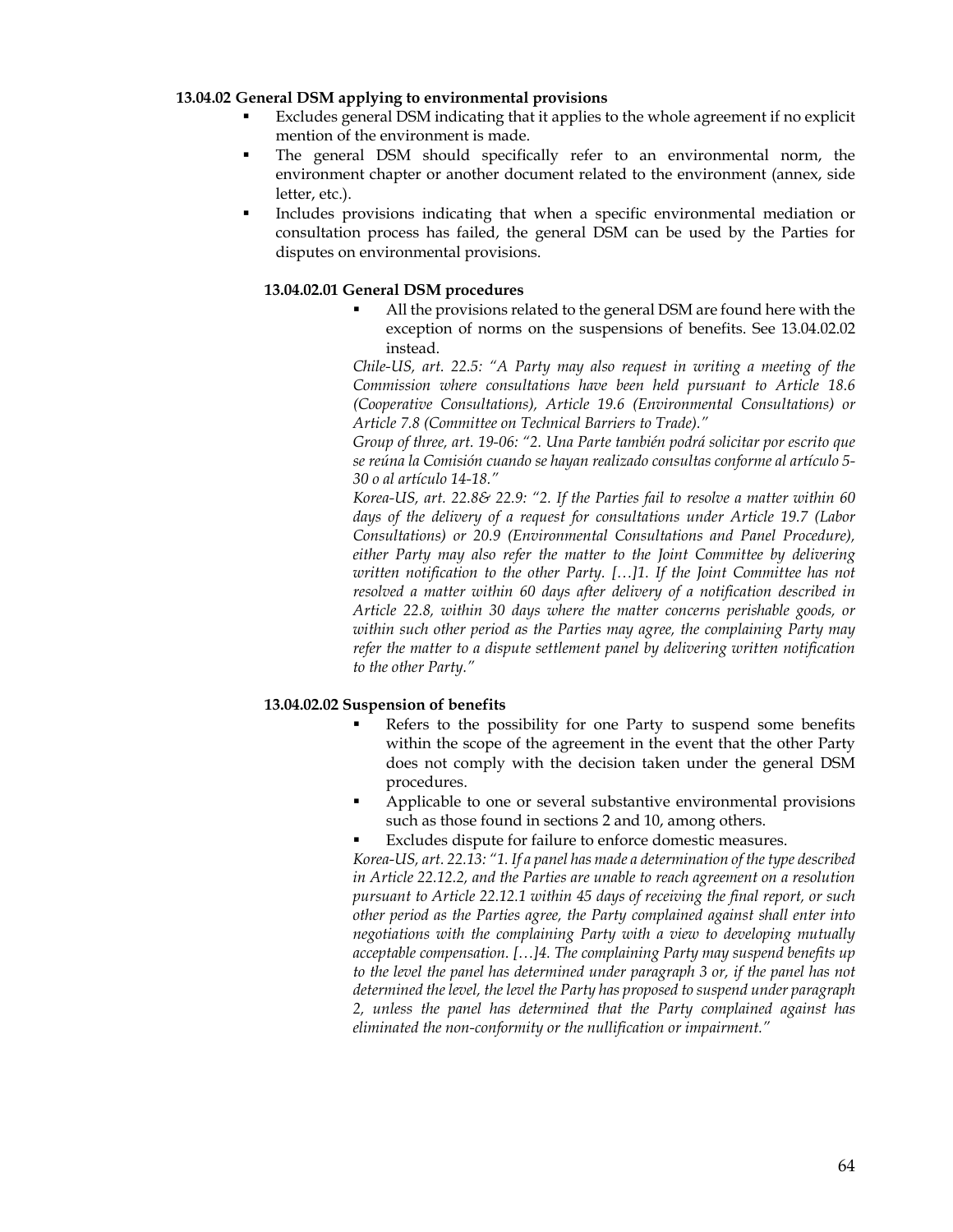# **13.05 Multilateral environmental agreements' relation with trade agreement's DSM**

# **13.05.01 Exclusion of multilateral environmental agreements' DSM**

- Includes norms providing that the trade agreement's DSM should be the only DSM used.
- Includes norms that explicitly exclude the DSM of a multilateral environmental agreement.

*Canada-Chile, art. N-05: "2. In any dispute referred to in paragraph 1 where the responding Party claims that its action is subject to Article A-04 (Relation to Environmental and Conservation Agreements) and requests in writing that the matter be considered under this Agreement, the complaining Party may, in respect of that matter, thereafter have recourse to dispute settlement procedures solely under this Agreement."* 

*Canada-Jordan, art. 14.3: "2. In any dispute referred to in paragraph 1 where the Party complained against claims that its measures are subject to Article 1-5 and requests in writing that the matter be considered under this Agreement, the complaining Party may, in respect of that matter, thereafter have recourse to dispute settlement procedures solely under this Agreement."* 

# **13.05.02 Use of the DSM of a multilateral environmental agreement**

- Includes article offering the possibility or enjoining Parties to settle the dispute before a multilateral environmental agreement's DSM. Can refer to a specific MEA or several agreements.
- In this case, the MEA's DSM directly settles the dispute.
- Can be mandatory or optional.

*Chile-US, art 19.6: "10. In cases where the Parties agree that a matter arising under this Chapter is more properly covered by another agreement to which the Parties are Party, they shall refer the matter for appropriate action in accordance with that agreement."* 

# **13.05.03 Consult or defer the interpretation of a Party's obligation to any relevant entity under a multilateral environmental agreement**

- Includes all obligations of the panel related to the interpretation of a Party's obligation under a multilateral environmental agreement.
- In this case, the trade agreement's DSM directly settles the dispute. The MEA is only used to interpret the Party's obligations.
- Can be mandatory or optional.

*Korea-US, art. 20.09: "In a dispute arising under Article 20.2, […] a panel convened under Chapter Twenty-Two (Dispute Settlement) shall […]: a) consult fully, through a mechanism that the Environmental Affairs Council establishes, concerning that issue with any entity authorized to address the issue under the relevant environmental agreement; b) defer to any interpretative guidance on the issue under the agreement to the extent appropriate in light of its nature and status, including whether the Party's relevant laws, regulations, and other measures are in accordance with its obligations under the agreement;(c) where the agreement admits of more than one permissible interpretation relevant to an issue in the dispute and the Party complained against relies on one such interpretation, accept that interpretation for purposes of its findings and determination under Article 22.11."*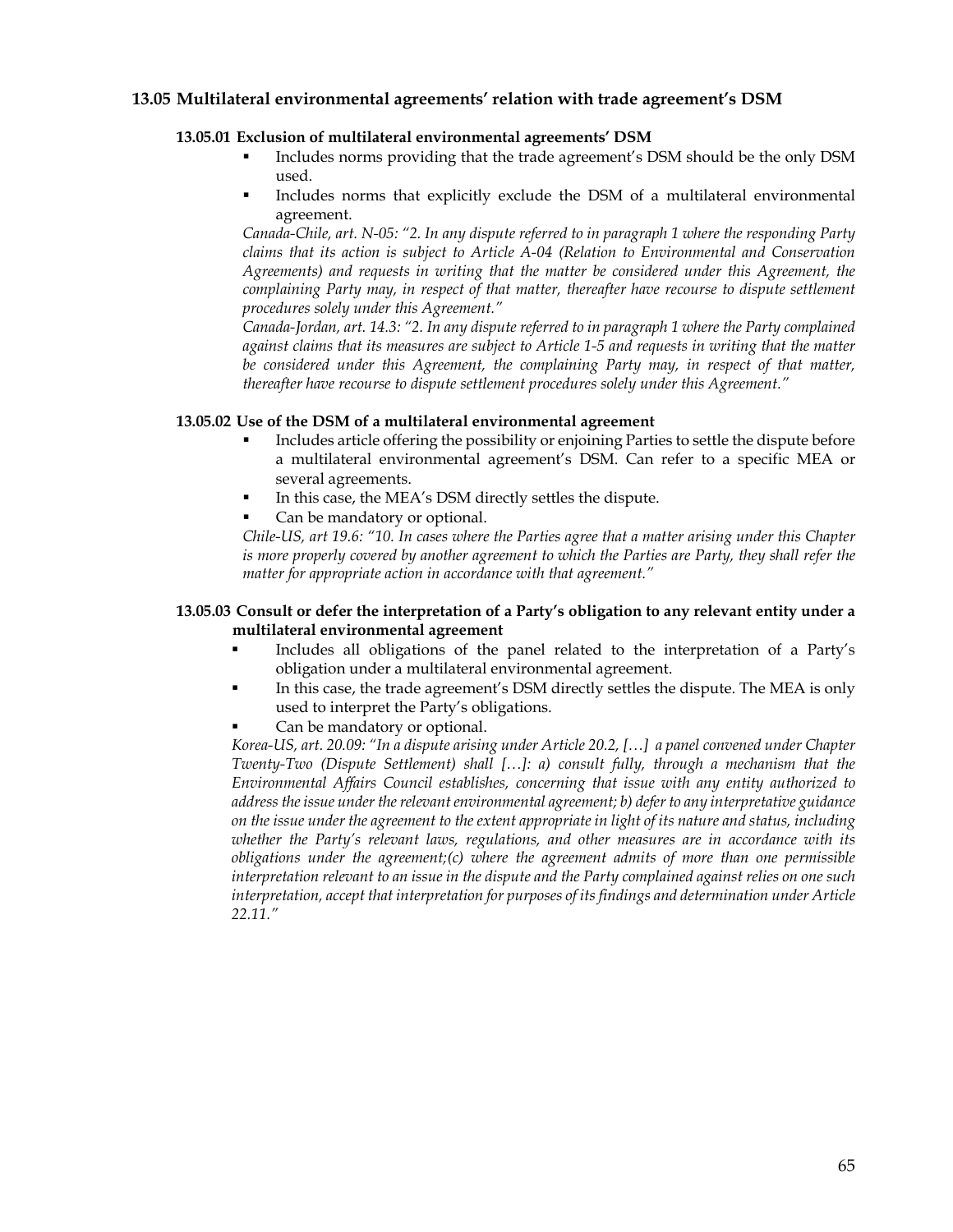# **14. Relations with international institutions**

Protocols and their framework conventions are considered as separate agreements.

Decisions taken by a body (Conference of Parties, commission, etc.) created by an agreement are considered as part of the agreement.

"Agreements" refer to treaties, conventions, protocols, annexes, decisions, declarations, action plans, understandings, guidelines concluded by States, etc. For greater clarity, "FLEGT voluntary partnership agreements" are considered as agreements.

This section covers institutions that have environmental protection (or a more specific environmental objective) as one of their objectives.

Domestic measures and European regulations and directives are not considered as international institutions.

# **14.01 Ratification of environmental agreements**

- Refers to the obligation or commitment to accede, join or ratify a specific environmental agreement.
- Excludes exchange of information on ratification as it is not a binding commitment. See 14.04 instead.

# **14.01.01Ratification CITES**

 Convention on International Trade in Endangered Species of Wild Fauna and Flora, also called the Washington Convention, concluded on March 3, 1973.

# **14.01.02Ratification Montreal Protocol**

**14.01.03Ratification Basel Convention** 

**14.01.04Ratification MARPOL** 

**14.01.05Ratification Rotterdam Convention** 

**14.01.06Ratification Stockholm Convention** 

**14.01.07Ratification Ramsar Convention** 

**14.01.08Ratification CCAMLR** 

**14.01.09Ratification Whaling Convention** 

**14.01.10Ratification UNFCCC** 

**14.01.11Ratification Kyoto Protocol** 

**14.01.12Ratification CBD** 

**14.01.13Ratification Cartagena Protocol** 

**14.01.14Ratification Nagoya Protocol** 

**14.01.15Ratification Paris Climate Agreement** 

**14.01.16Ratification other agreements related to the environment**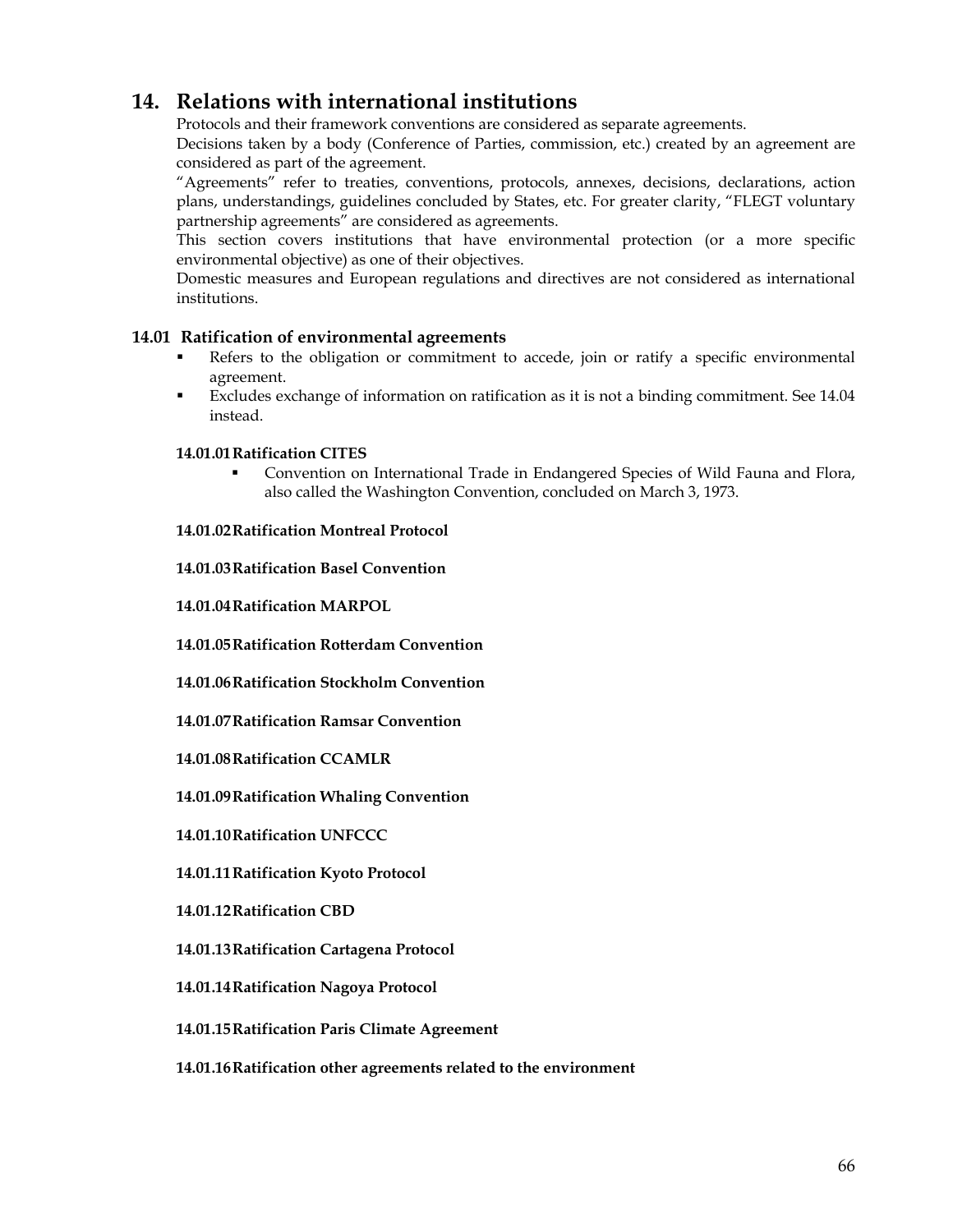# **14.02 Implementation of obligations found in agreements**

- Refers to the explicit commitment to implement an agreement.
- Includes commitments to implement the complete agreement or only some of its substantive obligations. However, referring only to definitions found in an agreement, referring only to the objectives of an agreement, referring only to species listed in an appendix of an agreement is not sufficient, as definitions are not "substantive obligations". See 14.04 instead.
- Includes the Parties' commitment to make their best efforts to join, accede or ratify an environmental agreement.
- Focuses on the level of commitment implied and not necessarily on the presence of the exact wording "rights and obligations".
- As such, 14.02 includes wordings such as "reaffirm their commitment to implement X", "reconfirm their obligations under  $X''$ , "reiterate their commitments as established by  $X''$ , "recognize that the implementation of  $X$  is critical or important", "ensure that their laws and practices are in harmony with X", "should be guided by the rights and obligations of X", "should adopt laws in line with  $X''$ , "have the intention to fulfill their obligations under  $X''$ , "shall adopt laws to fulfill its obligations under  $X''$ , "reaffirm their rights and obligations under X".
- "Recalling", "recognizing" or "considering" the rights and obligations of agreement, "affirming the importance of an agreement" or "acknowledging the adoption of an agreement" is not sufficient to be considered as a commitment to implement. See 14.04..
- Norms referring to international norms, standards or methods are found in 14.07.

# **14.02.01 Implementation CITES**

 Convention on International Trade in Endangered Species of Wild Fauna and Flora, also called the Washington Convention, concluded on March 3, 1973.

## **14.02.01.01 Implementation of the whole treaty**

## **14.02.01.02 Implementation of a specific part**

## **14.02.02 Implementation Montreal Protocol**

## On the ozone layer.

*Peru-US, art. 18.2 and Annex 18.2(1)(b): "A Party shall adopt, maintain, and implement laws, regulations, and all other measures to fulfill its obligations under the […] the Montreal Protocol on Substances that Deplete the Ozone Layer, done at Montreal, September 16, 1987, as adjusted and amended;"* 

## **14.02.02.01 Implementation of the whole treaty**

## **14.02.02.02 Implementation of a specific part**

## **14.02.03 Implementation Basel Convention**

- On the Control of Transboundary Movements of Hazardous Wastes and Their Disposal
- As opposed to the Bamako Convention and the OAU Resolution on the Control of Transboundary Movements of Hazardous Wastes and their Disposal in Africa.

*EC-Columbia-Peru, art. 270(2): "2. The Parties reaffirm their commitment to effectively implement in their laws and practices the […] Basel Convention on the Control of Transboundary Movements of Hazardous Wastes and their Disposal adopted on 22 March 1989"* 

## **14.02.03.01 Implementation of the whole treaty**

# **14.02.03.02 Implementation of a specific part**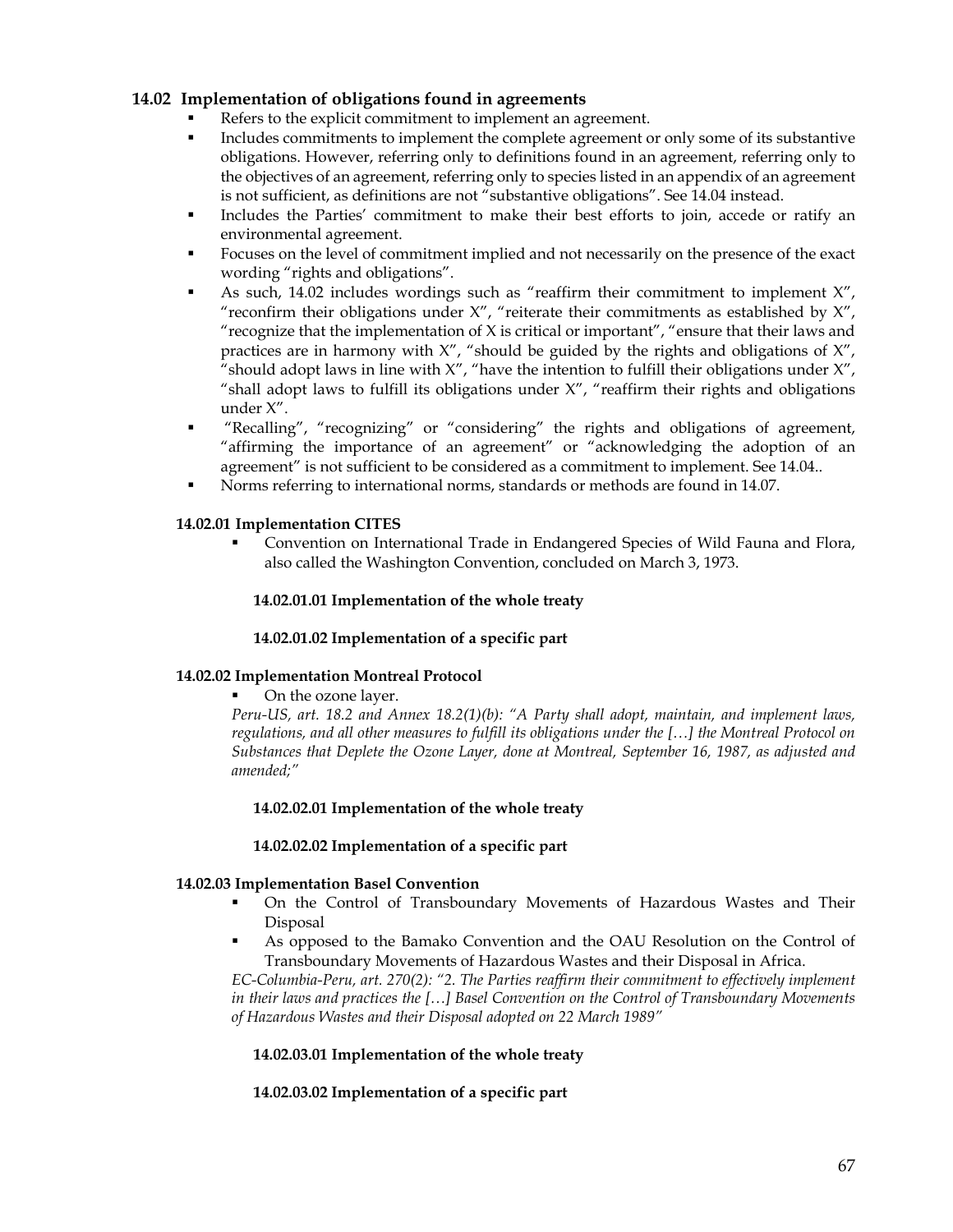## **14.02.04 Implementation MARPOL**

- Relating to the Convention for the Prevention of Pollution from Ships.
- Also called Protocol of 1978 Relating to the International Convention for the Prevention of Pollution from Ships.

*Panama-US, Art. 17.2 and Annex 17.2(1)(d): "Each Party shall adopt, maintain, and implement laws, regulations, and all other measures to fulfill its obligations under the [...] (c) the Protocol of 1978 Relating to the International Convention for the Prevention of Pollution from Ships, 1973, done at London, February 17, 1978, as amended;"* 

#### **14.02.04.01 Implementation of the whole treaty**

### **14.02.04.02 Implementation of a specific part**

# **14.02.05 Implementation Rotterdam Convention**

- On the Prior Informed Consent Procedure for Certain Hazardous Chemicals and Pesticides in International Trade
- Also called the PIC Convention.

*EC-Columbia-Peru, art. 270(2): "2. The Parties reaffirm their commitment to effectively implement in their laws and practices […] the Rotterdam Convention on the Prior Informed Consent Procedure for Certain Hazardous Chemicals and Pesticides in International Trade adopted on 10 September 1998"* 

#### **14.02.05.01 Implementation of the whole treaty**

#### **14.02.05.02 Implementation of a specific part**

#### **14.02.06 Implementation Stockholm Convention**

Also called the POP Convention of 2001.

*EC-Columbia-Peru, art. 270(2): "2. The Parties reaffirm their commitment to effectively implement in their laws and practices […] the Stockholm Convention on Persistent Organic Pollutants adopted on 22 May 2001,"* 

#### **14.02.06.01 Implementation of the whole treaty**

#### **14.02.06.02 Implementation of a specific part**

## **14.02.07 Implementation Ramsar Convention**

On Wetlands of International Importance especially as Waterfowl Habitat.

*Panama-US, art. 17.2 and Annex 17.2(1)(d): "Each Party shall adopt, maintain, and implement laws, regulations, and all other measures to fulfill its obligations under [...] the Convention on Wetlands of International Importance Especially as Waterfowl Habitat, done at Ramsar, February 2, 1971, as amended;"* 

#### **14.02.07.01 Implementation of the whole treaty**

## **14.02.07.02 Implementation of a specific part**

#### **14.02.08 Implementation CCAMLR**

- Also called Convention on the Conservation of Antarctic Marine Living Resources, signed in Canberra in 1980.
- As opposed to the Madrid Protocol on Environmental Protection to the Antarctic Treaty of 1991.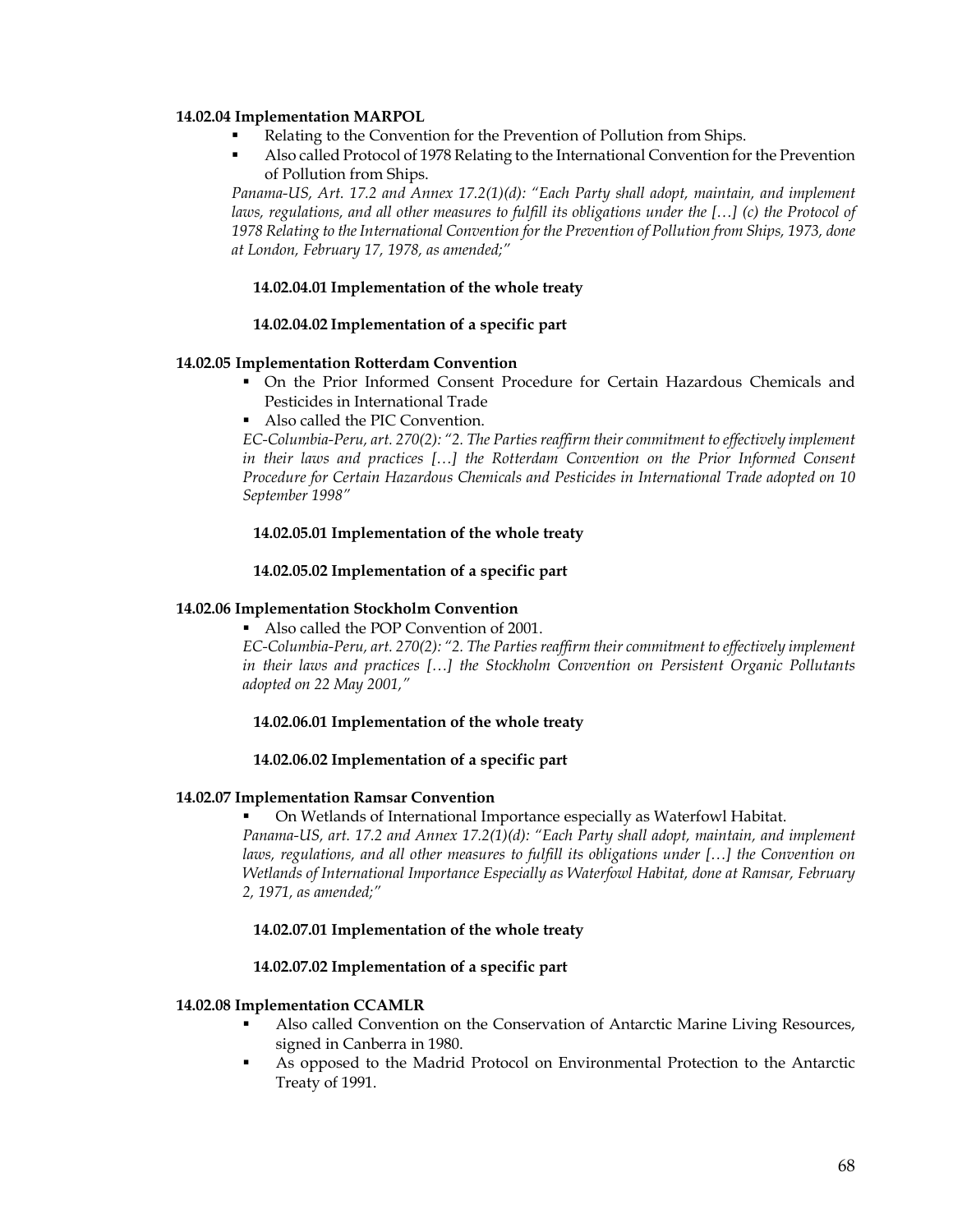*Korea-US, art. 20.2 and annex 20-A(1)(e): "A Party shall adopt, maintain, and implement laws, regulations, and all other measures to fulfill its obligations under the […] Convention on the Conservation of Antarctic Marine Living Resources, done at Canberra, May 20, 1980;"* 

# **14.02.08.01 Implementation of the whole treaty**

# **14.02.08.02 Implementation of a specific part**

# **14.02.09 Implementation Whaling Convention**

- Convention for the Regulation of Whaling, also called the IWC, created in Washington in 1946.
- Also includes the International Whaling Commission and the 1982 Moratorium of whaling.

*Korea-US, art. 20.2, Annex 20-A: "A Party shall adopt, maintain, and implement laws, regulations, and all other measures to fulfill its obligations under the […] the International Convention for the Regulation of Whaling, done at Washington, December 2, 1946;"* 

# **14.02.09.01 Implementation of the whole treaty**

# **14.02.09.02 Implementation of a specific part**

## **14.02.10 Implementation UNFCCC**

- United Nation Framework Convention on Climate Change of 1992.
- Includes reference to the UNCED agreements since the UNFCCC was adopted at the United Nations Conference on Environment and Development.

# **14.02.10.01 Implementation of the whole treaty**

## **14.02.10.02 Implementation of a specific part**

## **14.02.11 Implementation Kyoto Protocol**

Including the Clean Development Mechanism.

*EC-Columbia-Peru, art. 270(2): "2. The Parties reaffirm their commitment to effectively implement in their laws and practices […] the Kyoto Protocol to the United Nations Framework Convention on Climate Change adopted on 11 December 1997."* 

# **14.02.11.01 Implementation of the whole treaty**

## **14.02.11.02 Implementation of a specific part**

## **14.02.12Implementation CBD**

- Convention on Biological Diversity of 1992.
- Includes reference to the UNCED agreements since the CBD was adopted at the United Nations Conference on Environment and Development.

*EC-Columbia-Peru, art. 270(2): "2. The Parties reaffirm their commitment to effectively implement in their laws and practices […] the Convention on biological diversity […]."* 

*Canada-Panama Agreement on Environment, art. 10: "The Parties also reiterate their commitment, as established by the Convention on Biological Diversity, to respect, preserve and maintain traditional knowledge, innovations and practices of indigenous and local communities that contribute to the conservation and sustainable use of biodiversity, subject to national legislation."* 

## **14.02.12.01Implementation of the whole treaty**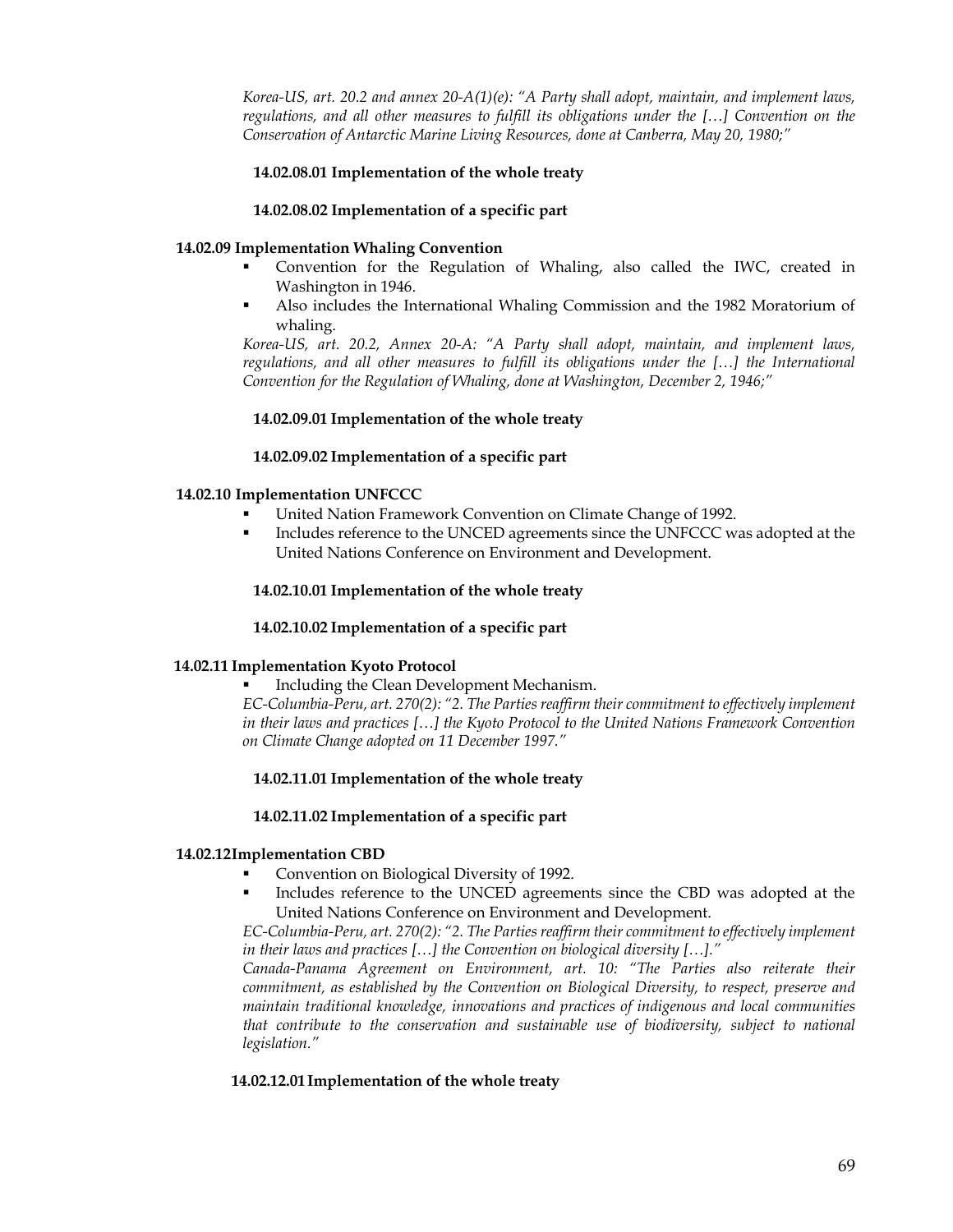## **14.02.12.02 Implementation of a specific part**

# **14.02.13 Implementation Cartagena Protocol on Biosafety**

*EC-Columbia-Peru, art. 270(2): "2. The Parties reaffirm their commitment to effectively implement in their laws and practices […] the Cartagena Protocol on Biosafety to the CBD adopted on 29 January 2000 […]."* 

# **14.02.13.01Implementation of the whole treaty**

# **14.02.13.02Implementation of a specific part**

# **14.02.14Implementation Nagoya Protocol**

 On Access to Genetic Resources and the Fair and Equitable Sharing of Benefits Arising from their Utilization to the Convention on Biological Diversity, on October 9 2010.

# **14.02.14.01Implementation of the whole treaty**

# **14.02.14.02Implementation of a specific part**

- **14.02.15Implementation Stockholm declaration**
- **14.02.16Implementation Rio declaration of 1992**

**14.02.17Implementation Agenda 21 of 1992** 

## **14.02.18Implementation Johannesburg declaration of 2002**

# **14.02.19Implementation 2030 Agenda or Sustainable Development Goals**

 Can also be referred to as the outcome of the UN Summit on Sustainable Development of 2015.

## **14.02.20Implementation Paris Climate Agreement**

## **14.02.21Implementation other agreements related to the environment**

- Could be bilateral, regional or multilateral.
- Includes agreements that are not exclusively devoted to environmental protection.
- Excludes WTO and WTO agreements.
- Includes agreements to be concluded, agreements in general, agreements that are not named explicitly and unnamed agreements.
- Includes open-ended references to the agreements to which States are Party.
- Excludes parallel agreements included in the database.
- Includes "international obligations concerning the conservation and sustainable use of biological diversity".
- Includes "commitments made at the Rio Summit".

*Korea-US, Annex 20-A(1)(g): "A Party shall adopt, maintain, and implement laws, regulations, and all other measures to fulfill its obligations under […] (g) the Convention for the Establishment of an Inter-American Tropical Tuna Commission, done at Washington, May 31, 1949."* 

*COMESA, art. 124: "1. The Member States […] agree to: […] (d) accede to the UNEP Convention for Eastern and Southern Africa on water and marine resources"* 

*Cameroon-EPA Interim Agreement, art. 53: "Without prejudice to the provisions of this Chapter, trade in timber and forest products shall be governed in line with […] any voluntary partnership agreements to which signatory Central African States might adhere individually or collectively with the European Community […]."*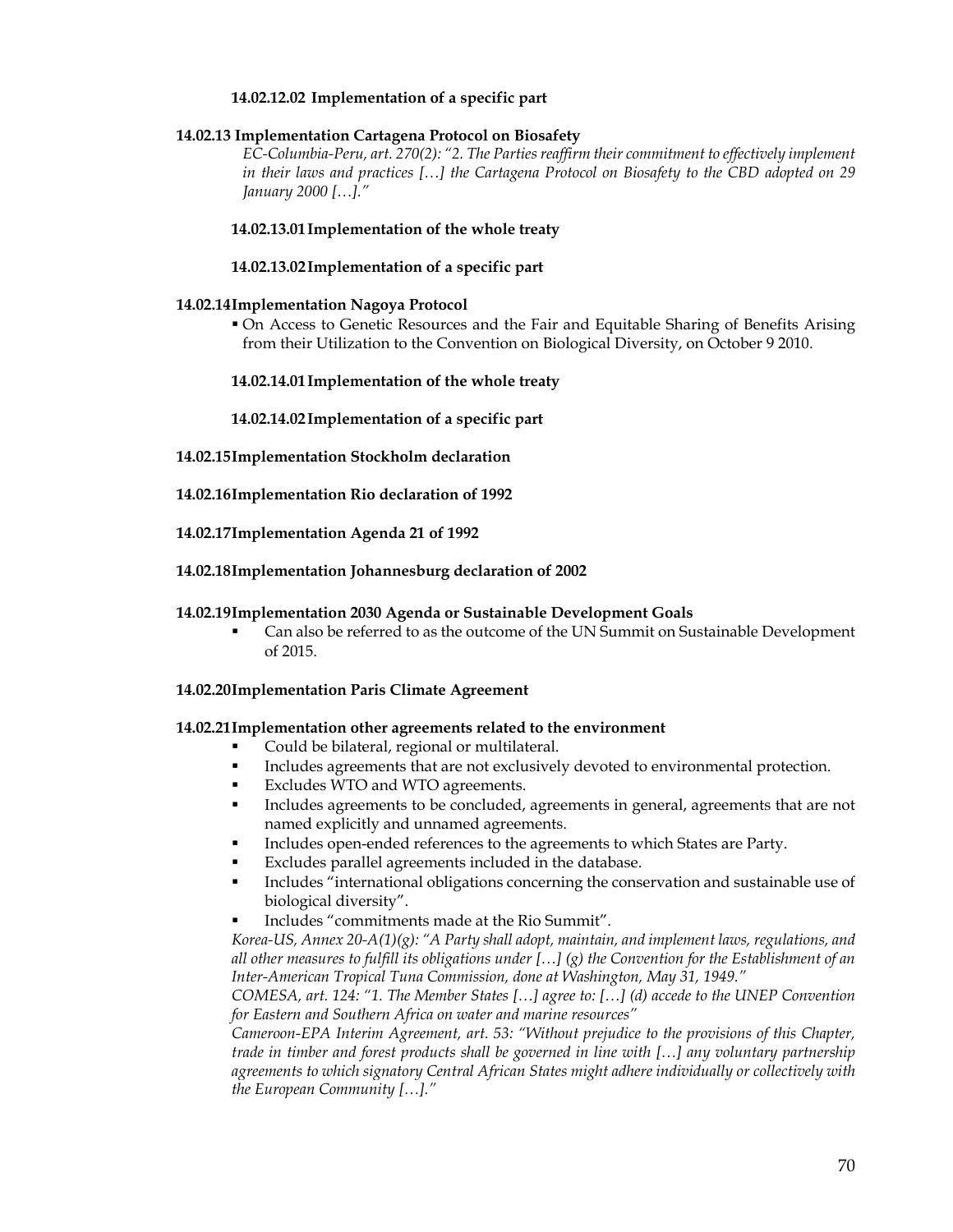*EC-Korea, art. 13.5 "2. The Parties reaffirm their commitments to the effective implementation in their laws and practices of the multilateral environmental agreements to which they are Party" EC-Moldavia, art. 370: "the Parties commit to: […] (c) ensuring full compliance with applicable conservation and control measures, adopted by Regional Fisheries Management Organisations;" Chili-US, art. 19: "[…] effective implementation of multilateral environmental agreements to which both Parties are Party;"* 

*New Zealand-Malaysia, art 2(2): "2. The Parties reaffirm their intention to fulfil their international commitments made at the Earth Summit at Rio de Janeiro in 1992"* 

# **14.03 Prevalence of environmental agreements in case of inconsistency**

- Refers to the prevalence of environment agreements (or only some of their obligations) over the trade agreement (or only some of its obligations), in case of conflict or inconsistency.
- Does not include the prevalence of the trade agreement over an environmental agreement. See 14.06 instead.
- The prevalence can be conditioned on the fact that the environmental agreement is not applied in a manner that would constitute, where the same conditions prevail, arbitrary or unjustifiable discrimination or a disguised restriction on international trade.
- Is considered as prevalence of environmental agreements: "In the event of any inconsistency between a Party's obligations under this Agreement and a[n environmental] agreement, the Party shall seek to balance its obligations under both agreements, but this shall not preclude the Party from taking a particular measure to comply with its obligations under the [environmental] agreement, provided that the primary purpose of the measure is not to impose a disguised restriction on trade".
- Is considered as prevalence of environmental agreements: "Nothing in this agreement shall be construed as affecting the existing rights and obligations of the Parties under agreement X". This guides the interpretation of the trade agreement but not the interpretation of the environmental agreement, which signals an asymmetric interpretation.
- A statement that is symmetric, claiming that two treaties are compatible, are not in conflict or do not prevent the implementation of one another is not a statement on the prevalence of the environmental treaty. See 14.04 instead.

#### **14.03.01 Prevalence CITES**

Also called the Washington Convention, March 3, 1973.

*NAFTA, art. 104(1)(a): "1. In the event of any inconsistency between this Agreement and the specific trade obligations set out in […] the Convention on international Trade in Endangered Species of Wild Fauna and Flora […], such obligations shall prevail to the extent of the inconsistency. […]"* 

#### **14.03.02 Prevalence Montreal Protocol**

 This Protocol is also called the Montreal Protocol on the Ozone Layer to the Vienna Convention.

*NAFTA, art. 104(1)(b): "1. In the event of any inconsistency between this Agreement and the specific trade obligations set out in […] the Montreal Protocol on Substances that Deplete the Ozone Layer […], such obligations shall prevail to the extent of the inconsistency, […]"* 

#### **14.03.03 Prevalence Basel Convention**

- On the Control of Transboundary Movements of Hazardous Wastes and Their Disposal.
- As opposed to the Bamako Convention and the OAU Resolution on the Control of Transboundary Movements of Hazardous Wastes and their Disposal in Africa.

*NAFTA, art. 104(1)(c): "1. In the event of any inconsistency between this Agreement and the specific trade obligations set out in […] the Basel Convention on the Control of Transboundary*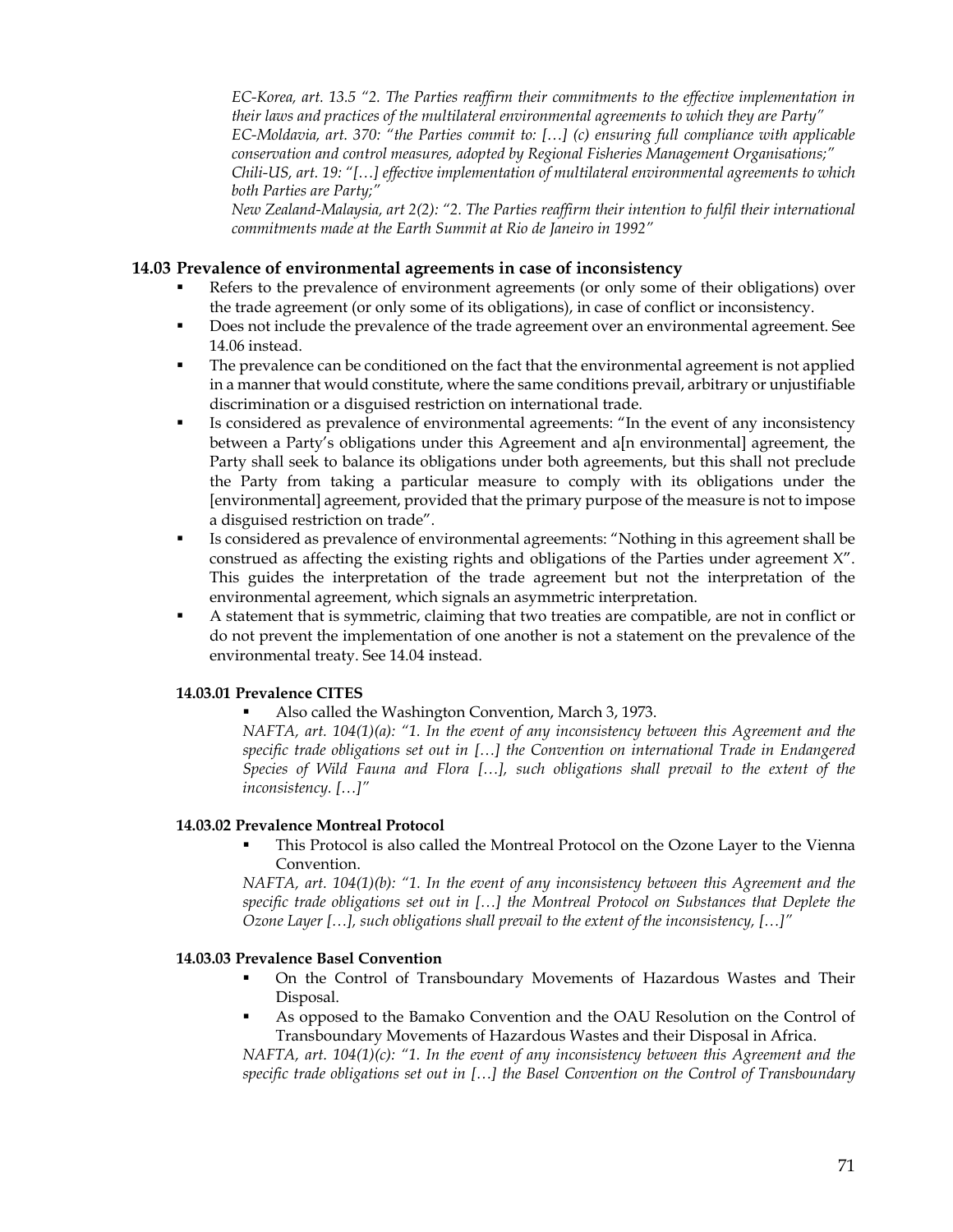*Movements of Hazardous Wastes and Their Disposal […] such obligations shall prevail to the extent of the inconsistency, […]"* 

### **14.03.04 Prevalence MARPOL**

 Protocol Relating to the International Convention for the Prevention of Pollution from Ships.

# **14.03.05 Prevalence Rotterdam Convention**

- On the Prior Informed Consent Procedure for Certain Hazardous Chemicals and Pesticides in International Trade.
- This Convention is also called the PIC.

*Canada-Jordan, article 1-5 and Annex 1-5 (d): "1. In the event of any inconsistency between this Agreement and a Party's obligation in […] the Rotterdam Convention on the Prior Informed Consent Procedure for Certain Hazardous Chemicals and Pesticides in International Trade […] such obligation shall prevail to the extent of the inconsistency, provided that the measure taken is necessary to comply with that obligation, and is not applied in a manner that would constitute arbitrary or unjustifiable discrimination or a disguised restriction on international trade."* 

# **14.03.06 Prevalence Stockholm Convention,**

- On Persistent Organic Pollutants.
- This Convention is also called the Convention POP.

*Canada-Korea, art. 1.3 and Annex 1-A: "In the event of an inconsistency between a Party's obligations under this Agreement and the Party's obligations under an agreement listed in Annex 1-A, a Party is not precluded from taking a particular measure necessary to comply with its obligations under […] the Stockholm Convention on Persistent Organic Pollutants […] provided that the measure is not applied in a manner that would constitute, where the same conditions prevail, arbitrary or unjustifiable discrimination, or a disguised restriction on international trade."* 

# **14.03.07 Prevalence Ramsar Convention**

On Wetlands of International Importance especially as Waterfowl Habitat.

#### **14.03.08 Prevalence CCAMLR**

**Convention on the Conservation of Antarctic Marine Living Resources** 

# **14.03.09 Prevalence International Convention for the Regulation of Whaling**

This Convention is also called the IWC, created in Washington.

#### **14.03.10 Prevalence UNFCCC**

- United Nation Framework Convention on Climate Change of 1992
- Includes reference to the UNCED agreements since the UNFCC was adopted at the United Nations Conference on Environment and Development.

# **14.03.11 Prevalence Kyoto Protocol**

#### **14.03.12 Prevalence CBD**

- Convention on Biological Diversity of 1992.
- Includes reference to the UNCED agreements since the CBD was adopted at the United Nations Conference on Environment and Development.

# **14.03.13 Prevalence Cartagena Protocol**

On Biosafety to the CBD.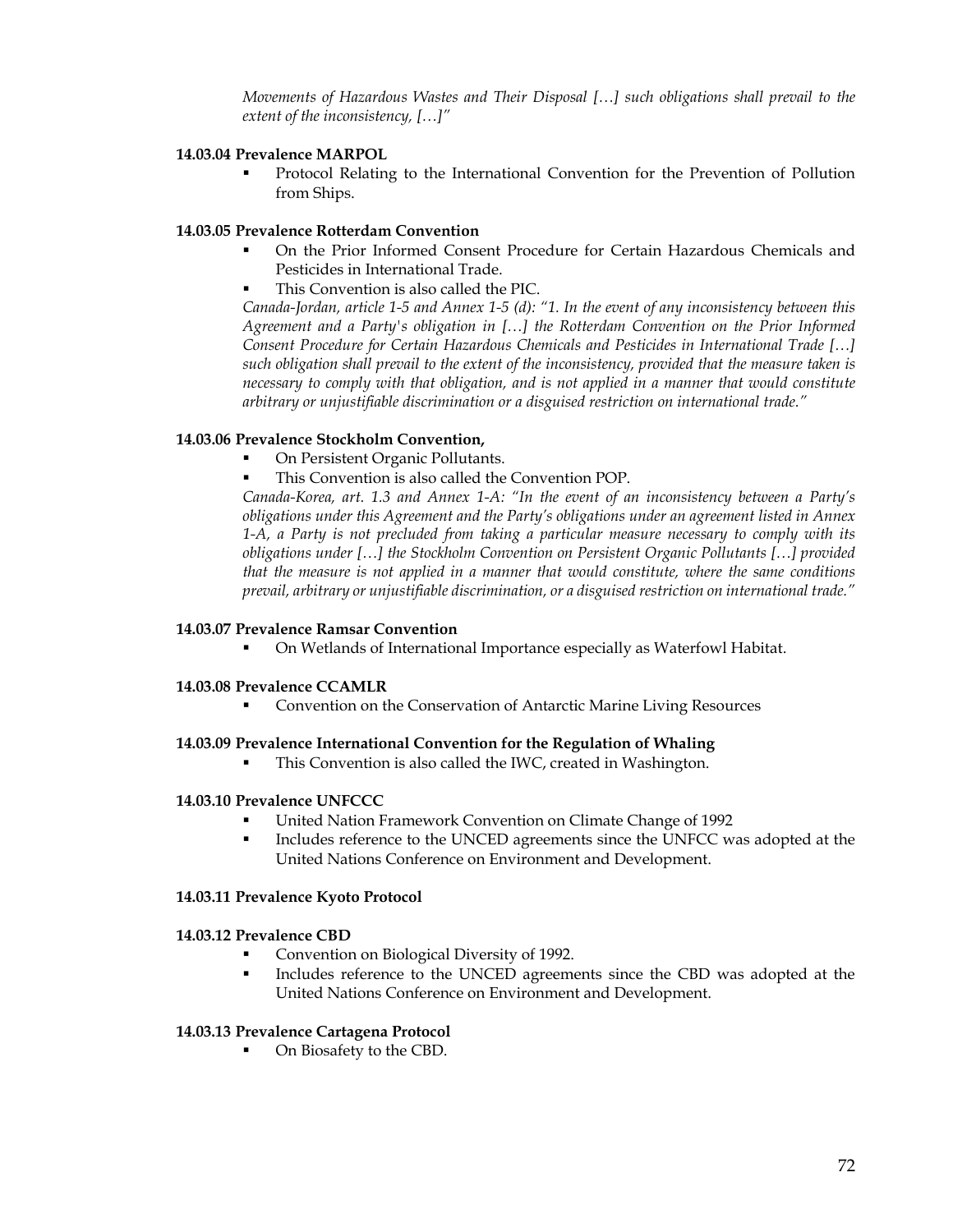### **14.03.14 Prevalence Nagoya Protocol**

 On Access to Genetic Resources and the Fair and Equitable Sharing of Benefits Arising from their Utilization to the Convention on Biological Diversity.

### **14.03.15Prevalence Paris Climate Agreement**

### **14.03.16 Prevalence other agreements related to the environment**

- Could be bilateral, regional or multilateral.
- Includes agreements that are not exclusively devoted to environmental protection.
- Excludes WTO and WTO agreements.
- Includes agreements to be concluded, agreements in general, agreements that are not named explicitly and unnamed agreements.
- Includes open-ended references to the agreements to which States are Party.
- Includes "international obligations concerning the conservation and sustainable use of biological diversity".
- Includes "commitments made at the Rio Summit".

*NAFTA, art. 104(1)(d) and annex 103.1(1) and (2): "1. In the event of any inconsistency between this Agreement and the specific trade obligations set out in: […] d) the agreements set out in Annex 104.1, such obligations shall prevail to the extent of the inconsistency, provided that where a Party*  has a choice among equally effective and reasonably available means of complying with such *obligations, the Party chooses the alternative that is the least inconsistent with the other provisions of this Agreement. NAFTA (1992), Annex 104.1: "1. The Agreement between the Government of Canada and the Government of the United States of America Concerning the Transboundary Movement of Hazardous Waste [...]. 2. The Agreement between the United States of America and the United Mexican States on Cooperation for the Protection and Improvement of the Environment in the Border Area […]."* 

### **14.04 Other references to international environmental institutions**

- Institutions includes treaties (agreements, conventions, protocols, etc.), political texts and instruments (declarations, action plans, resolutions, guidelines, etc.), norms and organizations.
- Excludes calls for ratification, implementation and prevalence.
- A simple reference is the minimal requirement, including "Recalling X".
- Do not confuse with 7.05, which concerns negotiations or cooperation to advance environmental issues within international institutions. The same sentence may be coded in both 7.05 and 14.04 if the wording requires it.

#### **14.04.01 Other references CITES**

- This Convention is also called the Washington Convention, March 3, 1973.
- Norms providing for a ban on whale products on the basis of CITES are found here.

# **14.04.02 Other references Montreal Protocol**

Montreal Protocol on the Ozone Layer to the Vienna Convention.

#### **14.04.03 Other references Basel Convention**

- On the Control of Transboundary Movements of Hazardous Wastes and Their Disposal.
- As opposed to the Bamako Convention and the OAU Resolution on the Control of Transboundary Movements of Hazardous Wastes and their Disposal in Africa.

#### **14.04.04 Other references MARPOL**

 1978 Protocol Relating to the International Convention for the Prevention of Pollution from Ships.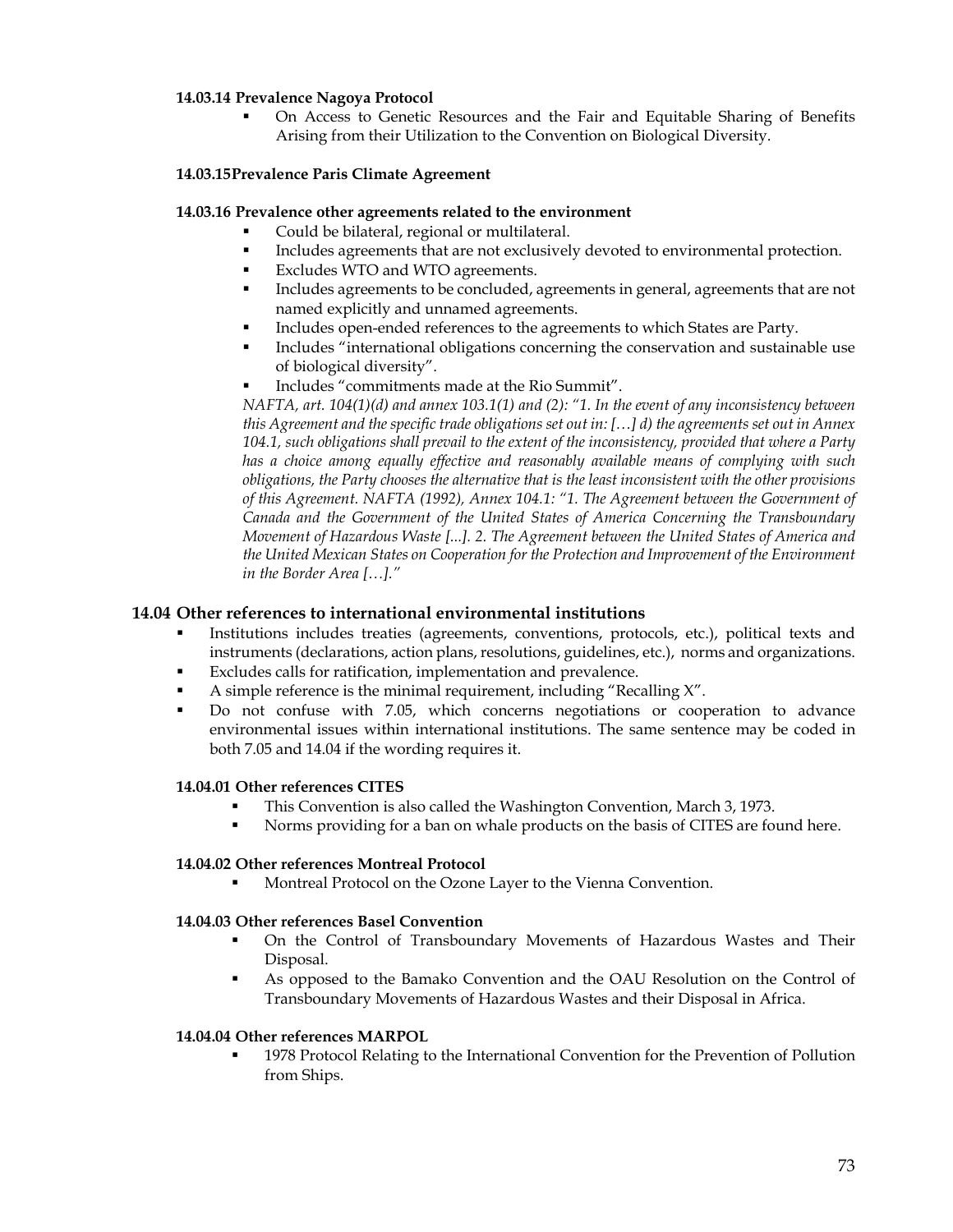### **14.04.05 Other references Rotterdam Convention**

- On the Prior Informed Consent Procedure for Certain Hazardous Chemicals and Pesticides in International Trade.
- Also called the Rotterdam Convention or PIC Convention.

# **14.04.06 Other references Stockholm Convention**

- On Persistent Organic Pollutants
- Also called the Convention on POP.

# **14.04.07 Other references RAMSAR Convention**

On Wetlands of International Importance especially as Waterfowl Habitat.

# **14.04.08 Other references CCAMLR**

- Convention on the Conservation of Antarctic Marine Living Resources, created in Canberra in 1980.
- As opposed to the Madrid Protocol on Environmental Protection to the Antarctic Treaty of 1991.

# **14.04.09 Other references Whaling Convention**

- Also called the IWC, created in Washington in 1946.
- Also includes the International Whaling Commission and the 1982 Moratorium of whaling.

# **14.04.10 Other references UNFCCC**

- United Nation Framework Convention on Climate Change of 1992.
- Includes reference to the UNCED agreements since the UNFCC was adopted at the United Nations Conference on Environment and Development.
- Does not include REDD. See 14.04.24 instead.

#### **14.04.11 Other references Kyoto Protocol**

Including the Clean Development Mechanism.

#### **14.04.12 Other references CBD**

- Convention on Biological Diversity of 1992.
- Includes reference to the UNCED agreements since the CBD was adopted at the United Nations Conference on Environment and Development.

*Canada-Peru Agreement on the Environment, art. 2(8): "The Parties affirm the importance of the Convention on Biological Diversity, done at Rio de Janeiro on 5 June, 1992 ("Convention on Biological Diversity"), and agree to work together to advance the objectives of that Convention." China-Switzerland, art. 11.9: "The Parties encourage the effort to enhance a mutually supportive relationship between the TRIPs agreement and the convention on Biological diversity, regarding genetic resources and traditional knowledge"* 

# **14.04.13 Other references Cartagena Protocol**

• On Biosafety to the CBD.

#### **14.04.14 Other references Nagoya Protocol**

 On Access to Genetic Resources and the Fair and Equitable Sharing of Benefits Arising from their Utilization to the Convention on Biological Diversity.

*Colombia-Korea, art. 16.5 (6): "The Parties acknowledge the adoption of the Nagoya Protocol on Access to Genetic Resources and the Fair and Equitable Sharing of Benefits Arising from their Utilization to the Convention on Biological Diversity and agree to further discuss relevant issues on genetic resources subject to future developments of multilateral agreements or their respective legislations."*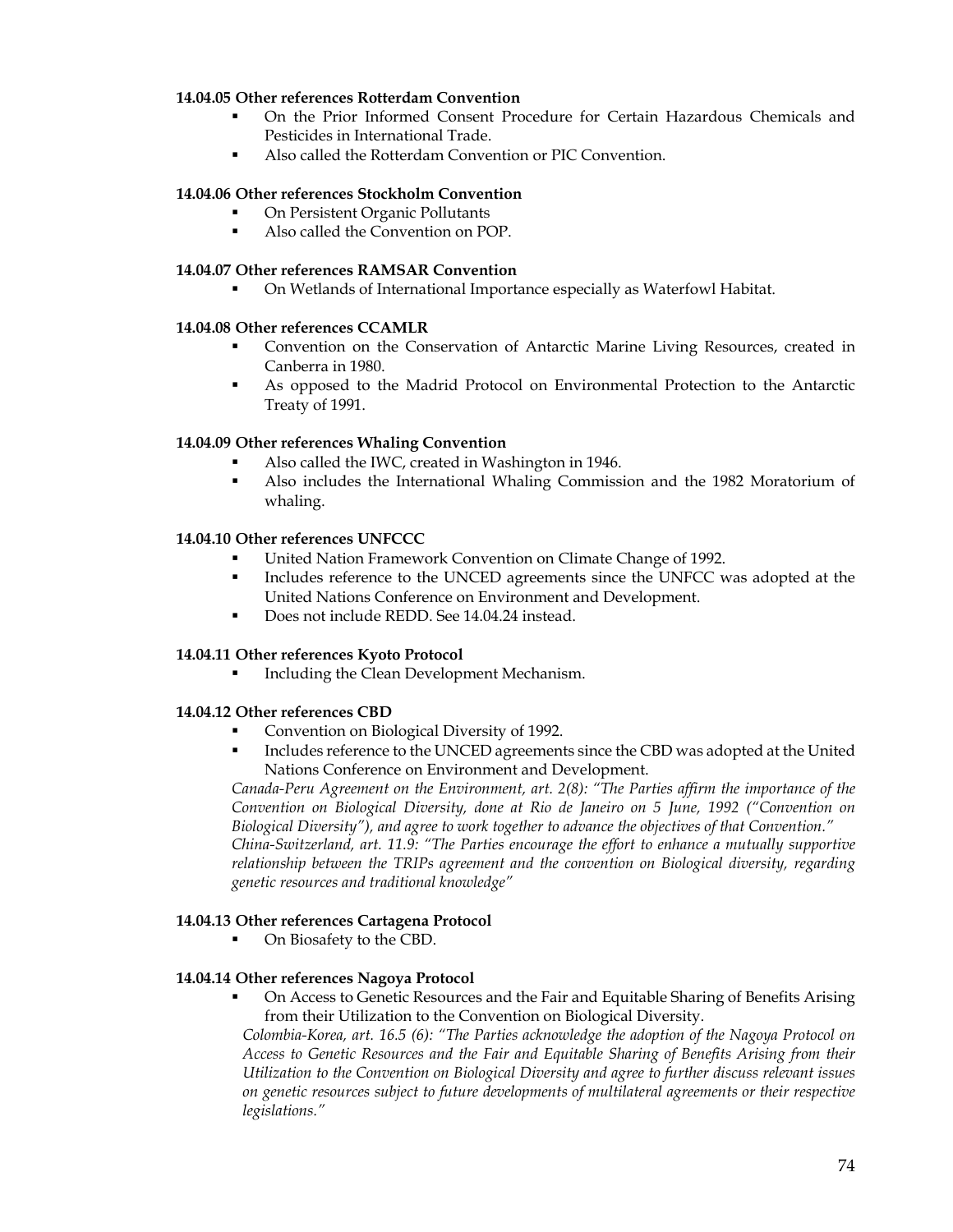#### **14.04.15 Other references Stockholm Declaration**

On the Human Environment of 1972.

*NAAEC, Preamble: "*Reaffirming *the* Stockholm Declaration on the Human Environment *of 1972"* 

### **14.04.16 Other references to World Commission on environment and development**

- Includes references to the Brundtland report, the Brundtland Commission, the report "*Our Common Future",* and the report of the World Commission on Environment and Development of 1985.
- As opposed to "The Future We Want" at 14.04.21.

# **14.04.17 Other references Rio Declaration of 1992**

- Includes reference to the UNCED agreements since the Rio Declaration was adopted at the United Nations Conference on Environment and Development.
- "Commitment(s) made in Rio" is unspecific and is found at 14.04.25

*NAAEC, Preamble: "reaffirming the* Rio Declaration on Environment and Development *of 1992"* 

# **14.04.18 Other references Agenda 21 of 1992**

 Includes reference to the UNCED agreements since the Rio Declaration was adopted at the United Nations Conference on Environment and Development.

*EC-Columbia-Peru, art. 267(1): "1. Recalling the Agenda 21 adopted by the United Nations Conference on Environment and Development on 14 June 1992 […]."* 

#### **14.04.19 Other references Johannesburg Declaration 2002**

*Canada-Panama Agreement on Environment, Preamble "Affirming […]* the Johannesburg Declaration on Sustainable Development"

#### **14.04.20 Other references Johannesburg Plan of Implementation 2002**

*Canada-Honduras Agreement on Environmental Co-operation, Preamble: "Affirming […] [the] Johannesburg Plan of Implementation of the World Summit on Sustainable Development of 2002"* 

#### **14.04.21 Other references Rio+20 outcome document**

- "The Future We Want" of 2012.
- As opposed to "Our Common Future" at 14.04.16

#### **14.04.22 Other references UNEP**

#### **14.04.23 Other references Commission on sustainable development**

#### **14.04.24 Other references REDD**

Reducing Emissions from Deforestation and Forest Degradation.

#### **14.04.25Other references 2030 Agenda or Sustainable Development Goals**

 Can also be referred to as the outcome of the UN Summit on Sustainable Development of 2015

# **14.04.26Other references Paris Climate Agreement**

# **14.04.27 Other references to other institutions related to the environment**

 Includes bilateral, regional or multilateral institutions. Includes agreements that are not exclusively devoted to environmental protection. They should nonetheless be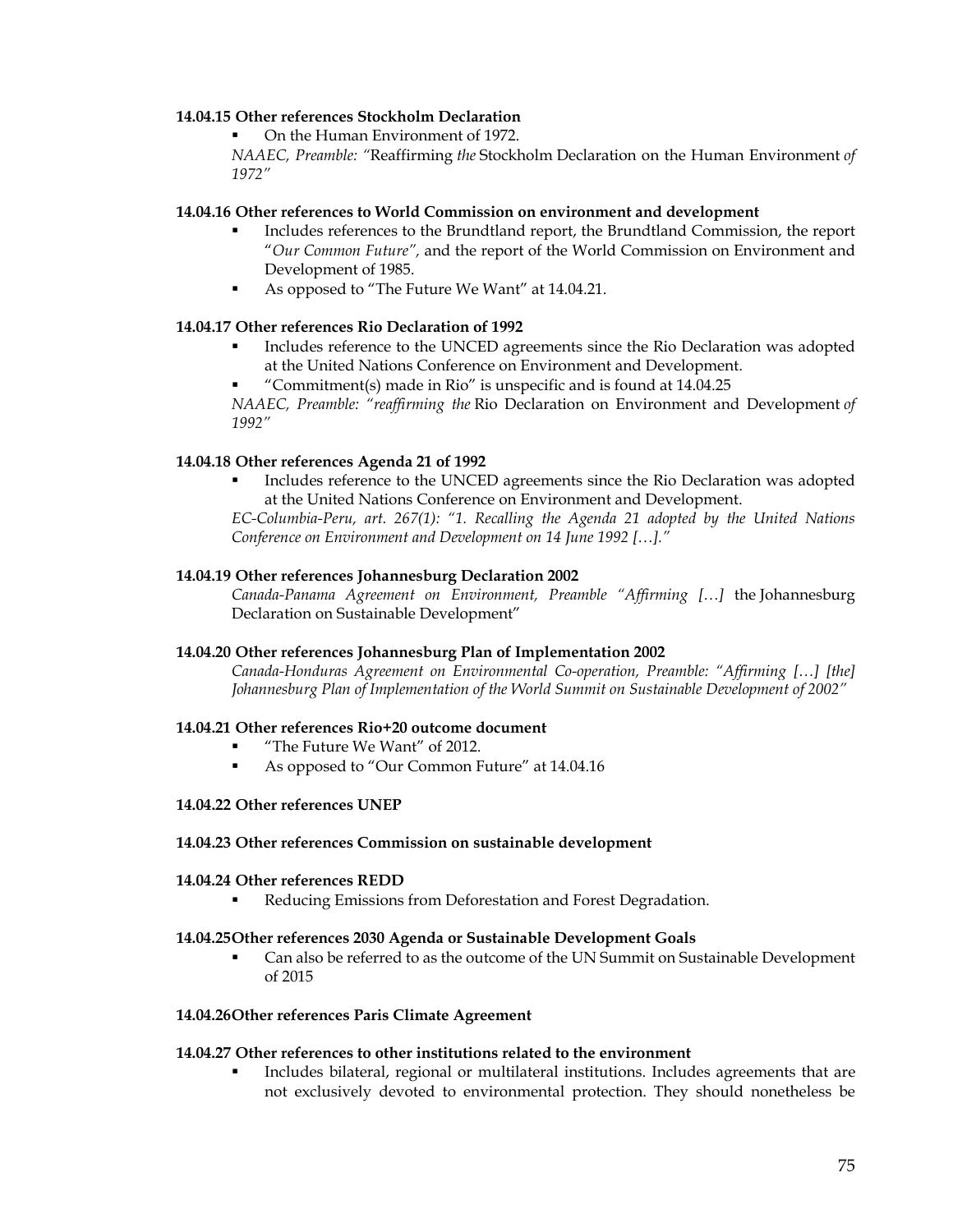partly devoted to it. If unsure, check the document to see if it includes any substantive provision on environmental protection.

- Reference to regional integration treaties (Cotonou, Cartagena, Montevideo, etc.) are not found here.
- Excludes WTO and WTO agreements.
- In addition to explicitly named institutions or agreements, includes institutions to be concluded, institutions in general, agreements that are not named explicitly and unnamed institutions.
- Includes general references to "any other agreement" as they can include environment treaties or treaties with substantive environmental provisions. However, do not code if the reference is aimed at agreements in a specific field that is not linked with the environment, such as finance, telecommunications, etc.
- Excludes side agreements included in the database.
- All references to international norms and standards are found in 14.07.

*Chili-US, art. 19: "The Parties recognize the importance of multilateral environmental agreements, including the appropriate use of trade measures in such agreements to achieve specific environmental goals"* 

*EC-Korea, art. 13(12(2): "The Parties shall ensure that the resolution reflects the activities of the ILO or relevant multilateral environmental organisations"* 

*US-Peru, art. 18.13: "The Parties shall continue to seek means to enhance the mutual supportiveness of multilateral environmental agreements to which they are all Party and trade agreements to which they are all Party"* 

*Jordan-Singapore, Preamble: "Building on their rights, obligations and undertakings at the World Trade Organisation and other multilateral, regional and bilateral agreements and arrangements"* 

# **14.05 Any inconsistency between a trade agreement and any other agreement shall be resolved by consultation**

 Refers to the Parties' obligation to consult each other when a provision of the trade agreement is inconsistent with a provision of any other agreement.

 Includes norms referring to "any other agreement" as it can include environmental treaties. *Brunei-Japan, art. 9: " In the event of any inconsistency between this Agreement and the WTO Agreement or any other agreements to which both Parties are Parties, the Parties shall immediately consult with each other […]"* 

# **14.06 Prevalence of the trade agreement in case of inconsistency with any other agreement**

 Includes norms referring to "any other agreement" as it can include environmental treaties. *Canada-Chile, art. A-03: "2. In the event of any inconsistency between this Agreement and such other agreements, this Agreement shall prevail to the extent of the inconsistency, except as otherwise provided in this Agreement."* 

#### **14.07 International standards or methods**

- Refers to the obligation to use or take into account standards or methods developed by international organizations.
- The critical element of a norm found under 14.07 is its link with the work of an international organization.
- The link with the environment is often implicit in the definition of legitimate objectives.
- Norms only referring to the obligation to use or take into account scientific data are found in 3.01.
- **Norms only referring to a State's obligation not to lower its standards or to maintain high levels** of protection are found in 2.01 and 2.02.